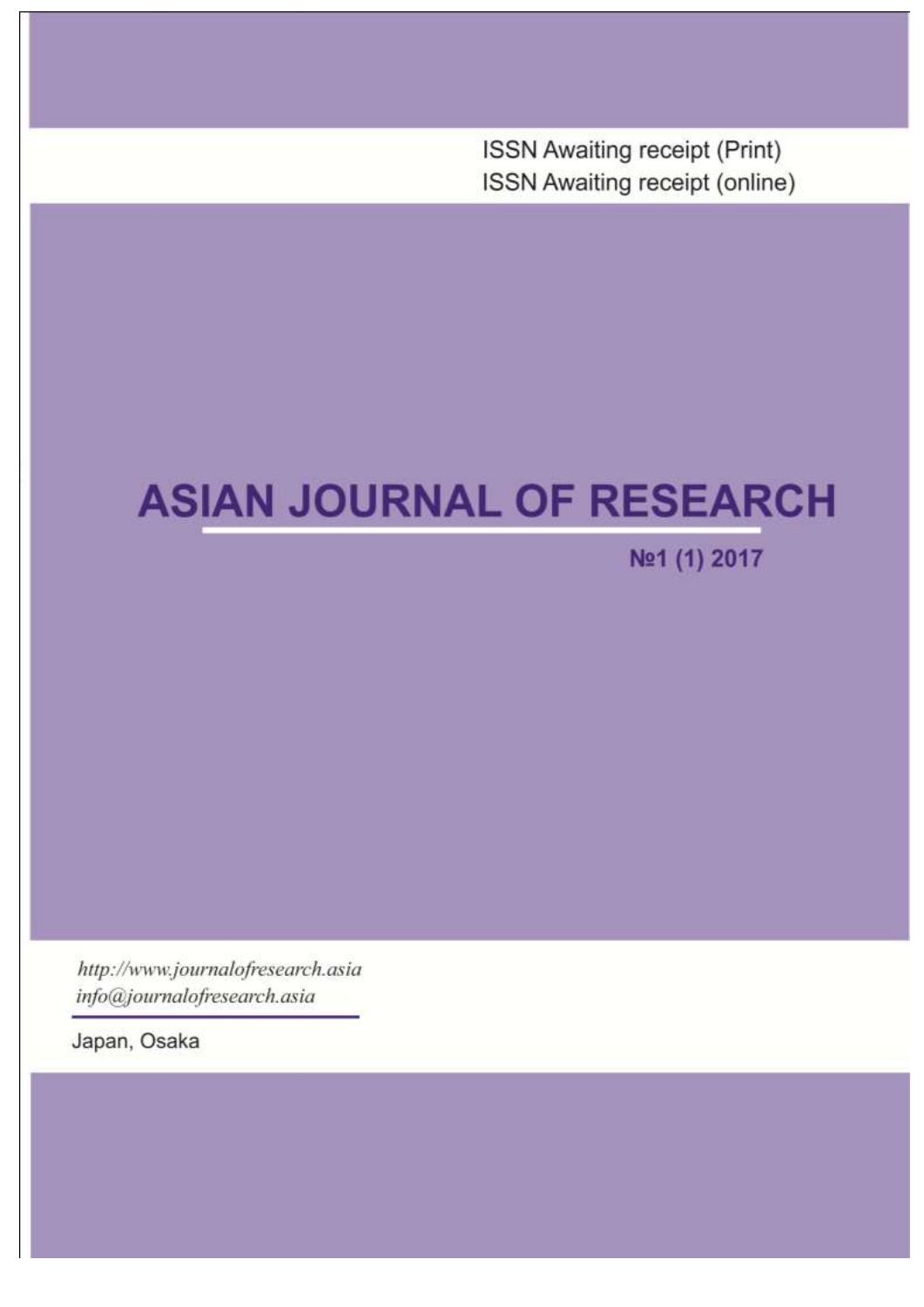ISSN awaiting receipt (print) ISSN awaiting receipt (online)

# Asian Journal of Research

No 1 (1), February 2017

### **Social Sciences and Humanities**

Japan, Osaka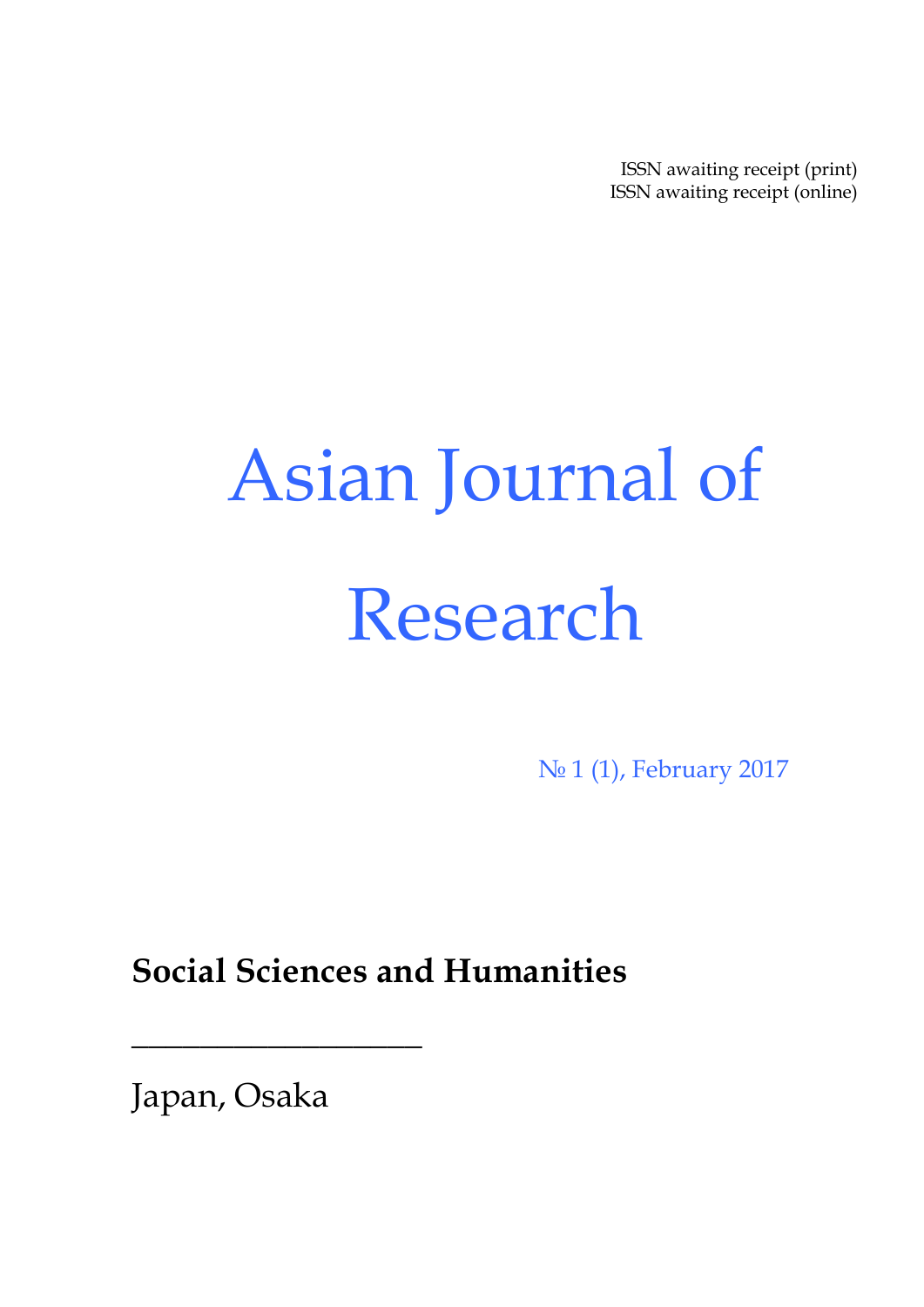Asian Journal of Research is open access journal. Any part of journal may be reprinted or reproduced for academic and research purpose only.

**Founder and publisher Yoshiro Fujii** 

Published since January 2017 year. Issued Monthly.

**Editorial office: JAPAN, 6F Shin Osaka Dai 3 Doi Building, 1-8-24 Nishimiyahara Yodogawa-ku, Osaka-shi, Osaka, 532-0004 Phone:** +81 6-6264-9800 **Internet address:** http://www.journalofresearch.asia

**E-mail:** [info@journalofresearch.asia](mailto:info@journalofresearch.asia)

**Circulation 200 copies. Free of charge.**

### **Chief in Editor**

| Ph.D. Assistant professor at Saeed Bagheri | Country: (Turkey)                | Index     |
|--------------------------------------------|----------------------------------|-----------|
| <b>Akdeniz University</b>                  | Area: (Social science and Scopus |           |
|                                            | humanities)                      | $= 3(20)$ |
|                                            | Email: sbocanli@gmail.com        |           |
|                                            | (90) 242 227 44 00/4400          |           |
|                                            | 00905348538165                   |           |

**Editorial board** 

| Editorial doard                    |                        |                                          |  |
|------------------------------------|------------------------|------------------------------------------|--|
| Ph.D.<br>Associate<br>professor    | Jia Wei                | Area: (Social science and humanities)    |  |
| Xiamen University Tan Kah          |                        | Country: (China)                         |  |
| Kee                                |                        | Email: weijia1988cupl@qq.com             |  |
|                                    |                        | +86 133-2111-3119                        |  |
| Manager of Shin Kobe clinic        | Yoshiro Fujii          | Area: (Life Sciences)                    |  |
|                                    |                        | Country: (Japan)                         |  |
|                                    |                        | Email: info@journalofresearch.asia       |  |
| PhD, Associate professor           | <b>Zahoor Pir</b>      | Area: (Life Sciences)                    |  |
|                                    |                        | Country: (India)                         |  |
|                                    |                        | Email:pirzahoor@gmail.com                |  |
|                                    |                        | +919797188161                            |  |
| PhD, Associate professor           | George G. Tumanishvili | Area: (Social science and humanities)    |  |
|                                    |                        | Country: (Georgia)                       |  |
|                                    |                        | Email: georgetumanishvili@gmail.com      |  |
|                                    |                        | +420773477056                            |  |
| PhD, Associate professor           | <b>Zaur Azimov</b>     | Area: (Social science and humanities)    |  |
|                                    |                        | Country: (Azerbaijan)                    |  |
|                                    |                        | Email: phd82@mail.ru                     |  |
|                                    |                        | Phone: 055519-61-94                      |  |
| Meijo University School of         | Toshiaki Nikai         | Area: (Physical, Chemical Science and    |  |
| Pharmacy                           |                        | Engineering)                             |  |
|                                    |                        | Country: (Japan)                         |  |
| Professor at the Samara State      | Sergey Zagadkin        | Area: (Social science and humanities)    |  |
| <b>Academy of Culture and Arts</b> |                        | Country: (Russia Federation)             |  |
|                                    |                        | Email: zagadkin_pianist@rambler.ru       |  |
| Department<br>of                   | Patorn Piromchai       | Area: (Health Science)                   |  |
| Otorhinoryngology,                 |                        | Country: (Thailand)                      |  |
| <b>KhoneKaen University</b>        |                        | Email: patorn@gmail.com                  |  |
| <b>Chulalongkorn University</b>    | Viroj Wiwanitkit       | (Physical, Chemical Science and<br>Area: |  |
|                                    |                        | Engineering)                             |  |
|                                    |                        | Country: Bangkok, Thailand               |  |
|                                    |                        | $0$ Callcetive of authors                |  |

© **Collective of authors**  ©**Asian Journal of Research**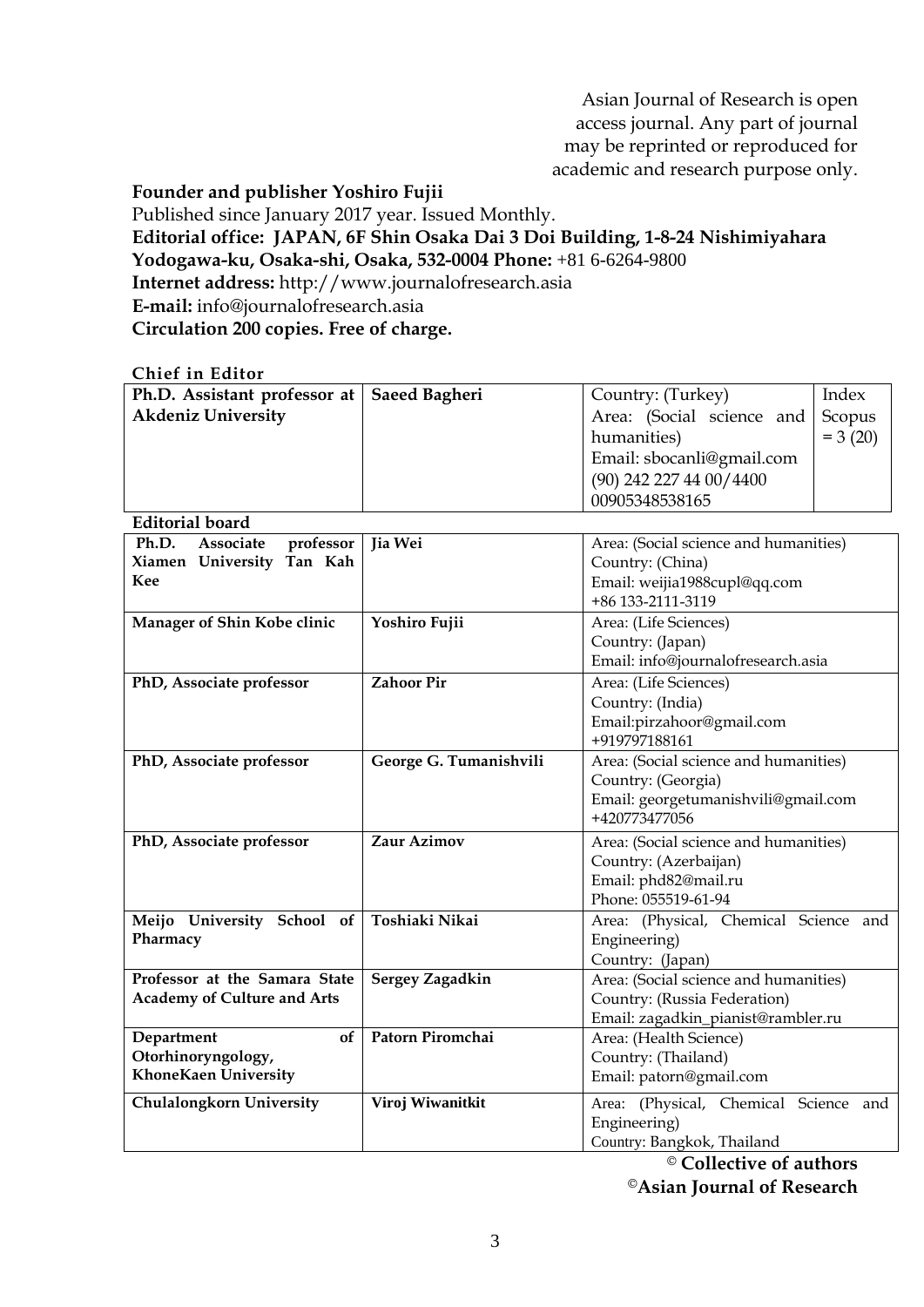**Contents pp.** 1. **Editor's in Chief Note** 5 2. **Smotrytska M.** CHINESE GEOPOLITICS IN THE EARLY 3RD MILLENNIUM: REALISM AND CHINESE STRATAGEMS 6-25 3. **Saidov S.** THE ROLE OF SOCIAL CAPITAL AND HORIZONTAL RELATIONS IN THE FORMATION OF CIVIL SOCIETY IN UZBEKISTAN 26-37 4. **Mirkhamidova S.** ROLE OF COMMUNICATION OF NURSES IN TREATMENT OF HIV/AIDS 37-42 5. **Esanova Z.** THE NECESSITY OF FURTHER DEVELOPMENT THE INSTITUTE OF PROCEDURAL TERMS IN THE CIVIL PROCEDURAL LAW (LEGISLATION OF THE REPUBLIC OF UZBEKISTAN) 43-48 6. **Yakubova I.**  COMPARATIVE LEGAL ANALYSIS OF THE CIVIL-LAW PROTECTION OF HONOR, DIGNITY AND BUSINESS REPUTATION IN THE CIVIL LEGISLATION 49-61 7. **Inogamova N.** THE PROBLEM OF THE "CONCEPT" IN THE LINGUISTIC SPHERE 62-68 8. **Usmanova M.** LEGAL GROUNDS OF INDEPENDENCE AND SOCIAL PROTECTION 69-73 9. **Amirov Z.** FOREIGN EXPERIENCE OF ORGANIZING LEGAL EDUCATION (IN THE EXAMPLE OF THE USA, GERMANY, FRANCE AND JAPAN) 74-84 10. **Abdullayeva M.** THE ROLE OF CONSTITUTIONAL CONTROL IN DEMOCRATIC STATES 83-98 11. **Raximova G., Bekmurodova F**  SOME PECULIARITIES OF ENGLISH IDIOMS AND THEIR ALTERNATIVES IN UZBEK 97-102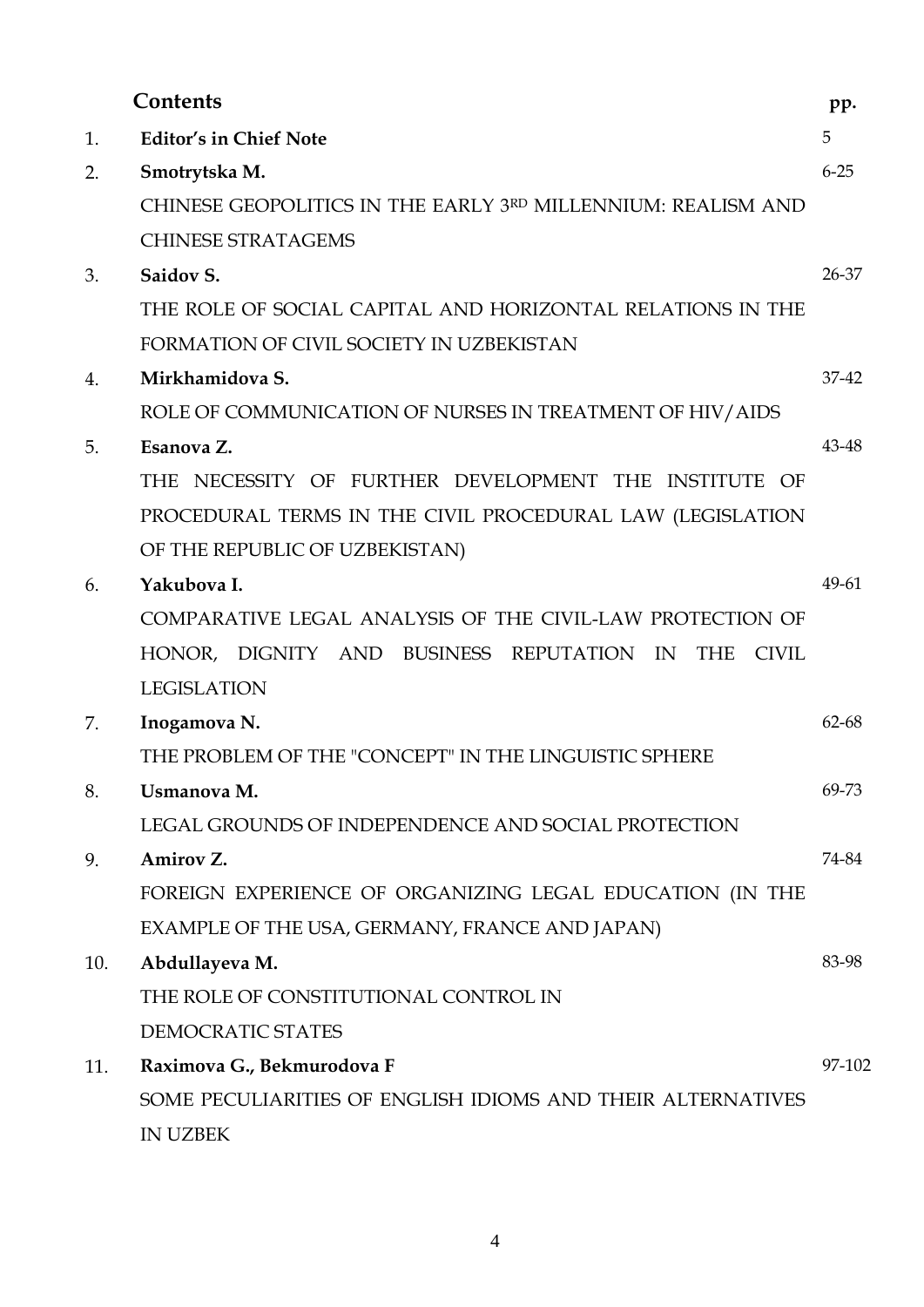### **Chief Editor's Note**

The Asian Journal of Research (AJR) is an open access, peer-reviewed, international journal that provides rapid publication of research articles, review articles and short communications. The journal focuses on major issues of Social Science and Humanities, Life Sciences, Health Sciences, Physical, Chemical Science, and Engineering. Founded in 2017 by an interdisciplinary group of academics, the AJR is an interdisciplinary journal is published entirely in the English, Japanies, French, Russian languages. In acknowledgement of the widespread topics, the AJR will be hosting the topical academic studies monthly.

The journal seeks to foster debate among interdisciplinary scholars with its numerous and diverse fields. Furthermore, we are proud to have such scholars in our Editorial Board, which is composed of professors from various-leading universities.

As the editorial team of the AJR, we would like to express our appreciation for the response to our efforts in establishing this academic platform. I would like to thank the members of the Editorial Board for their valuable assistance and suggestions during the preparatory phase of the first issue of the journal.

In conclusion, I would like to thank all prominent members of our Editorial Board and Editorial Council for joining us in this new fascinating and promising academic project.

**5**

### **Dr. Saeed Bagheri, Editor-in-Chief Assistant Professor of Public International Law**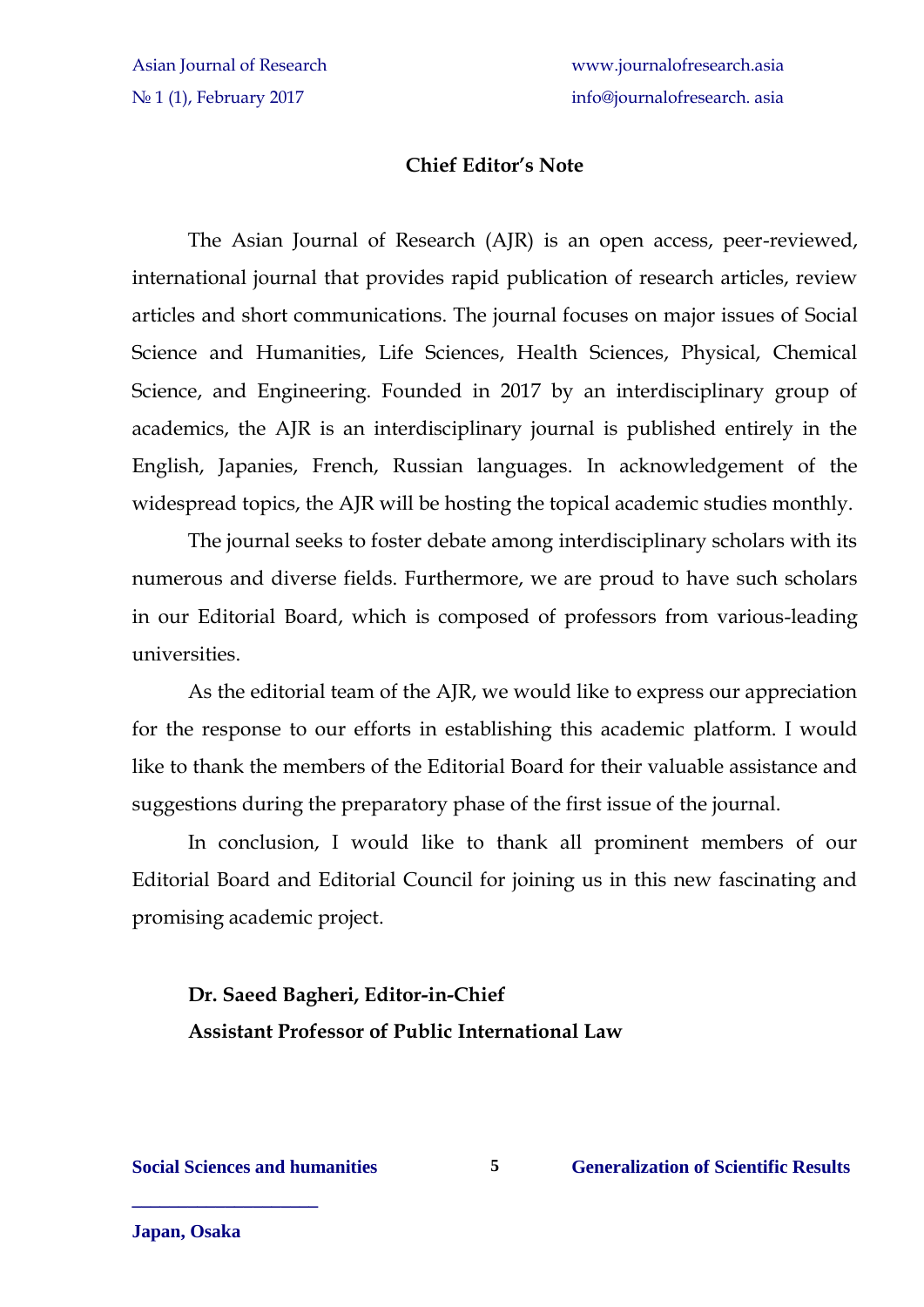### **CHINESE GEOPOLITICS IN THE EARLY 3RD MILLENNIUM: REALISM AND CHINESE STRATAGEMS**

**Smotrytska Mariia**

Master student of the Political Science Department, Central China Normal University, Wuhan, China

Master student of the International Relations Department, V.Stefanyk Precarpathian National University, Ivano-Frankivsk, Ukraine E-mail.: SmotrM\_S@mail.ru

**Abstract**: *In the article there are described the basic geopolitical stratagems, which considered as a foundation of Chinese domestic and foreign policy. The author of the article analyses and underlines the facts, how these stratagems and Chinese approaches influence the foreign policy and diplomatic agenda of the Peoples Republic of China in modern international relations and world politics.*

**Keywords***: China, stratagems, foreign policy, economy, inner policy of the PRC, Eurasia, geopolitics.*

**Social Sciences and humanities 6** Generalization of Scientific Results **6** The events of the boundary of two last Millenniums marked the beginning of a new stage of world history. The collapse of the bipolar world order coincided with large-scale qualitative changes not only the geopolitical structure that has developed in the last decade of the twentieth century, but also the final destruction of the Euro-US-centrist modern and contemporary history. In the new conditions, while maintaining a stable rate of growth of the Asia-Pacific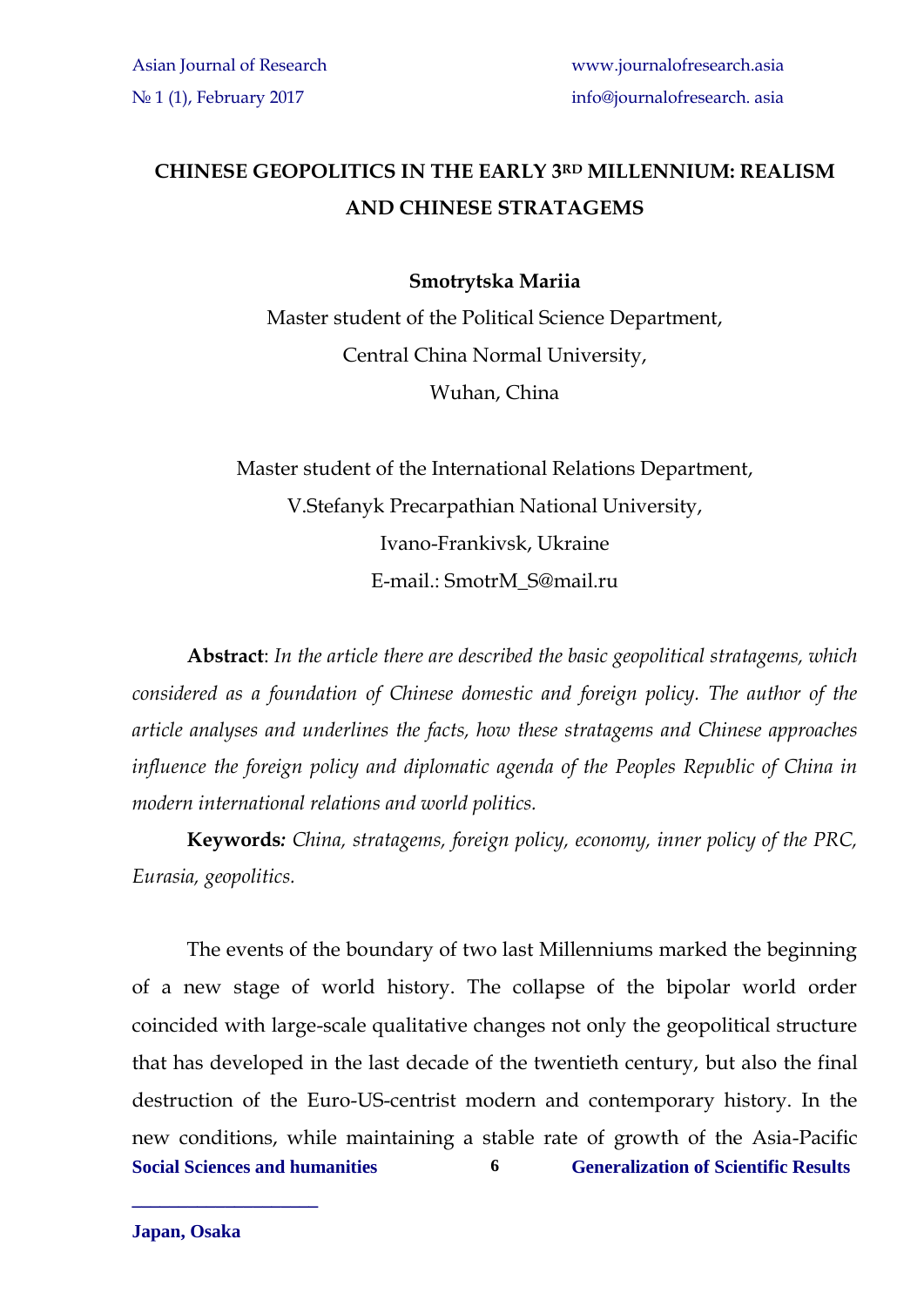### Asian Journal of Research www[.journalofresearch.a](http://journalofresearch.asia/)sia

# No 1 (1), February 2017 info[@journalofresearch.](http://journalofresearch.asia/) asia

region, the center of world politics and trade, obviously shifted to the Pacific region. One could observe that the most dynamically developing countries are located in Asia. [28, p. 310–311]. In China at that time already strengthened the belief that the XXI century must be 'the century of Asia' [29, p. 315] and in this context, the country got a real chance to become a key power in the world.

The events of 1970-1980 years marked the beginning of fundamental reforms in China, which laid the foundation of prosperity and the strengthening of the country. Within a short period, China became one of the leading countries in the world, won the first places of honor in many industries and became one of the world's business centers [31, p. 129]. Deliberately conducting and perfecting the reform of the country, started in 1970, the Chinese government step by step opens a new horizon and increasingly strengthens the position of 'Great Eastern Dragon' not only in Eurasia, but also throughout the world. Thanks to this, we can now observe the rapid rise of China and its strengthening in the international political arena and in business sphere. Powerful countries of Europe, Central Asia and America are increasingly paying attention on this country, wishing to strengthen their relationships with it and establish constructive cooperation. In the context of these events and developments, experts, analysts and political circles around the world begin with great attention to observe and explore the features of the foreign policy strategy of modern China [3, p.27]. It is noted that in the last decade of the XX century Chinese foreign policy strategy was reviewed and subjected to adjustment, which further helped to significantly strengthen the position of the country. The new foreign policy concept of China, the foundation of which was laid in the 1970s, at the beginning of the III millennium has built a strong, successful country, and, as shown the recent events (in 2014 China became the first economy in the world [5], [6]), does not stop, bringing the powerful 'Eastern Dragon' to the new frontiers. These facts

**\_\_\_\_\_\_\_\_\_\_\_\_\_\_\_\_\_\_\_\_**

### **Social Sciences and humanities**  $\overline{7}$  **Generalization of Scientific Results**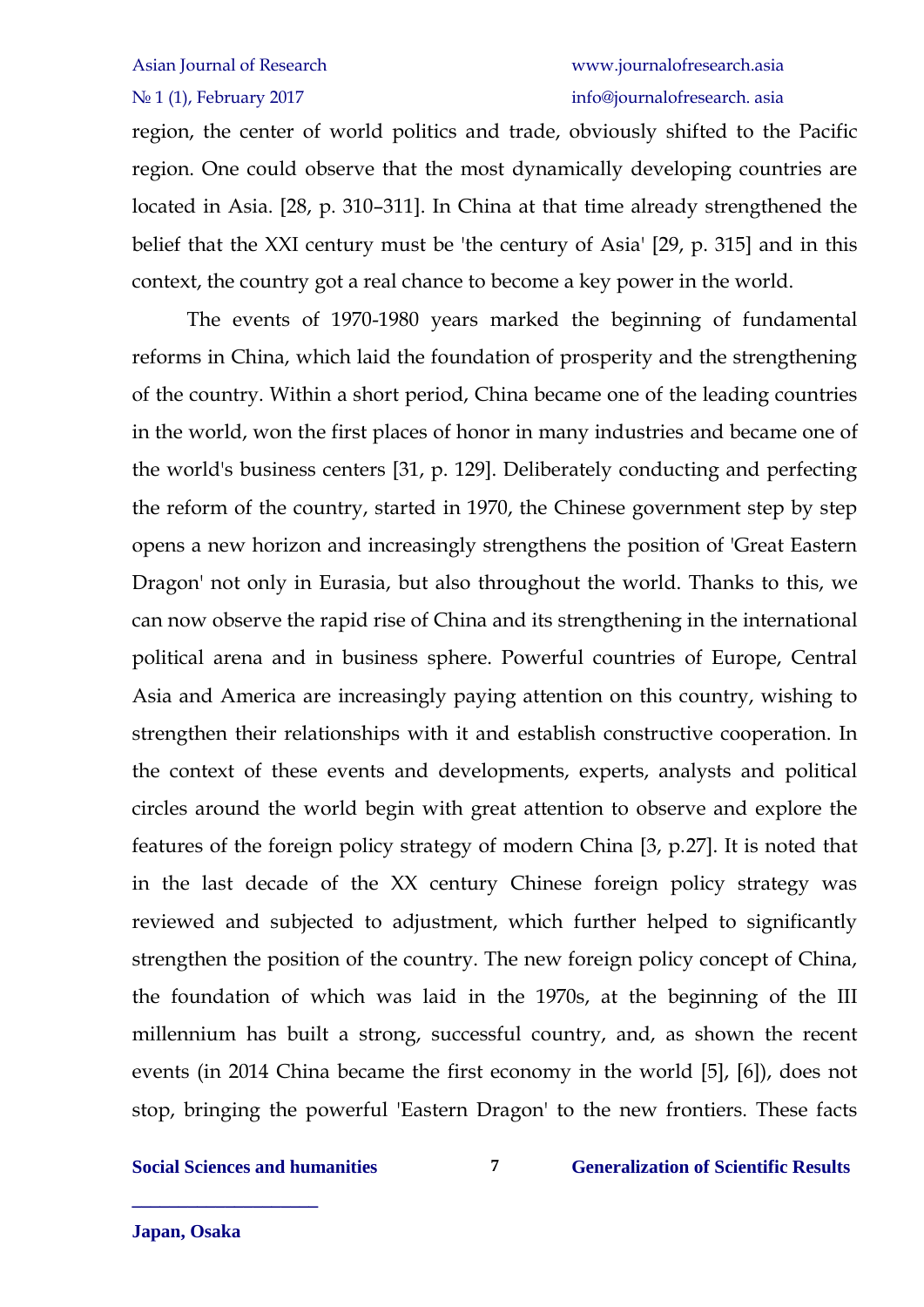indicate that the study and analysis of Chinese foreign policy concept, beginning from its origins and ending with the present day, are relevant and important not only by theoretical but also by practical reasons.

### **The Model of Internal and Foreign Policy Development of the PRC at the Beginning of the Third Millennium**

The construction of models and ways of reforming of foreign and domestic policies are among the most important goals for each of the countries. This task is relevant, complex, multifaceted, and the choice of model and strategy traces its origin from the very beginning of existence of each country. In view of recent geopolitical changes, the problem of identity and construction of its own unique model of development became important for national interests and geopolitical strategy not only of large and powerful countries, but especially countries with developing economies such as China.

In the beginning of twenty-first century, China has turned into one of the most influential geopolitical actors of international relations. This was due to the fact that in its foreign policy China has made emphasis on the economy and on increasing of the economic potential almost three decades ago (i.e. during the reforms of Deng Xiaoping). This was the main reason of acquisition by China the status of a major player in the international arena, without which international issues cannot be settled [42]. However, China did not stop and now continues to increase its scientific, technical, industrial, financial and military power [24]. Thus, now China takes one of the leading places in the world in terms of gold reserves and is the largest holder of US securities [54, p. 237]. All these economic factors allow the country to actively implement large-scale geopolitical project, aimed at significantly increasing influence of China in international affairs. Officially, the conceptual essence of such global geopolitical program was made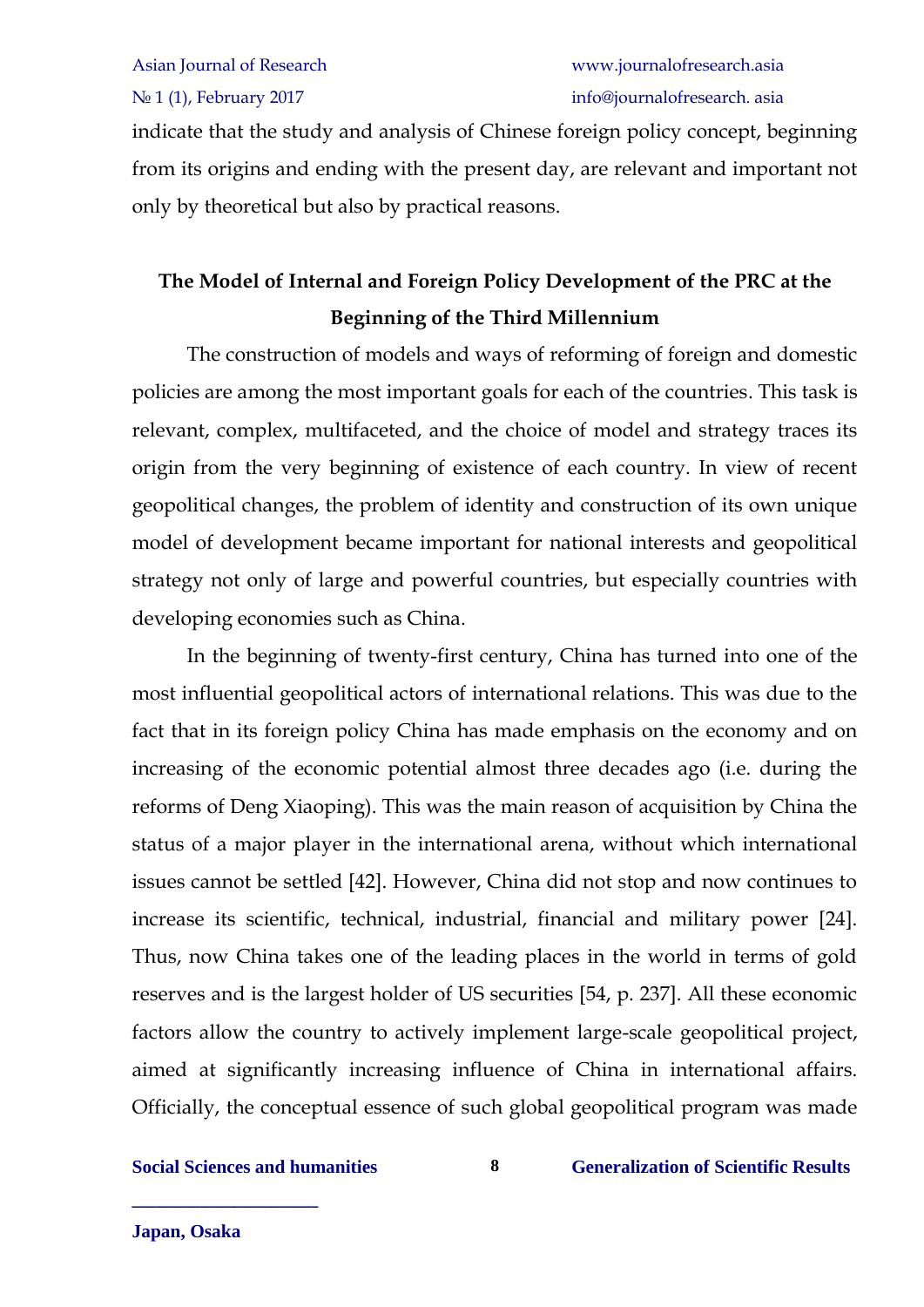public in the CPC Central Committee report, which was announced at the XVII Congress of the Communist Party of China, held in October 2007. In that document of CPC as the main priority of nation-building in the international arena has been determined the basic idea, which involves the creation outside China so-called 'harmonious world', corresponding in structure to political and economic interests of Beijing [27]. Thus, protecting its interests and increasing its geopolitical weight in the world, the Chinese government formed major geopolitical theories, underlying Chinese geopolitical doctrine:

### **1. The Concept of the "Five Principles of Peaceful Coexistence"**

China was the first country which had formulated the so-called five principles of peaceful coexistence and now successfully implements them. These principles were articulated in the preamble to the agreement between India and China on trade relations of Tibetan area (April 1954). In addition, these principles were reflected in the decisions of the Bandung conference (1955) and others international documents [9]. These five principles include the following:

- Mutual respect for each other's territorial integrity and sovereignty.
- Mutual non-aggression.
- Mutual non-interference in each other's internal affairs.
- Equality and cooperation for mutual benefit.
- Peaceful co-existence [8].

These five principles are the kind of conceptual and ideological basis, which helps China to defend the principles of the implementation of international politics in the modern world. In addition, using a reference to these principles, China realizes the possibility to characterize itself as a historical enemy of hegemony and expansionism in world politics, on what always focuses its attention Chinese government.

**\_\_\_\_\_\_\_\_\_\_\_\_\_\_\_\_\_\_\_\_**

**9**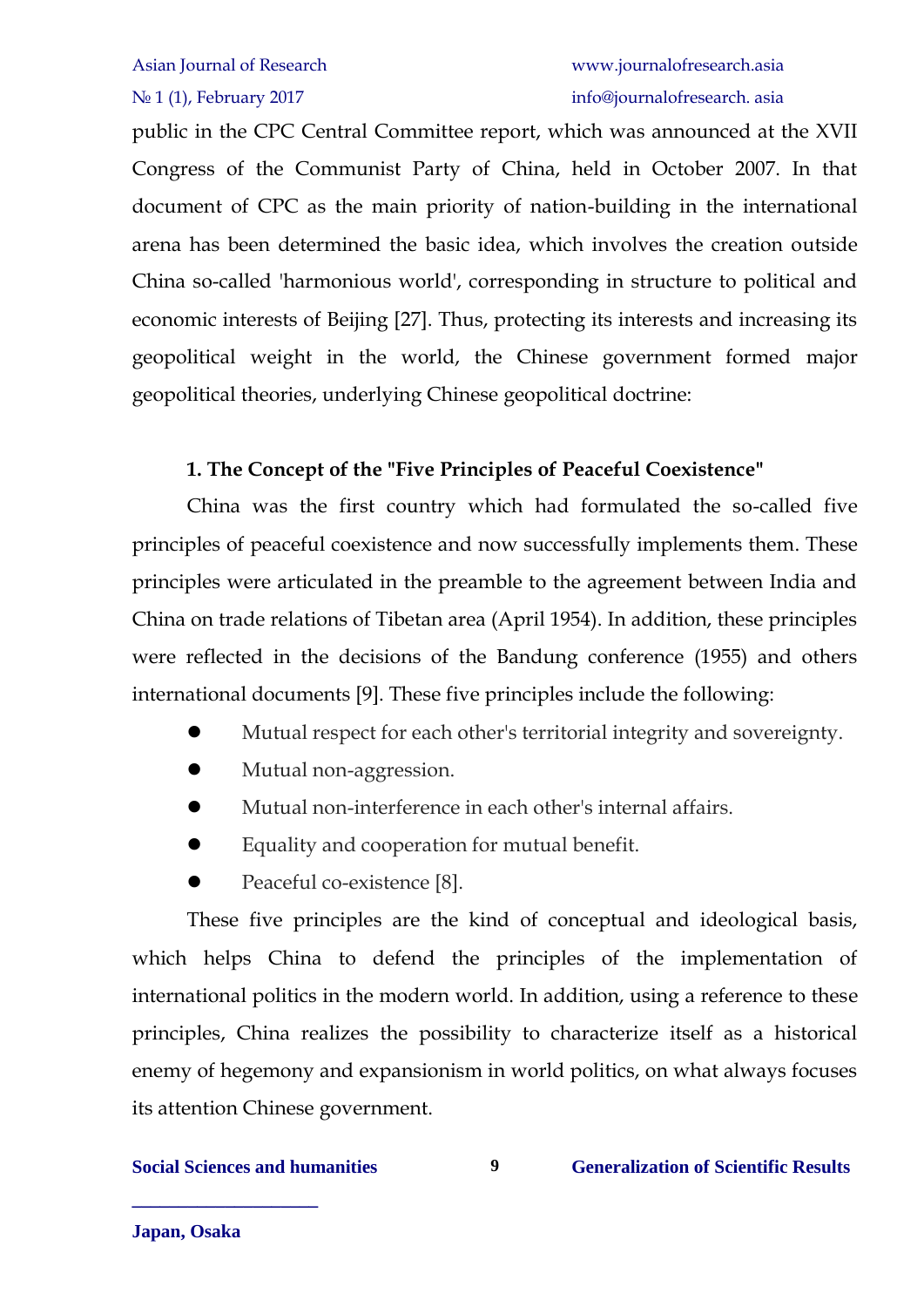### **2. The Concept of 'Great China'**

Under the 'Great China' we should understand the economic unity, bonded by common ethnicity [30, p. 347]. The geographical boundaries of 'Great China' are not strictly defined: some researchers include here Hong Kong, Aomyn, Taiwan and mainland China, others include even Singapore (in this case sometimes use the term 'Great Chinese Economic Community'). Finally, the third also take into account all the Chinese living in Southeast Asia, and sometimes even in America and Europe. Thus, the famous American sinologist H.Harding counted 41 determination of this structure - the 'Chinese Common Market of Asia', 'Chinese Economic Community', 'Economic area of Great China' , 'Free trade zone of Southeast China', etc [13, p. 51].

Under the concept of 'Great China' we should understand not a geographical unit, but models and mechanisms of Chinese impact on countries adjacent to it. Thus, with the help of this concept and a kind of integration of the countries with the Confucian traditions, China constructs around itself so-called conglomerate of partner states, creating a new sphere of influence, a huge market for goods, rich on natural resources that China may subsequently use.

### **3. The Concept of 'Harmonic Asia and a Harmonious World'**

The development of the concept of 'harmonious society' and 'harmonious world' allowed China to mark and demonstrate the fundamental unity of its domestic and foreign policy, which was mentioned even in the approach to the humanistic values of traditional Confucian thought, which always revered 'harmony' and the commitment of 'golden middle' [1, p. 83]. It is through this concept Chinese method attempts to take into account the need to prevent and resolve not only the political, but also intercultural, inter-religious, inter-

**\_\_\_\_\_\_\_\_\_\_\_\_\_\_\_\_\_\_\_\_**

### **Social Sciences and humanities 10 Generalization of Scientific Results**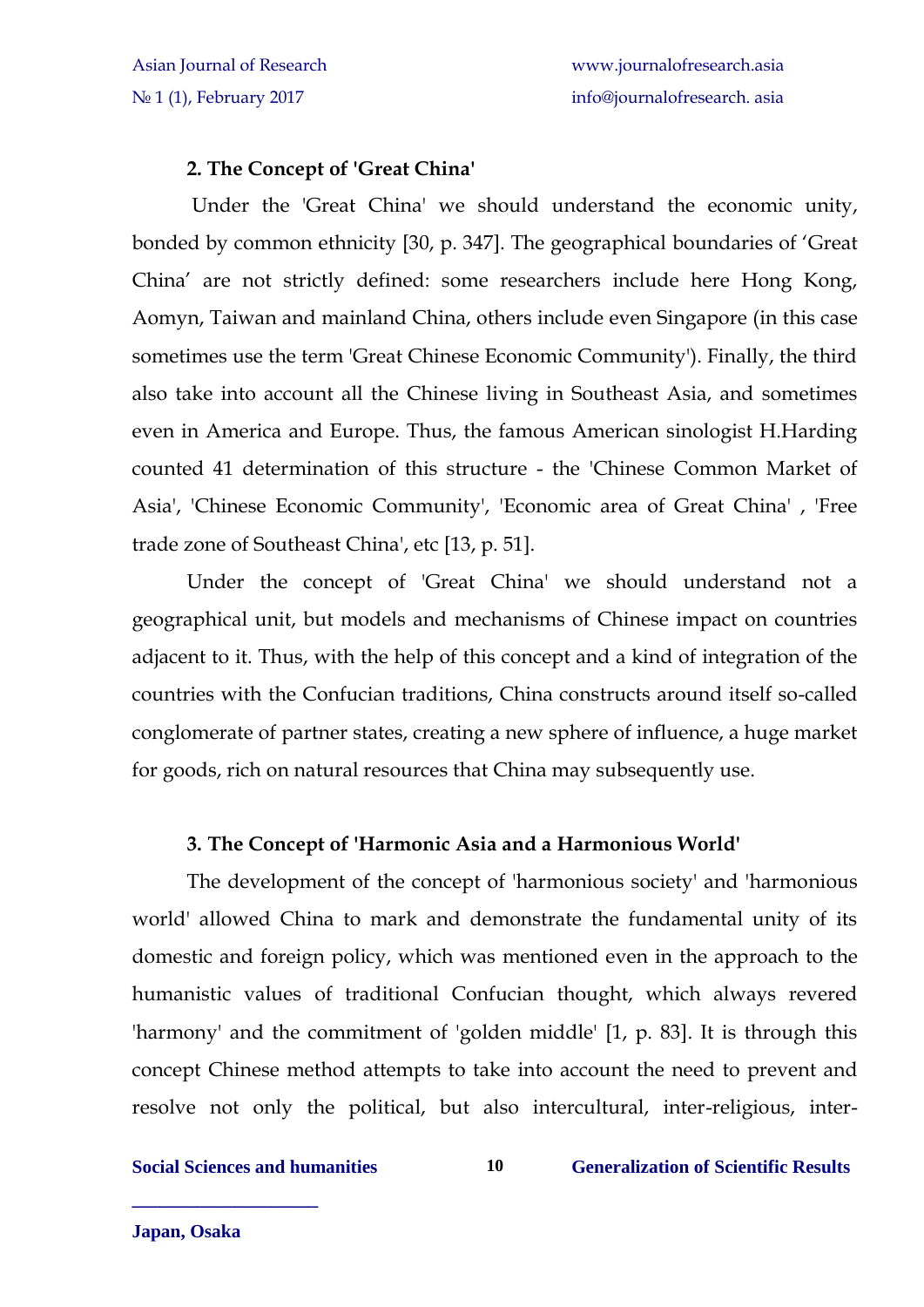civilization problems in the international system, the risk of exacerbation of which will only grow. Yu Kepin gives a brief formula so-called 'harmonious diplomacy' of the PRC :'Dialogue and consultation, cooperation and mutual benefit, the search of common, while maintaining differences, tolerance and openness' [36, p.244].

The concept that is positioned by the PRC establishes not just a harmonious unity of Chinese domestic and foreign policy, but also the harmonious nature of the Chinese state and Chinese civilization as a whole [19]. Thus, the 'harmonious diplomacy' of China complements the concept of 'Great China', was creating not just big, but conflict-free sphere of Chinese influence in Asia Pacific [3].

### **4. The Concept of the 'New Silk Road'**

Considering Central Asia under the prism of spatial analysis, we can clearly say that this part of Eurasia is an important crossing of routes and migrations of different nations. Central Asia also includes the historical Great Silk Road. This region is, first and foremost, the node, where flows of human and natural resources are associated. The countries included in this unit, anyway are the recipients of these flows, together with the actors who are in the area of Rimland and Heartland, that form these flows and are interested in their constant circulation. The New Silk Road project, developed by US think tanks such as the Institute of Central Asia and the Caucasus at the University of G. Hopkins and the Center for Strategic and International Studies [2], took directly a lot of attention in China, and therefore soon Concept 'Silk road' with the Chinese interpretation appeared in China. The essence of this concept is aimed at the revival of the Silk Road, which previously passed through the Central Asian countries. Mainly this concept - the economic strategy for promoting Chinese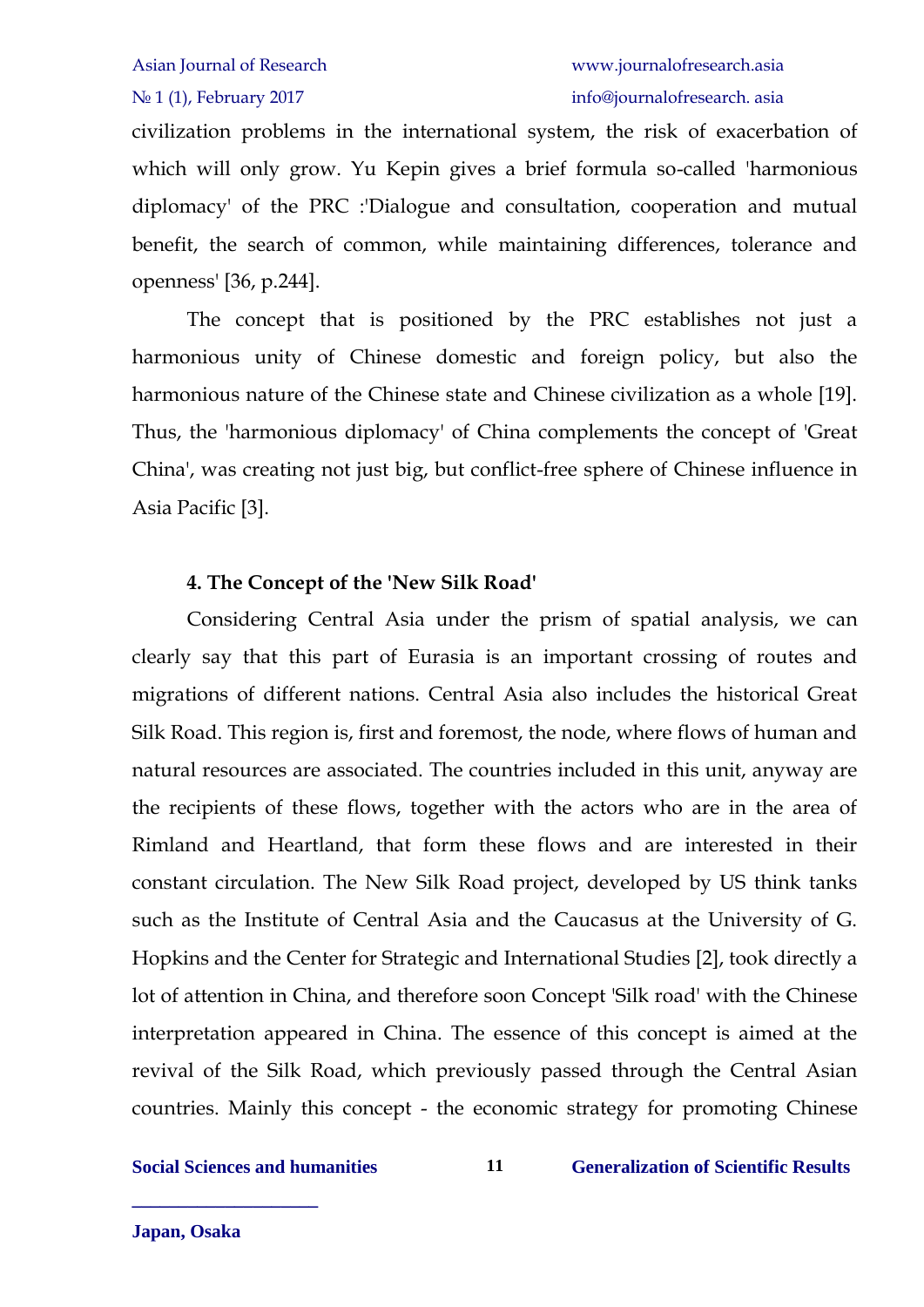goods and products to the West. It should be noted that China is also interested in the 'pacification' of the region, in order to protect its transit routes. Thus, in this context there is a interconnection and interaction of 3 Chinese concepts listed above, with the concept of 'Silk Road.'

Beijing successfully seized the New Silk Road initiative, and now uses this concept to ensure its interests directly. In 1985, China together with Pakistan implemented the Karakoram Highway project, and in 1995 was signed an agreement between Pakistan, China, Kazakhstan and Kyrgyzstan [7]. It should also be noted that Beijing deliberately holds diversification policy in the field of transport corridors. Currently there are three routes to Europe from China:

1) Trans-Siberian Railway (13 000 km. from the border with Russia to Rotterdam);

2) sea route from the port of Lianyungang to Rotterdam (10900 km).;

3) route Shanghai-Rotterdam (15 000 km).

A new direction, over which China is working now is a highway Asia-Europe, Beijing- Moscow, and several projects with a combined name 'the program of continental bridges', that will connect China with Eurasia, Eastern Europe and the Mediterranean [7].

Thus, we can observe that in the twenty-first century China making attempts to revive the historic Silk Road, investing in this project huge amounts of money and thus more rapidly increasing factor and its impact on countries not only in Asia Pacific but in the whole of Eurasia [8].

**12**

### **5. The Concept of 'Pearl Necklace'**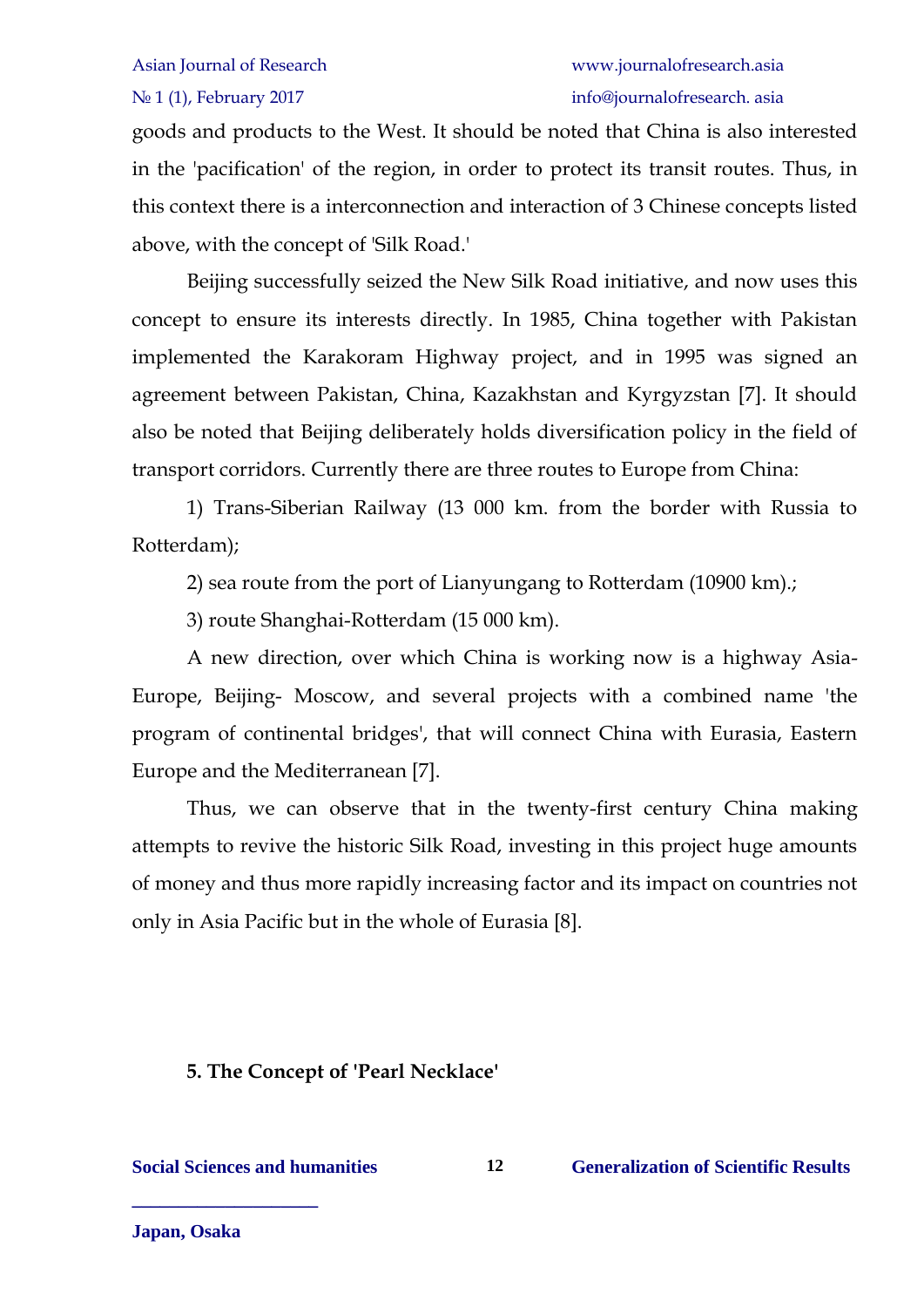This 'string of pearls' is consisting of bases and diplomatic ties of China. It includes, above all, the port Gwadar in Pakistan, naval bases in Burma, electronic intelligence bases on islands in the Bay of Bengal, funding construction of the canal in Thailand, a military agreement with Cambodia and the build-up of forces in South China sea [38]. These 'pearls' should help China to build strategic alliances with other countries along sea corridors, starting from the Middle East up to the South China Sea to protect the interests of China and its energy security.

Of course the construction of ports and infrastructure by China can be explained as a purely economic and commercial activities, but some regional and global powers such as the US, Japan and India are considering the total amount of diplomatic and military efforts of China in the Indian Ocean as a direct demonstration of the growing power of their rival [34]. In addition, most Chinese offshore structures in the Indian Ocean in nature have a double purpose, and no serious strategy can not ignore their possible military use [14]. However, it should be noted that the original meaning of such an objects has not so much military, but a geopolitical nature. But still, the idea that China strives for naval dominance in the Indian Ocean is not fully justified, according to many experts. But China certainly wants to play a big role in the region to protect and promote its interests, particularly commercial interests and to counter India.

### **6. The Concept of 'The Eternal Unified Multi-Ethnic China'**

According to official Chinese conception of history, people who have ever lived within the boundaries of the empire, who paid tribute, or sent messengers, or even conquered China - automatically considered Chinese. This content brings the concept of 'The eternal unified multi-ethnic China', officially approved by Beijing. Thus, this concept, in addition to all the others, is another cog in the

**\_\_\_\_\_\_\_\_\_\_\_\_\_\_\_\_\_\_\_\_**

### **Social Sciences and humanities Generalization of Scientific Results**

**Japan, Osaka**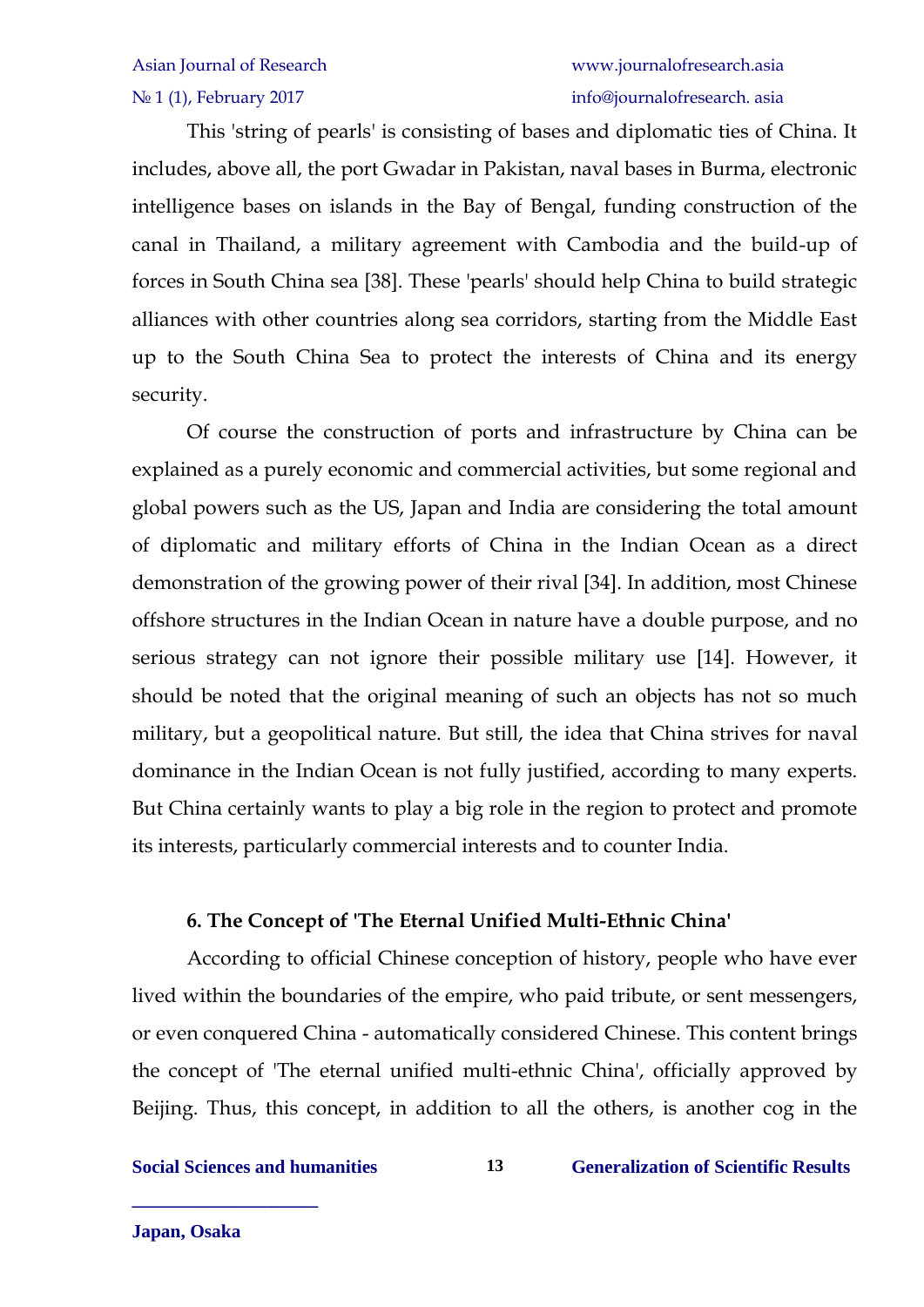mechanism of influence of China in the world. It is through this concept China conducts a wise policy of national unity, which strengthens the state not only inside but also outside (Chinese being in different countries tend to support their country by stimulating its further development and strengthening on the world stage as one of the leading countries of the world).

### **7. The Concept of 'Trunks and Branches'**

This concept was developed by Chiang Kai-shek, but today, when China purposefully engages in the formation of a unified Chinese nation, the concept is rather important in mainland China. In the concept of 'trunk and branch', the 'trunk' is Han (ranks first in number of people among the nations of the Earth (19% of the population), the largest ethnic group in China (92%) and the Special Administrative Region of China Hong Kong (95%) and Macau (96%) and in the Republic of China (98%), Singapore (76.8%)), and 'branches' - not Han nations, which were involved in the country's history. The essence of domestic and foreign policy based on this approach is an assimilation or reassimilation, leading to the elimination of ethnic differences in China and to the return to China as a mono original state.

### **8. The Concept of 'Capturing in Claws'** (the term belongs to Indian political scientists [11])

Some analysts believe that China is interested in creating a 'submissive surroundings' [44]. Chinese rulers in Beijing prepare a 'capturing in claws' and consider Pakistan, Afghanistan and Iran, as a right, or west, 'claw', and Bangladesh, Burma as a left, or east, 'claw' along with Sri Lanka, which acts as the southern anchor and closes the 'capture'.

**\_\_\_\_\_\_\_\_\_\_\_\_\_\_\_\_\_\_\_\_**

**14**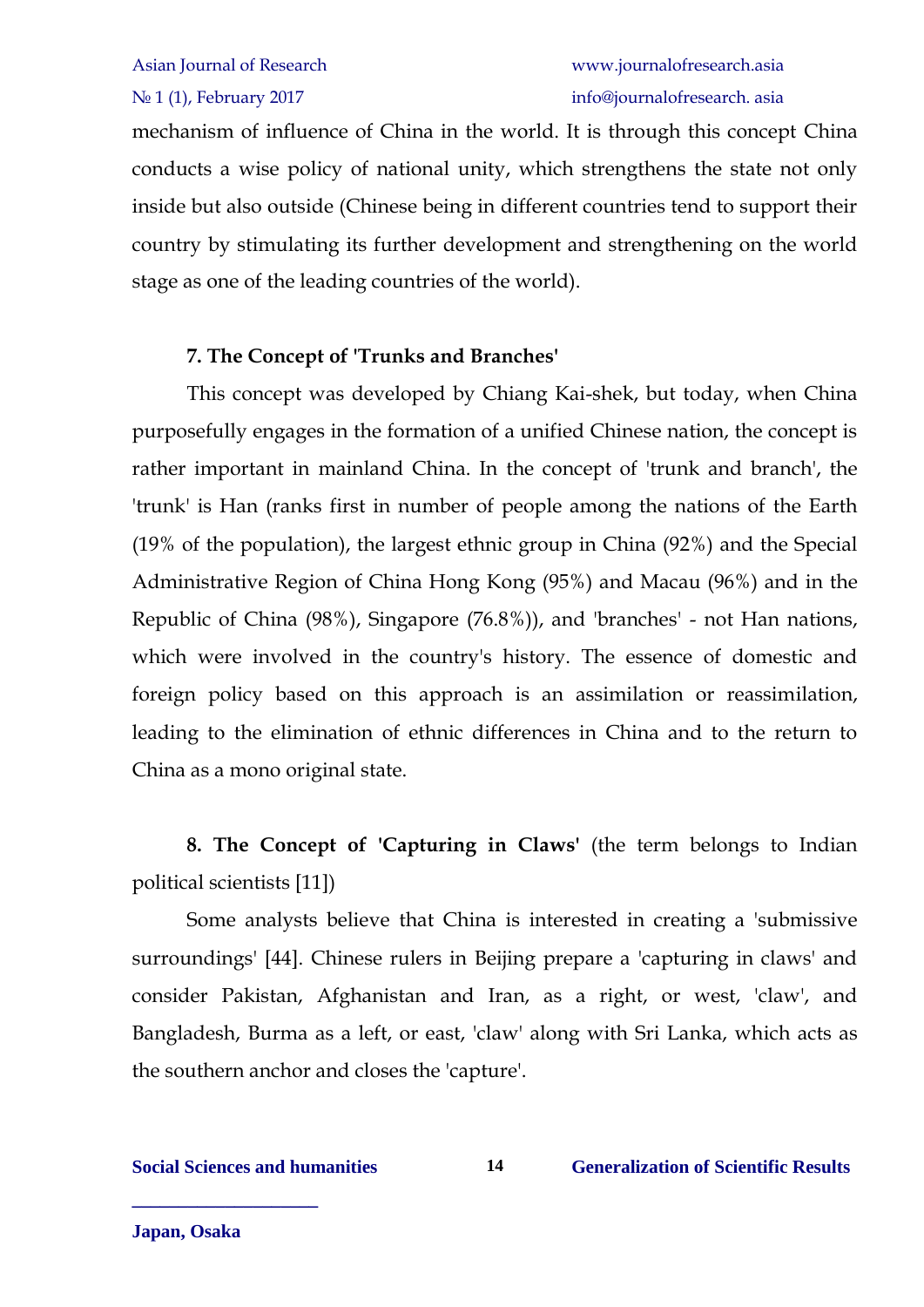The concept of 'capturing in claws', along with most other domestic and foreign policy Chinese concepts, has a main goal of spreading the influence of China on the other, surrounding countries and the protection of Chinese national strategic interests. China's strategic interests in Afghanistan, Pakistan, Iran, Sri Lanka, Bangladesh and Burma are versatile and different, but Beijing believes that any significant progress in relations with these countries depends primarily on security and stability in these regions. China, which has a shortage of energy resources, is keen to implement all possible arrangements with these countries to be able to exploit the energy of the whole of Central Asia and the Middle East, and is working in this direction. As for the use of Pakistan as a trade and energy corridor, it is expected to trade corridor can be created by China in this country in the near future.

These 8 key geopolitical concepts are the foundation of foreign and domestic policies of China at the beginning of the III millennium. In summary, it should be also mentioned, that China with its political structure is a country with a very flexible policy. China can adapt pretty well: slogans are all the same; even political institutions do not change, but their meaning changes radically [35, p.20]. It should be noted that over the past few years there was the erosion of the political ideas of China. When people became rich and understood that they could invest their money, they began intensively to do it. Thus, it can be seen that now there is the decentralization of the management with a large local interventions (Hong Kong, Taiwan, Shanghai, privatization, investment) [52], which allows, together with the aforementioned concepts, to build and strengthen the mighty Chinese state, while fighting for its place as one of the most influential geopolitical player.

**15**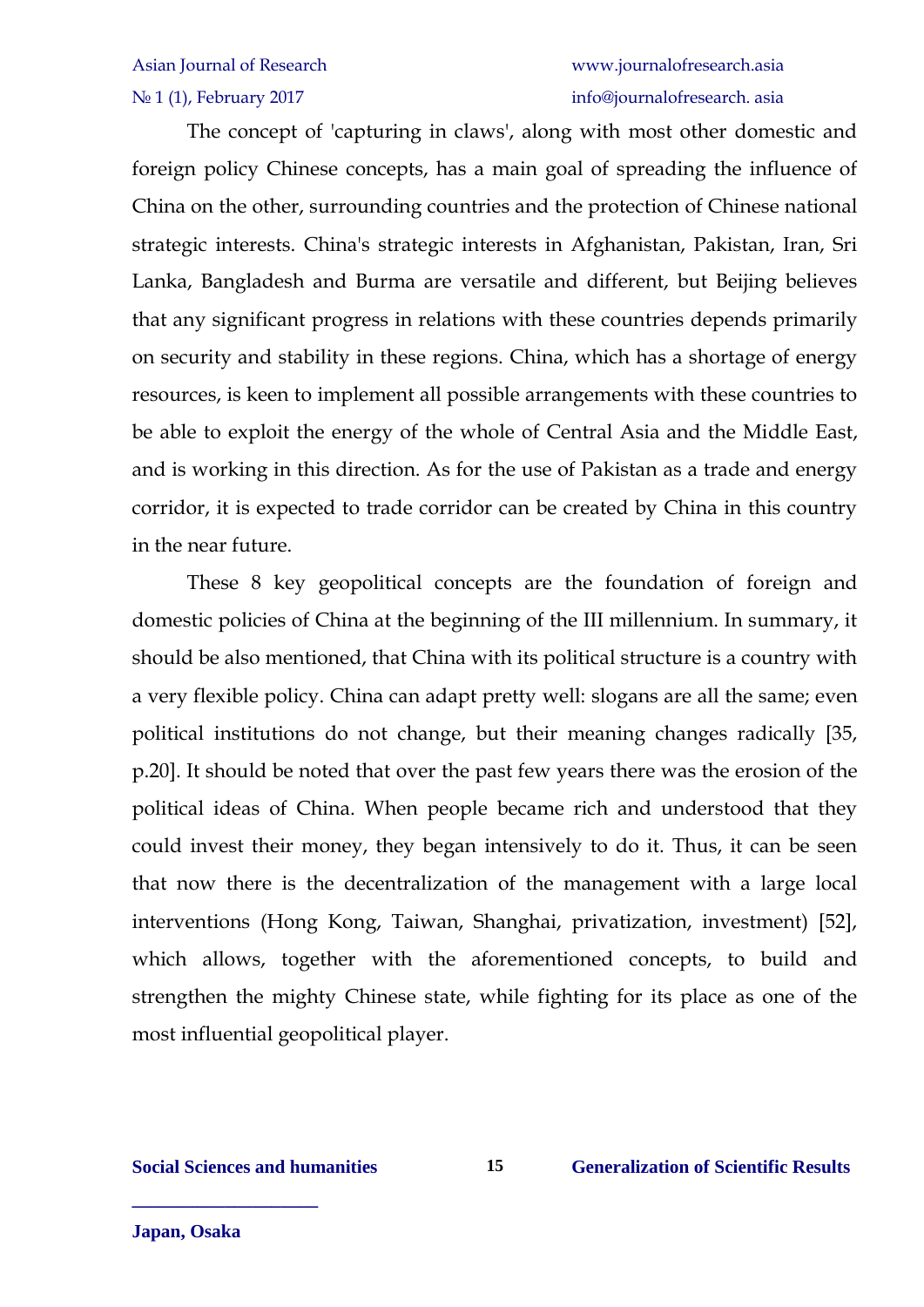### **Conclusion**

In the last years of the twentieth century we have witnessed of the impressive rise of China's in world politics and economics These achievements of the country are of particular interest because in many ways they are related to the state strategy, which can be alternative to a large extent open and liberal models, what were adopted by 'transitional' and some countries with developing economies [32], [33, p. 17].

Purposefulness, dynamism, consistency (some changes in foreign policy at different stages of development is a sign of political flexibility [20, p.93]) - in such words we can describe Chinese foreign policy. After analyzing the transformation of Chinese foreign policy doctrine in the late XX century, comparing it with the present one, we can conclude that, since the 1970s, it is in a constant state of renewal. It combines the old and the new Chinese leadership vision of the world and the place that China is strongly conquering in this world.

Old approaches expressed in the thought, that the world, according to traditional Chinese understanding, is perceived as a potentially hostile, although it does not bear any direct military threat to the security of the country [15, p.117]. In Chinese foreign policy concepts we can notice the fact of the realization of American desire for global domination, but also, albeit to a lesser extent, attentive and careful attitude to the trends of the local domination of the 'big countries' such as Russia, Japan, India [26, p.33]. From this approach the foreign policy priorities of modern China emerge [57, p.306]. They include, first, the ability to ensure the favorable international environment for China's reform and policy of openness (i.e the maintenance of peaceful relations with global leaders and normalization of relations with immediate neighbors), and secondly, a course of action based on compromise, in the words Deng Xiaoping: 'hide your head in the foot and cultivate humility' - in another words - to buy time,

**\_\_\_\_\_\_\_\_\_\_\_\_\_\_\_\_\_\_\_\_**

### **Social Sciences and humanities 16** Generalization of Scientific Results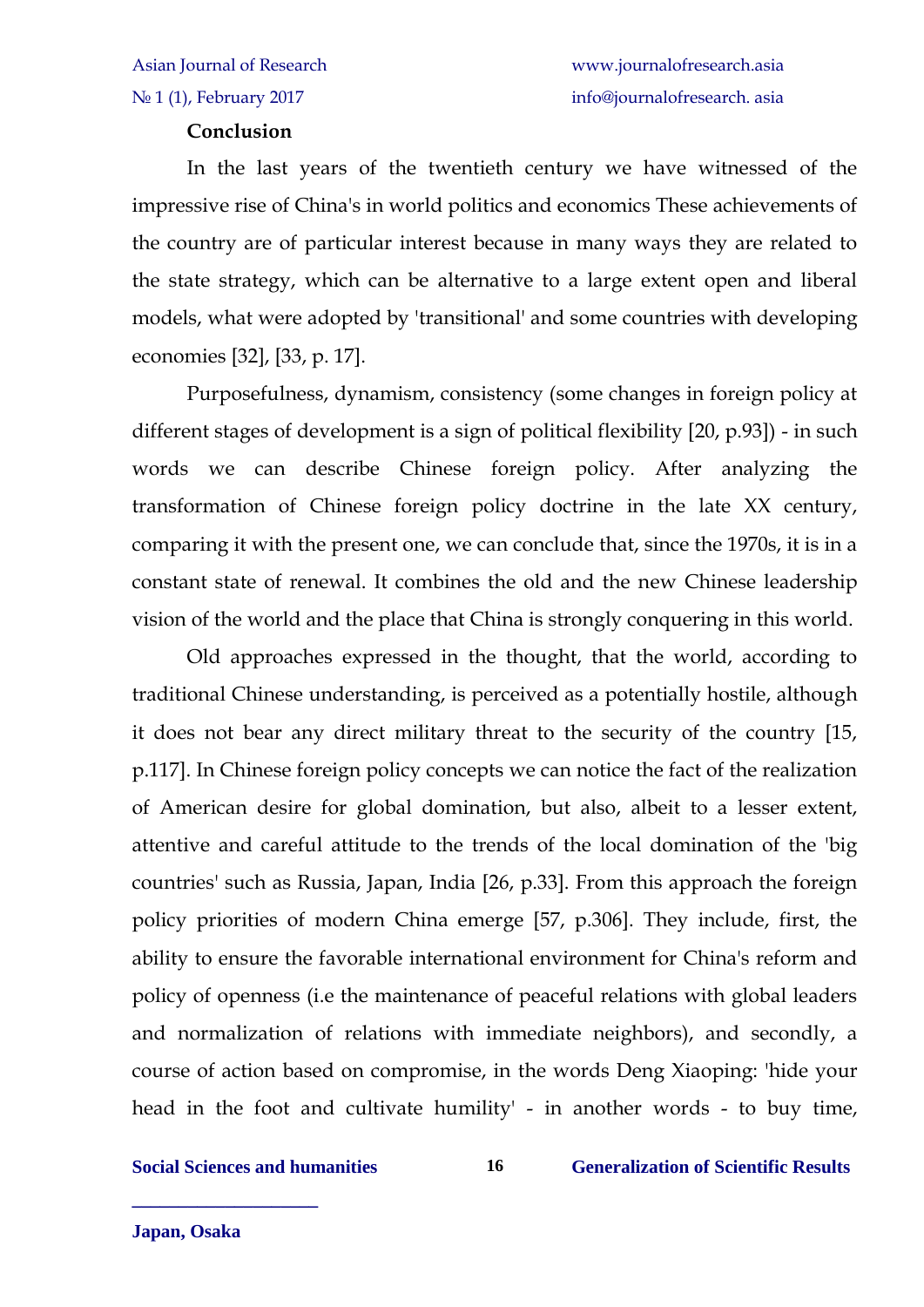accumulating your 'comprehensive national power' and only then claim to be a world leader [25, p.107].

New elements in the vision of the Chinese leadership began to actively appear in recent years, after 1999, when the CPC was focused on the development strategy of the country's participation in economic and political globalization. The new foreign policy of China matches its economic strategy, aimed at full integration of the country into the global economy. Its essence lies in building partnerships strategic relations with the US and Russia as two powerful countries and in enhancing the global and regional role of China through the mechanisms of multilateral diplomacy.

The study also showed that by combining old and new elements in modern foreign concept of China, political component is inextricably linked to the economic one. Since China has successfully employed the tools for rapid economic growth (market reforms and involvement in the process of globalization) 2020 can be considered as the closest reference point for China's economy and politics [21, p.93],[22, p.97],[23]. By this time the Chinese leadership has already planned a comprehensive building of society of xiaokan or the achievement of the level of highly developed countries [12]. Another frontier, probably, should be the middle of the century, when centennial founding of the People's Republic will be celebrated. Till that moment, the modernization of the country should be completed, and it will become fully global state, perhaps the most powerful on the planet [41, р.23].

The contents of a large Chinese strategy in the first twenty years is considered relatively detailed in documents CPC and papers of the Chinese scientists, where the problems and risks in connection with the development of the country during this period are also analyzed. Certainly, we can not exclude the possibility of some crisis in different areas of Chinese society that can slow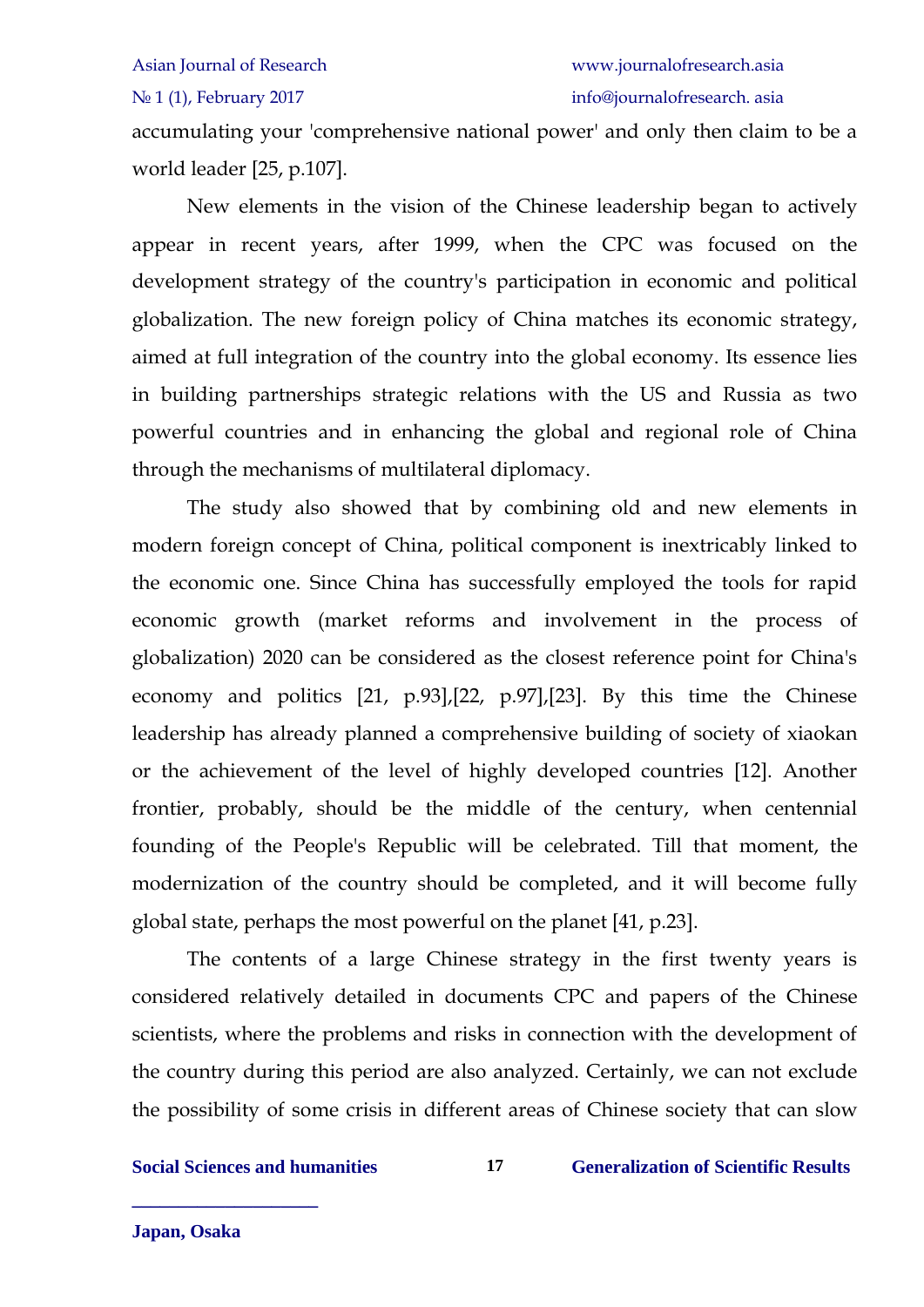(but probably not stop) the growth of the aggregate national power. In addition, some specific rhythms of Chinese modernization depends not only on economic growth and the national power, but also on a number of external factors, including the pace of economic growth of its competitors-partners (mostly US, Japan, Russia and India [53]) .

Through this study it could also be mentioned a lot of thought of experts, on the basis of which we can make some predictions the further development of China: along with the positive forecasts (including the belief that planned for 2020 figures will be exceeded soon) there are a number of very cautious and even skeptical thoughts about Chinese economic growth. Only one fact is indisputable: to achieve its goals China needs a strong and lasting peace (at least in its region) [55, p. 57-60]. This is what underlies the current concept of China's foreign policy, which is why it will seek, as now, to avoid tension and with its neighbors. Thus, the essence of innovation, which describes the current foreign policy of China, is as follows:

a. the transition from passive courses, aimed at creating favorable external conditions for internal reforms, to the active one, which is aimed to make China a real global player in the world economy, politics and security sphere;

b. the transition from the policy of priority of bilateral relations to a multilateral diplomacy [43];

c. the construction of a new line in relations with the US and Russia [18, p.57], the deepen economic cooperation with the US and Russia [47], [50, p.7];

d. The revitalization of the activity in a major international institutions, member of which China already is (UN, WTO), and the building of a dialogue with the most important international organizations ('G7', NATO, EU [55], etc).

**\_\_\_\_\_\_\_\_\_\_\_\_\_\_\_\_\_\_\_\_**

### **Social Sciences and humanities and in the Scientifical Scientific Results Generalization of Scientific Results**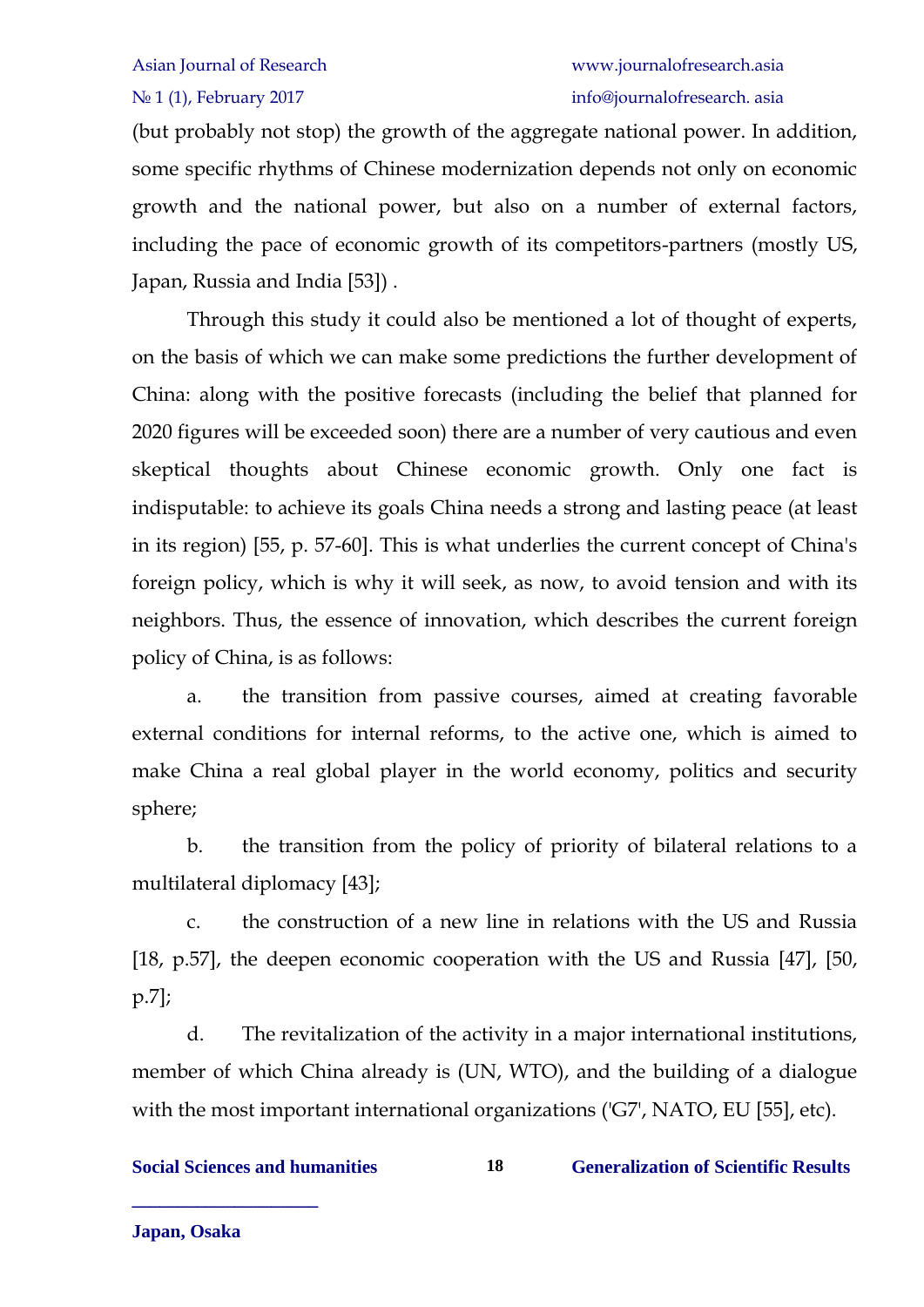e. the increasing of the foreign policy activity in regional areas of North-East Asia, Central Asia, Southeast Asia, Africa and Latin America [39, p.15], [40, p.19];

f. The continuation of the policy aimed at ensuring peace and good neighborly relations with its neighbors (Russia, Japan, India, etc.). Bigger than ever, emphasis on economic cooperation as the basis of peace with its neighbors after the increasing of China's economic opportunities [15, p.7];

g. The activisation of the role of China in regional political forums (SCO etc.) [17, p.257–258].;

h. An active and often aggressive protection of Chinese interests, the Chinese businesses and Chinese citizens abroad.

Thus, the analysis of the evolution of the foreign policy strategy of the PRC in the end of XX - beginning of XXI centuries, leads to the conclusion that it, along with all of the concepts of development in China, ultimately serves the realization of the main national goal: the transformation of the country into a strong, prosperous world power that enjoys great prestige in the international arena.

Now there is an ability to visually observe the rise of China, which demonstrates the good and high performance in the economic growth and the reform of its industrial, agricultural and military sectors [56]. According to many experts, this 'Oriental Giant' by the beginning of 2020 will officially become a superpower in terms of overtaking its rival USA (informally G-20 countries have recognized China with such status at a summit in Brisbane (November 2014) [48]) [37]. Thus, we can already say that the main objective of the strategy is actually implemented; however, it should be also taken into account that there are a lot of risks that can derail the present developments (corruption, level of life of citizens, environmental problems, conflicts [46], etc.). It is with this today (on

**\_\_\_\_\_\_\_\_\_\_\_\_\_\_\_\_\_\_\_\_**

### **Social Sciences and humanities 19 Generalization of Scientific Results**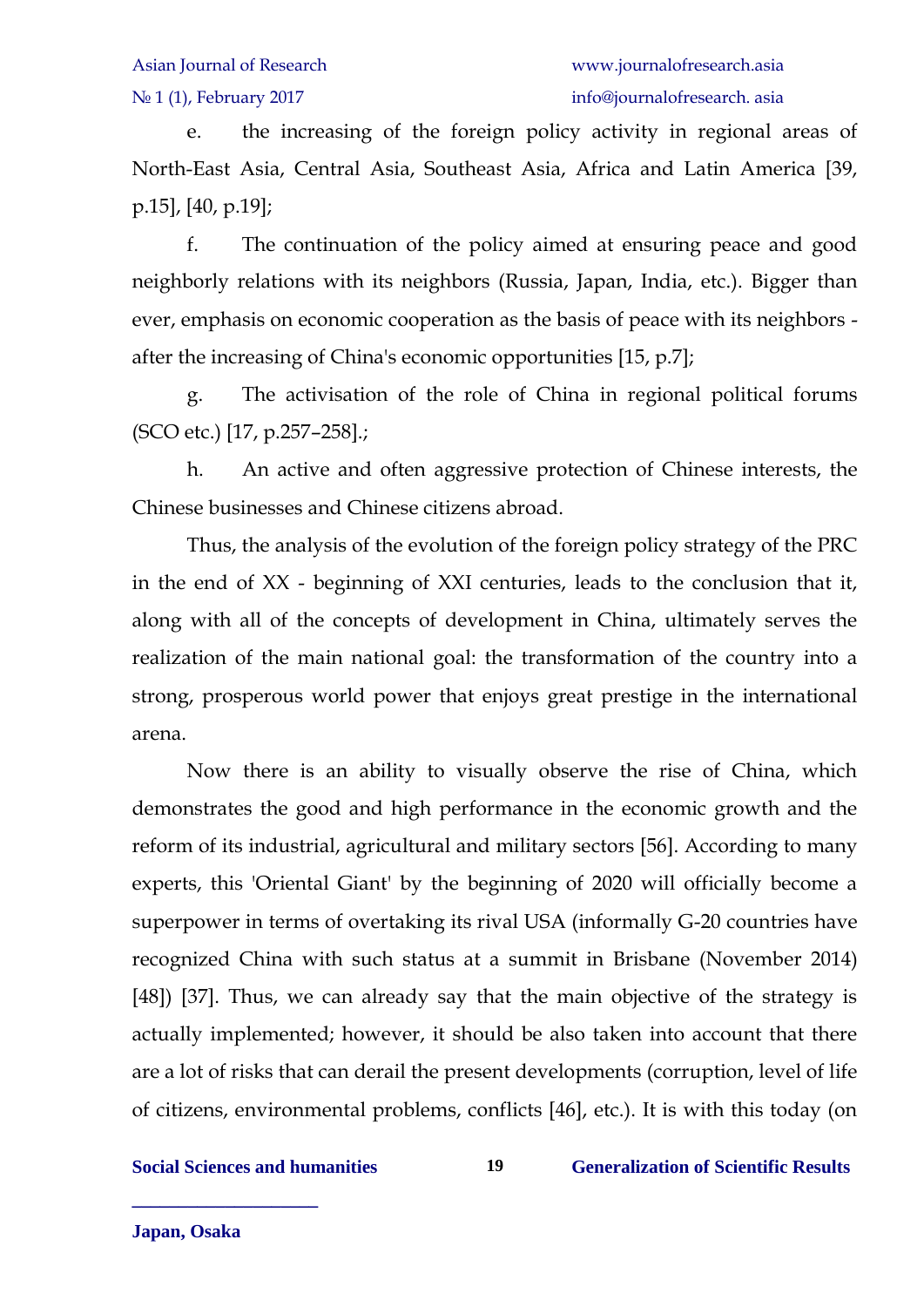Nº 1 (1), February 2017 info[@journalofresearch.](http://journalofresearch.asia/) asia

Asian Journal of Research www[.journalofresearch.a](http://journalofresearch.asia/)sia

the stage of the origin of these risks) is fighting the Chinese leadership, creating new conditions for further development and strengthening of the country.

**\_\_\_\_\_\_\_\_\_\_\_\_\_\_\_\_\_\_\_\_**

**20**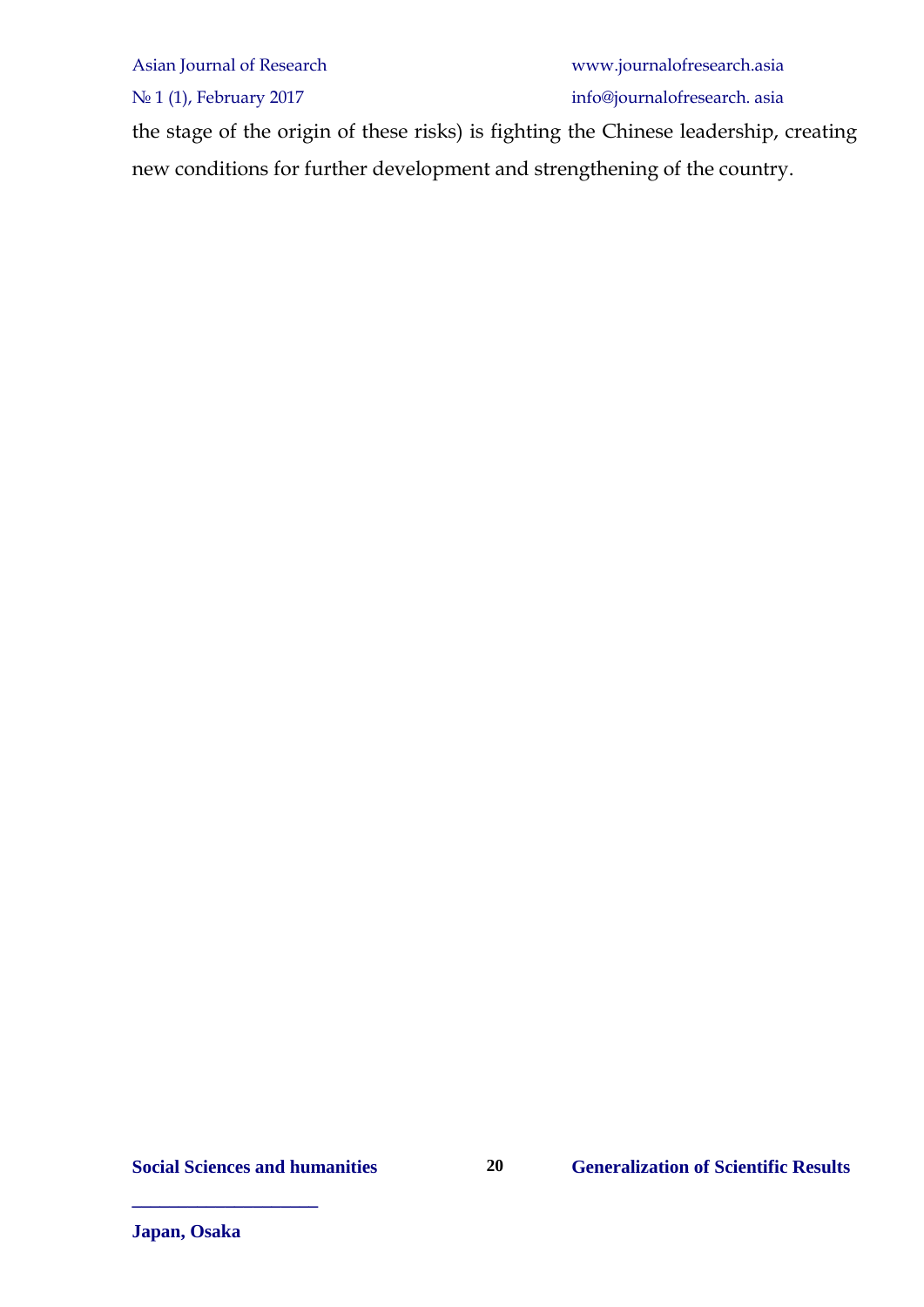### **REFERENCES**

1. Борох Л.Н. Конфуцианство и европейская мысль на рубеже XIX–XX веков. Лян Цичао: теория обновления народа./ Л.Н. Борох. – М.,2001. – c.83.

2. Борох О., Ломанова А. Скромное обаяние Китая // Pro et Contra №6. 2007 г. : [электронный ресурс] – Режим доступа: <http://www.polit.ru/research/2008/04/07/china.html>

3. Гаврилов Н. Интеграционные процессы в Азиатско-Тихоокеанском регионе. [Электронный ресурс]: Азиатская библиотека. Режим доступа:

[http://asiapacific.narod.ru/countries/apr/integration\\_pros.htm.](http://asiapacific.narod.ru/countries/apr/integration_pros.htm)

4. Григорьева И. Модели социальной политики в современном обществе: одна, две или больше? // Управленческое консультирование. – 1998. – № 1. – c. 27.

5. Информационно-аналитический портал BusinessViews. Рождение сверхдержавы. : [Электронный ресурс]. – Режим доступа: http://businessviews.com.ua/ru/economy/id/rozhdenie-sverhderzhavy-332/ [http://abcnews.go.com/International/china-replace-us-top-](http://abcnews.go.com/International/china-replace-us-top-superpower/story?id=9986355)

[superpower/story?id=9986355](http://abcnews.go.com/International/china-replace-us-top-superpower/story?id=9986355)

6. Информационно-аналитический портал Новая Газета.ру. Рождение сверхдержавы. : [Электронный ресурс]. – Режим доступа: https://www.novayagazeta.ru/articles/2014/11/19/62014-rozhdeniesverhderzhavy

7. Информационно-аналитический портал Геополитика. Новый шелковый путь и евразийская интеграция : [Электронный ресурс] – Режим доступа:

[http://www.geopolitica.ru/article/novyy-shelkovyy-put-i-evraziyskaya](http://www.geopolitica.ru/article/novyy-shelkovyy-put-i-evraziyskaya-integraciya#.VM1Ew9KsVcg)[integraciya#.VM1Ew9KsVcg](http://www.geopolitica.ru/article/novyy-shelkovyy-put-i-evraziyskaya-integraciya#.VM1Ew9KsVcg)

8. Информационно-аналитический портал Евразия. Стратагемы. Геостратегия Китая : [Электронный ресурс] – Режим доступа: http://www.evrazia.tv/content/stratagemy-geostrategiya-kitaya

9. Інформаційний портал – онлайн словник Туристический терминологический словарь . Пять принципов мирного существования : [Електроний ресурс ] . – Режим доступу : [http:// www. slovarnik. ru/html](http://www.slovarnik.ru/html-turist/p/p8t5-principov-mirnogo-su1estvovani8.html)[turist/p/p8t5-principov-mirnogo-su1estvovani8.html](http://www.slovarnik.ru/html-turist/p/p8t5-principov-mirnogo-su1estvovani8.html)

10. Інформаційний портал – онлайн словник Туристический терминологический словарь . Пять принципов мирного существования : [Електроний ресурс ] . – Режим доступу : [http:// www. slovarnik. ru/html](http://www.slovarnik.ru/html-turist/p/p8t5-principov-mirnogo-su1estvovani8.html)[turist/p/p8t5-principov-mirnogo-su1estvovani8.html](http://www.slovarnik.ru/html-turist/p/p8t5-principov-mirnogo-su1estvovani8.html)

**\_\_\_\_\_\_\_\_\_\_\_\_\_\_\_\_\_\_\_\_**

**Social Sciences and humanities Generalization of Scientific Results**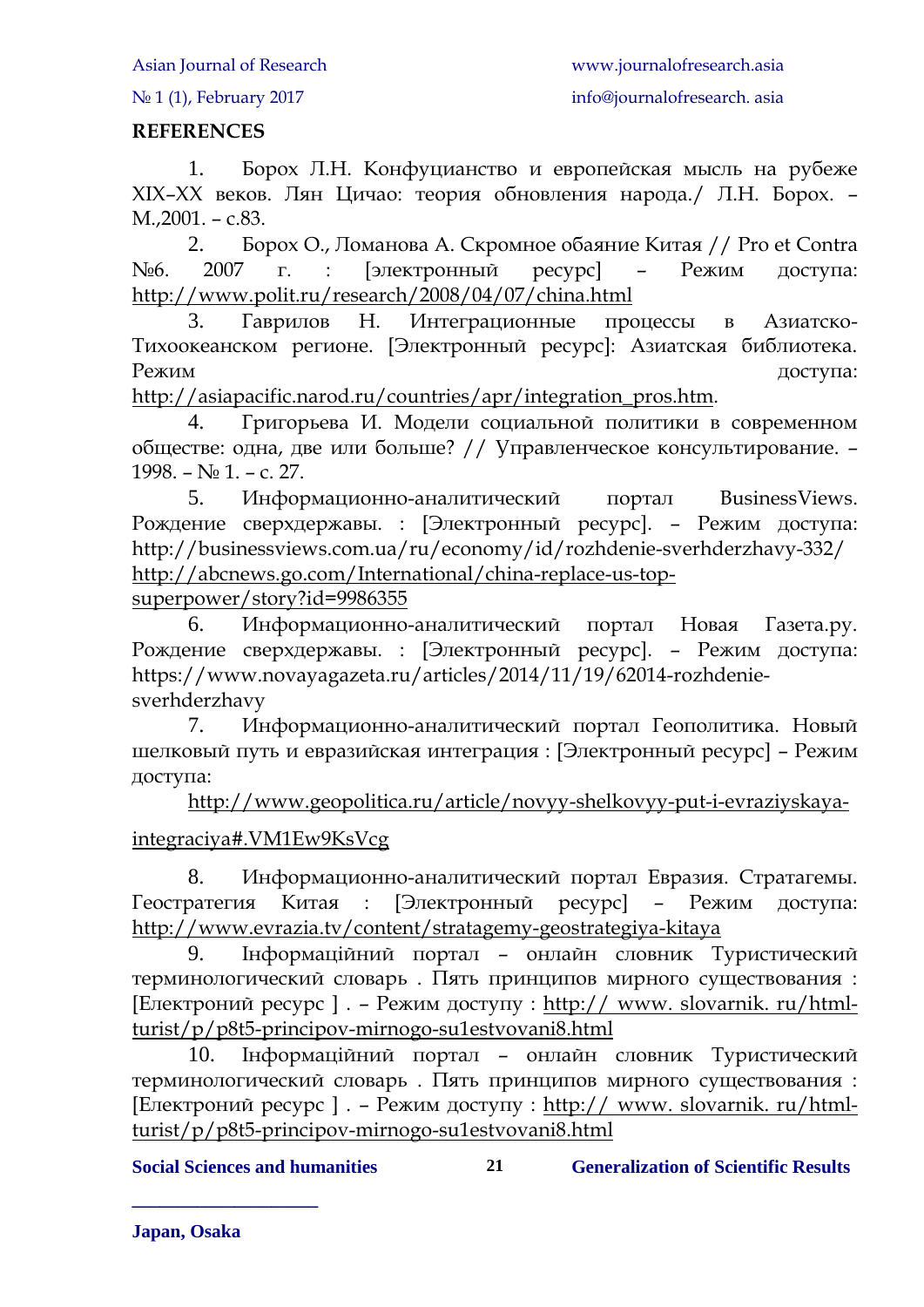11. Інформаційно-аналітиний сайт Афганистан.ру . Китаю нужен «афганский плацдарм» (Asia Times):[Електроний ресурс ] . – Режим доступу: <http://afghanistan.ru/doc/12100.html>

12. Информационно портал новостей КНР «Жэньмин жибао». Всестороннее построение общества "сяокан" – задача Китая на первое двадцатилетие нынешнего века. : [Электронный ресурс]. – Режим доступа: [http://russian.people.com.cn/200211/12/rus20021112\\_68162.html](http://russian.people.com.cn/200211/12/rus20021112_68162.html)

13. Кан Ювэй. Книга о Великом Единении./ Собрание публицистических произведений. Т.2. – Пекин, 1981. – c. 51.

14. Казанцев А.А. «Большая игра» с неизвестными правилами: мировая политика и Центральная Азия// Электронная книга. — Москва. – 2008. / [Электронный ресурс]. – Режим доступа. – http://www.fundeh.org/files/publications/132/kazancev\_a\_a\_bolshaya\_igra\_s \_neizvestnymi\_pravilam.pdf

15. Кондрашова Людмила. Сделать тругольник равносторонним / Людмила Кондрашова. – М., 2005. – с. 7.

16. Китай в мировой и региональной политике: история и современность. Вып. XVI : ежегодное издание/ отв.редактор-составитель Е.И.Сафронова. – М.: ИДВ РАН, 2011. – 256 с. – : Библиогр.: – с.117.

17. Кольтюков А.А. Влияние Шанхайской организация сотрудничества на развитие и безопасность Центрально-Азиатского региона // Шанхайская организация сотрудничества: к новым рубежам развития : Материалы кругл. стола. – М.: Ин-т Дальн. Вост. РАН, 2008. – c. 257–258.

18. Лукин А. Эволюция образа Китая в России и российскокитайские отношения // Неприкосновенный запас, 2003, № 3. – с. 57.

19. Мамонов Михаил. Китай устал от стратегических партнерств: [Электронный ресурс] – Режим доступа: http://www.ng.ru/scenario/2010- 10-26/11\_china.html.

20. Михеев В.В. Китай: современные внутренние и внешние угрозы, вызовы, риски и скрытые риски. / Электронная книга. – М.: Московский центр Карнеги. – 2005. – c. 93. : [Электронный ресурс]. – Режим доступа: [http://carnegieendowment.org/files/9275book\\_Kitai1.pdf](http://carnegieendowment.org/files/9275book_Kitai1.pdf)

21. Михеев В.В. Китай: современные внутренние и внешние угрозы, вызовы, риски и скрытые риски. / Электронная книга. – М.: Московский центр Карнеги. – 2005. – c. 93. : [Электронный ресурс]. – Режим доступа: [http://carnegieendowment.org/files/9275book\\_Kitai1.pdf](http://carnegieendowment.org/files/9275book_Kitai1.pdf)

22. Михеев В.В. Китай: современные внутренние и внешние угрозы, вызовы, риски и скрытые риски. / Электронная книга. – М.: Московский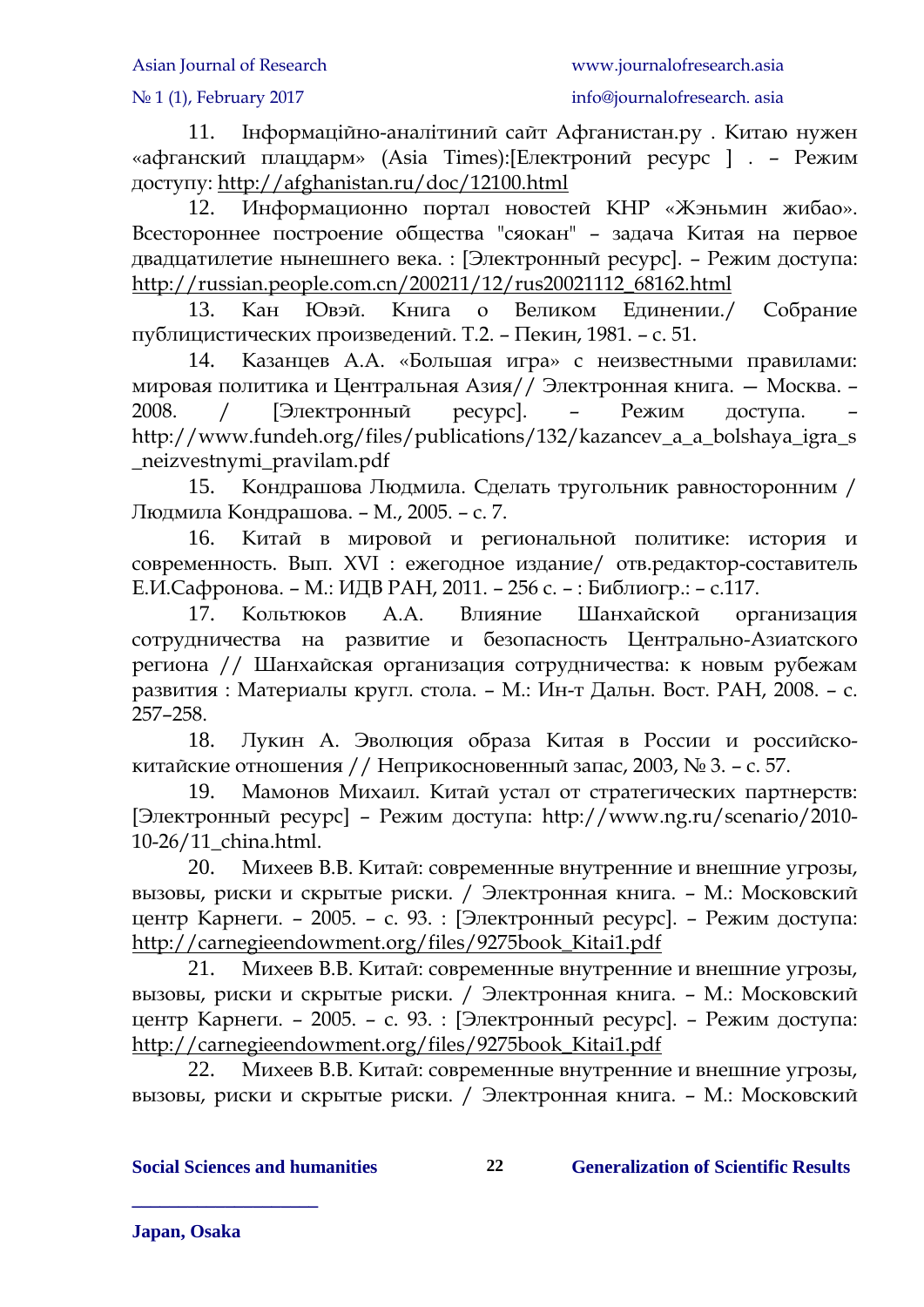центр Карнеги. – 2005. – c. 97. / [Электронный ресурс]. – Режим доступа. – [http://carnegieendowment.org/files/9275book\\_Kitai1. pdf](http://carnegieendowment.org/files/9275book_Kitai1.%20pdf)

23. Национальный американский финансово-экономический журнал Forbes. ВВП Китая в 2010 году вырос на 10,3% .: [Электронный ресурс]. – Режим доступа: [http://www.forbes.ru/news/62286-vvp-kitaya-v-](http://www.forbes.ru/news/62286-vvp-kitaya-v-2010-godu-vyros-na-103)[2010-godu-vyros-na-103](http://www.forbes.ru/news/62286-vvp-kitaya-v-2010-godu-vyros-na-103)

24. Офіційний Інформаційно сайт новин КНР Сінхуа . Белая книга «Национальная оборона КНР - 2006» :[Електроний ресурс ] . – Режим доступу: <http://russian.people.com.cn/31521/5231119.html>

25. Основные вопросы современного Китая: Речи и беседы, сент. 1982 - июнь 1987 гг. : Пер. с кит. / Электронная книга. – М.: Политиздат. – 1988. – c. 107. : [Электронный ресурс]. – Режим доступа: [http://www.skmrf.ru/library/library\\_files/dxp.htm](http://www.skmrf.ru/library/library_files/dxp.htm)

26. Романов Игорь. Россия и Китай в XXI веке // Берег России. – М., 2008. – с. 33.

27. Ху Цзиньтао Доклад на XVII Всекитайском съезде Коммунистической партии Китая [Электронный ресурс]. — Режим доступа. — URL <http://russian.china.org.cn/china/archive/shiqida/2007->

28. Цзян Цзэминь. О социализме с китайской спецификой: Сборник высказываний по темам: пер. с кит./ Цзян Цзэминь; Каб. ЦК КПК по изучению док. – М.: Памятники исторической мысли, 2002. –Т. 1 : . – 2002. – 395 с. – Библиогр.: – с. 310–311.

29. Цзян Цзэминь. О социализме с китайской спецификой: Сборник высказываний по темам: пер. с кит./ Цзян Цзэминь; Каб. ЦК КПК по изучению док. – М.: Памятники исторической мысли, 2002. –Т. 1 : . – 2002. – 395 с. – Библиогр.: – с. 315.

30. Цзян Цзэминь. О социализме с китайской спецификой: Сборник высказываний по темам: пер. с кит./ Цзян Цзэминь; Каб. ЦК КПК по изучению док. – М.: Памятники исторической мысли, 2002. –Т. 1 : . – 2002. – 395 с. – Библиогр.: – с. 347.

31. Чуфрин Г.И. Китай в XXI веке: глобализация интересов безопасности. /Под ред. чл.-корр. РАН Чуфрина Г.И. – М.: Наука, 2007. – 327 с. – Библиогр.: – с. 129.

32. An American journal of international relations and U.S. foreign policy Foreign Affairs. China's "Peaceful Rise" to Great-Power Status. : [Electronic resource]. – Access mode:

**23**

[http://www.foreignaffairs.com/articles/61015/zheng-bijian/chinas-](http://www.foreignaffairs.com/articles/61015/zheng-bijian/chinas-peaceful-rise-to-great-power-status)

[peaceful-rise-to-great-power-status](http://www.foreignaffairs.com/articles/61015/zheng-bijian/chinas-peaceful-rise-to-great-power-status)

**Social Sciences and humanities Generalization of Scientific Results**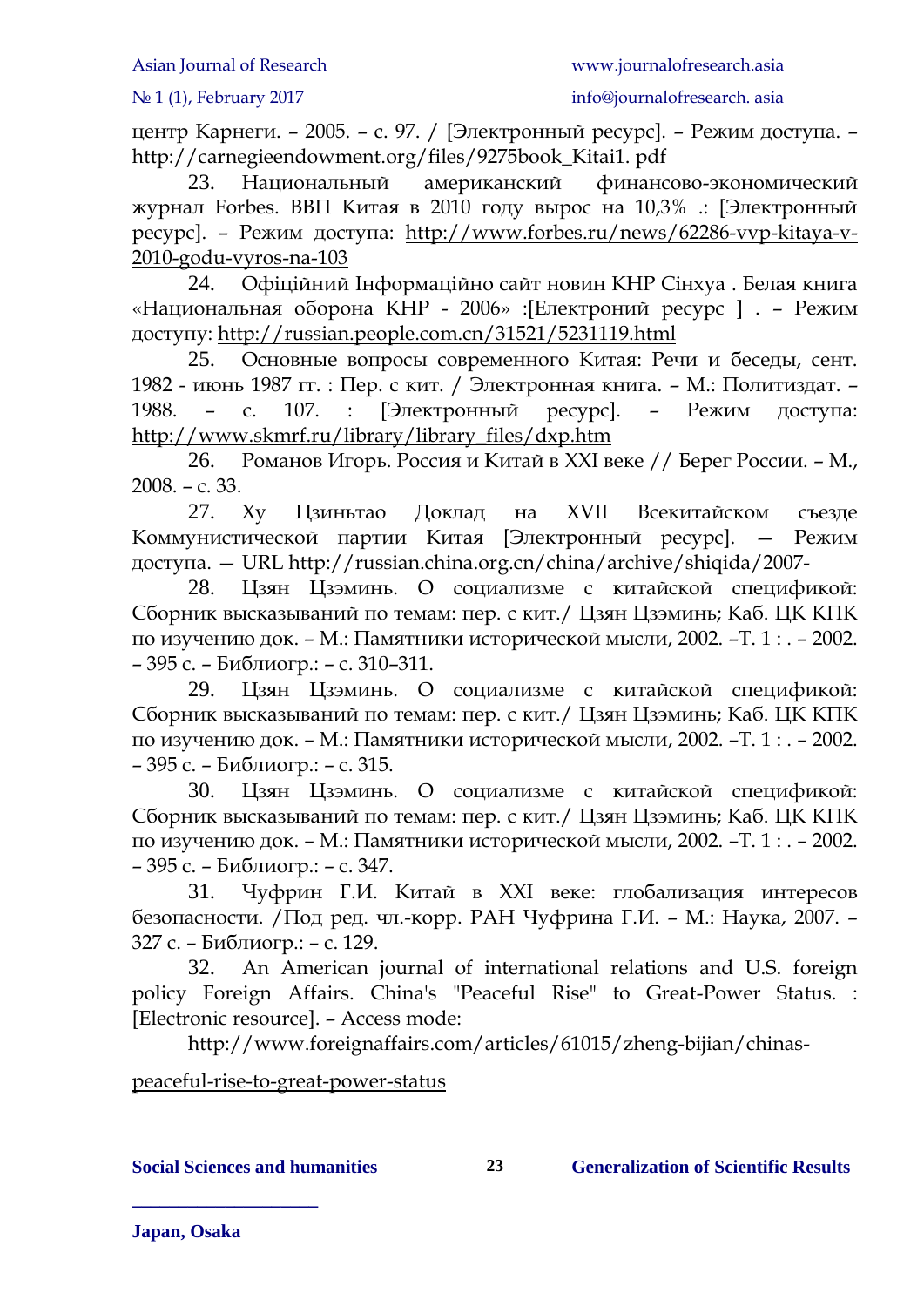33. Alterman J.B. China rising // Middle East. Notes and comment, – 2005, № 5. – p.17.

34. Annual Report to Congress, Military Power of the People's Republic of China. – Retrieved 22 May 2008.

35. Brzezinski Z. Clash of the Titans: Make Money, Not War // Foreign Policy, 2005, 27. January/February. – р. 20.

36. Cable V., Ferdinand P. China: Asian Economic Giant: Thereat Or opportunity?/ V. Cable, P. Ferdinand – International Affairs. Vol. 70. – 1994. № 2. – P. 244.

37. China's Questionable Economic Power. The World`s opinion page "Project Syndicate"/ News.: [Electronic resource]. – Access mode: [http://www.project-syndicate.org/commentary/china-questionable-economic](http://www.project-syndicate.org/commentary/china-questionable-economic-power-by-joseph-s--nye-2014-11)[power-by-joseph-s--nye-2014-11](http://www.project-syndicate.org/commentary/china-questionable-economic-power-by-joseph-s--nye-2014-11)

38. China builds up strategic sea lanes, "The Washington Times", Washington, –17 January 2005. Retrieved on 4 May 2013.

39. Dumbaugh, Kerry, Sullivan, Mark P. «China's Growing Interest in Latin America». – Congressional Research Service, April 20, 2005. – р.15.

40. China's Influence in Africa: Hearing Before the Subcommittee on Africa, Global Human Rights, and International Operations of the Committee on International Relations. //House of Representatives, 109th Congress, 1st session, July 28, 2005. – Wash., 2005. – p.19.

41. Hans M. Kristensenand Robert S. Norris. Chinese nuclear forces, 2011.// Bulletin of the Atomic Scientists 81–87. – November/December 2011 vol.  $67 - N<sub>0</sub> 6. - p. 23.$ 

42. Jacques Martin. "This is the relationship that will define global politics". / Jacques Martin. – The Guardian (London). – June 15, 2006. Retrieved May 22, 2010.

43. Joseph R. Biden, Jr., Delaware China`s foreign policy and "soft power» in South America, Asia, and Africa. : [Electronic resource]. – Access mode: [http://www.fas.org/irp/congress/2008\\_rpt/crs-china.pdf](http://www.fas.org/irp/congress/2008_rpt/crs-china.pdf)

44. John W Garver, «China's South Asian Interests and Policies,»/ Sam Nunn School of International Affairs, Georgia Institute of Technology, prepared for panel on «China's Approaches to South Asia and the Former Soviet States». US-China Economic and Security Review Commission, – 22 July 2005.

45. Lars Vargö Mending Sino-Japanese Relations// POLICY BRIEF, – November 18, 2014. – №. 165. – р.57-60.

46. Official website of U.S. Department of State. Diplomacy in action. U.S. Relations With Taiwan//BUREAU OF EAST ASIAN AND PACIFIC AFFAIRS : [Electronic resource]. – Access mode: http://www.state.gov/r/pa/ei/bgn/35855.htm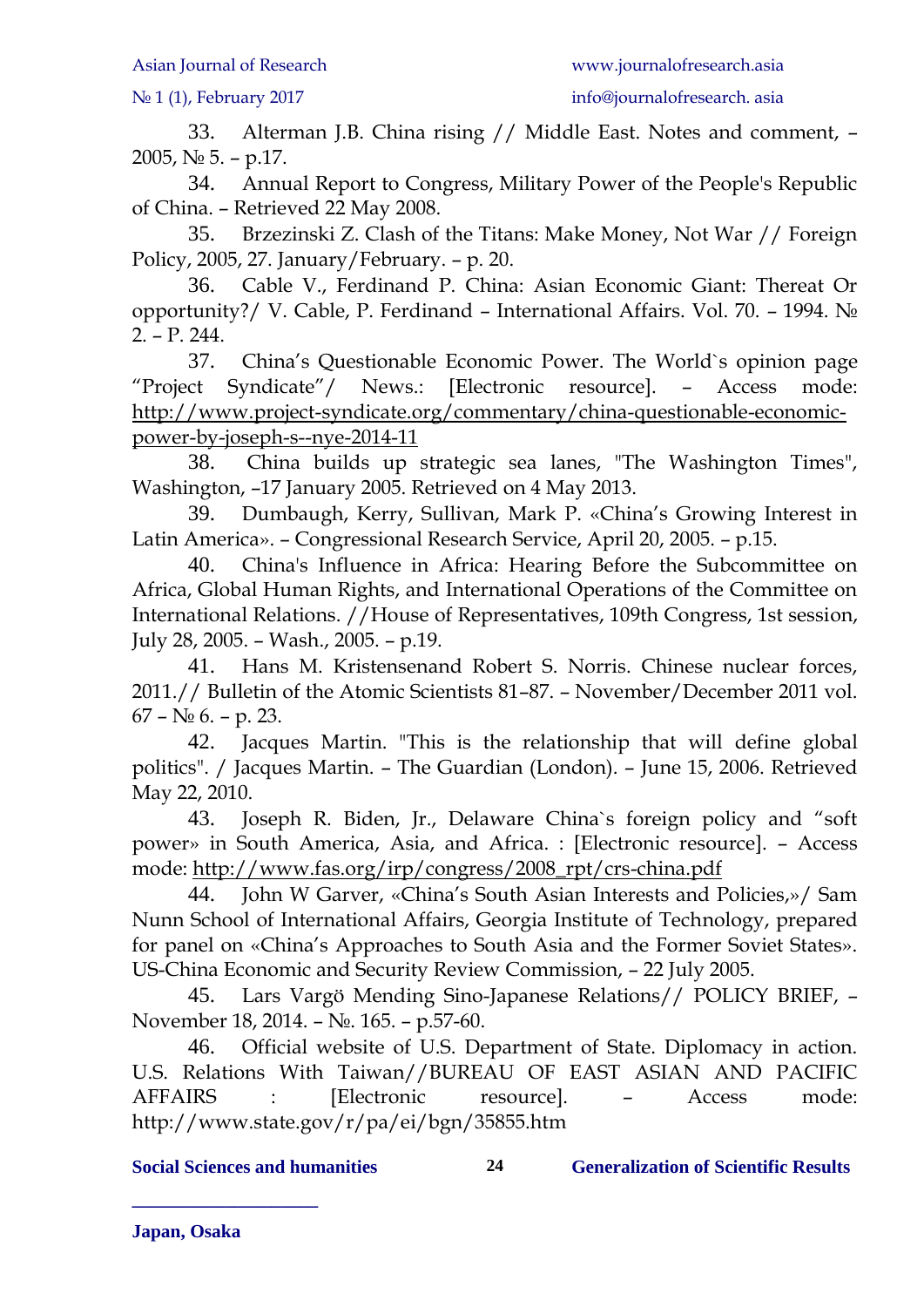No 1 (1), February 2017 info[@journalofresearch.](http://journalofresearch.asia/) asia

47. Pehrson, Christopher J.String of Pearls: Meeting the Challenge of China's Rising Power Across the Asian Littoral., – "Carlisle Papers in Security Strategy", July 2006. – Retrieved on 4 May 2013.

48. Ramonet I. // Le Monde diplomatique. 2004. Aout. [Ressource électronique]. – Chine Megapuissance. – P.19 , VIII XII 2004. – Режим доступу : <http://www.monde-diplomatique.fr/2004/08/RAMONET/11350>

49. Ramonet I. Mégapuissance. Jusqu'où ira la Chine? // Manière de voir, 2006, février-mars. – № 85. – р.18-27

50. Romano S. Washington a réussi à concilier Moscou et Pékin // Les Echos.fr. , VIII 2005. – p.7.

51. Russell, Peter H.; O'Brien, David M. (2001). Judicial Independence in the Age of Democracy: Critical Perspectives from around the World. – University of Virginia Press. – p. 306.

52. Sam Winter-Levy China's Economy: Don't Bet on Beijing / Sam Winter-Levy // the Diplomat. – December 02, 2014.

53. Sheikh Mohd Arif. A History of Sino-Indian Relations: From Conflict to Cooperation. : [Electronic resource]. – Access mode: http://academicresearchjournals.org/IJPSD/PDF/December/Arif.pdf

54. Sutter Robert G. U.S.–Chinese Relations: Perilous Past, Pragmatic Present / Sutter Robert G. – New York: Rowman & Littlefield Publishers, Inc., – 2010. – 333 p.: – bibliog.: – p. 237.

55. The independent resource on global security SIPRI . EU arms embargo on China: [Electronic resource]. – Access mode: [http://www.sipri.org/datab ases/embargoes/eu\\_arms\\_embargoes/china](http://www.sipri.org/datab%20ases/embargoes/eu_arms_embargoes/china)

56. The official website of Embassy of the People`s Republic of China in Ukraine. Очередная пресс-конференция 5 июля 2011 г. у официального представителя МИД КНР Хун Лэя. [Электронный ресурс]. – Режим доступа: <http://ua.china-embassy.org/rus/fyrth/t837653.htm>

**25**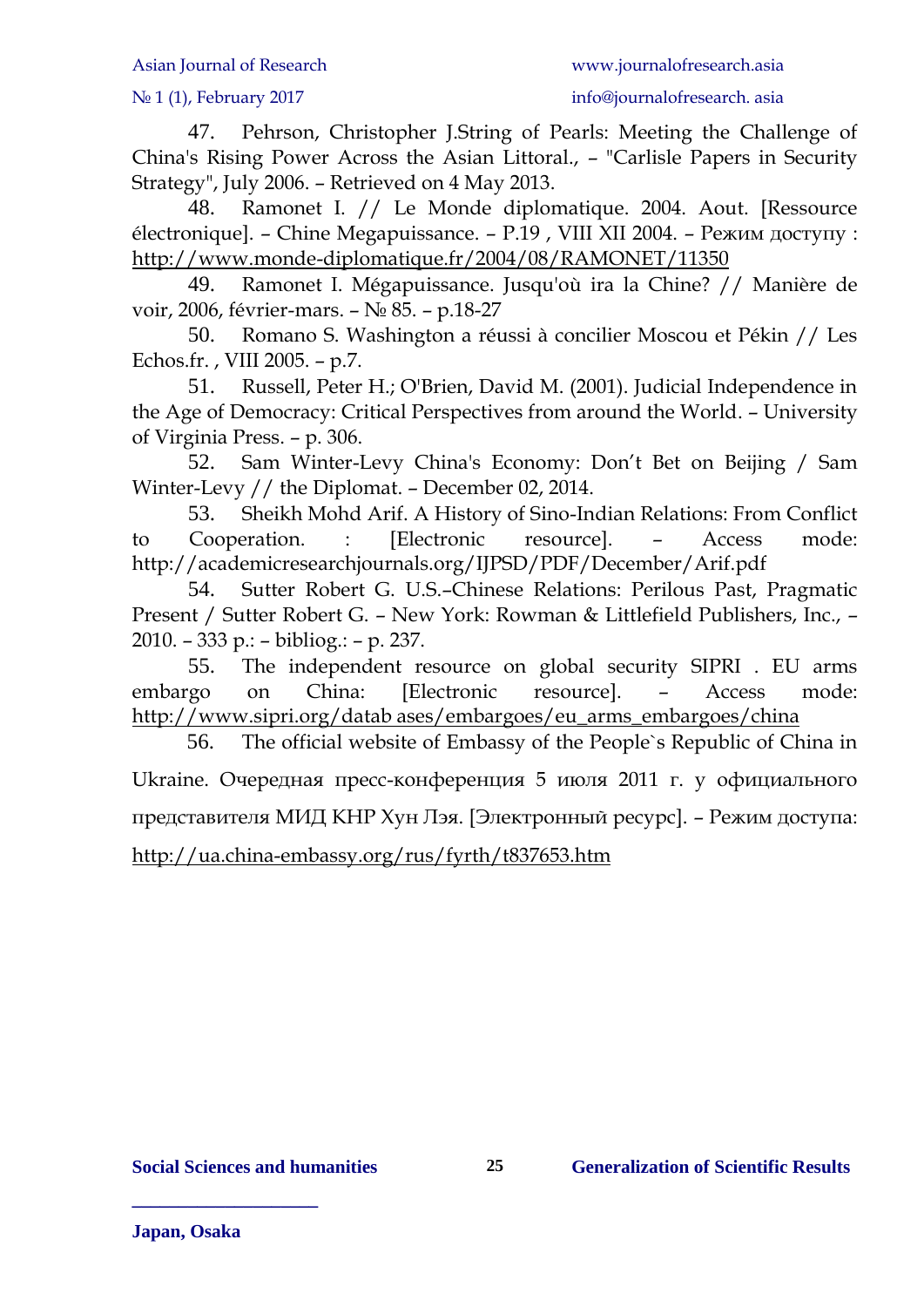### **About Author:**



**Smotrytska Mariia Alexandrovna** - received the Bachelor degree in Vasyl Stefanyk Precarpathian National University (Ukraine), studied in Asian-Pacific International relations major in Maria Curie-[Skіodowska Unive](http://www.umcs.pl/en/)rsity (Poland; EU Non-degree program) 2012-2016. She now pursuing her Masters degrees in Vasyl Stefanyk Precarpathian National University (Ukraine) and Central China Normal University (P.R.of China)

### **THE ROLE OF SOCIAL CAPITAL AND HORIZONTAL RELATIONS IN THE FORMATION OF CIVIL SOCIETY IN UZBEKISTAN**

**\_\_\_\_\_\_\_\_\_\_\_\_\_\_\_\_\_\_\_\_**

**26**

**Social Sciences and humanities Generalization of Scientific Results**

**Japan, Osaka**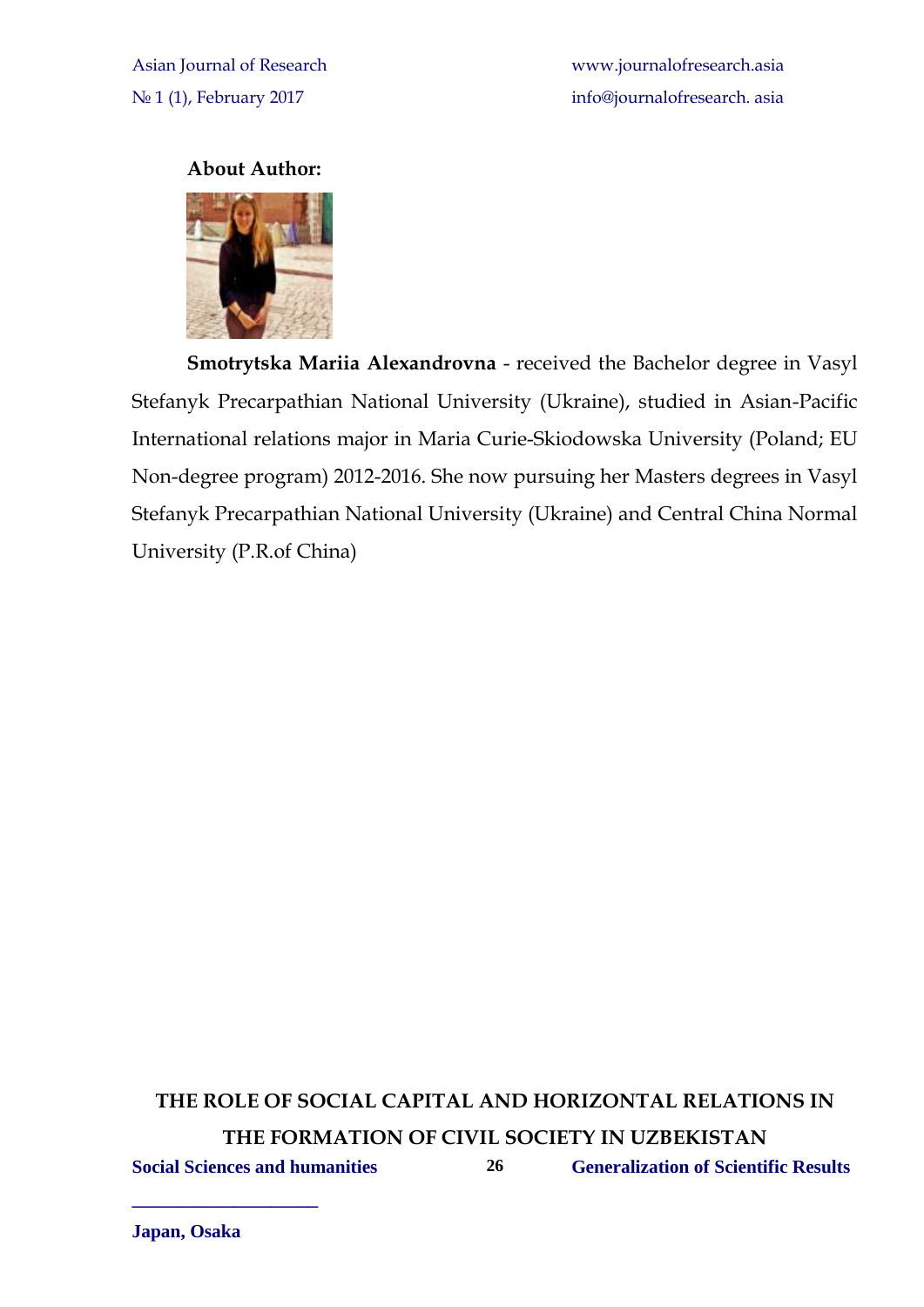### **Sanjar Saidov**

Competitor Research Uzbekistan state university of world languages Tashkent, Uzbekistan E-mail.: [s.saidov.uz@gmail.com](mailto:s.saidov.uz@gmail.com)

**Abstract**: *This article analyzes the social capital as the most important factor in the development of society. And also, we study the processes of formation of horizontal relations. Social capital is indivisible part of democratic processes. In society social capital expressing the relations among people and trust related to them and moral principles cover the mechanisms of social affecting. Social capital is a particular investment to consolidate social justice and trust scales in society, for the development of state and society institutions, for the formation of social attitudes and the increase of people abundance*

**Keywords:** *Social capital, civil society, horizontal relations, socialization*

Nowadays it should be highly paid attention to the role and importance of social capital in society in planning the development degree and future of each country. Social capital issue is the research object of most humanitarian subjects and several conceptual views have been formed till now. Research the social capital as an independent branch began in the middle of last century. However, the term of social capital and some searching's to which related started forming in the early XX century.

The term "social capital" was brought in the work of American researcher Lida Hanifan.. According to his work social capital is firstly *"a significant situation* 

**27**

**\_\_\_\_\_\_\_\_\_\_\_\_\_\_\_\_\_\_\_\_**

**Japan, Osaka**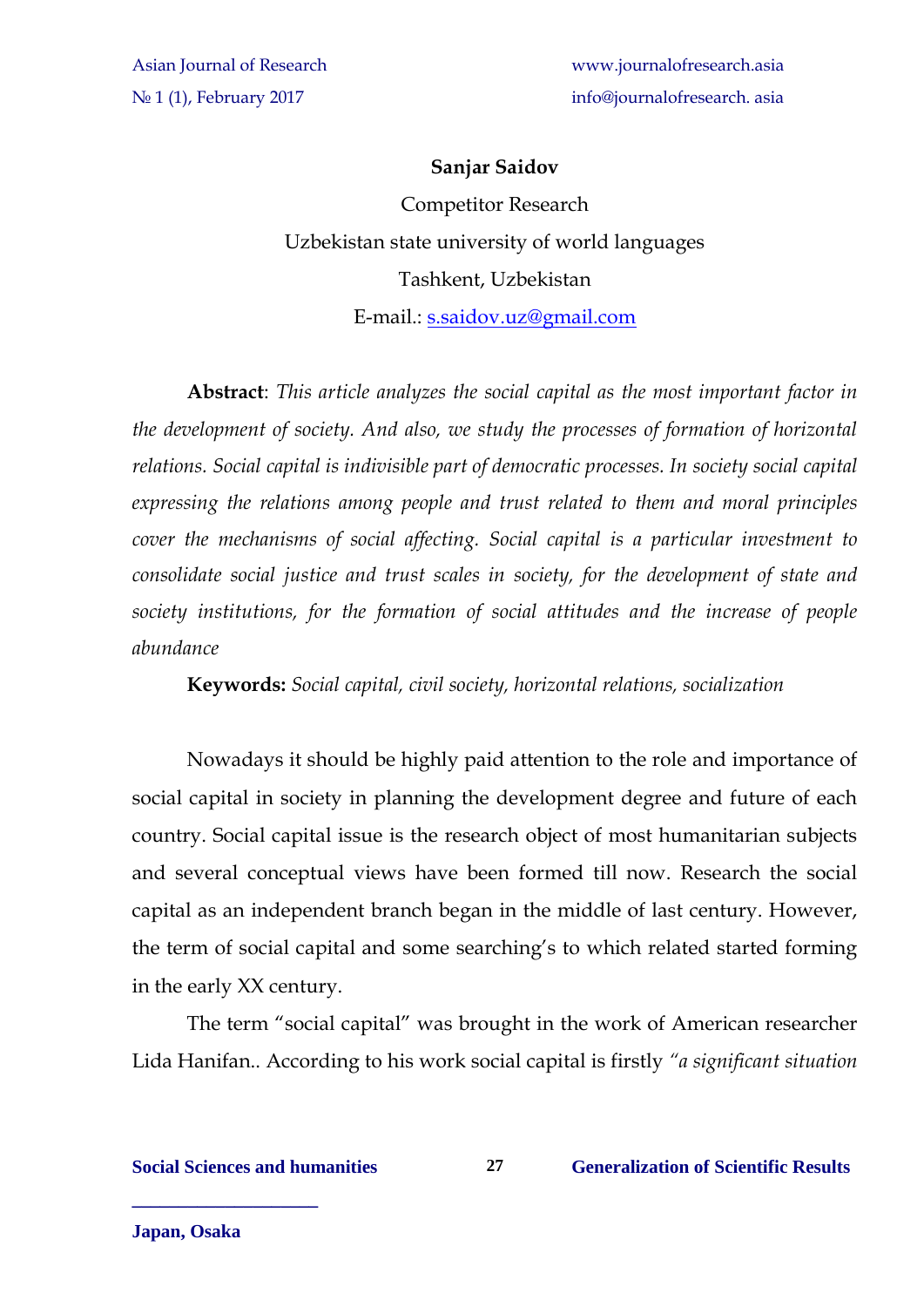*affecting to people's daily life"*. <sup>1</sup> The author emphasizes friendship, mutual respect, kinship relations as such situations.

Jane Jacobs, who researched the social capital as urban life form as well as relations with neighbors, stressed that social capital appears to be consisted of different fields (сеть - networks) and principles.

Sociologist and economist Glenna Luri concluded that the role of social capital factor in current process has a large importance in the process of learning the degree of economical benefits of various nation representatives and distinction among them. In his definition social capital is "among people new knowledge and practice a system serves to form natural social relations". <sup>2</sup> Later researchers paid attention to the conception of social capital and methodology of learning deeply. In 1983 Per Burdeo defined the social capital in his work as following: *"social capital is a present and possible complex including fixed branch connections based on mutual obligation and responsibility"* <sup>3</sup>.

Besides in researching the issue of social capital J.Coulman, R. Patnem, F. Fukuyama, A. Shadrin, M. Gracebill, V. Grissaenko and others' works as well as their scientific theories are also important.

So the social capital is indivisible part of democratic processes. In society social capital expressing the relations among people and trust related to them and moral principles cover the mechanisms of social affecting. Social capital is a particular investment to consolidate social justice and trust scales in society, for the development of state and society institutions, for the formation of social attitudes and the increase of people abundance.

**\_\_\_\_\_\_\_\_\_\_\_\_\_\_\_\_\_\_\_\_**

<u>.</u>

<sup>&</sup>lt;sup>1</sup> Hanifan, L. J. (1916), «The Rural School Community Centre», Annals of the American Academy of Political and Social Sciences, Vol. 67, pp. 130-138;

<sup>2</sup> Loury, G. С. (1976), «Dynamic Theory of Racial Income Differences», Discussion Papers, Vol. 225;

<sup>&</sup>lt;sup>3</sup> Bourdieu P. The forms of capital. In Handbook of Theory and Research for the Sociology of Education, ed. JG Richardson, New York: Greenwood.1985;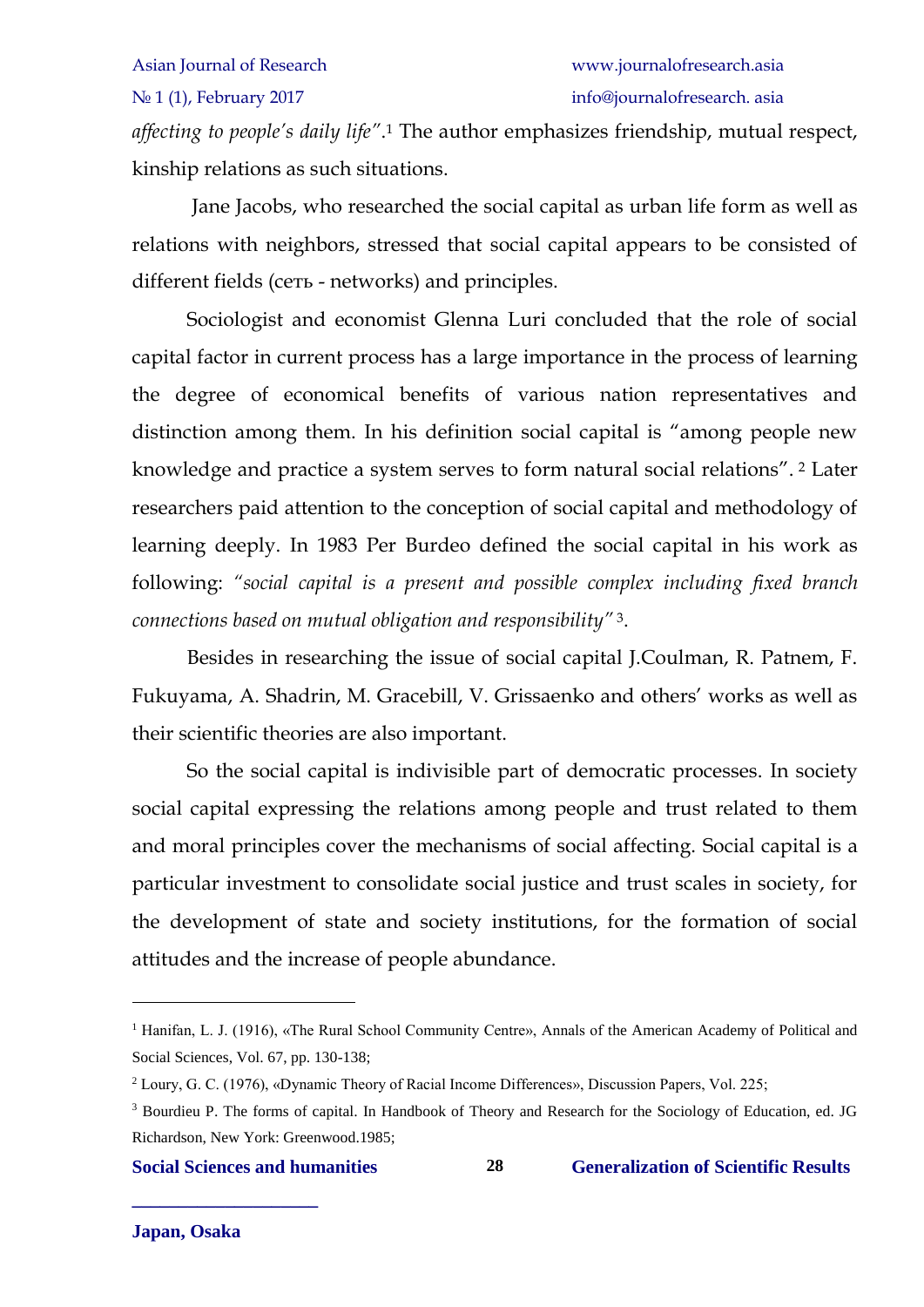Although the power of social capital has been well recognised in daily life for a long time, as a social science concept it has emerged to prominence in relatively recent years. It has attracted attention for a number of reasons. In part, it represents a reaction against what is now seen as the excessive individualism of policy-makers (and voters) in the Reaganite and Thatcherite years. When Margaret Thatcher famously proclaimed, during an interview, that 'There is no such thing as society', many took this quite literally as an exhortation to unbridled individualism. Subsequently, Mrs Thatcher tried to explain that she had simply been arguing that society was a rather abstract notion, and she preferred instead to dwell on the needs of families, individuals and local communities (Thatcher 1993: 626–7), but no one seems to have believed her. Even though the original interview suggests that her explanation was entirely plausible, the more individualistic interpretation had already taken root. In these circumstances, new ideas about the rediscovery of the social appealed to a wider public, as well as to the policy community.

Ideas about social capital are also brought to the fore by recent changes in social behaviour and relationships. Lamentation over the decline of community has become a leitmotif of contemporary journalism. Let me consider just one example among many, which is distinctive only in that it comes from a former editor of *Marxism Today*, fresh on his return from four years in the dynamic environment of Hong Kong, rather than from a backward-looking advocate of traditional values hankering after a lost world of Victorian stability. Looking around Europe, Martin Jacques finds himself dismayed by the erosion of relationships by rampant individualism and the values of the market. Ours, he complains, is 'a world of increasing impermanence, transience and ephemerality, where little or nothing is forever, and individual gratification is the highest priority'. For many, marriage has become a short-term arrangement or even

**\_\_\_\_\_\_\_\_\_\_\_\_\_\_\_\_\_\_\_\_**

### **Social Sciences and humanities**  (*Seperalization of Scientific Results*)  $\frac{1}{2}$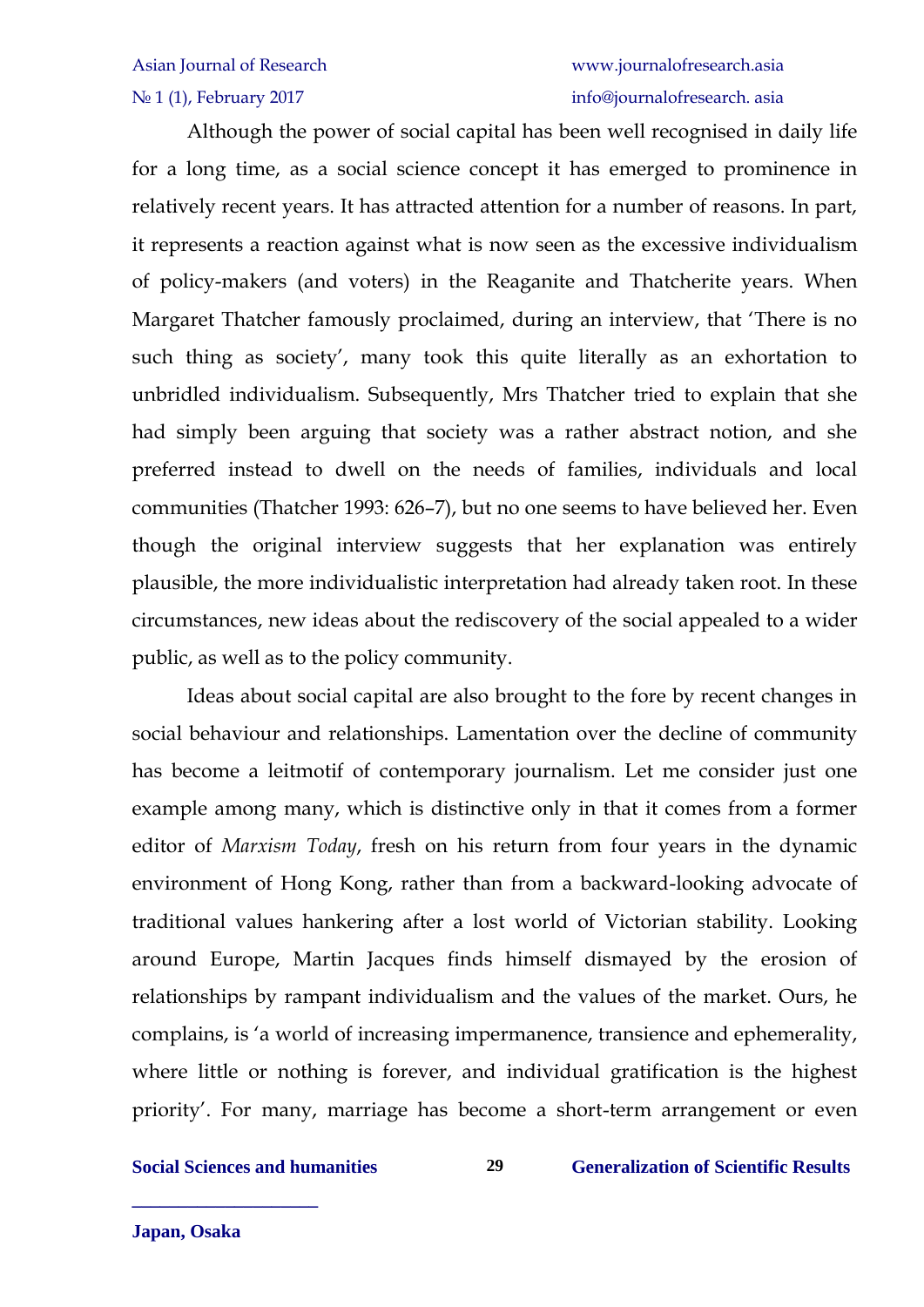### Asian Journal of Research www[.journalofresearch.a](http://journalofresearch.asia/)sia

## No 1 (1), February 2017 info[@journalofresearch.](http://journalofresearch.asia/) asia

something to be avoided, while having children has become a rarity. Jacques blames what he calls 'the balkanisation of society' for such ills as a low birth rate and a faltering and broken process of socialisation of the young, and fears that there are 'dark times ahead' (Jacques 2002: 24). Journalistic hyperbole aside, it does seem that in western societies at least, patterns of interaction are changing.

Informalisation of interpersonal relationships, the continuing erosion of habit and custom as the basis of human behaviour, the growing division of labour, the blurring of boundaries between public and private, and the explosion of new means of communication have drawn attention to the ways in which social order is maintained. The boundaries and contexts of special relationships are no longer explained or maintained by reference to rigid and formalised codes; to an increasing extent, they can be chosen, and also given up. We do not need to buy into the whole postmodernist package to accept that identity and subjectivity are not unified and given but are open to negotiation and indeterminacy, even where they are inflected by such inherited attributes as ethnicity or gender. Neither should we forget that institutionalised roles and relationships still demonstrate a remarkable degree of persistence, of course, as can be seen at their starkest in the continued inequalities of class and gender. Social capital has also benefited from the cultural turn in the social sciences.

Along with a marked rise in the attention given to the cultural aspects of social behaviour, there has been a remarkable growth of interest in what might be called the micro-level of individual behaviour and experience. A remarkable number of eminent social scientists have looked closely at intimacy and trust, to take two examples close to the heart of social capital (Beck and Beck-Gernsheim 1994; Giddens 1991; Jamieson 1998; Luhmann 1988; Misztal 1996; Sztompka 1999). While most of these writers have said little about social capital as such (with the exceptions of Misztal and Stompka), their preoccupations do reflect a

**\_\_\_\_\_\_\_\_\_\_\_\_\_\_\_\_\_\_\_\_**

### **Social Sciences and humanities 6 (Generalization of Scientific Results**)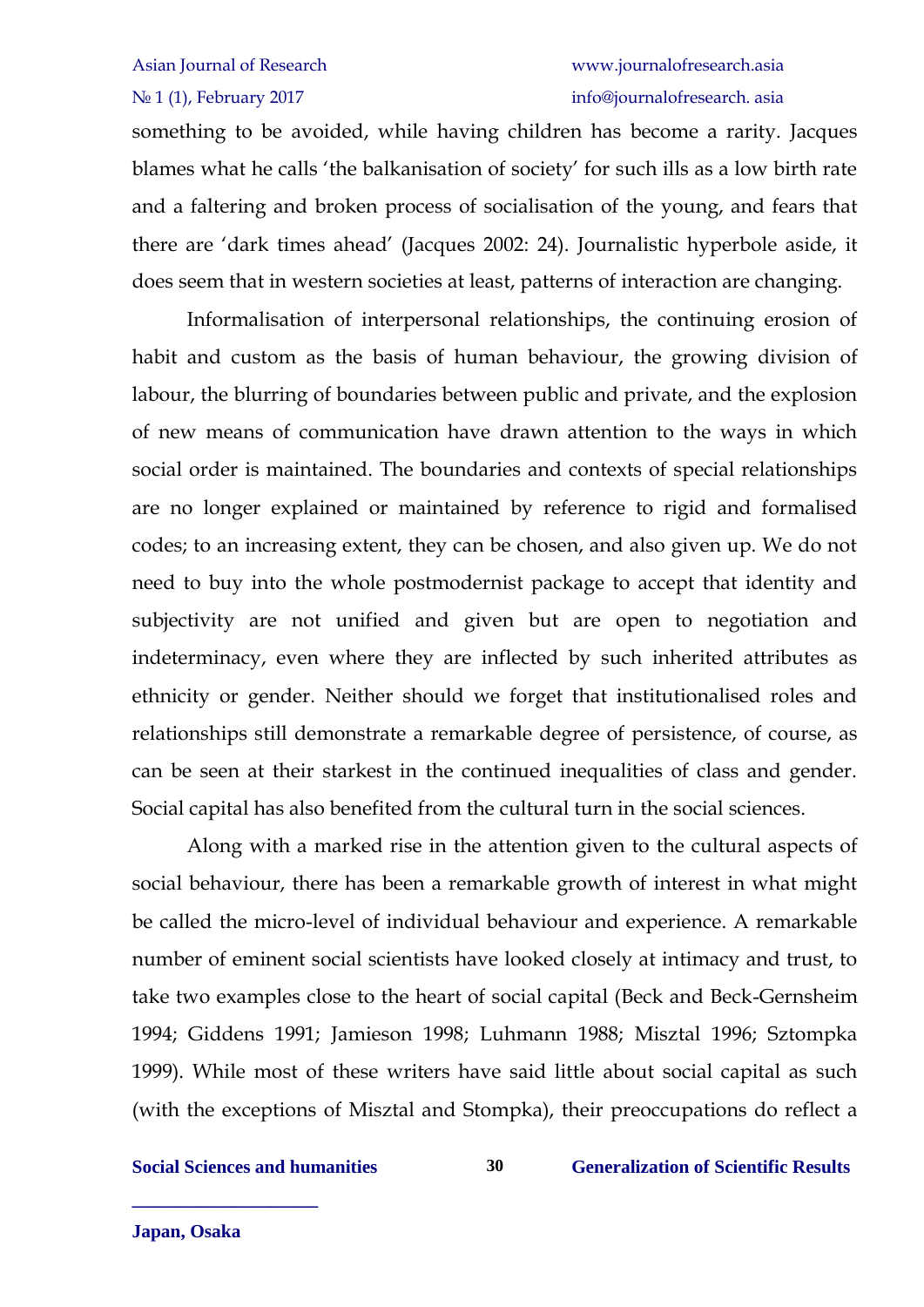concern with the precise texture of day-to-day interaction and the quality of interpersonal relationships. This general context of intellectual concern provides a backdrop for the sharp rise of interest among social scientists, in particular, in social capital. Finally, social capital has acquired an uneasy relationship with economics. It has clear parallels with the notion of human capital, which originally emerged in economics during the 1960s, and denotes the economic value to firms, individuals and the wider public of such attributes as skill, knowledge and good health. In his influential account of school performance in American cities, James Coleman developed the concept of social capital as a way of integrating social theory with economic theory, claiming that social capital and human capital are generally complementary (Coleman 1988–9).

Important official bodies like the World Bank and the Organisation for Economic Co-operation and Development have tended to share this view (OECD 2001a, 2001b; World Bank 2001). In a recent report on *The Wellbeing of Nations*, for example, the OECD argued for 'strong complementarity' between human capital and social capital, with each feeding the other in mutually beneficial ways (OECD 2001b; 13). However, Schuller prefers to see social capital as offering an alternative to the concept of human capital, emphasising the collective where the latter sees only individuals pursuing their self-interests (Schuller 2000). Others have even argued that the notion of social capital represents a colonisation of the social sciences by economists who recognise the limitations of too individualistic a view of human behaviour (Fine 2000). Conceivably, the reverse is equally likely: that is, social capital might be seen as an attempt by sociologists to appropriate one of the core ideas of economics, and apply it to build a bridgehead into their neighbouring (and senior) discipline. My own view is that there is probably some truth in the second view, and that interest in social capital

**31**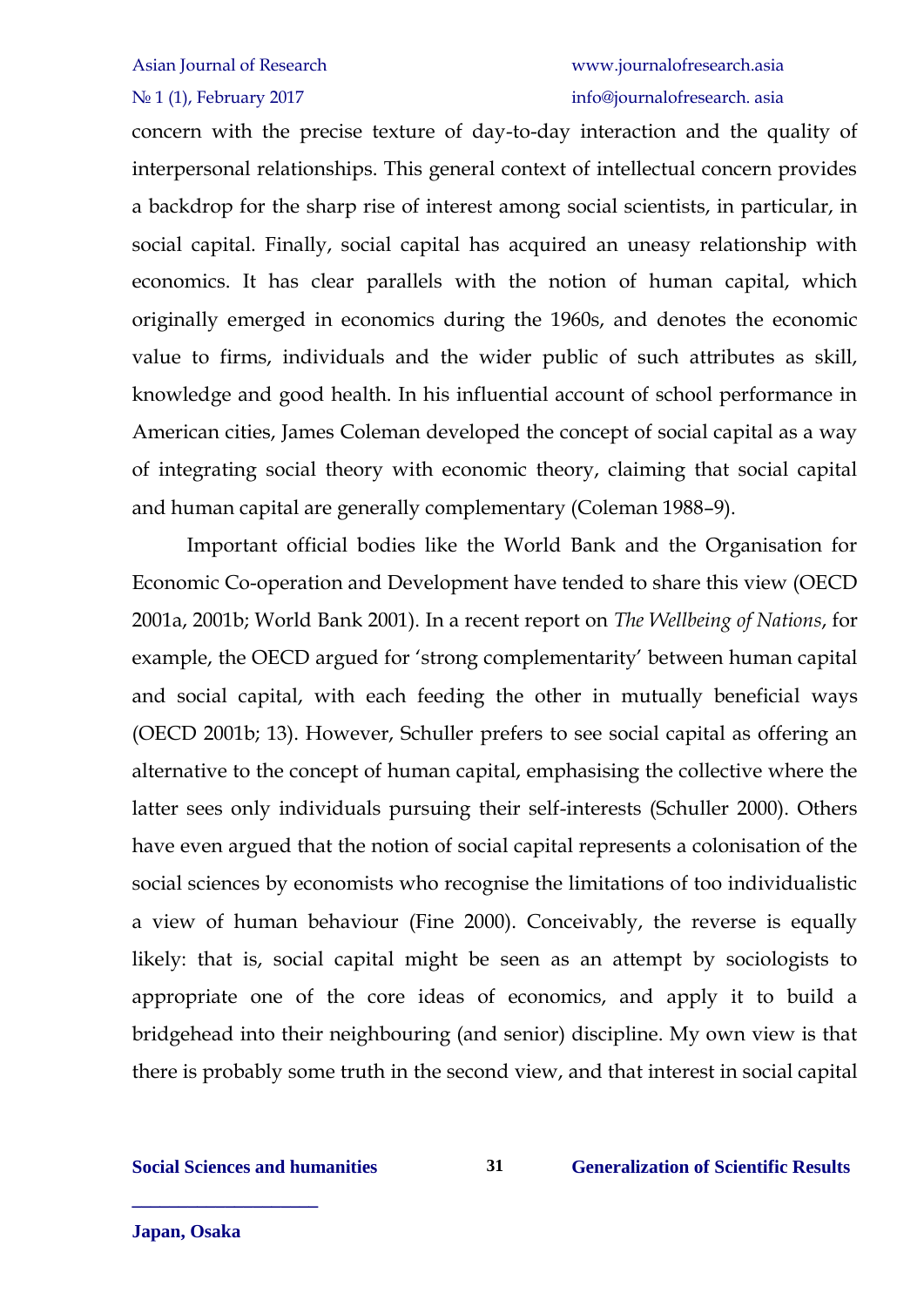represents an attempt to modify the traditional focus of economists on individual behaviour, by stressing the social basis of peoples' decisions.

Social capital serves to the development for both personal and the effectiveness of social activity. In its turn, it consists of **physical capital** and **Human Capital**. While the physical capital is described in financed forms, human capital is difficult to feel. Because this capital is reflected in human's knowledge and skills. And social capital is impossible to feel, in other words 'to touch with hands'. This is an event based on social behavior, social intelligence.

Social capital is not a personal possession but wealth that can be used by all. It is apparent not in people's mind likes human capital, in reality like financial capital or in bank accounts like economical capital but in social interactions and in the process of human socialization. In other words, any person should have a source supplying his demands by others to have social capital and in its turn, he must make social profit for another person himself. More clearly, values gathered during people's connections function as balance to conform people's activities. From this point of view, the conception of social capital is a very large notion and to realize, understand and analyze its negative sides demand plenty of researches.

It is necessary to emphasize that social capital consists of three bases: **social norms, social connections** and **trust categories.**

In each society there is a system of historically formed social standards and it advances with social development subsequently. These norms are put in order with moral rules defended by that society (nation).

Social relations represent, in its turn, institutionalized and in sensitive bases. While the first type includes social groups, branches, unities and laws obeyed by them, the second type includes connections among people in society, values, and social life attitudes.

**32**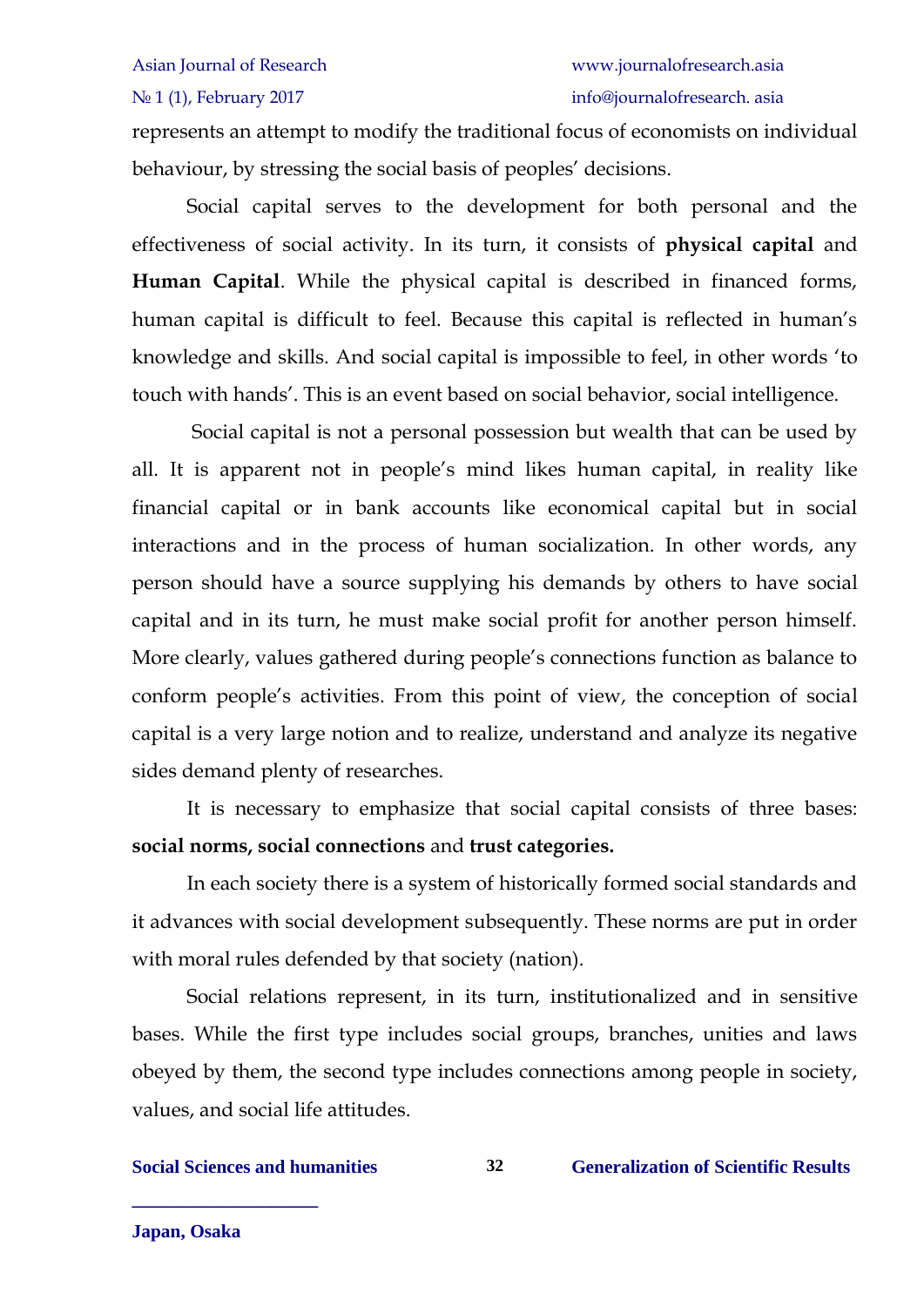All fields in which exist social capital trust category plays an important role. It is fact that trust is a complex moral category and it is an attitude based on faith, right, fair and sincere belief. There can be shown several signs of trust event. First of all, trust is a moral relation among people. It is important to know each other well in trust. Trust is based on complete voluntariness. Trust carries out in a way that represents the best idea and feelings. In the society that is no trust can not be exist mutual affecting and different forms of knowledge exchange.

### **Horizontal Relations**

The societies in which social capital is developed horizontal form of social relations or horizontal social relations are formed.

Horizontal relations are firstly based on equality of values and trust. And it is a system of connections including tolerance, respect, unity of concerns, human rights. Besides, horizontal relations mean mutual association that has an opportunity to share with data, resources, ideas and feelings as well as necessity.

If we interpret more clearly, horizontal that is different from vertical relations based on hierarchical system is described in equality relations in society. In it person can obtain to show his ability and to find his own place in society.

Some researches show that the people who live in the societies which nonhierarchical and horizontal social relations are developed carry out more inventions, science and technology discoveries rather than the people who live in hierarchical societies. The reason for that may be defined with taking place the non-centralized processes, strengthening trust category, the increase of people's labour effectiveness and intensification of stimulation in country as well as the development of horizontal relations.

**33**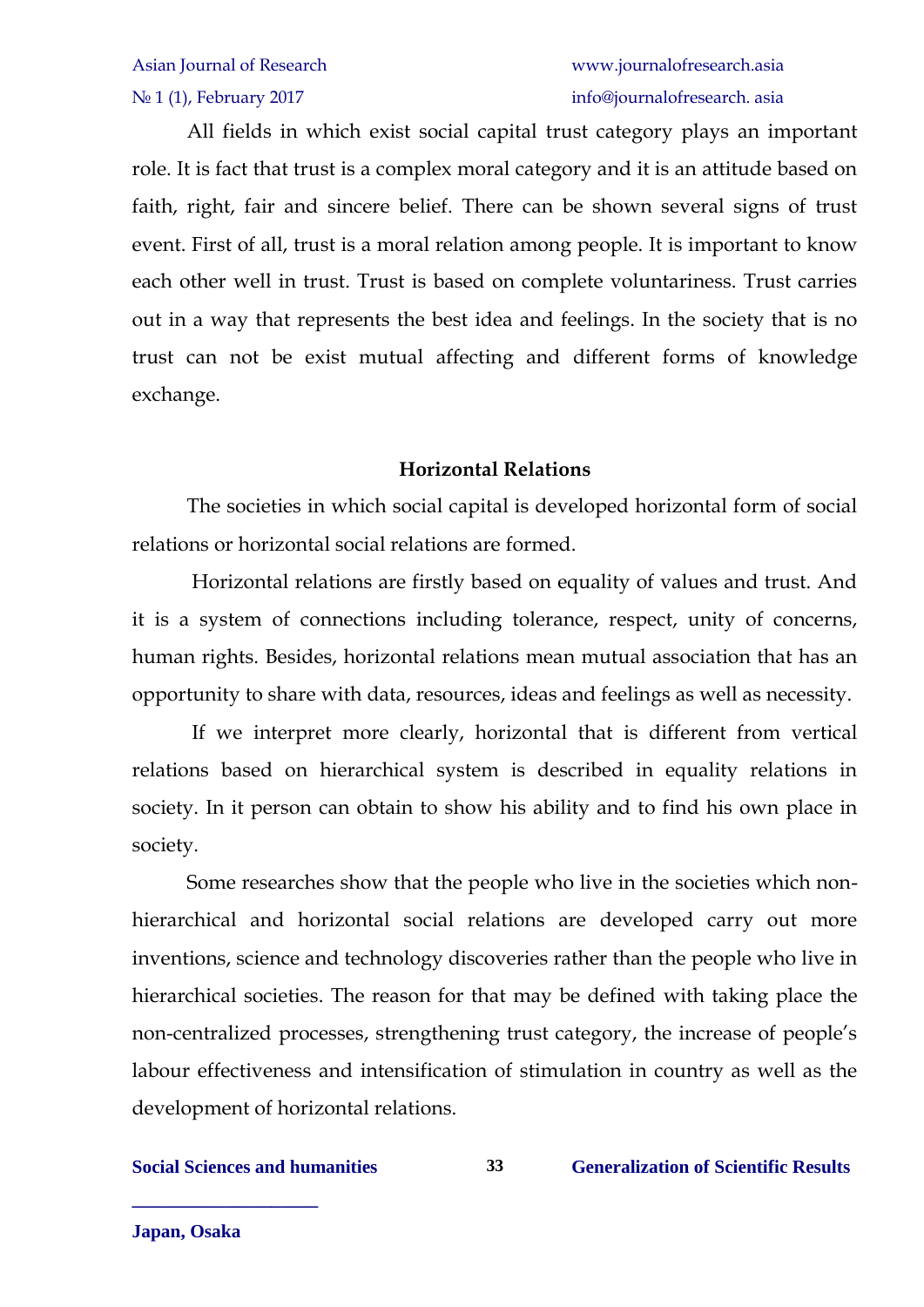Horizontal relations are represented in the activity of formed social unities on the optional basis according to people's interests, views, intelligence, action, hobby and the level of life comprehension. These types of social groups can be different, in this process the factor to unify them is horizontal relations based on equality and belief.

Nowadays we may see bright samples of horizontal relations in developed Western societies. For example, more than 1 million different organizations, unions and associations are working in the United States of America. These are formed as an initiator group based on complete equality principles according to their activity and interest. They include 'Book lovers Society', 'Organization of fishermen', 'Moto bikers union', 'Anti globalists' confederation'. Current social groups work on the basis of general accepted law, rule and values in their activity. The most important thing is that horizontal social relations dominate in the group. This type of social unions doesn't have to be accredited by the state or act in another bureaucratic system and they operate as initiator group.

If we take a look at the experience of some developing countries, we may observe that vertical and hierarchic system dominate mostly rather than horizontal relations. For example, family is highly valued in Eastern society, definitely family is an institution reached the level of social value. But vertical relations in family and hierarchic control system may cause the decrease of individual abilities of children, having difficulty in the process of socialization and not to be able to defend his concerns.

The development of horizontal relations serves to the strengthening of social capital, the formation of citizenship society and as the base of country social development. Here the person tries not only for himself, but also for the

**34**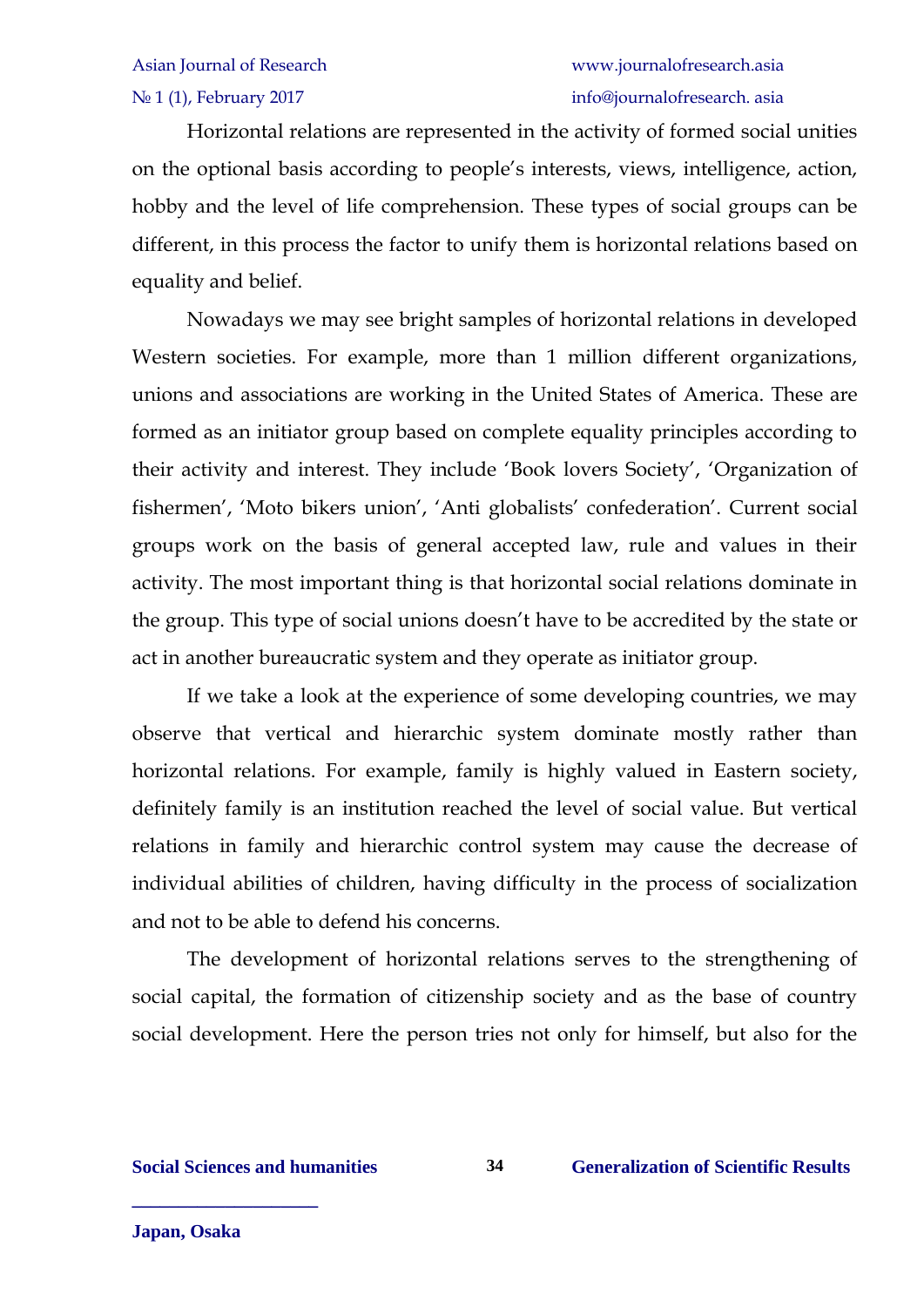people and society around him. It results the creation of several factors such as the social conscience and community control. <sup>4</sup>

We refer some samples of Western countries as the proof of our words. If you drive in red light of traffic signal while you are driving in Germany, the driver behind you call to the police officer to warn that you break the rule. And in the next crossroads police officers will be waiting for you. Or you live in a multi-storey building. It is winter. It snowed a lot and pavements are slippery. Someone fell on the ice by slipping in the area of your house. In this case you have to pay fine for the person as you did not clean the snow on the pavements in time. In Israel, if any person sees something suspicious (for example an object like explosive) while walking in the street, he must inform the police immediately. If he does not inform to the police, he is called to court. If that object is a real explosive and is neutralized by the police officers that person receives a reward in the amount of 35 percent of possible damage. We may count such samples a lot. Most importantly, the increase of social capital and the formation of horizontal relations affect to each person's life, progress of society and future of the country positively. We may observe that the social capital is completely mixed with our national mentality. Its roots come from brightened religious-philosophical tradition over centuries, customs and culture that related to only Uzbeks. And it serves to provide the steadiness and closeness of society life, to be respected of national and humanistic values. Social capital especially represents in Uzbek tolerance and hospitability traditions.

Furthermore, it is clear that preserving historically formed social capital elements, receive its new brims for ourselves and to perform total social modernization in society finally help to build democratic government and strong

**Japan, Osaka**

<u>.</u>

**Social Sciences and humanities 6 (Generalization of Scientific Results**) <sup>4</sup> [А.Н. Татарко, Н.М. Лебедева. Социальный капитал: теория и психологические исследования, 2009г.;](http://finbook.news/book-kapital/sotsialnyiy-kapital-teoriya-psihologicheskie.html)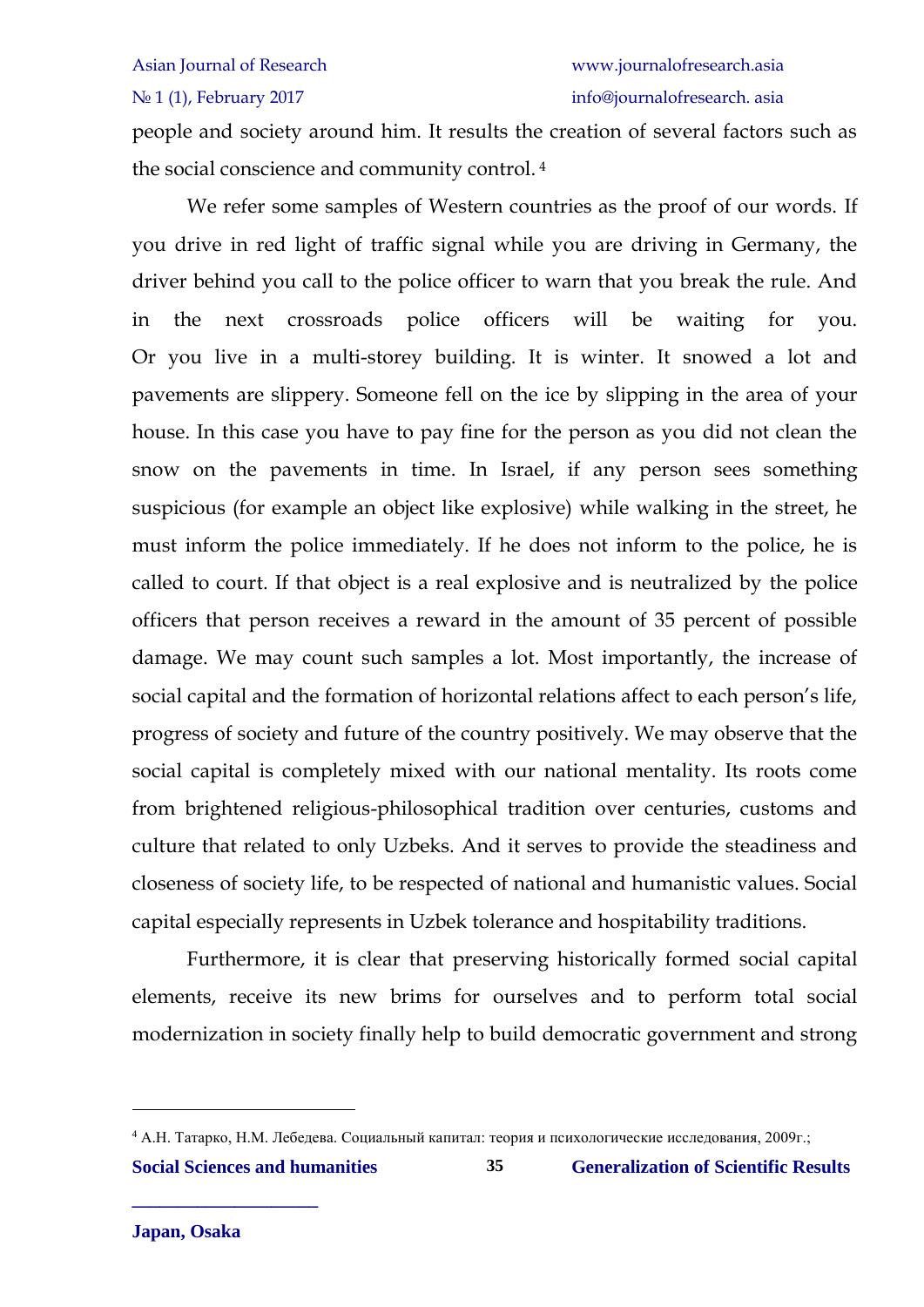### No 1 (1), February 2017 info[@journalofresearch.](http://journalofresearch.asia/) asia

citizenship society in the development of current globalization, internet and virtual social relations time.

### **REFERENCES**

Hanifan, L. J. (1916), «The Rural School Community Centre», Annals of the American Academy of Political and Social Sciences, Vol. 67, pp. 130-138;

Loury, G. С. (1976), «Dynamic Theory of Racial Income Differences», Discussion Papers, Vol. 225;

Bourdieu P. The forms of capital. In Handbook of Theory and Research for the Sociology of Education, ed. JG Richardson, New York: Greenwood.1985;

[А.Н. Татарко, Н.М. Лебедева. Социальный капитал: теория и](http://finbook.news/book-kapital/sotsialnyiy-kapital-teoriya-psihologicheskie.html)  [психологические исследования, 2009г.](http://finbook.news/book-kapital/sotsialnyiy-kapital-teoriya-psihologicheskie.html)

### **About Author:**



**Sanjar Saidov** - political scientist. He received a master's degree in political science from the National University of Uzbekistan. He is an expert at the London School of Economics and Political Science, University of Gothenburg, The Alexander Gorchakov Public Diplomacy Fund. Now he works as a research assistant at the Department of Social Sciences of the Uzbek State University of World Languages.

**\_\_\_\_\_\_\_\_\_\_\_\_\_\_\_\_\_\_\_\_**

**36**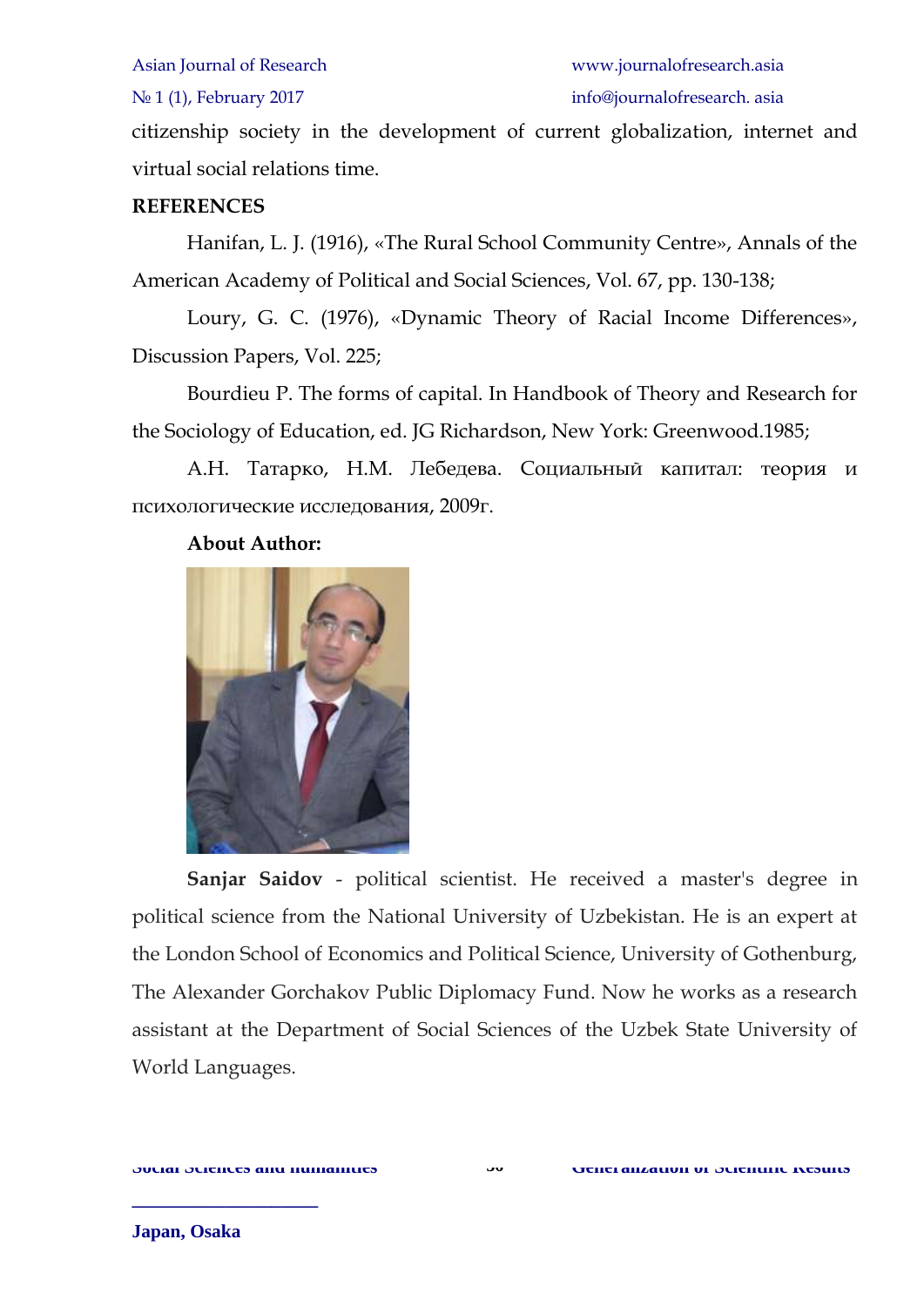No 1 (1), February 2017 info[@journalofresearch.](http://journalofresearch.asia/) asia

### **ROLE OF COMMUNICATION OF NURSES IN TREATMENT OF HIV/AIDS**

# **Mirkhamidova Sevara Mirmakhmudovna** Tashkent Medical Academy (Uzbekistan)

**Abstract**: *Article shows need of forming of communicative skills for broad understanding of this word in the course of training of modern nurses. It is intended, first of all, for nurses. The list of the communicative skills and abilities necessary for effective overcoming a disease. In it examples of specific communicative strategy which need to be used in a number of the most problem situations of communication with sick HIV / AIDS and their relatives are also given.*

**Keywords:** *HIV/AIDS, role of communication, nurses in treatment, modern international.*

Modern international requirements of training of specialists in the field of the higher medical education are intended for ensuring preparation skilled, competent, psychologically and socially competent doctors and clinical psychologists, social workers and nurses. The modern nurse shall own cognitive and behavioral skills of adoption of clinical decisions, skills of effective behavior in the course of professional interaction with patients, their relatives and colleagues, advanced communicative skills, professional competence and moral ethical installations at the level of modern achievements of medicine [7].

**Social Sciences and humanities 6 (Generalization of Scientific Results**) **37** Communicative and psychological competence of the nurse includes such components as knowledge and understanding of psychological features of the patient, the nurse, the communicative processes arising in case of interaction of the nurse, patient and his relatives, psychology of the medical environment; acquisition of clinical skills of communication, the solution of ethical and professional problems, psychological aspects of prevention and fundamentals of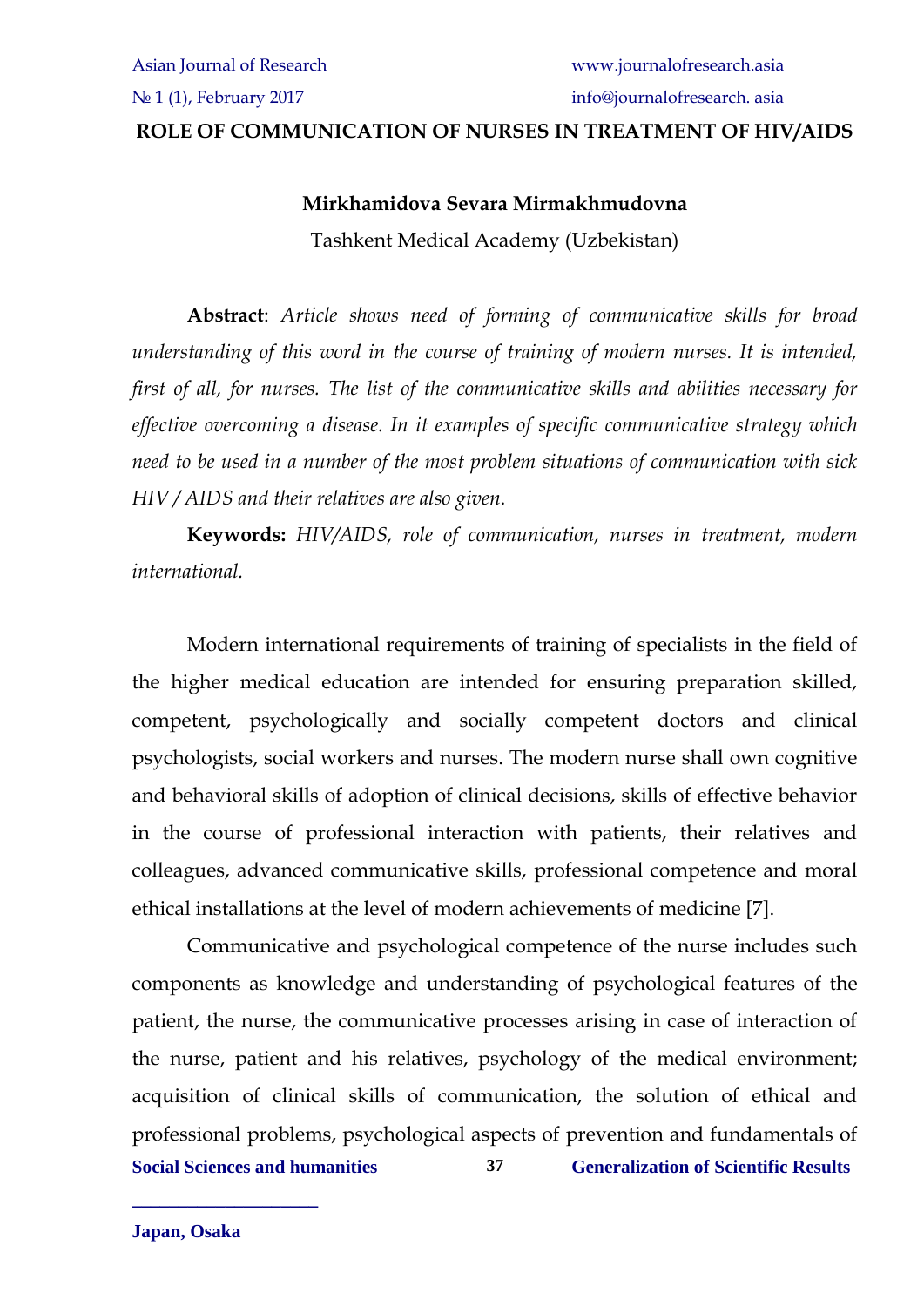psychotherapy of diseases, strengthening's of health, rehabilitation, and also a capability to knowledge, personal growth and advanced training throughout all life.

Necessary psychological knowledge, behavioral and communicative skills allow health workers to communicate effectively with clients, to make the weighed and crucial clinical decisions, to base medical practice on the principles of psychological and communicative competence.

Therefore, the nurse needs to be able to identify psychological components of a disease and its consequences, to distinguish desires and expectations of the patient, in view of its values, the purposes and problems. And any other medical a job it is important to nurse, clinical psychologist to have the developed skills of communication with the patient, it is competent to bring information on problems of the patient and aspects of his treatment to him and to data of his relatives, effectively to communicate with patients. At the same time it is important to understand that not all patients have the developed skills of communication, and the condition of the sick person provokes communicative problems. The doctor is obliged to be able to inform correctly the patient and his relatives on their role in therapeutic process, on therapeutic alternatives and recommendations, to explain and comment on the corresponding treatment for achievement of consent to its carrying out, as from the patient, and his relatives. The nurse, undoubtedly, needs to own skills of ensuring commitment of the patient to treatment. Besides it shall be able to motivate the patient on overcoming a disease, to support and encourage its autonomy (sovereignty), to distinguish and understand the individual and social factors influencing a course of disease, the choice of option of treatment and rehabilitation. The doctor shall distinguish cultural, ethnic, religious, individual, family, socioeconomic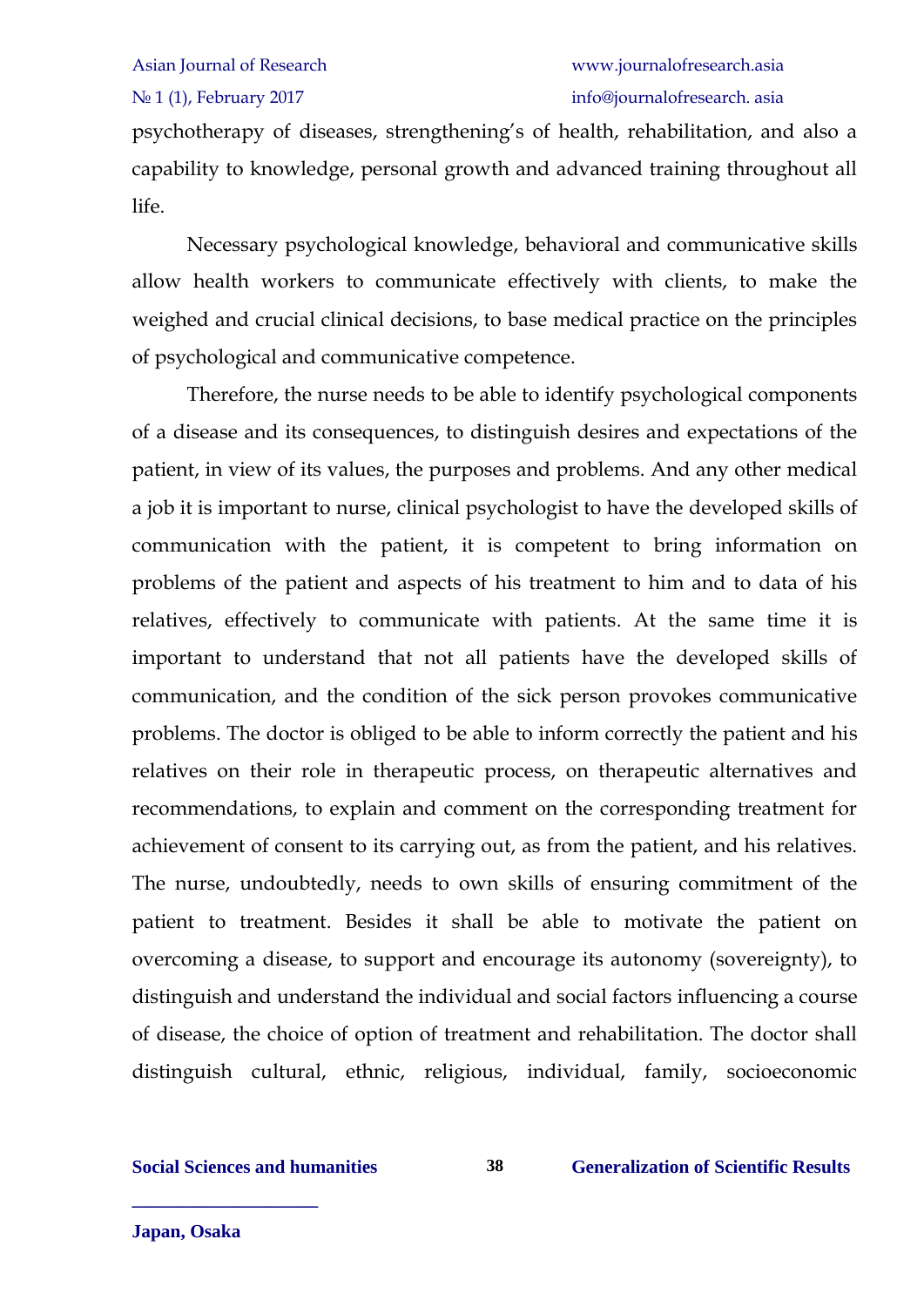situations, vital events, social and psychological risk factors of forming a disease and its recurrence [7].

HIV infection and communicative competence of the health worker

Relevance of this problem and its practical importance can be brightly illustrated on the example of treating of a role of medical communications in prophylaxis and treatment of HIV/AIDS.

HIV infection – the illness bound to behavior of the person. To change an epidemic situation, it is necessary to change to less risky behavior of people concerning this illness. First of all nurses have to change behavior. For successful prophylaxis of HIV/AIDS it is necessary to break a barrier of silence and to put consultation on HIV infection questions into the daily operation. The trust between the patient and the health worker is the cornerstone of delivery of health care. Therefore creation of psychologically favorable medium promoting attraction and deduction of patients within programs of rendering a specialized medical care is essentially important. The confidential atmosphere frames more sincere and steady relations of the patient with the health worker, the patient will be located to more frank discussion of features of the behavior in connection with HIV infection [1, 2, 3, 4, 5].

The people asking for the help bound to HIV (for example, voluntary consultation and inspection, treatment of STD), can be in a condition of a severe psychological stress and be afraid of censure from a family or the public in case of the HIV-positive diagnosis. In similar situations quality of communication of the patient with the health worker gains special importance. Medical experts shouldn't take out estimated judgment concerning behavior and separate acts of the patient, are obliged to save in secret information on the patient, to attentively auscultate and encourage the patient, to give exact answers to his questions and to give it full support [4, 5, 6].

**39**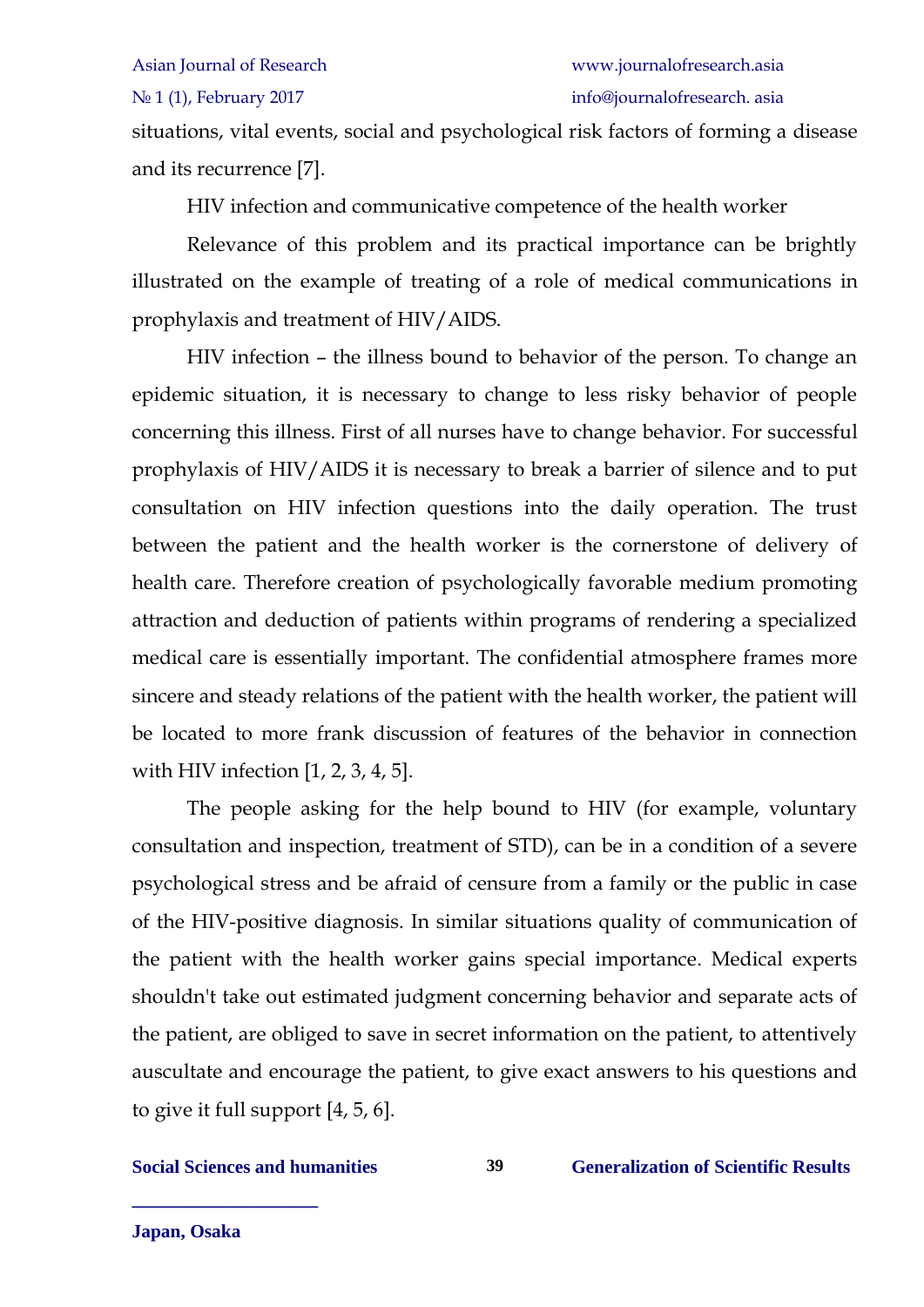The people living with HIV often face impossibility to use medical services and with the prejudiced attitude towards themselves from those who provide these services. Fear of stigmatization creates additional barriers on the way to receipt of the help. The strategy used in case of the solution of these problems assumes forming at the infected people of skills which are necessary for them for upholding of the rights [2,5].

Each patient has information need about a condition of the health. In work with sick HIV / AIDS it is difficult for nurse to report unpleasant news of changes in the state of health and problems of treatment, and it is heavy to patient to learn about it. Nevertheless, the nurse should do it regularly. It is almost important to study experiment of other doctors on the solution of this problem, to develop technology of informing on sore news and to research consequences of such messages in different contexts.

Most of patients have information need about the disease even if it is considered as life-endangering and difficult giving in to treatment. Patients react to sore news, the emotional reactions connected with a disease different by the form and intensity, change of process of knowledge and behavior. The doctor can't change the existing facts, but he can affect, change, correct their perception, both in negative, and in the positive direction, to help to find justified hope.

Many patients who received sore news badly remember what happened to them further that is possibly connected with use of mechanisms of psychological protection. Burdens this situation unreasonable in a specific situation of use by the doctor of special medical scientific terms not known to the patient. Uncertainty burdens a condition of patients. It is useful to repeat repeatedly a sense of sore news, to report about it to relatives and to be convinced that the patient and people close to it understood given negative information. On the one hand, the emotional impoverishment of doctors to experiences of patients, their

**\_\_\_\_\_\_\_\_\_\_\_\_\_\_\_\_\_\_\_\_**

### **Social Sciences and humanities 6 (40) Conservation of Scientific Results**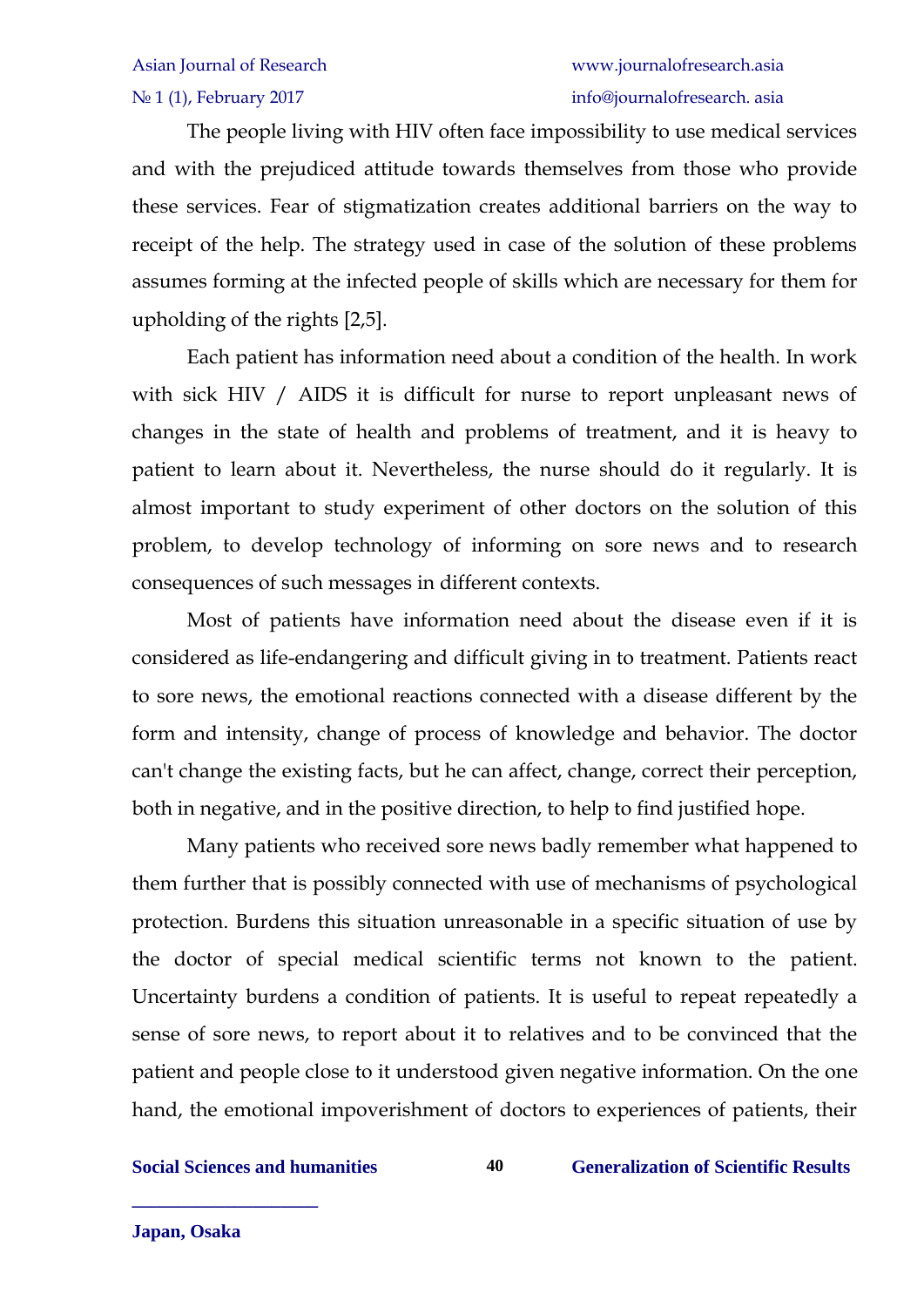emotional deafness to sufferings of patients concerning sore news, lack of the empathizing response to a problem of the patient can be a consequence of professional burnout and deformation. On the other hand, doctors test peak of a negative stress during the message to the patient of sore news that can be one of the reasons of insufficient attention to experiences of the patient. The distress of the patient reaches later, after understanding of the heavy message by it. Patients want that the doctor found golden mean between honesty and keenness. They don't ask the nurse to lie, embellish reality or to hush up the facts. They want that they weren't deprived by hopes [5,6,7].

### **Conclusion**

This article isn't the complete guide to use of communicative skills and abilities of health workers during the work with sick HIV \AIDS. Its format allows to bring up only a question and to illustrate relevance of a problem of forming of communicative skills at nurses. To all of us, specialists in the field of preparation of a medical, psychological and pedagogical personnel, it is necessary to recognize that one of big stumbling blocks of modern medicine lies in the field of communication, in the field of communicative competence. Therefore it is obvious that hard and versatile work in this direction is necessary to us.

### **REFERENCES**

1. HIV voluntary counseling and testing: gateway to prevention. UNAIDS, 2002. www.unaids.org

2. McKee N. et al. Involving People, Evolving Behavior. Southbound and UNICEF, 2000.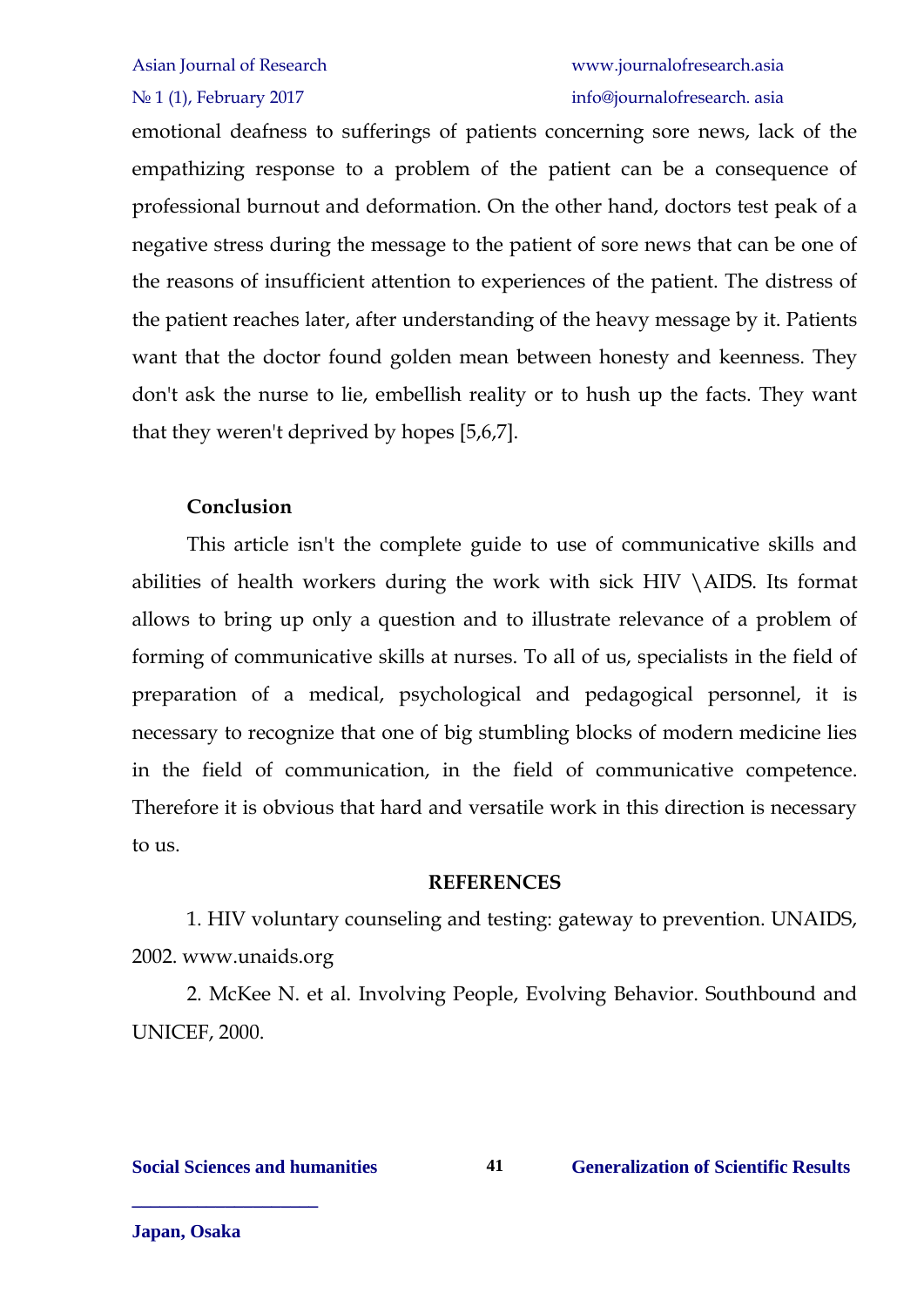3. Miller W. R. Motivation Enhancement Therapy: Description of Counseling Approach. Approaches to Drug Abuse Counseling. NIDA. Printed July 2000. P. 99-106.

4. Murphy, Brun S, King M, et al. Lopinavir/ritonavir (Kaletra) in antiretroviral naive HIV + patients: 4 year follow-up. Presented at: 42nd ICAAC; September 27-30, 2002; San Diego, Calif.

5. Fosbinder D. Patient perceptions of nursing care: an emerging theory of interpersonal competence – Journal of Advanced Nursing, 1994, V. 20, Iss 6.

6. Guidelines for the use of antiretroviral agents in paediatric HIV infection. Supplement III: Adverse drug effects; National Resource Center at the François-Xavier Bagnoud Center, UMDNJ, The Health Resources and Services Administration (HRSA); and the National Institutes of Health (NIH), 2005.

7. Beck R.S., Daughtridge R., Sloane P. D. Physician-Patient Communication in the Primary Care Office: A Systematic Review - J Am Board FAM Pract 15(1):25-38, 2002.

### **Mirkhamidova Sevara Mirmakhmudovna**



**Since 2016:** The assistant to department of public health, the organization and managements of health care in TMA **Date of birth:** 

12/23/1986

**Nationality**: Uzbek

**Education:** the highest

### **I have ended:**

- 2009. Tashkent pediatric medical institute bachelor
- 2011. Tashkent pediatric medical institute magistracy

**Specialty by training:** Managements and organization of health care and nurse business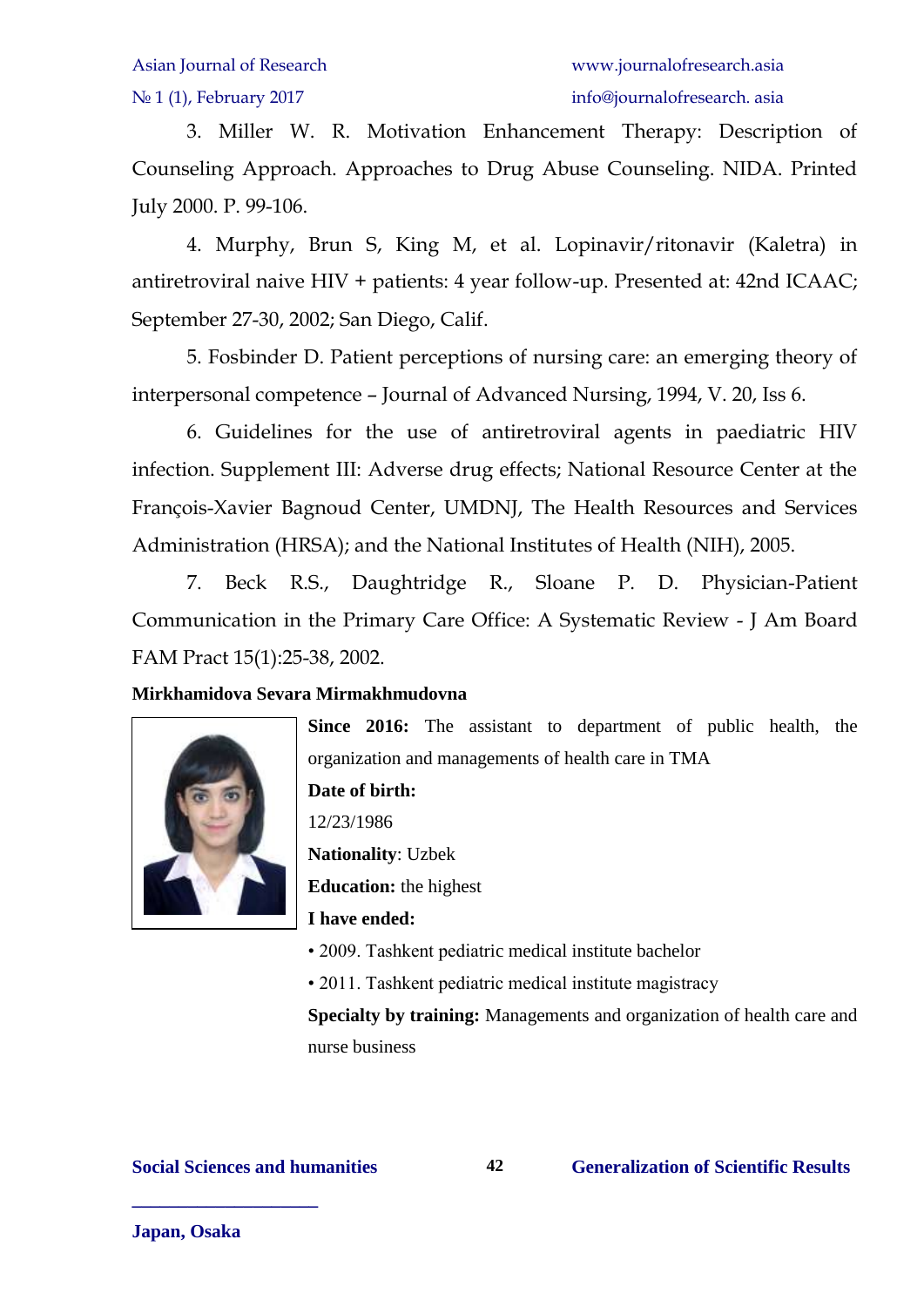### No 1 (1), February 2017 info[@journalofresearch.](http://journalofresearch.asia/) asia

# **THE NECESSITY OF FURTHER DEVELOPMENT THE INSTITUTE OF PROCEDURAL TERMS IN THE CIVIL PROCEDURAL LAW (LEGISLATION OF THE REPUBLIC OF UZBEKISTAN)**

### **Zamira Esanova**

Doctor of science, professor Tashkent state university of law

**Abstract**: *This article is about the norm of 12 chapter of civil procedure code "Procedural law". In this article it is analyzed the conception and kinds of procedural terms, practical and theoretical issues of this institute. Introduction of the procedural terms and the terms of claims to civil proceedings, suggest the opinion on the solution of problems collided in the sphere of observance of procedural and actionable terms.*

**Keywords:** *Procedural terms, actionable terms, expiration of procedural terms, restoration of procedural terms, prolongation of procedural terms, common and special procedural law, the terms provided by law, reference, immediate and redundant terms.*

The 12th chapter of the Civil Procedure Code is directly referred to as the "procedural period", which includes 126 to 131 articles. However, this institution is not limited to this, and these norms are also found in other norms of this procedural code, and it is in the chapters that civil proceedings, the stages of rechecking court decisions, as well as material codes and legislative acts relating to civil cases received and considered, Limitation period and other procedural terms.

Article 4 of the Civil Procedure Code of Civil Procedure of the problem is determined, according to which it is proper timely consideration and resolution of civil cases. In accordance with this, "timely consideration and resolution" of civil cases is one of the main criteria of civil proceedings.

**Social Sciences and humanities**  (*A*  $\alpha$  *Generalization of Scientific Results* 

**43**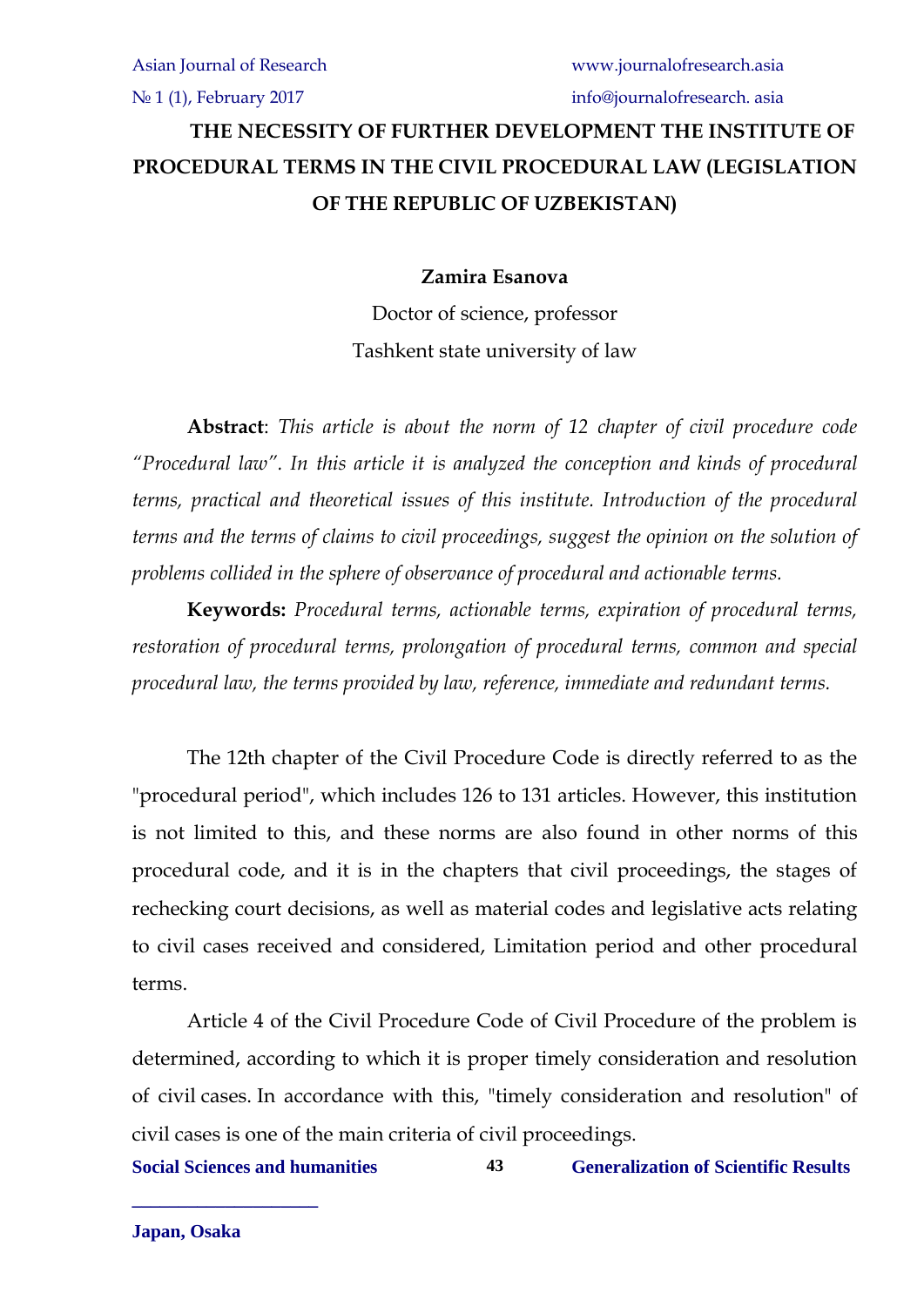Studying the institute of procedural terms of a theoretical, practical and scientific point of view is one of the most urgent tasks. The study of the topic from the theoretical point of view is that, under the procedural terms for civil cases, it is necessary to understand the period of execution of procedural actions in all stages of the civil process. The concept of "Processual" comes from going to court.

When an appeal court for civil cases and the subsequent resolution of disputes, of particular importance is the statute of limitations. The statute of limitations is the period within which a person can protect his violated right by presenting a claim. The statute of limitations under the Civil Code (Civil Code) is divided into general, special, shortened, extended types, as well as to Article 163 of the Civil Code there are claims on which the statute of limitations does not apply, and this circumstance is taken into account by the court when restoring the violated rights. Namely, the statute of limitations does not apply to claims for the protection of personal non-property rights and other intangible benefits, except as provided by law; the requirements of depositors to the bank for the issue of deposits; Claims for compensation for harm caused to the life or health of a citizen. The claim submitted after the expiry of the limitation period is satisfied for no more than three years preceding the filing of the claim; claims for damages, because crime; The requirement of the owner or other owner to eliminate all violations of his right, including violations not related to deprivation of possession (Article 231 of this Code); Demands for the return of property, which is a historical cultural and scientific-artistic value and other valuable objects exported from the country to the proclamation of its independence; Other requirements in cases prescribed by law.

According to Article 153 of the Civil Code, the application of the statute of limitations is indicated, according to which the demand for protection of the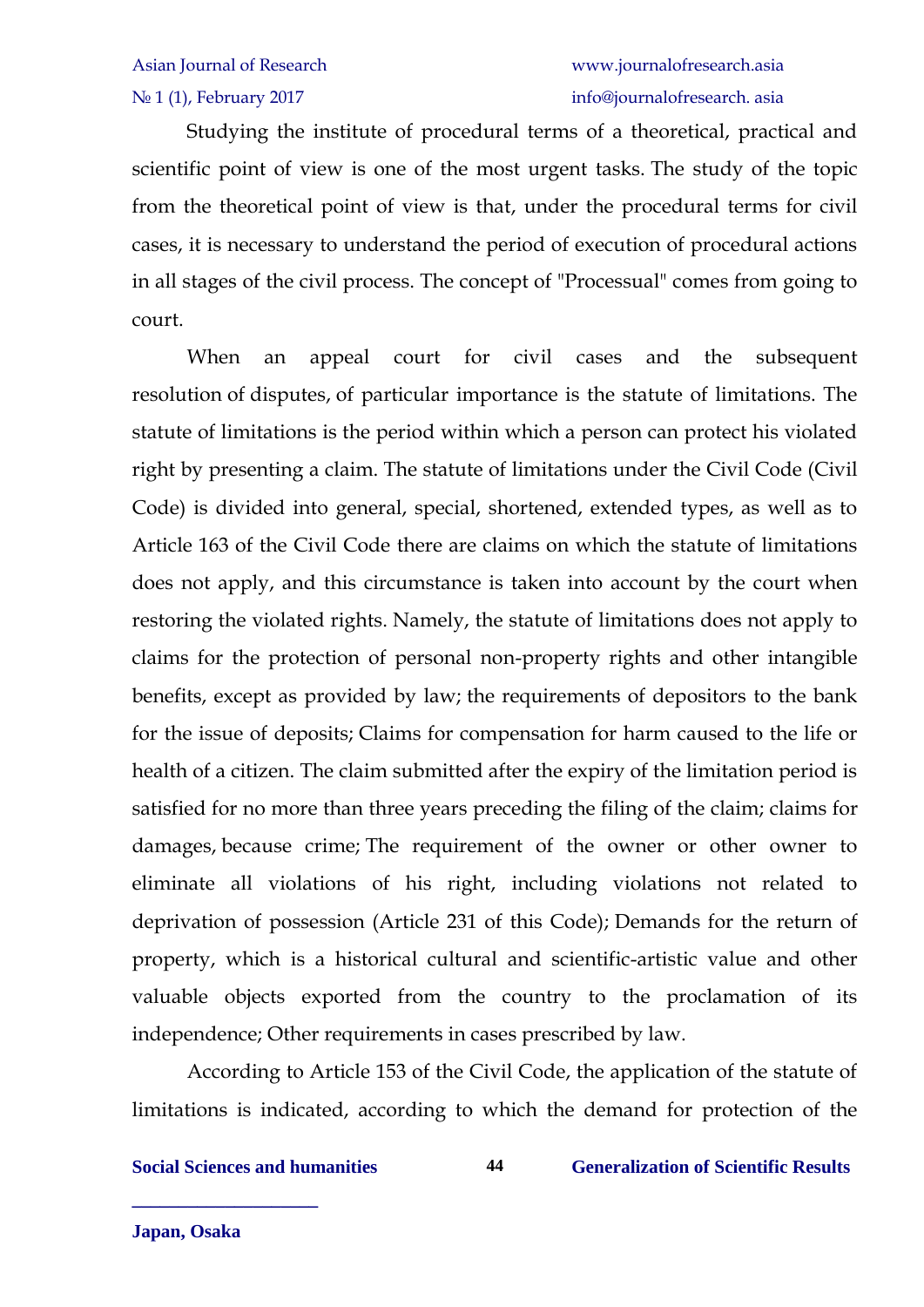violated right is accepted for consideration by the court irrespective of the expiry of the limitation period. The statute of limitations is applied by the court only upon the application of the party to the dispute made before the court makes its decision.

The expiry of the limitation period, the application of which is stated in the act side is the basis for the court's decision to dismiss the claim.

However, in some cases in judicial practice the provision of the provision of the Civil Code "... the protection of the violated right is accepted for consideration by the court irrespective of the expiration of the statute of limitations" leads to some confusion resulting in the circumstance of inattention to the terms, not observance of the procedural order. The term, especially the procedural period, first of all requires discipline.

In the third part of Article 153 of the Civil Code states, "The expiration of the limitation period, the application of which is stated in the sleep side of pe, it is the basis for the court's decision to dismiss the claim." This rule for the judge is of particular importance, which has in fact the correct content, but from the point of view of the form it is necessary to amend the above text. In particular, the variation of the words "party to the dispute" - "arguing the side", "Prescription of first name, etc. which stated aside disputes" - "on the application of the limitation period" is appropriate. It should be noted the importance of the mod and attention to period and in court, because it is of particular importance, however, in article 152 of the Code of Civil Procedure is not available among the grounds for the refusal to accept the application passing the statute of limitations. And this circumstance leads to a discrepancy in accepting the application and resolving disputes.

The peculiarity of procedural terms is: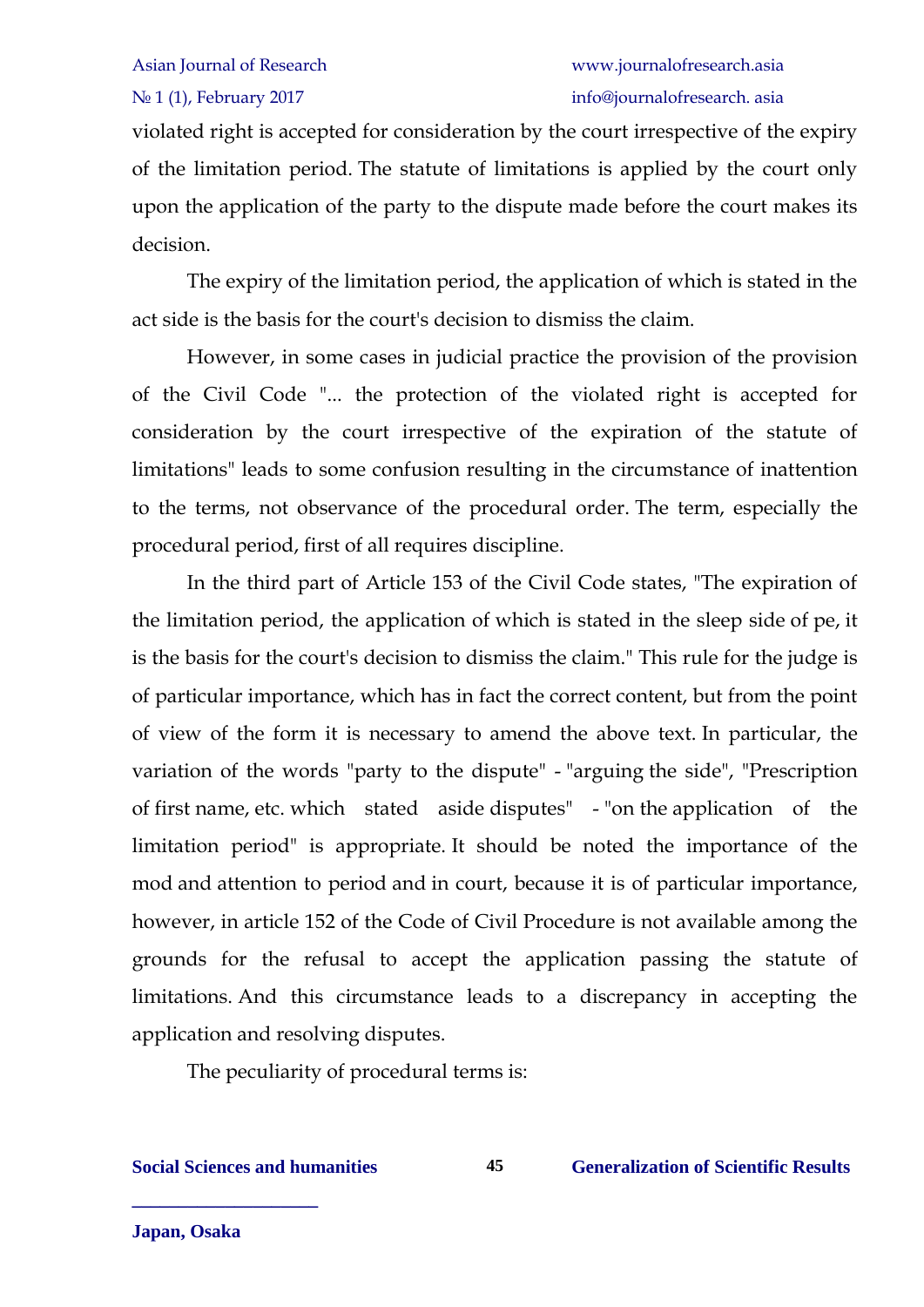Provides timely protection of the rights and legitimate interests of citizens and organizations;

 Ensures compliance with and observance of the procedural order of the court and other procedural participants;

 Improves the quality and speedy consideration of civil cases in court;

Discipline procedural legal proceedings.

In certain legal sources, the classification of procedural terms is indicated as follows, namely, general and special; Fixed in the law (dates marked in the CPC); Appointed by the court (the CPC is indicated on the notice of the court); Reference (before the beginning of the court session, immediately after the entry into force, after receipt of the application to the court, until the case is substantially resolved, etc.), reduced terms. Failure to comply with the procedural order gives the following consequences, namely skipped i.e., stop the extension of the postponement, reduction, recovery and denial of others.. The form of action of the procedural deadlines dividing for terms used in the court of first instance, appeal, appeal, supervision and newly discovered circumstances. On the subject of implementation of procedural deadlines dividing on the court and judges, as w ell as the person involved in the case.

What is the need for procedural terms and their improvement? "

In August 30, 1997, after the adoption of the Civil Procedure Code (CPC) active Institute has found such a form. However, the noun of the reforms in the judicial system is hocks particular tasks of the President of Uzbekistan in his Concept of measures to protect the rights and interests of citizens and institutions in a timely manner and effectively to ensure their protection, specialization of courts, the growth of congestion judge strengthen the requirements in The formation of a reserve for candidates for judges, the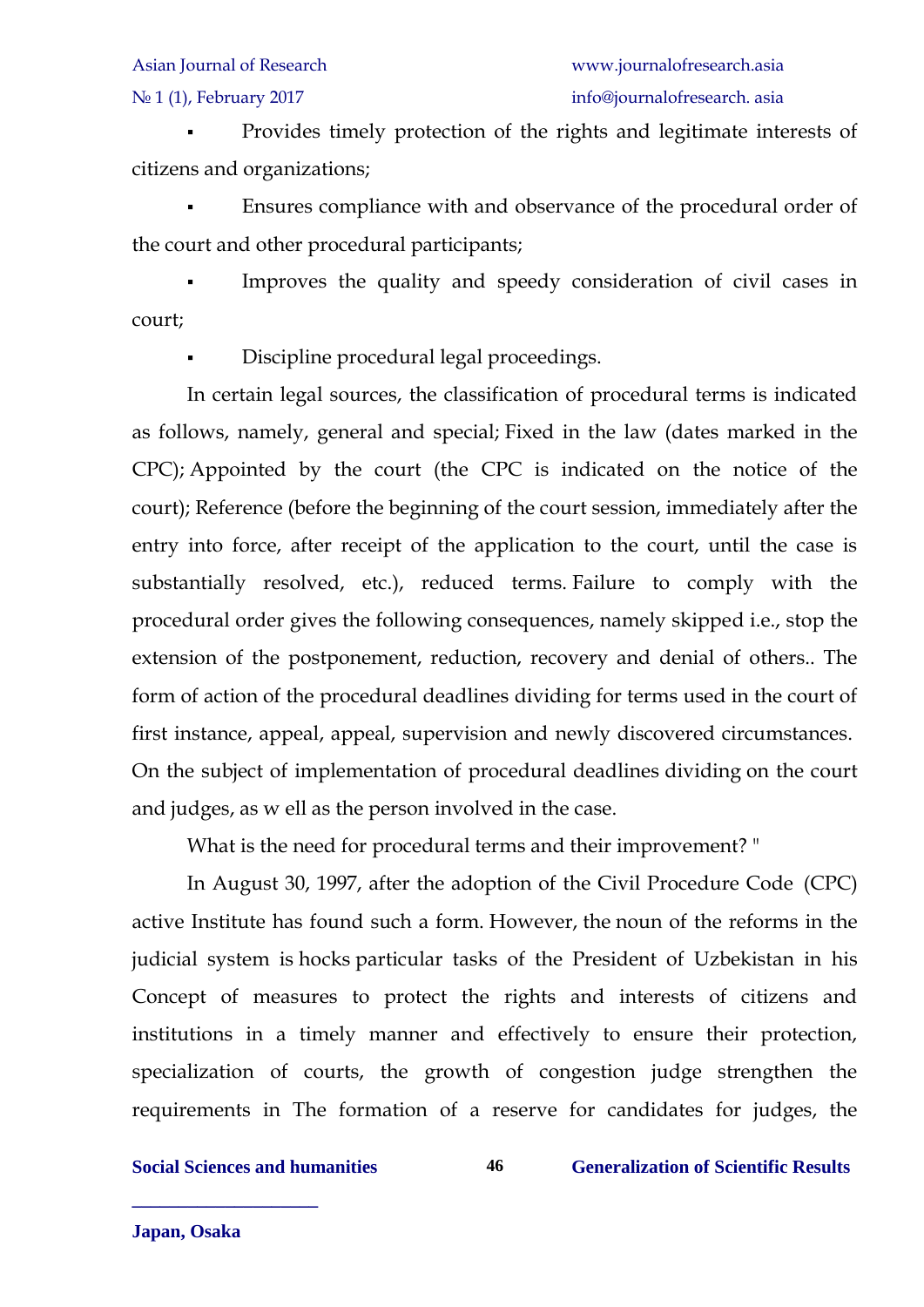procedural legislation of foreign legislation, the emergence of the need to study foreign experience and practice, on the basis of this improvement 12 Head of the CCP, dedicated to "procedural terms" and improving the norms of norms.

**First,** paragraph 2 of Article 203 CPC states that «The court's decision shall be made immediately after the proceedings. In exceptional cases for particularly complex cases, the preparation of a reasoned decision may be postponed for a period not exceeding three days, but the court must declare the resolution part of the decision when the persons participating in the case can get acquainted with the reasoned decision. «However, these three must be increased. Since if a judge delves into civil cases for five days a week, when he decides.

**Secondly,** according to Article 223 of the CPC **, "Parties** and other persons involved in the case, at their request, be given a copy of the court decision or on the suspension, dismissal of the case or of the abandonment of the application without consideration. Parties and other persons involved in the case, not who appeared at the court session, the cop Ia court judgment or decision on the suspension of termination of proceedings or abandonment of the application without consideration shall be sent not later than five days from the date of the decision or determination. However, in the first part 223 CPC term is not defined. Part 2 of Article 223 of the CPC violated the terms and leads to delay. This circumstance is also encountered in sending a court order, which in turn is produced by problems in the process of enforcement proceedings.

**Third,** Part 2 of Article 126 "In cases where procedural deadlines are not set by law appointed by the court.

**B - Fourth,** Article 129 of the Civil Procedure Code specifies the order of suspension of time limits according to which the date of resumption of production for procedural deadlines continues. This procedural action has no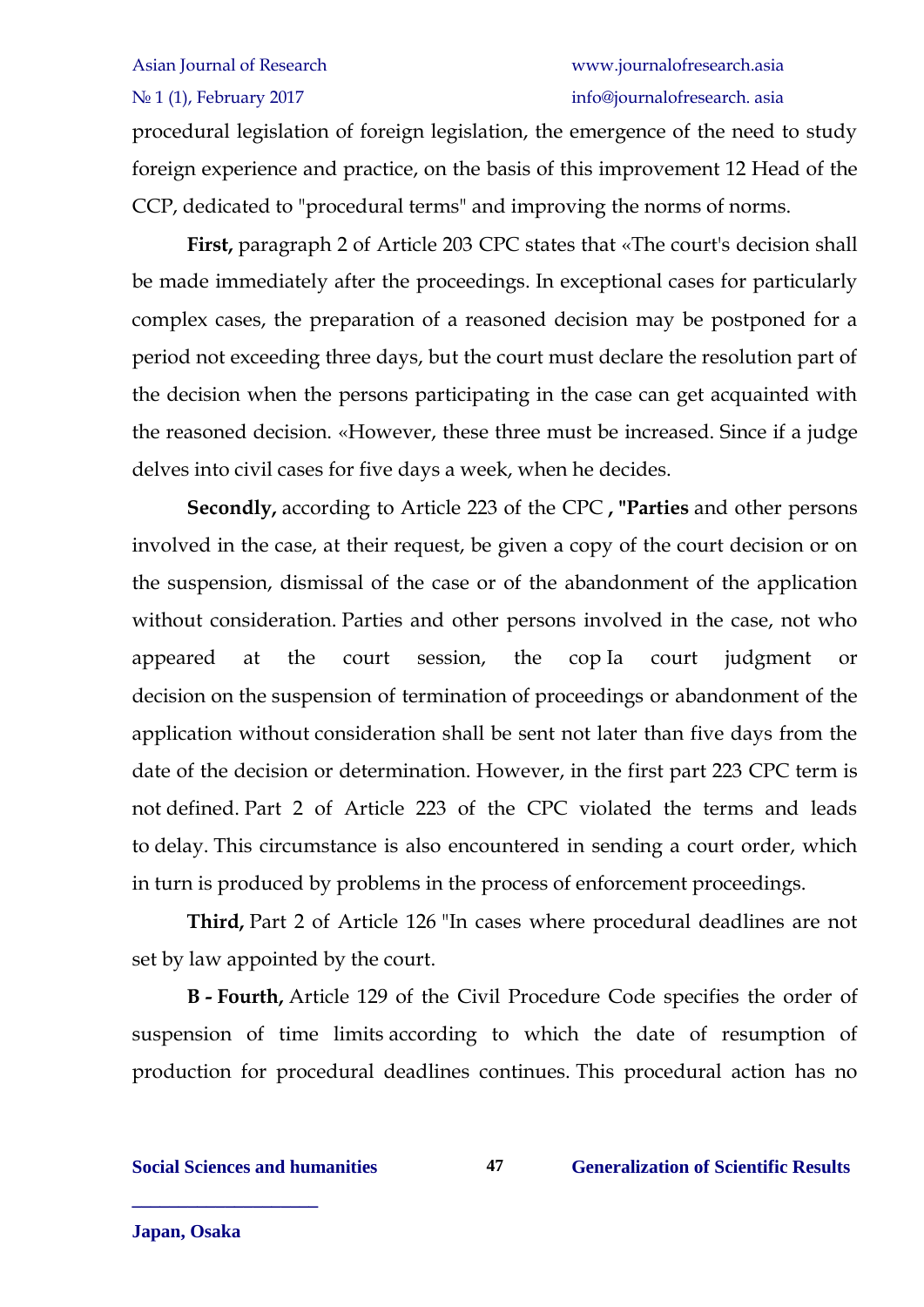formal basis. It offers the following "This action is made to whitewash at the village.

**Fifth,** in Article 130 of the Civil Procedure Code we are talking about the extension and restoration of procedural deadlines. In this rule there is a provision on handling the application for the restoration of the missed period. However, the application does not specify an extension of the term, on the determination of the refusal to renew. In addition, it does not specify the time to apply for an extension, in consequence of which the question arises, where an application for restoration of the missed deadline? Also, it should be noted, on the definition of recovery of the missed deadline.

**Sixth,** in articles 155 and 156- in the law is not exactly specified with Rocky Conn procedures and separation tremens. What is the duration of the connection or disconnection or does not specify a specific indication in the legislation on the renewal of the term in these cases.

**Seventh,** in Article 177 of the Civil Procedure Code if there is a reasonable time for the adjournment of the proceedings d ate? For example, in foreign countries, if the judge is ill, it should not exceed one month, if the judicial term has expired, then fifteen days.

**In the eighth,** the CPC does not indicate us e defined position on the extension of time limits who is allowed to issue on extension? In this regard, the judge has a different practice.

Based on the above stated, in order to improve the institution of procedural terms, the task of developing the draft law "On amendments and additions to the Civil Procedure Code of the Republic of Uzbekistan".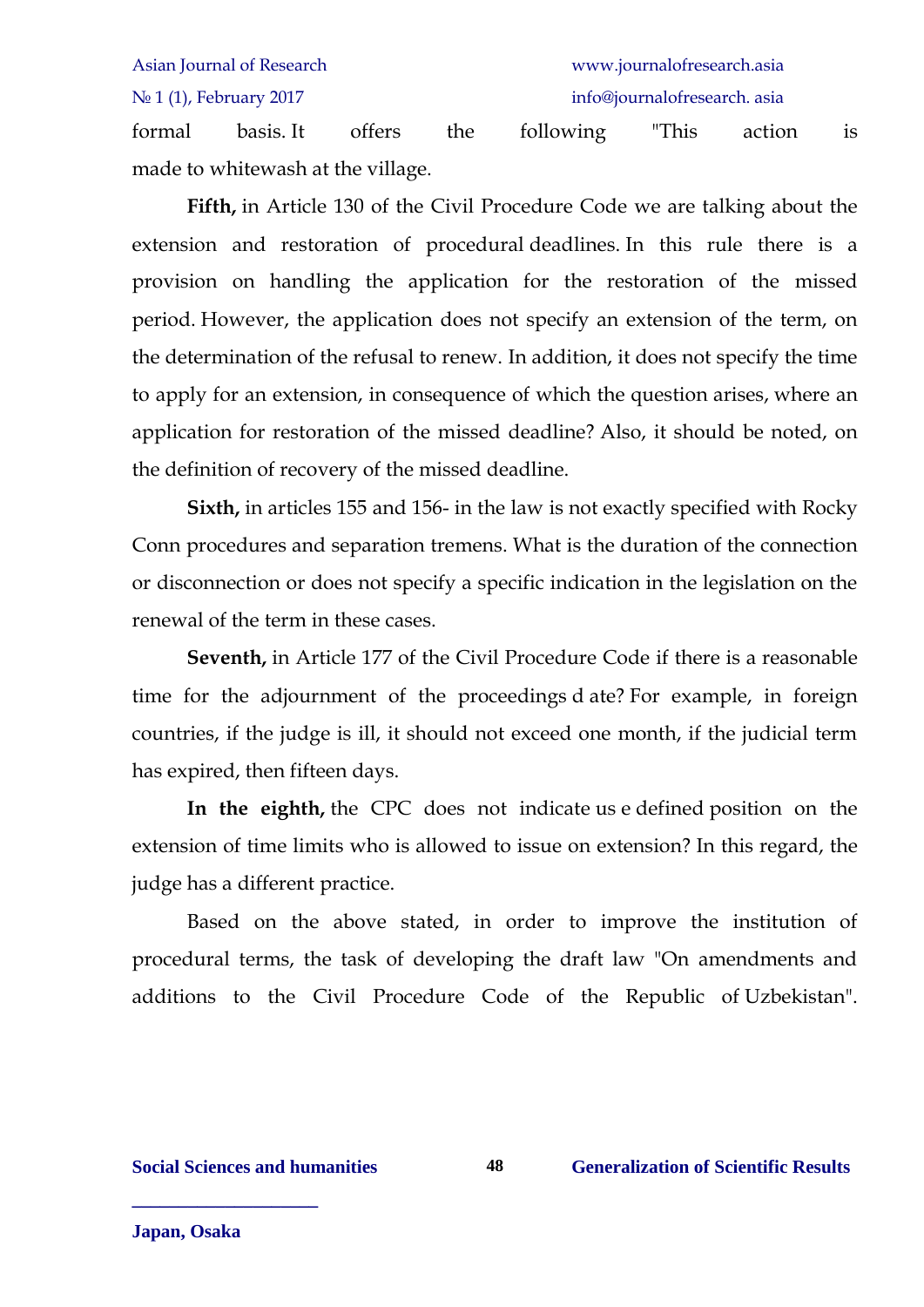# **COMPARATIVE LEGAL ANALYSIS OF THE CIVIL-LAW PROTECTION OF HONOR, DIGNITY AND BUSINESS REPUTATION IN THE CIVIL LEGISLATION**

**Yakubova Iroda Bakhramovna**

Independent researcher of the Tashkent State University of Law, Senior scientific researcher of the Centre research of Law Sayilgoh st. 37, Uzbekistan E-mail.: Legislate16i@mail.ru

**Abstract:** *To give the complex conceptual analysis of legal problems of civil-law protection of honor, dignity and business reputation was conducted on the base of the views of the scientists of Uzbekistan and Japan and civil legislation of two countries and as a result this analysis provides proposals and conclusions on improvement of the current national legislation. Successors of dead person with respect to whom communications are disseminated defaming his honor, dignity, or business reputation, shall have the right, along with the refutation of such communications to demand compensation for losses and moral harm caused by their dissemination.*

**Key words:** *Personal non-property rights, inalienable right, honor, dignity, business reputation, personal information, defamatory information.*

### **Introduction**

A right for honor and dignity is one of the fundamental natural rights of a person. A citizen's right for protection of his honor, dignity and business reputation is regarded as a constitutional right while protection of the business reputation of legal entities is one of the conditions for their effective operation.

**\_\_\_\_\_\_\_\_\_\_\_\_\_\_\_\_\_\_\_\_**

### **Social Sciences and humanities**  (*Agona Generalization of Scientific Results*)

**Japan, Osaka**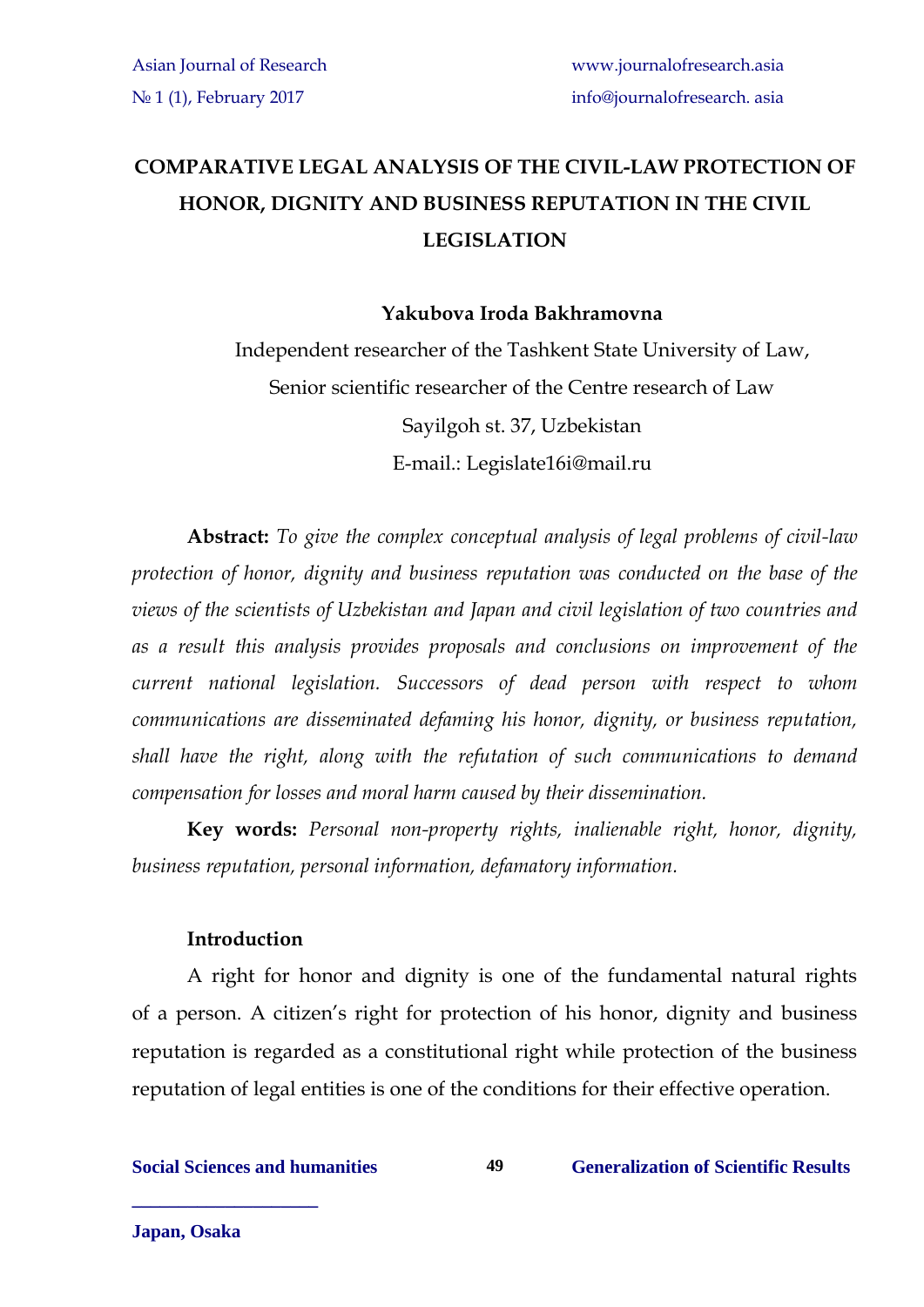According to the opinion of the Japanese scientist Shiomi Yoshio "protection of honor and dignity is one of the fundamental personal rights and they need to be protected as exclusive rights like proprietary law. As an exception it is necessary to mention that evaluation of work of public officers or representatives of people as well as criticism and expression of critical opinion about them, for example if they are accused of bribery or other abuse of authority without any proof or evidence, will not be regarded as discrimination of their dignity. They must perceive various critical opinions correctly because they were elected, trusted and entitled by people."<sup>5</sup>

It is necessary to mention that the rules in article 100 of the Civil Code mainly refer to citizens but its rules on protection of business reputation are also applied to legal entities. The definition of the protection object in the article from this point of view is very narrow that becomes apparent in many cases.

J.Jurayev while analyzing this article expressed the following opinion: "institution under our consideration is not properly regulated because it makes an impression that every citizen and legal entity can have business reputation."<sup>6</sup> We cannot subscribe to this view because according to the mentioned norm refutation is required only if the information is defamatory. If accuracy of the information is proved a court will reject protection of the victim.

Practical realization of the norms on court protection of honor and dignity first of all requires clarification of what we understand under defamation. According to practitioners and scientists<sup>7</sup> defamation includes a process of bringing false information about a person to one or several people by any means.

<u>.</u>

<sup>5</sup> Shiomi Yoshio. Introduction to Civil Law. Japan: Yuhikaku. 2008.

<sup>6</sup> J.Jurayev. Business reputation and problems of its civil-law protection: Author's abstract. Dissert..../PHD. – Tashkent: 2010. - 23 p.

**Social Sciences and humanities Generalization of Scientific Results 50** <sup>7</sup> Kh.Rakhmankulov. Civil law objects. – Tashkent: TSUL, 2009; Okyulov O. Theoretical and practical problems of the legal status of intellectual property. – Tashkent: TSUL, 2004; Nasriyev I. Civil-law problems of realization and protection of personal non-property rights. – Tashkent: Publishing house named after Gafur Gulyam, 2006;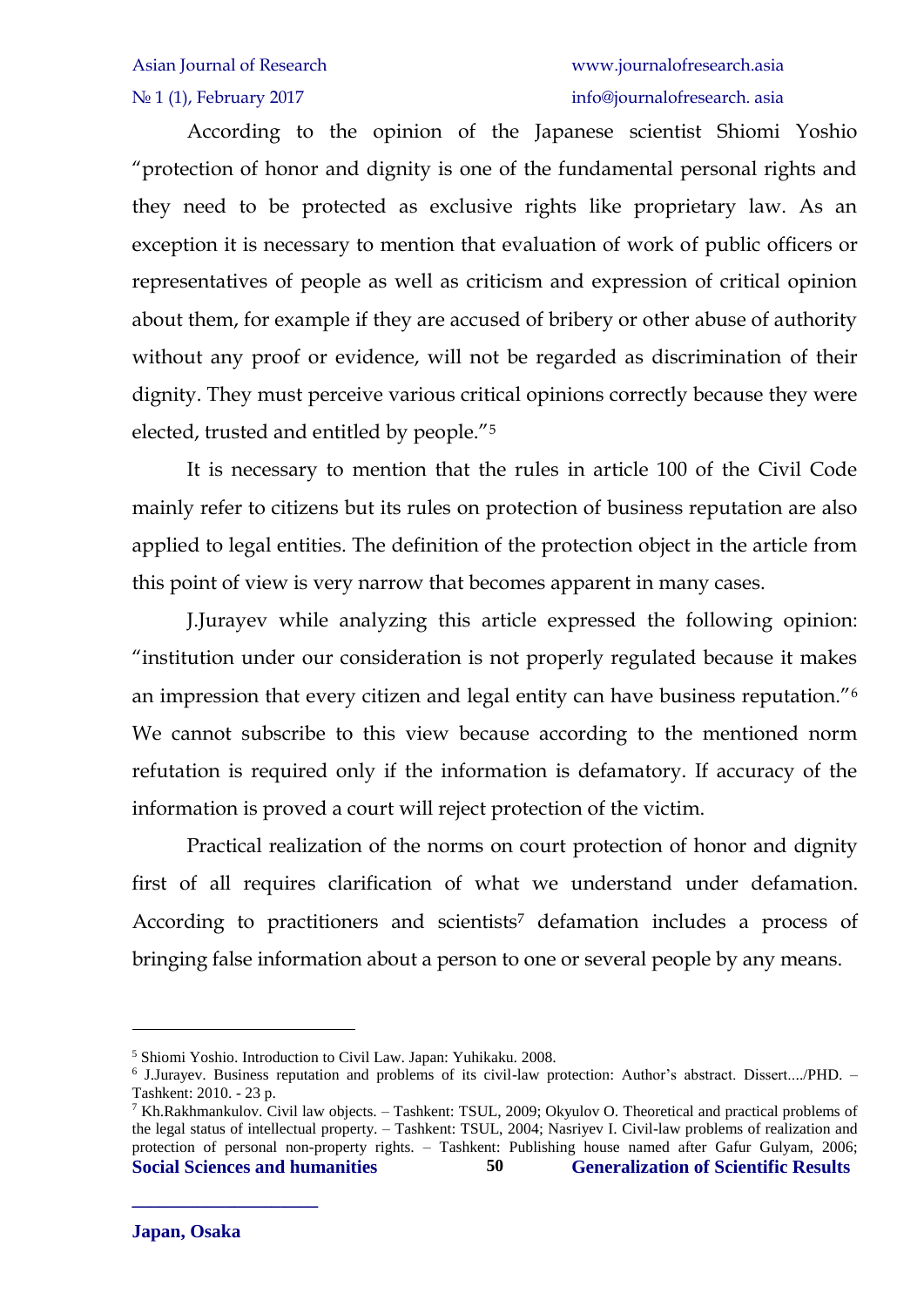I.Nasirov expressed the following opinion on this issue: "defamatory information can cause a serious problem for the victim even if only one person is aware about it." Therefore the view on "providing a right to bring an action and to demand prohibiting defamation" in legal literature seems to be quite reasonable."<sup>8</sup>

According to the views of the Japanese civilian Takashi Kavai, "the Civil Code provides liability for damage caused by infringement of personal rights and appropriate measures for restoring the reputation of the victim and prevention of the further law violation. This rule is provided at article 723 of the Civil Code. Lawsuits concerning protection of personal information need to recognize also the method of protection of the same law. This view is also supported by court practice (collection of the Supreme Court judgments, No. 1802, September 24, 2002, page 60).<sup>9</sup>

False information which does not damage honor, dignity and business reputation cannot be recognized as defamatory information.<sup>10</sup> Moreover, a demand to refute dissemination of true critical information at work, public places,

and in everyday life cannot be recognized reasonable.<sup>11</sup> Definition of defamation can be used as a proof for this statement.<sup>12</sup>

There are various approaches in practice and literature of different countries to the issue of when a court evaluates the disputed information in

**\_\_\_\_\_\_\_\_\_\_\_\_\_\_\_\_\_\_\_\_**

1

HasanovA. Problems of civil-law regulation and protection of some personal non-property rights in the Republic of Uzbekistan. PHD. Dissert... Author's abstract. – Tashkent: 2003.

<sup>8</sup> Nasriyev I. Civil-law problems of realization and protection of personal non-property rights. – Tashkent: Publishing house named after Gafur Gulyam, 2006. – p.72-73.

<sup>9</sup> Kavai Takashi. Civil Law-4. Japan: Yuhikaku. 2008. – p.64.

<sup>&</sup>lt;sup>10</sup> Ivanenko Yu.G. About civil-law protection of honor, dignity and business reputation. // Zakonodatelstvo, 1998. No12.

<sup>&</sup>lt;sup>11</sup> Nasriyev I. Civil-law problems of realization and protection of personal non-property rights. – Tashkent: Publishing house named after Gafur Gulyam, 2006 – p.71.

<sup>&</sup>lt;sup>12</sup> "Defamation" is a ban on spreading false information. Defamation applies not only to false information but also to true information which damage honor, dignity and business reputation.

**Social Sciences and humanities 6.6 (Generalization of Scientific Results**)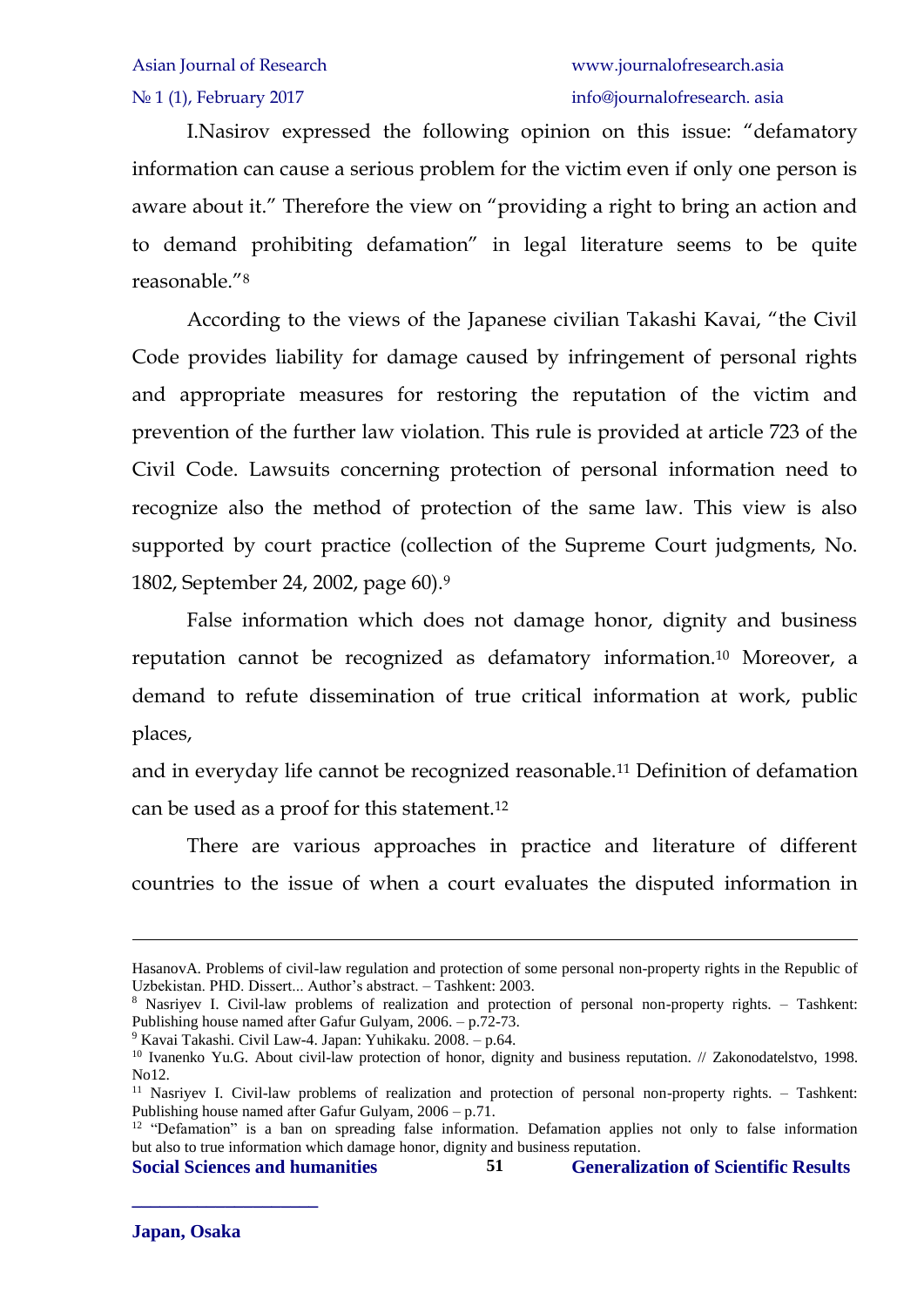terms of defamation. In many cases courts rejected claims on the grounds that such information does not discriminate or damage reputation and for this reason does not refer to intangible values. Literature describes possibility for such rejection. Particularly, a judge while considering a claim first of all needs to decide whether the information caused damage to honor and dignity or not.<sup>13</sup>

### **Main Part:**

The honor and dignity of person after death is protected on the general basis of civil legislation in the form of succession. However it may not be restricted by the institute of succession. The article 100 of civil code of Uzbekistan refers upon demand of interested persons, the protection of honor and dignity of a citizen is allowed even after his death. Here it should be taken to consideration not only successors but also interested persons have the right to demand protection of honor and dignity of a dead. As a interested person understood the friends, makhallas, students, masters and others.

Successors of dead person with respect to whom communications are disseminated defaming his honor, dignity, or business reputation, shall have the right, along with the refutation of such communications to demand compensation for losses and moral harm caused by their dissemination.

The civil code of Republic of Uzbekistan refers the "refutation" as a measure of protection of communications defaming his honor, dignity, or business reputation are disseminated in media of mass information, they must be refuted in the same media of mass information. Refutation – is a special measure of protection in the condition of defaming honor, dignity, or business reputation of person.

1

**Social Sciences and humanities 62 Generalization of Scientific Results** <sup>13</sup> Sergeyev A.P. A right for protection of reputation. – Leningrad: Znaniye, 1989. - p.22-23.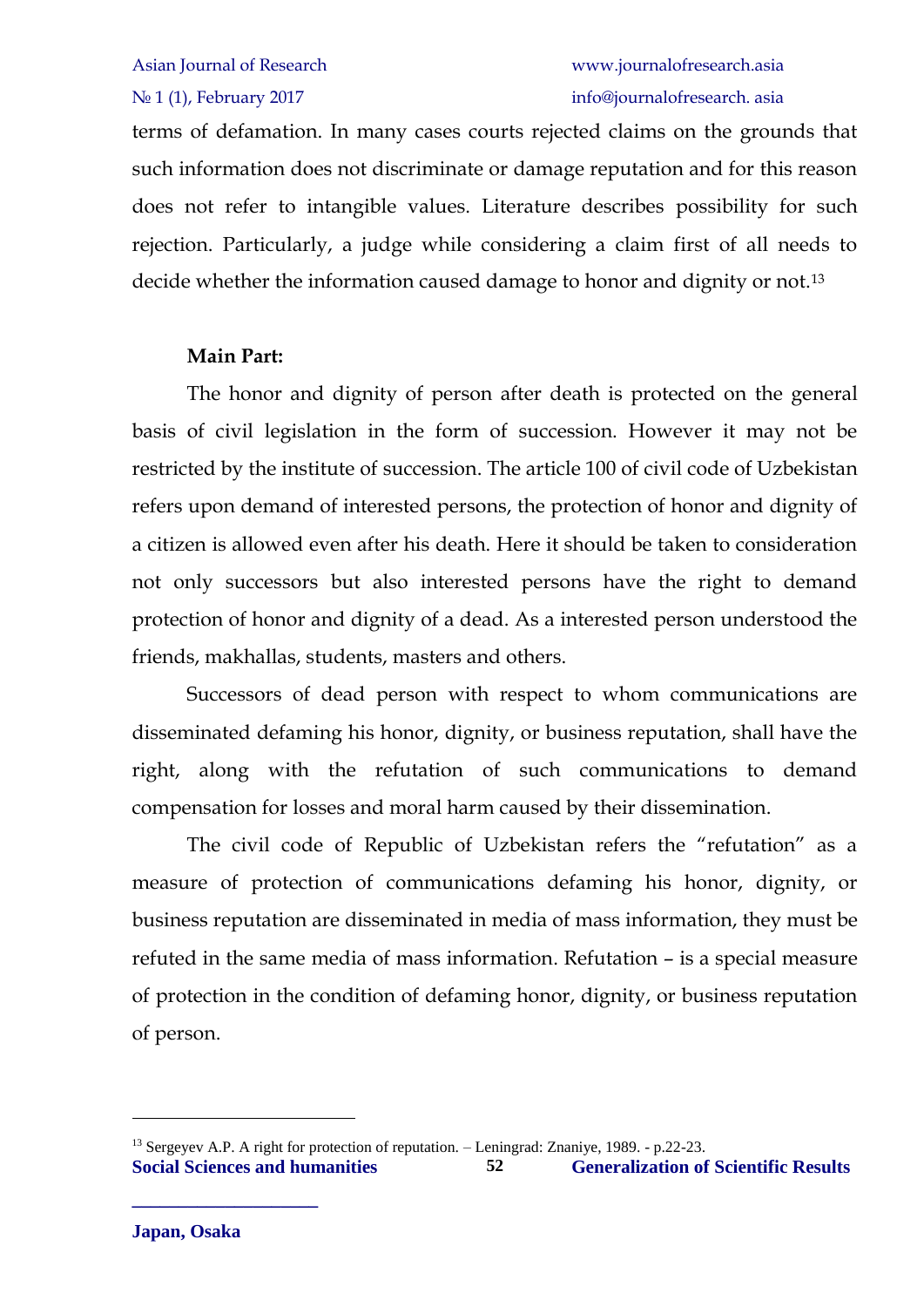Regardless of existence of guilt, defamator should be liable for the information which doesnot correspondent to reality. Therefore, article 40 of law "on Mass media" fixed the liability for the violation of legislation in the sphere of mass media.

Chief editor and a journalist shall not be liable for the distribution of media materials that do not correspond to reality, when this information:

taken from official reports, legal acts, or the data of the official statistical reporting, or obtained through information agencies or the press-service of state power and administration;

contained in the author's statements, broadcast without an appointment, or the literal reproduction (shorthand, audio and video recording) performances

Hovewer, the refutation of these cases (in the form of notification of the decision of the court) obligations entrusted to the editorial office of the media, violations of rights served as a special protection measures. Article 100 of the Civil Code of the Republic of Uzbekistan claims undermine certain information reported in several media, is also possible. All defendants have rejected these claims, must not be regarded as such data was first distributed to the media editorial responsibility entrusted to organizations or individuals who had delivered them.

The procedure of refutation is consolidated in the law of mass media. Legal entity or person has the right to demand from the editorial rebuttal published in the media of false and discrediting his honor and dignity or business reputation. Legal entities and individuals whose rights and legitimate interests have been violated as a result of the publication, the right to publish in the mass media a refutation or response. Refutation or answer must be published under a special heading in the same lane, which housed the material that caused the emergence of a response.

**53**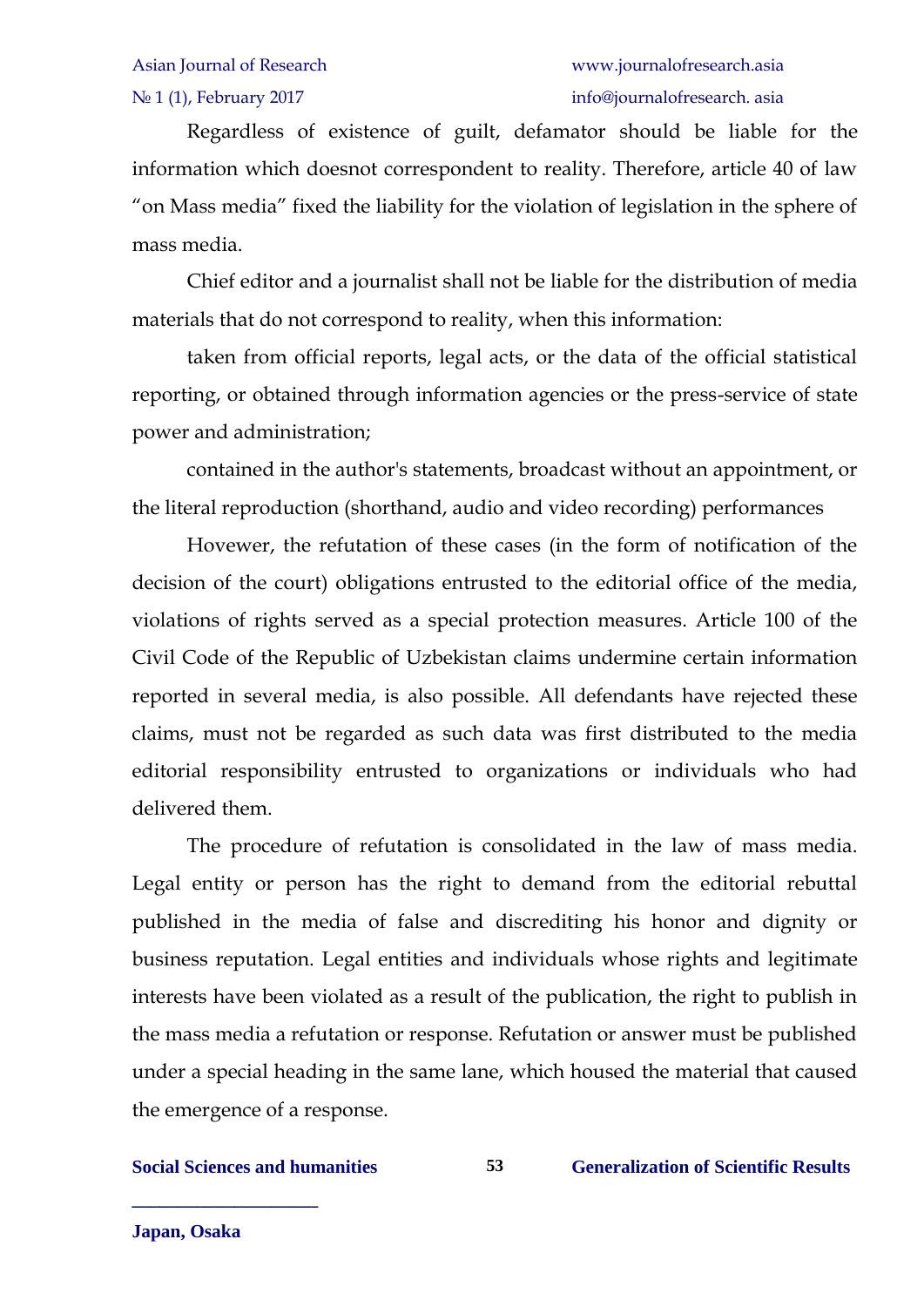Mandatory publication period in the newspapers - within one month from the date of receipt of the refutation or response in other periodicals - in the next room. Refutation or answer is obtained, edited television, radio, video, newsreel programs and other electronic kinds of periodical dissemination of mass information broadcasted in the same program or series of programs not later than one month from the date of receipt.

If the amount of the transfer and the refutation or response time can cause damage to the media activities, it may be reasonable edit the text as agreed with the information source or author.

Legal entitity or person may apply to a claim in the court in case of evasion of the media to publish a refutation, answer or of violation of the publication date. In this regard it should be noted that in the protection of honor, dignity and bussines reputation for the case of the dissemination of defaming information the form of apologizing is effective method. Based on these opinions we propose changes to the part 2 of article 100 of Civil code of Republic of Uzbekistan to amend the measure of apologizing and to put the issue of compromise of sides as an alternative way of demanding compensation for losses and moral harm caused by their dissemination.

If the plaintiff's demand is satisfied or the plaintiff renounces a claim, a court needs to explain the consequences of such renunciation (termination of proceedings, absence of right to bring a lawsuit on the same subject, on the same grounds and against the same defendant again). If the renunciation of claim is not contrary to law and does not violate rights and freedoms of the plaintiff or other persons, according to the rules of the part 3 of article 180 of the Civil Procedural Code, the court shall issue an order on termination of proceeding.

If the plaintiff's demand is satisfied or the plaintiff renounces a claim, a court needs to explain the consequences of such renunciation (termination of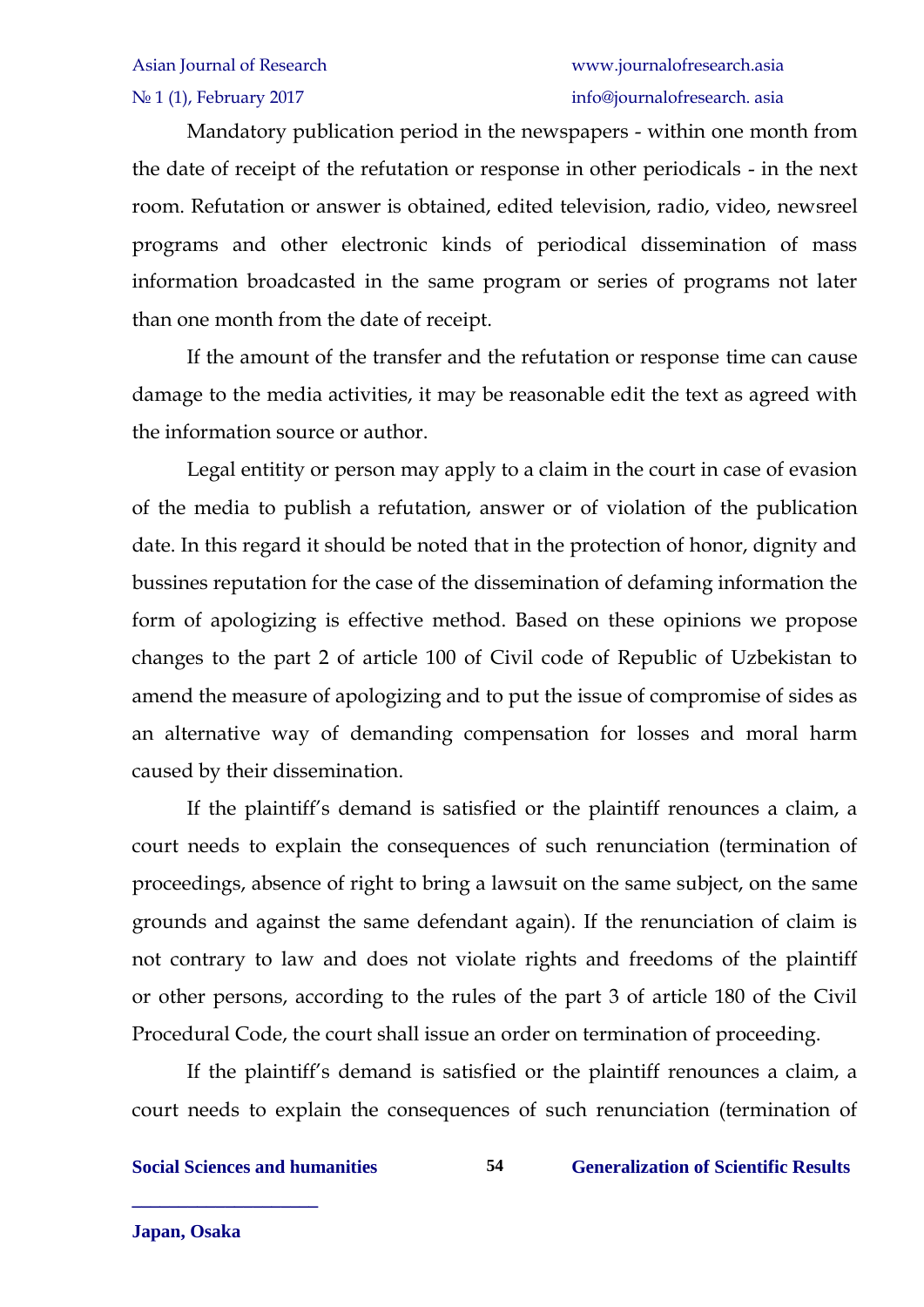proceedings, absence of right to bring a lawsuit on the same subject, on the same grounds and against the same defendant again). If the renunciation of claim is not contrary to law and does not violate rights and freedoms of the plaintiff or other persons, according to the rules of the part 3 of article 180 of the Civil Procedural Code, the court shall issue an order on termination of proceeding.

The Japanese scholar Takashi Kavai points out "there needs to be a proof to recognize damage to honor and dignity. For example, dissemination of negative information about the person accused of murder in mass media can be recognized as defamation if this person is justified. But, if the fault of the person accused is proved? In this case dissemination of negative information in mass media is regarded as defamation and court can take into account the fact of conviction while determining the amount of damage."<sup>14</sup>

The disputed information must be defamatory to justify the plaintiff's demands on protection of honor, dignity and business reputation. This approach elaborated in the legal science<sup>15</sup> has been supported by the court practice. Legal literature and court practice contain examples of breaches of confidence. A person who committed a negative action tells about it to another person and asks that person not to disseminate this information. This person hopes that the information will not be disseminated. Nevertheless, information about his action gradually spreads among other people. In this case the court cannot satisfy the lawsuit of the victim because the legal norm does not provide for refutation of true information. Our opinion can be supported by the following view of I.Nasriyev: "in many cases disseminated true information does not affect the

**\_\_\_\_\_\_\_\_\_\_\_\_\_\_\_\_\_\_\_\_**

<u>.</u>

<sup>14</sup> Kavai Takashi. Civil Law. Japan: Yuhikaku. 2008. –P 422.

<sup>&</sup>lt;sup>15</sup> Kh.Rakhmankulov. Civil law objects. – Tashkent: TSUL, 2009; Okyulov O. Theoretical and practical problems of the legal status of intellectual property. – Tashkent: TSUL, 2004; Nasriyev I. Civil-law problems of realization and protection of personal non-property rights. – Tashkent: Publishing house named after Gafur Gulyam, 2006; Hasanov A. Problems of civil-law regulation and protection of some personal non-property rights in the Republic of Uzbekistan. PHD. Dissert... Author's abstract. – Tashkent: 2003.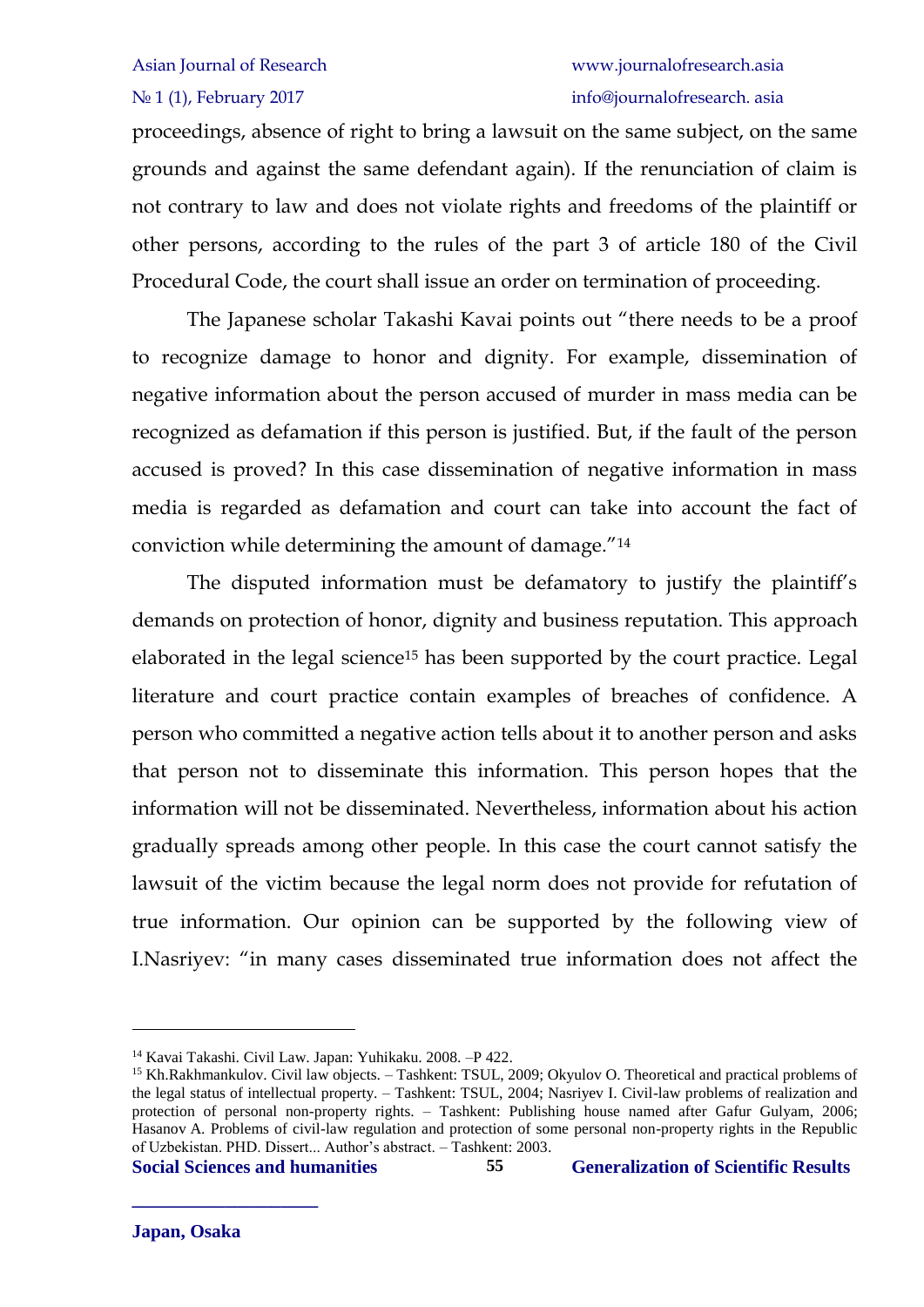positive image of a person. But it causes deep personal suffering (for example, dissemination of information about AIDS decease, insolvency of relatives etc.)."<sup>16</sup>

The Japanese civilian Takashi Kavai mentioned that "dissemination of true personal information is contrary to the interests of a person because only he can dispose of the information about himself. Although the Civil Code of Japan provides protection from this issue, such disputes were considered at courts. One of the first disputes was connected with a work of literature "Mutsushima". A candidate for mayor of Tokyo was described as one of the characters in the work of literature which even contained his photos. The candidate considered that his personal information was disseminated illegally and brought a lawsuit against the author and the publishing house. He demanded recovery of moral damage and apology. The court satisfied the claim and later the sides achieved a peaceful agreement (Court of Tokyo, 1959.09.28.)."<sup>17</sup>

Unfortunately, legal acts of our country do not provide liability for dissemination of information by such means. While special literature<sup>18</sup> contains various views and opinions on this issue. It is interesting that in Japan commitment of such actions is regarded as infringement of personal nonmaterial rights. Disputes on dissemination of personal information without permission are very common in court practice of Japan. For example, "a company requested information about work experience of a recruited person from a local authority. And the local authority submitted information about conviction of this person. The recruited person brought an action for dissemination of his personal information. The court satisfied the claim on the

**\_\_\_\_\_\_\_\_\_\_\_\_\_\_\_\_\_\_\_\_**

1

<sup>&</sup>lt;sup>16</sup> Nasriyev I. Civil-law problems of realization and protection of personal non-property rights. – Tashkent: Publishing house named after Gafur Gulyam, 2006. 71-p.

<sup>17</sup> Kavai Takashi. Civil Law-4. Japan: Yuhikaku. 2008. –P. 421.

<sup>&</sup>lt;sup>18</sup> Kh.Rakhmankulov. Civil law objects. – Tashkent: TSUL, 2009; Okyulov O. Theoretical and practical problems of the legal status of intellectual property. – Tashkent: TSUL, 2004; Nasriyev I. Civil-law problems of realization and protection of personal non-property rights. – Tashkent: Publishing house named after Gafur Gulyam, 2006; Hasanov A. Problems of civil-law regulation and protection of some personal non-property rights in the Republic of Uzbekistan. PHD. Dissert... Author's abstract. – Tashkent: 2003.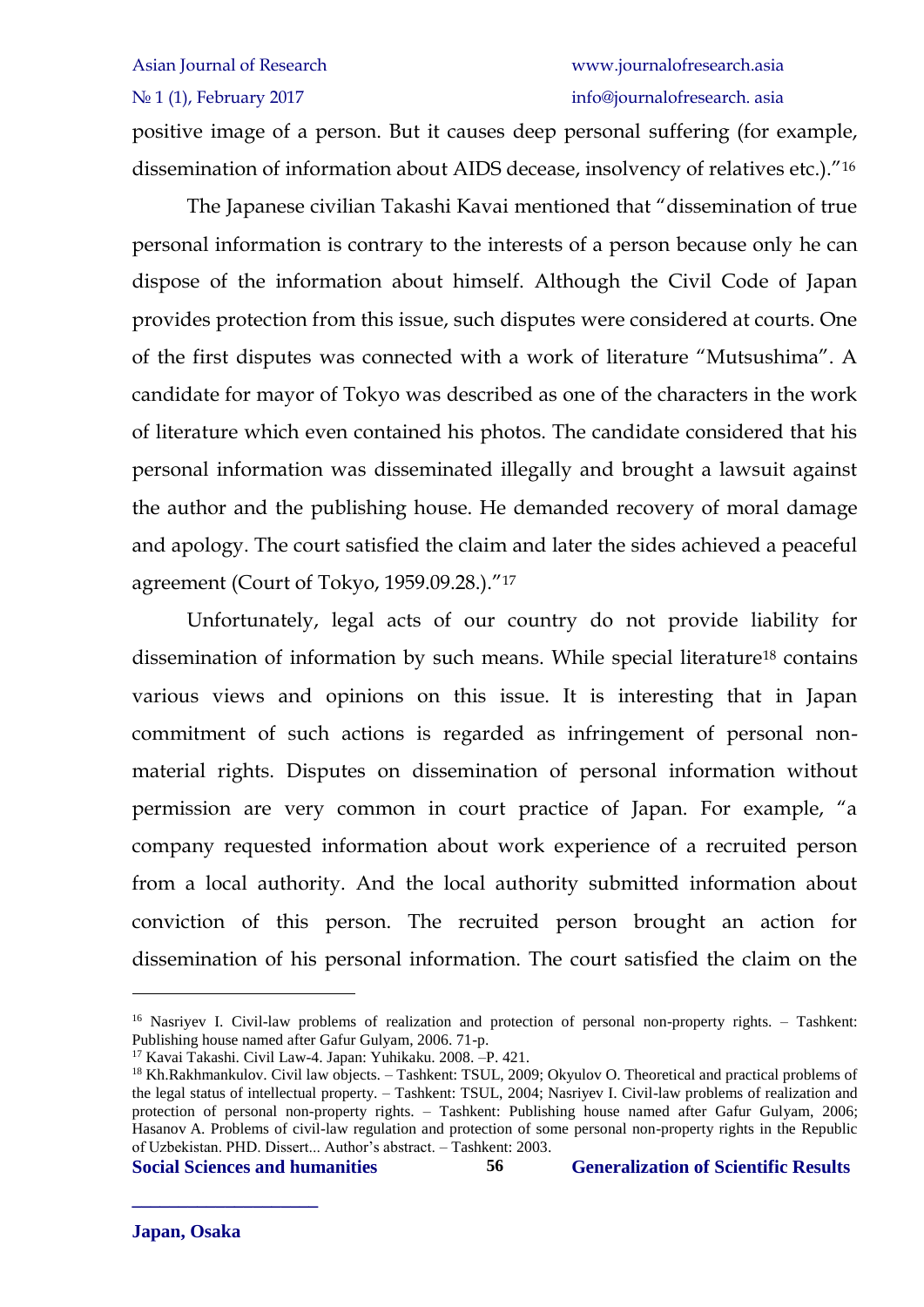grounds that information about conviction of this person is connected with his honor and dignity and made a conclusion that this was an interest protected by law from dissemination.

A student of the Japanese University submitted a questionnaire with his personal information to the University administration. The Ministry of Inner Affairs requested information about this student from the University and provided by the University information was personal. When the student knew about it he brought an action against the University for dissemination without his permission and infringement of his rights for personal information. The court satisfied the claim (Collection of the Supreme Court civil law judgments, 1976.07.17., volume 35, No. 3, and page 620)." <sup>19</sup>

Some specialists believe that our legal acts on defamation<sup>20</sup> lack for proportionality and therefore consider them as controversial and conflicting conceptions. The other ones on the contrary consider such views as incorrect. According to their opinion this information can be disseminated because it does not influence on the assessment of a person by society although dissemination of such information cause suffering and negative emotions in the soul of a person. In our opinion this issue requires a differentiated approach. Actually, there can be different reasons for appearance of information blackening the name of a person. Particularly, dissemination of information about negative actions and tricks of a subject can also be a social demand or need for discussion with educative effect.

Dissemination of information about negative actions and tricks can be justified only if they go beyond the personal scope and affect the interests of a group or society as a whole. But we should not forget that it would not be correct to discriminate, punish and shame a person for only one amoral action.

1

<sup>19</sup> Kavai Takashi. Civil Law-4. Japan: Yuhikaku. 2008. – p. 421.

**Social Sciences and humanities 623 Conserversity Conserversity Conserversity Conserversity Conserversity Conserversity Results 57**  $20$  This conception means dissemination of information discriminating some person.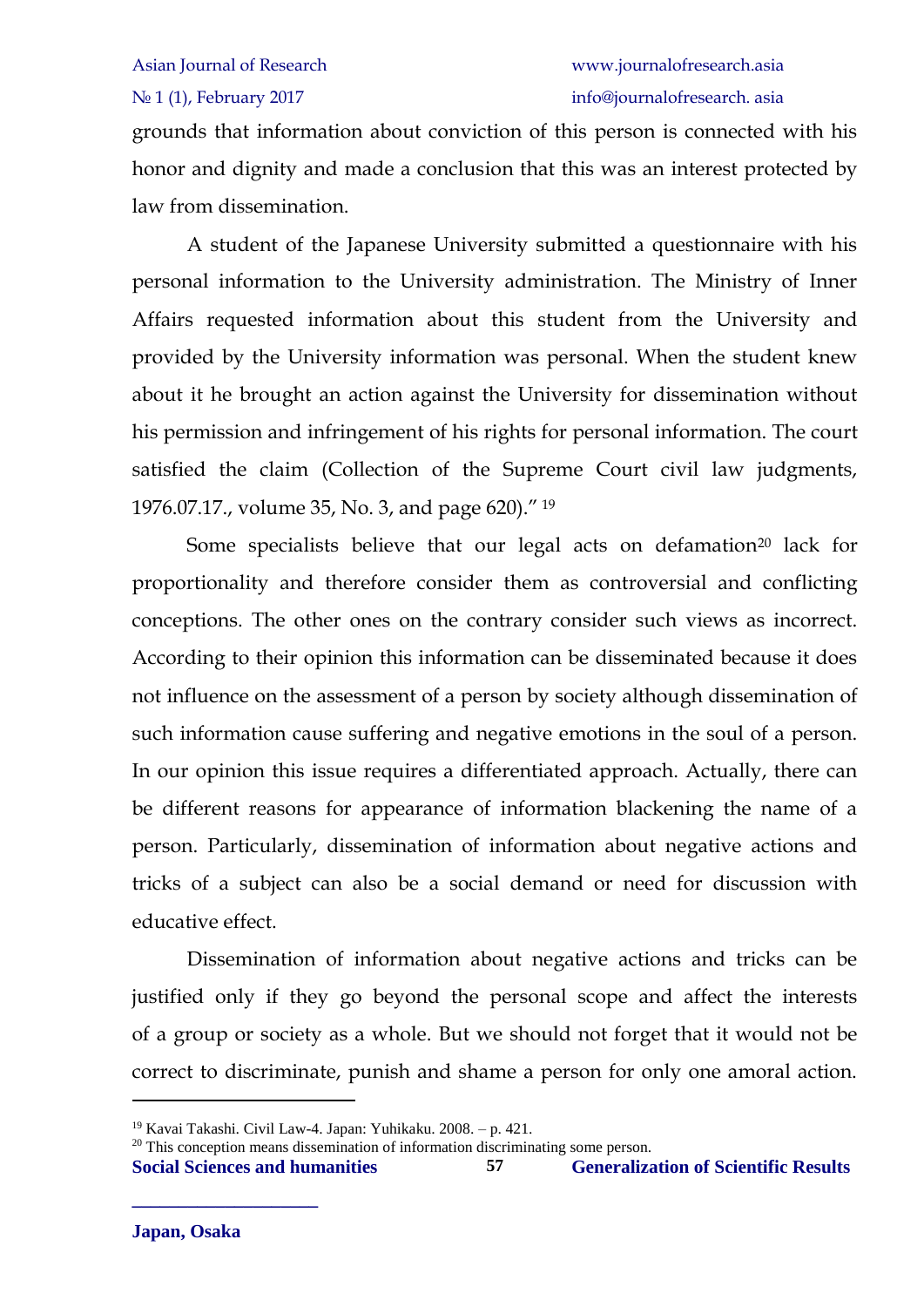Therefore, we believe that the above mentioned example from the Japanese court practice can be a model for us.

According to the opinion of the Japanese scholar Kavai Takashi "massiveness and truthfulness features of damage of honor and dignity are regarded as one of the problems in the civil legislation. Article 230 of the Penal Code of Japan provides that when an act damaging honor and dignity is found to relate to matters of public interest and to have been conducted solely for the benefit of the public, the truth or falsity of the alleged facts shall be examined, and punishment shall not be imposed if they are proven to be true. The civil legislation not confining itself to these norms provides the following provisions: if quite reliable information about the facts disseminated for the benefit of the public turns out to be defamatory it is not regarded as damaging a person's dignity. For example, information concerning criminal and other illegal actions committed by a candidate for the Parliament member's position was disseminated. Court made a conclusion that honor and dignity were not damaged (Collection of the Supreme Court civil law judgments, judgment on 1961.06.23) because that candidate could be elected as a representative of people. Without the massiveness character this case could be resolved in a different way. For instance, a baby of three months old died from a disease and information blaming his parents for the baby's death was disseminated. This case was resolved in favor of the parents (Collection of the Supreme Court civil law judgments, volume 26, No. 9, page 1637, judgment on 1967.11.16.)."<sup>21</sup>

### **Conclusion**

Therefore we consider that it is necessary to elaborate a draft of the resolution of the Supreme Court's Plenum aimed at strengthening protection of

<u>.</u>

<sup>21</sup> Kavai Takashi. Civil Law-4. Japan: Yuhikaku. 2008. –P. 423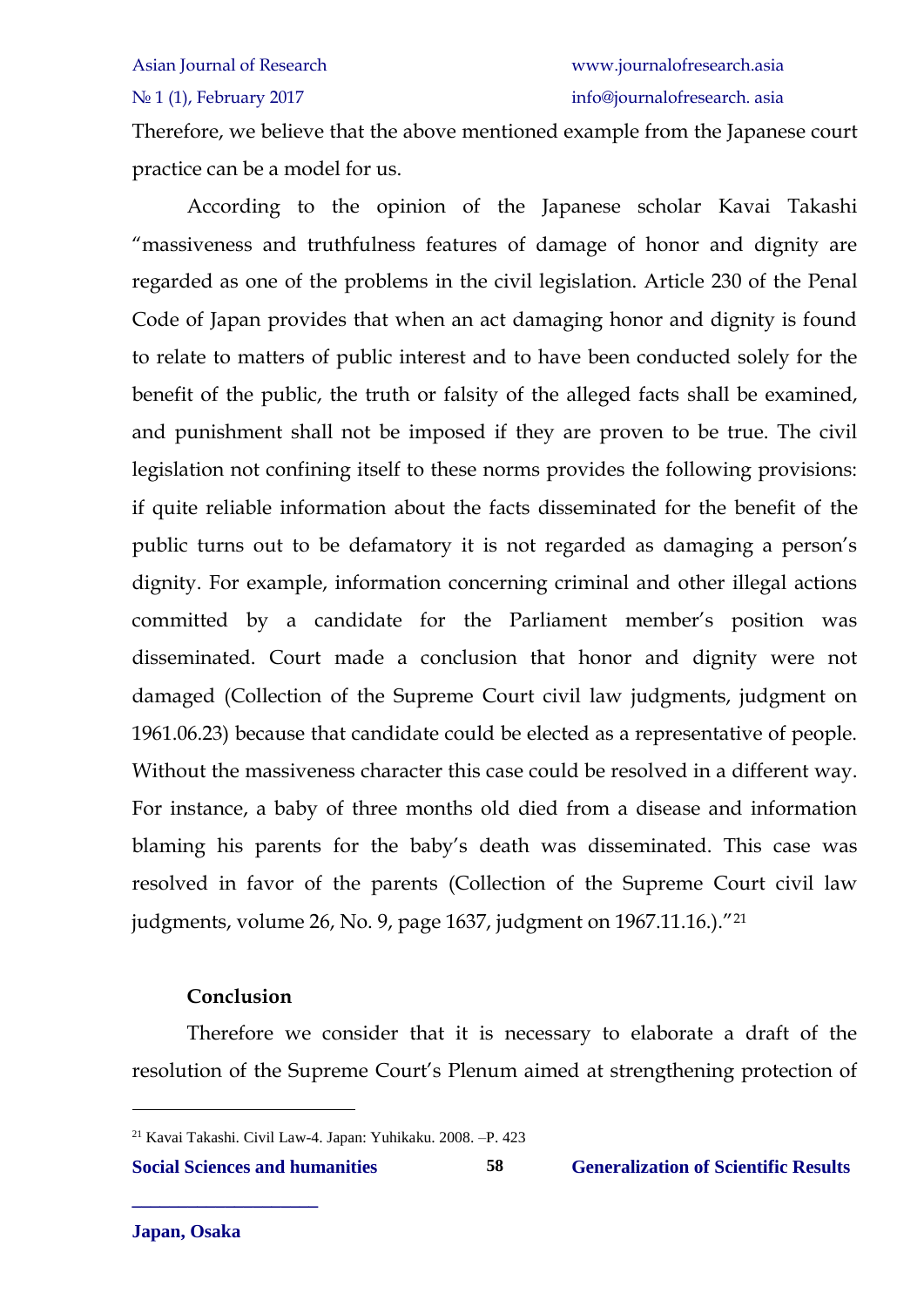true personal information and simplification of the process of consideration of cases referring to this kind of information. Besides, we make a conclusion that it is necessary to add article 1095 of the Civil Code "A right for protection of undisclosed information" with the following norms "*a person has a right for protection from illegal disseminating without his permission personal information or undisclosed information i.e. information about person, family and profession privacy by any means*" to provide protection of personal information, in other words personal and family privacy.

The court in its judgment describes the method for refutation of information which damages honor, dignity and business reputation. And the court can choose one of methods for refutation of defamatory information. It is natural that the date of refutation is also determined by the court. The long standing practice proves the position that the method of refutation of defamatory information needs to be relevant to the method of dissemination of such information. And most of the judges follow this approach.

As a conclusion it is necessary to mention that the importance of provision of the civil-law protection of honor, dignity and business reputation which has caused increase in the number of lawsuits brought in courts for its protection. It demonstrates that at present improvement of legal protection of honor, dignity and business reputation is one of the important modern tasks for scholars.

### **REFERENCES**

1. Rakhmankulov H. The objects of civil law. –Tashkent: TSUL, 2009. – 129 p.

2. Shiomi Yoshio. Introduction to Civil Law. Japan: Yuhikaku. 2008.

3. J.Jurayev. Business reputation and problems of its civil-law protection: Author's abstract. Dissert..../PHD. –Tashkent: 2010. - 23 p.

**\_\_\_\_\_\_\_\_\_\_\_\_\_\_\_\_\_\_\_\_**

### **Social Sciences and humanities Generalization of Scientific Results**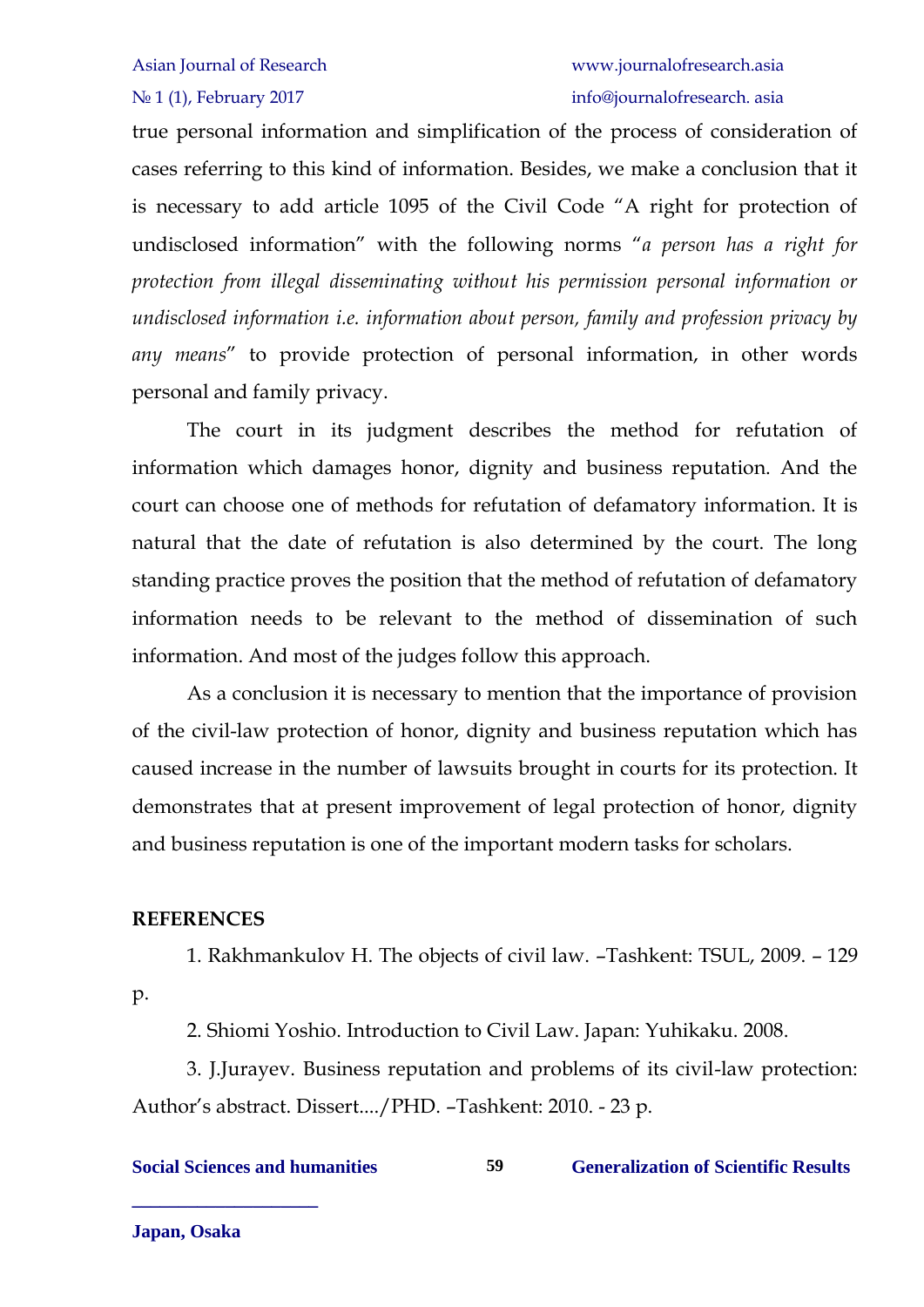4. Kh.Rakhmankulov. Civil law objects. – Tashkent: TSUL, 2009;

5. Okyulov O. Theoretical and practical problems of the legal status of intellectual property. – Tashkent: TSUL, 2004;

6. Nasriyev I. Civil-law problems of realization and protection of personal non-property rights. – Tashkent: Publishing house named after Gafur Gulyam, 2006;

7. HasanovA. Problems of civil-law regulation and protection of some personal non-property rights in the Republic of Uzbekistan. PHD. Dissert... Author's abstract. – Tashkent: 2003.

8. Pronina M.G, Romanovich A.I. Protection honour and dignity of the citizen -Minsk: Belarusya, 1976. –p. 28.

9. Belyavskiy А.V. Civil law protection honour and dignity of the citizen - М. Law literatury, 1966. –p.16.

10. Kavai Takashi. Civil Law-4. Japan: Yuhikaku. 2008. – p.64.

11. Chernisheva S.А Civil law protection honour and dignity of the citizen -М. Law literatury, 1966. –p.16.

12. Ivanenko Yu.G. About civil-law protection of honor, dignity and business reputation. // Zakonodatelstvo, 1998. No12.

13. Sergeyev A.P. A right for protection of reputation. – Leningrad: Znaniye, 1989. - p.22-23.

14. Hideaki Kurosawa. On the organization Personal rights in Civil Law/Electronic Library Service. 133-140. /http://ci.nii.ac.jp/naid/110002803390/

15. Mori Izumi Akira. Introduction to Japanesse Law. Japan Yuhikaku. 2008, 24.

16. Kato. Itroduction to civil law. Japan: Yuhikaku. 2008, 19.

**\_\_\_\_\_\_\_\_\_\_\_\_\_\_\_\_\_\_\_\_**

**60**

**Social Sciences and humanities 60 60 Generalization of Scientific Results**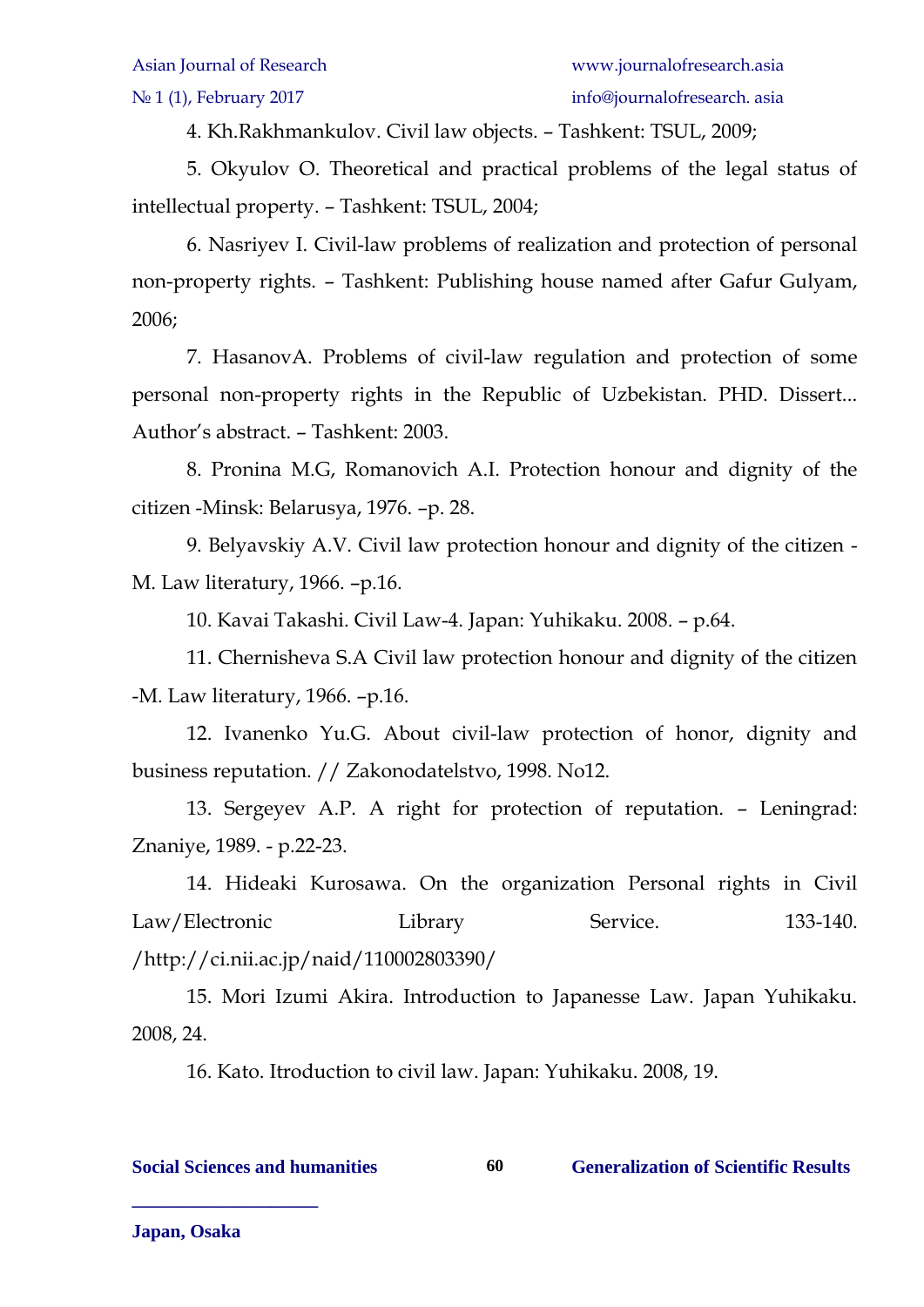Asian Journal of Research www[.journalofresearch.a](http://journalofresearch.asia/)sia

### **About Author:**



**Yakubova Iroda Bakhramovna** – received the Bachelor and Masters degrees in Tashkent State University of Law 2006 and 2008. She now works senior scientific researcher of the Centre research of Law, Independent researcher of the Tashkent State University of Law.

**61**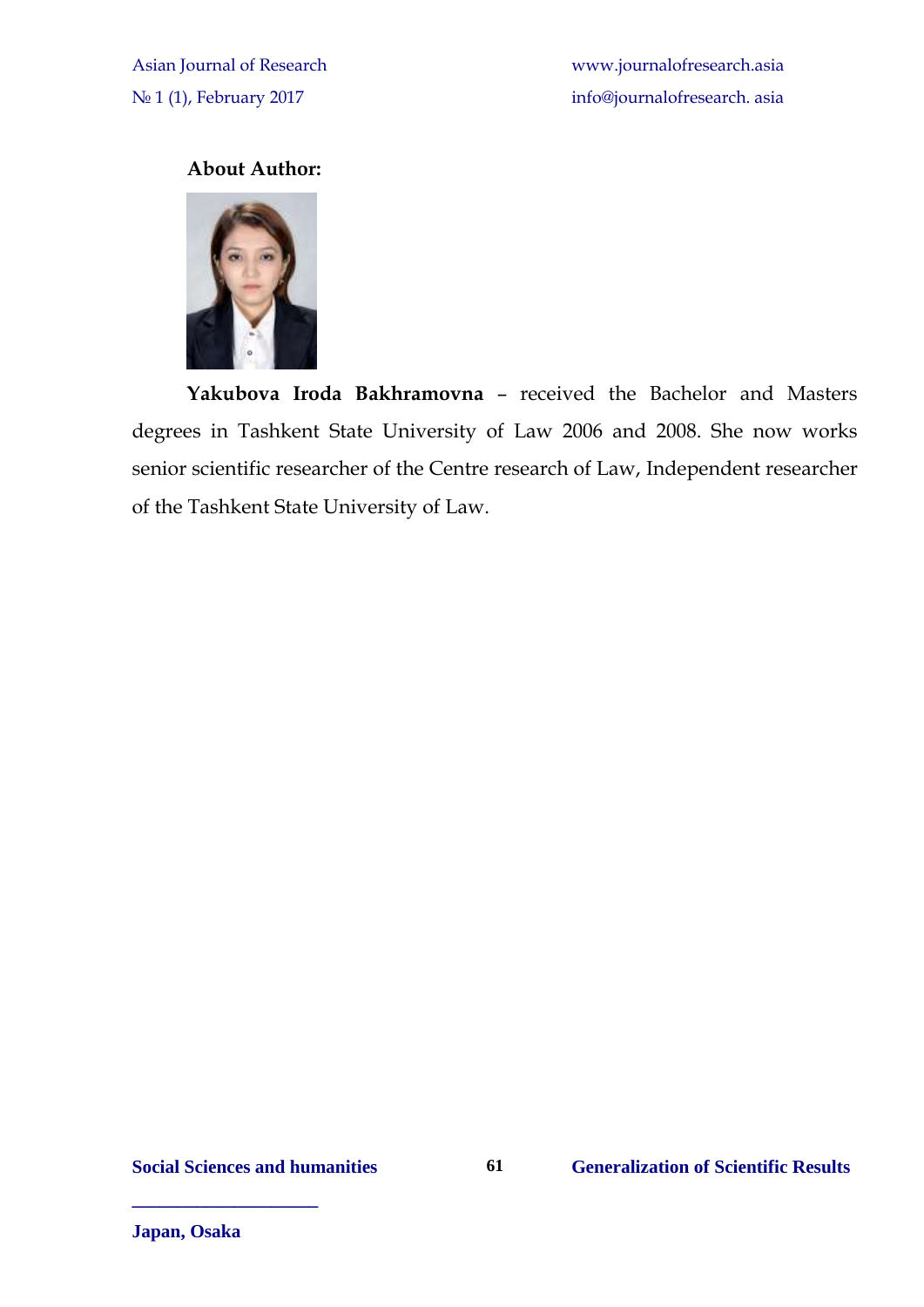### Asian Journal of Research www[.journalofresearch.a](http://journalofresearch.asia/)sia

No 1 (1), February 2017 info[@journalofresearch.](http://journalofresearch.asia/) asia

### **THE PROBLEM OF THE "CONCEPT" IN THE LINGUISTIC SPHERE**

### **Inogamova N.R.**

Professor of the Department of French Philology of the National University of Uzbekistan

**Abstract**: *This article underlines the problem of the concept in the linguist, regarded as essential notions. The concept treats as the ideal essence, as well as the image and the symbol are formed in the consciousness of the person, the set of conceptual senses build by the conceptual system of the individual in the real world or possible disposes. Keys to the concept are: universality, subjectivity, concrete and figuration.*

**Keywords:** *Concept, unity, cultural, collective consciousness, rational entities, substantial, conceptualization of the world, strigiform, primitive, structures, abstract signs, figurative.*

### **La problèmatique du «Concept» dans le sphère linguistique**

Dans cet article on parle de la problèmatique du concept dans la linguistque et il s'agit des notions essentiels. Le concept est l'essence idéale, c'est l'image, le symbole formé dans la conscience de la personne, l'ensemble des sens conceptuels forme par le système conceptuel de l'individu dans le monde valable ou possible dispose.Les caractéristiques clés du concept sont: l'universalité, la subjectivité, le concret, la figuration.

Les mot clés: le concept, l'unité, culturel, la conscience collective, les entités rationnelles, substantielle, la conceptualisation du monde, stratiforme, primitive, couche, les Signes abstraits, figuratif.

**Social Sciences and humanities 62 Generalization of Scientific Results 62** Le concept est le terme qui servant à l'explication des unités des ressources mentales ou psychiques de notre conscience et cette structure d'information qui reflète la connaissance et l'expérience de la personne. À présent ce terme a été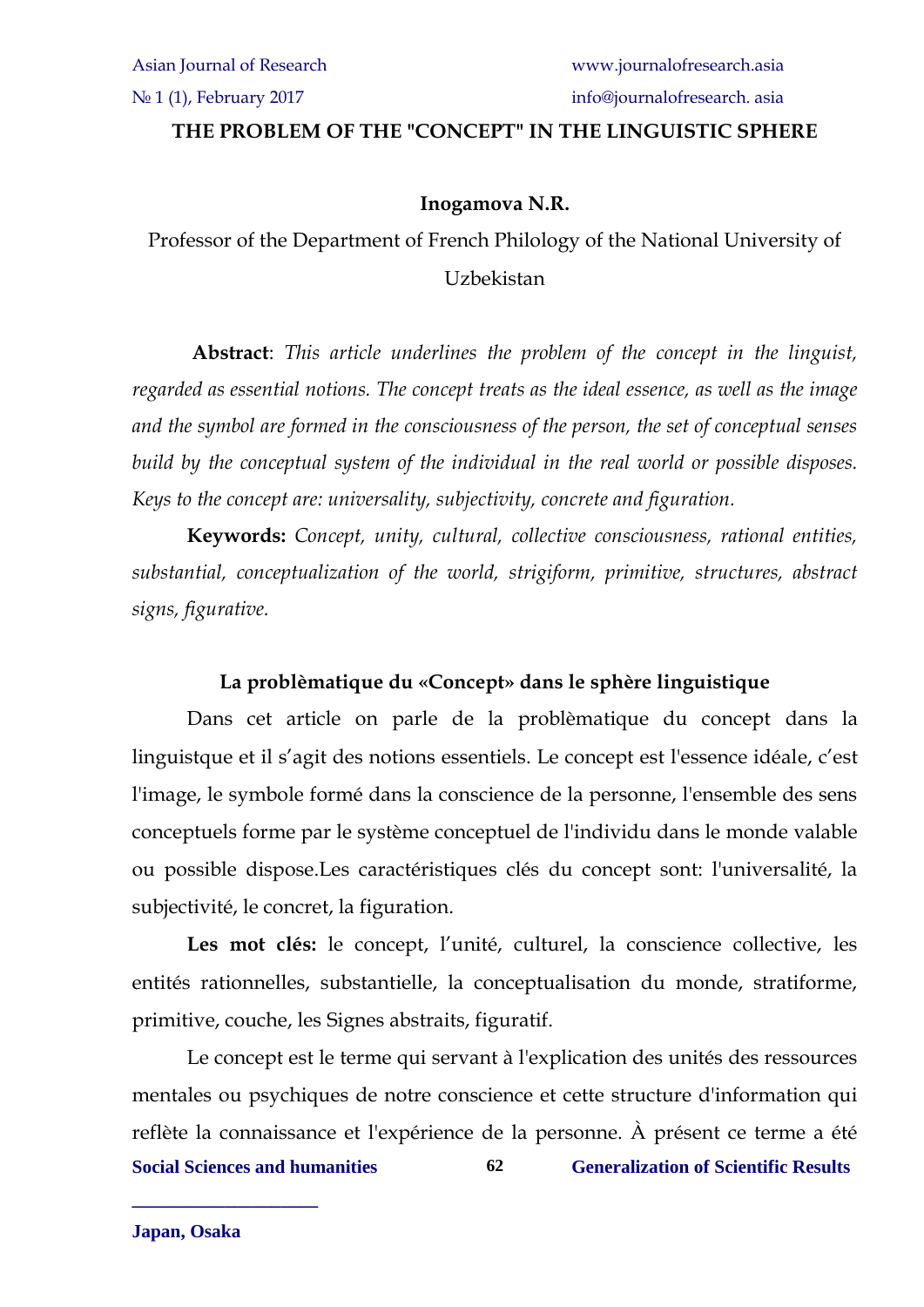affirmé à titre de la notion fondamentale la linguistique cognitive. Bien qu'aujourd'hui il n'ait pas l'interprétation univoque. Dans la littérature linguistique le terme "le concept" est traité différemment. Quelques savants comprennent le concept par les certaines substitutions des significations cachées dans le texte les "assistants" de la multitude des objets, facilitant les relations et étroitement lié avec la personne et son autre expérience nationale, culturelle, professionnelle ou d'âge. Des autres linguistes ne trouvent pas le concept comme la variante de la réflexion de la signification et le portent vers primaire culturel à la formation dans la conscience collective, sous n'importe quelle forme de langue.

Dans l'article d'Askoldov, on soulignait que la question sur la nature des concepts ou les notions totales ou selon la terminologie médiévale, universelle. En indiquant à la fonction remplaçante du concept, le définit comme il suit : «le concept est la formation mentale, qui remplace à nous en train de l'idée la multitude incertaine d'objets de la même génération.» <sup>22</sup> J.S.Stepan examine que "le concept" est comme le caillot de la culture dans la conscience de la personne, cela en forme de quoi la culture fait partie du monde de l'homme mental et "le concept" est au moyen de quoi ordinaire la personne, non le créateur des valeurs culturelles, entre dans la culture, dans certains cas et l'influence»<sup>23</sup> à une telle compréhension du terme. Dans la linguistique moderne on sait que la quantité travaux consacrés à l'analyse systématique des mots, exprimant les notions concrètes sont assez grandes certains des études dans le domaine de la description et l'interprétation des entités rationnelles. Comme un exemple , le concept amour représente assez complexe et à plusieurs projets qui on ne peut pas comprendre et définir seulement par voie de l'interprétation des définitions

**Social Sciences and humanities 63 Generalization of Scientific Results** 

1

<sup>&</sup>lt;sup>22</sup> Askoldov S. A. Le concept et le mot. La littérature russe. Sur la théorie de la littérature et la structure du texte: l'Anthologie. М, 1997, p.85

 $23$  Stepan J.S. Constantes : le Dictionnaire de la culture russe. M, 2001, p.43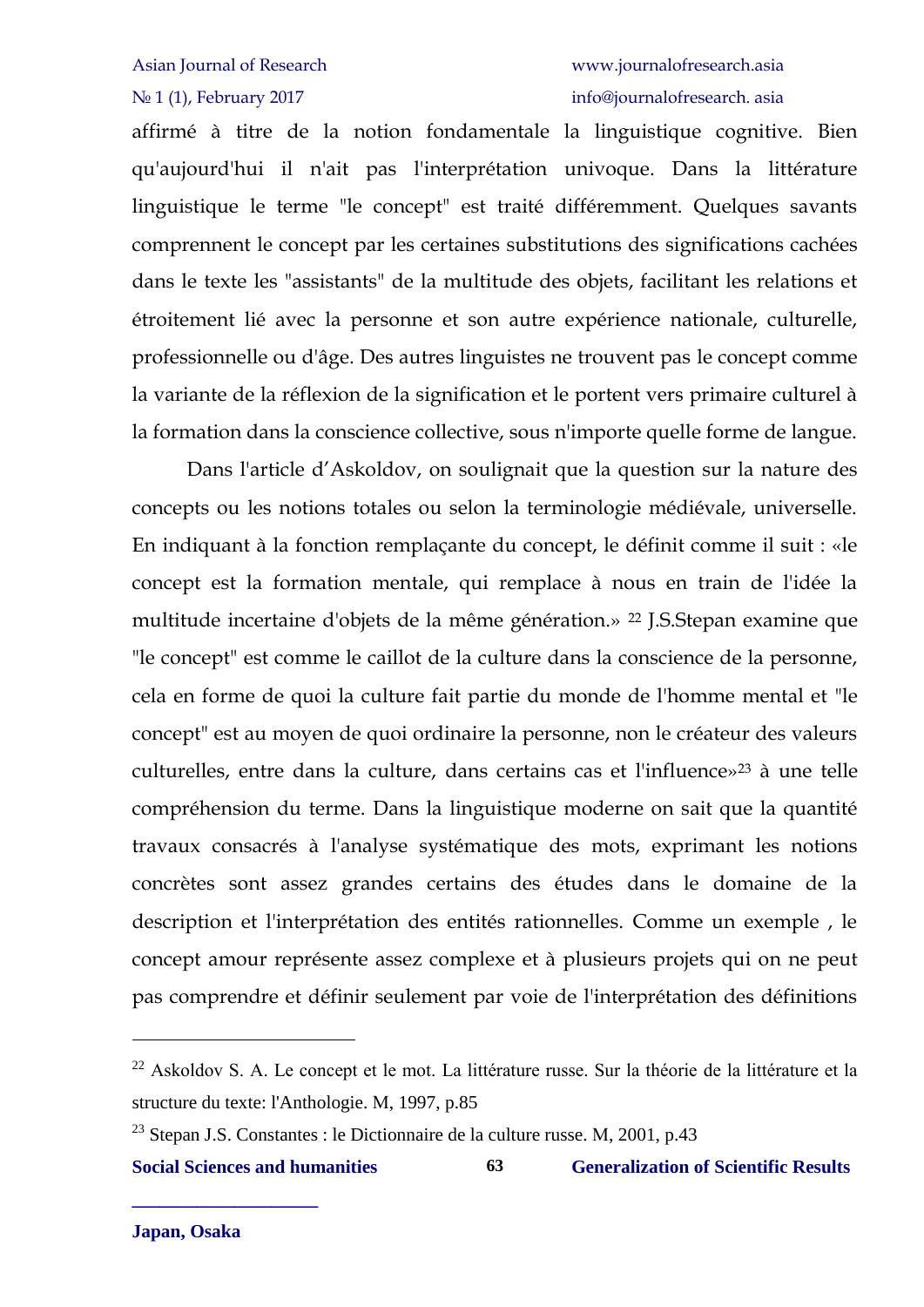univoques de dictionnaire. En même temps, notamment au moyen de la caractéristique des définitions indiquées nous pouvons fixer la structure sémantique du concept exprimé par le lexème amour. La structure donnée est diverse et comprend une grande quantité de significations qui peuvent être généralisés et présentés par les suivants sèmes :« 1. amour - disposition à vouloir le bien d'un autre que soi (Dieu, le prochain, l'humanité, la patrie). L'amour est une volonté de vouloir du bien à l'autre, à l'humanité, la Patrie) et rendre entièrement (donner) de pour cela. 2. Amour - affection entre les membres d'une famille. amour maternel, paternel, filial, fraternel. L'amour est une affection mutuelle des membres d'une famille. Maternel, paternel, l'amour affilié fraternel. 3. Amour - inclination envers une personne, le plus souvent à caractère passionnel, fondée sur l'instinct sexuel mais entraînant des comportements variés. Amour platonique, courtois. Un mariage d'amour. Fou d'amour. Filer le parfait l'amour. L'amour est une inclination chez une autre personne, le plus souvent, ayant le caractère passionné, fondant sur l'instinct sexuel, selon exprimant à la conduite par les divers moyens. Amour - personne aimée, ex : «Vous êtes mon amour»24. L'amour est une personne laquelle vous aimez. Dans les exemples donnés, nous voyons que les caractéristiques principales du mot amour "sont rongées" fortement et la netteté peut être observée à son sens seulement dans les quatrièmes et cinquièmes significations.

Le rôle de la langue est secondaire, il est seulement le moyen auxiliaire la forme de langage du caillot de la culture. D.S.Likhatchev, E.Koubryakova trouvent que le concept n'apparaît pas directement de la signification du mot, il est le résultat de la collision de la signification du mot avec l'expérience personnelle et nationale de la personne, c'est-à-dire le concept est l'intermédiaire entre les mots et la réalité. Le concept, selon E.S.Koubryakova, est «l'unité rapide

**\_\_\_\_\_\_\_\_\_\_\_\_\_\_\_\_\_\_\_\_**

1

<sup>24</sup> Dictionnaire « Le Petit Robert » Paris, 1991, p. 59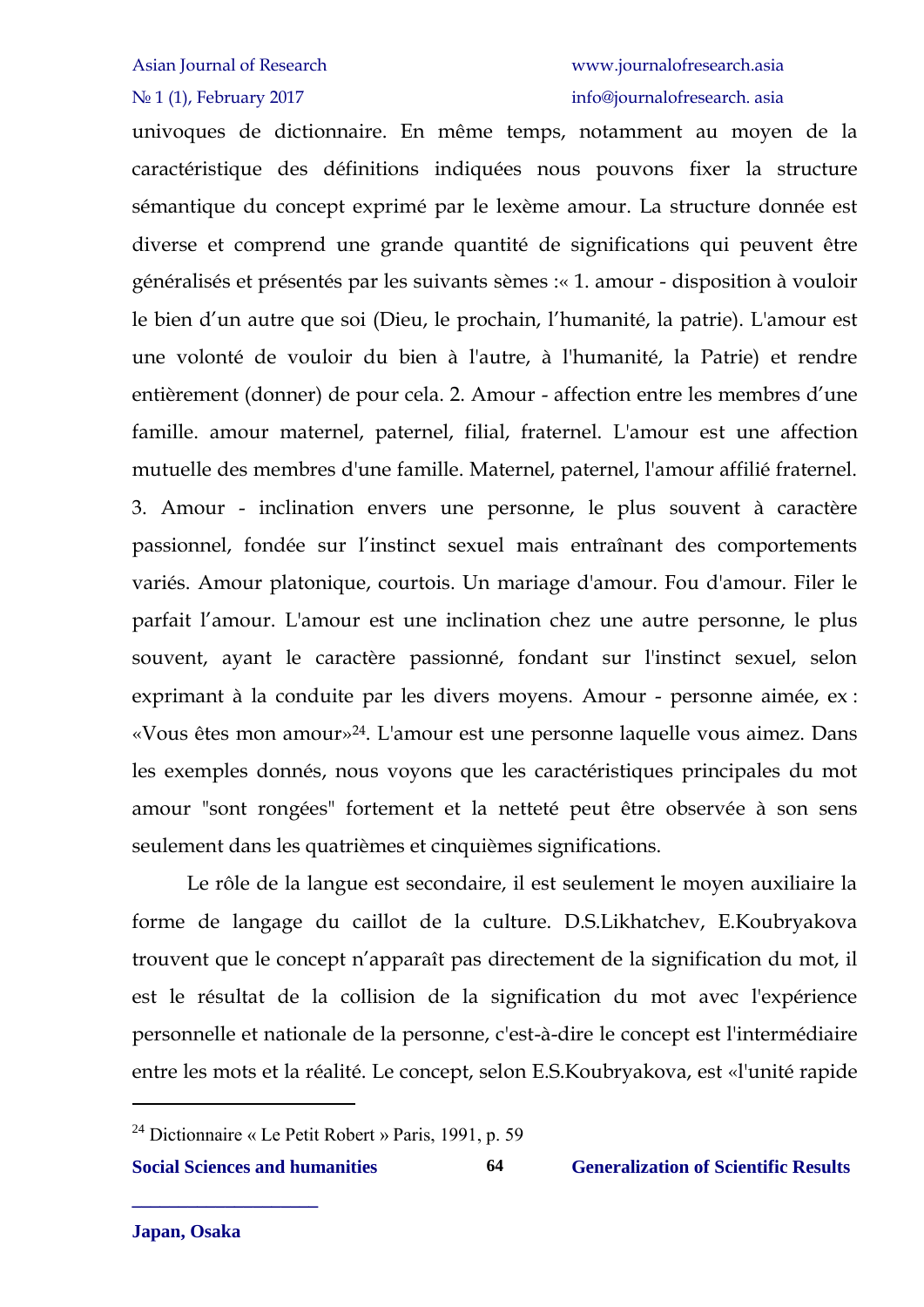substantielle de la mémoire du vocabulaire mental, le système conceptuel du cerveau (lingua mentalis), tout le tableau du monde reflété dans la mentalité humaine.»<sup>25</sup>

J.D.Apresyan propose la théorie suivante du concept: «1) chaque langue naturelle reflète le moyen défini de la perception et l'organisation du monde; les significations exprimées dans lui se forment à un certain système commun des regards, une sorte de la philosophie collective, qui est imposée par la langue à tous ses porteurs; 2) le moyen propre à la langue de la conceptualisation du monde est partiellement universel, partielle, nationalle et spécifique; 3) le regard sur le monde (le moyen de la conceptualisation) «est naïf» dans ce sens qu'il se distingue du tableau scientifique du monde, mais c'est les représentations non primitives.»<sup>26</sup>

D.S.Likhatchev par le concept comprenait «une sorte d'expression algébrique de la signification, que la personne manie dans les paroles écrites» nous nous amènerons la plus dernière définition de ce terme. Z.D. Popova et I.A. Sternin affirment que le concept est «la formation discontinue mentale étant l'unité de base du code mental de la personne, possédant en ce qui concerne la structure réglée intérieure, représentant le résultat de l'activité cognitive (cognitive) de la personnalité et la société, et portant l'information complexe encyclopédique sur l'objet reflété ou le phénomène, sur l'interprétation de l'information donnée par la conscience publique et la relation de la conscience publique au phénomène donné ou l'objet».<sup>27</sup> Mais, S.G. Vorkatchev définit le concept comme «synthétisant la formation qui est venue méthodologiquement

1

<sup>&</sup>lt;sup>25</sup> Koubryakova E.S. Le petit dictionnaire des termes cognitifs. M, 1996, p.90

<sup>26</sup> Apresyan J.D. La sémantique lexique. М, 1995, p.39

**Social Sciences and humanities 65** Generalization of Scientific Results **65** <sup>27</sup> Popova Z.D., Sternin I. A. L'analyse cognitive - sémantique de la langue. Voronej, 2006, p. 24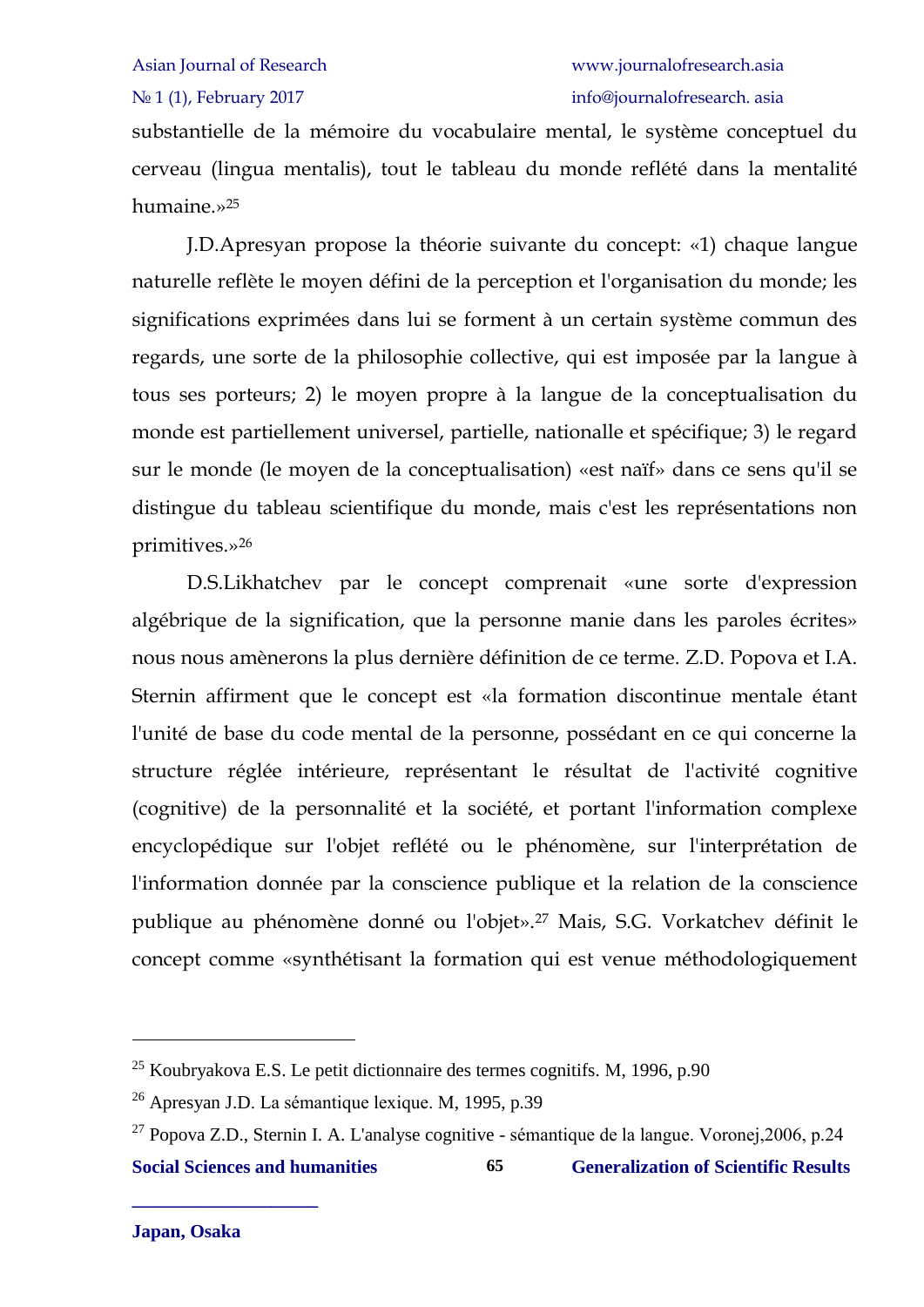sur le remplacement à la représentation (image) à la notion et la signification et comprenant eux à « retiré », l'aspect réduit».<sup>28</sup>

Toutes ces définitions du concept soulignent de diverses parties du procès de sa formation. Près du concept la structure complexe, d'une part, elle porte tout qu'appartient à la structure de la notion; d'autre part, s'entre dans la structure du concept que fait par son fait de la culture. À présent il n'y a pas de représentations courantes sur la structure du concept, on peut trouver de diverses approches de ce problème dans les travaux de V.A.Pichtchalnikova, d'E.V.Loukachevitch, de N.F.Aliferenko, Z.D.Popova et d'I.A.Sternina. Les derniers, ayant analysé la multitude de définitions du concept, sont arrivés à la conclusion que le concept cognitif est formé dans la conscience de la personne de:

1) son expérience directe sensuelle - la perception du monde par les organes de sens;

2) l'activit objective de la personne;

**Social Sciences and humanities 66** Generalization of Scientific Results **66**

1

<sup>28</sup> Vorkachev S.G.Postoulaty La conceptologie linguistiue//l'Anthologie des concepts/sous la rédaction de V.I.Karasika, I.A.Sternina. r.1, Volgograd, 2005, p.16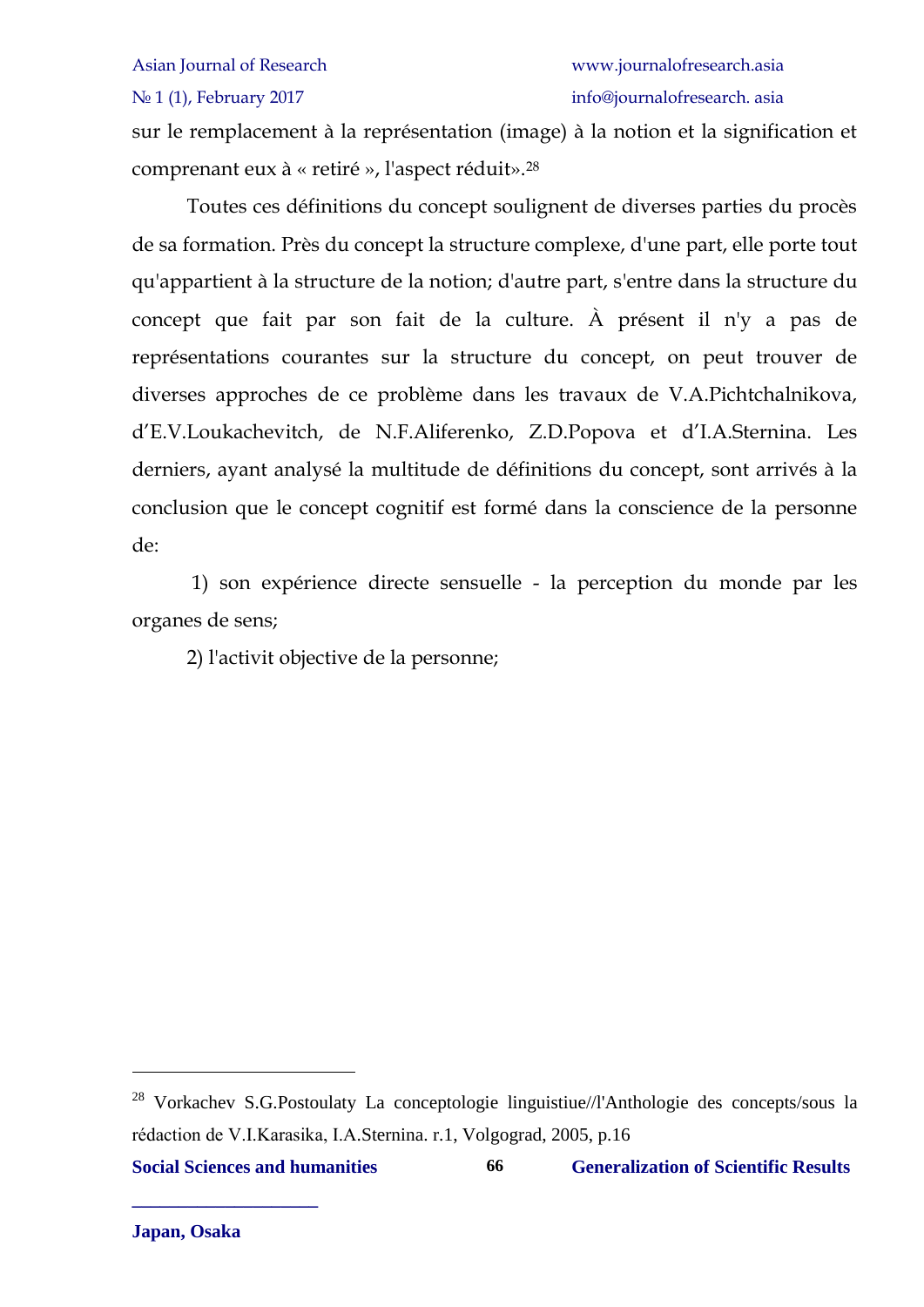3) les opérations mentales avec les concepts déjà existant dans sa conscience;

4) des relations de la langue (le concept peut être communiqué, expliqué à la personne sous la forme de la langue);

5) par voie de la connaissance consciente des unités de langue.

Le concept comprend les composants (les signes conceptuels), la différente reflété à sa conscience et distinguant selon les degrés abstracts. Les concepts peuvent être personnels, d'âge et nationals. Le concept a la structure "stratiforme" et de différantes couches qui sont le résultat, "le dépôt" de la vie culturelle des différantes époques. Il se forme d'historiquement différentes couches, divers et par temps de la formation, et d'origine, et selon la sémantique et a la structure spéciale. Le concept a la structure actuelle, supplémentaire ou passive, ainsi que la couche de la forme est intérieure. Le noyau du concept est fait par les caractéristiques concrètement figuratives qui sont le résultat de la connaissance ordinaire. Les signes abstraits jouent le rôle des dérivées par rapport à ceux qui se distinguent par le concret des connaissances spéciales reçues à la suite de la connaissance théorique scientifique.

### **REFERENCES**

**1.** Askoldov S. A. Le concept et le mot. La littérature russe. Sur la théorie de la littérature et la structure du texte: l'Anthologie. М, 1997, p.85

**2.** Stepan J.S. Constantes : le Dictionnaire de la culture russe. М, 2001, p.43

**3.** Dictionnaire « Le Petit Robert » Paris, 1991, p. 59

**4.** Koubryakova E.S. Le petit dictionnaire des termes cognitifs. М, 1996, p.90

**\_\_\_\_\_\_\_\_\_\_\_\_\_\_\_\_\_\_\_\_**

**Social Sciences and humanities 67** 67 **Generalization of Scientific Results**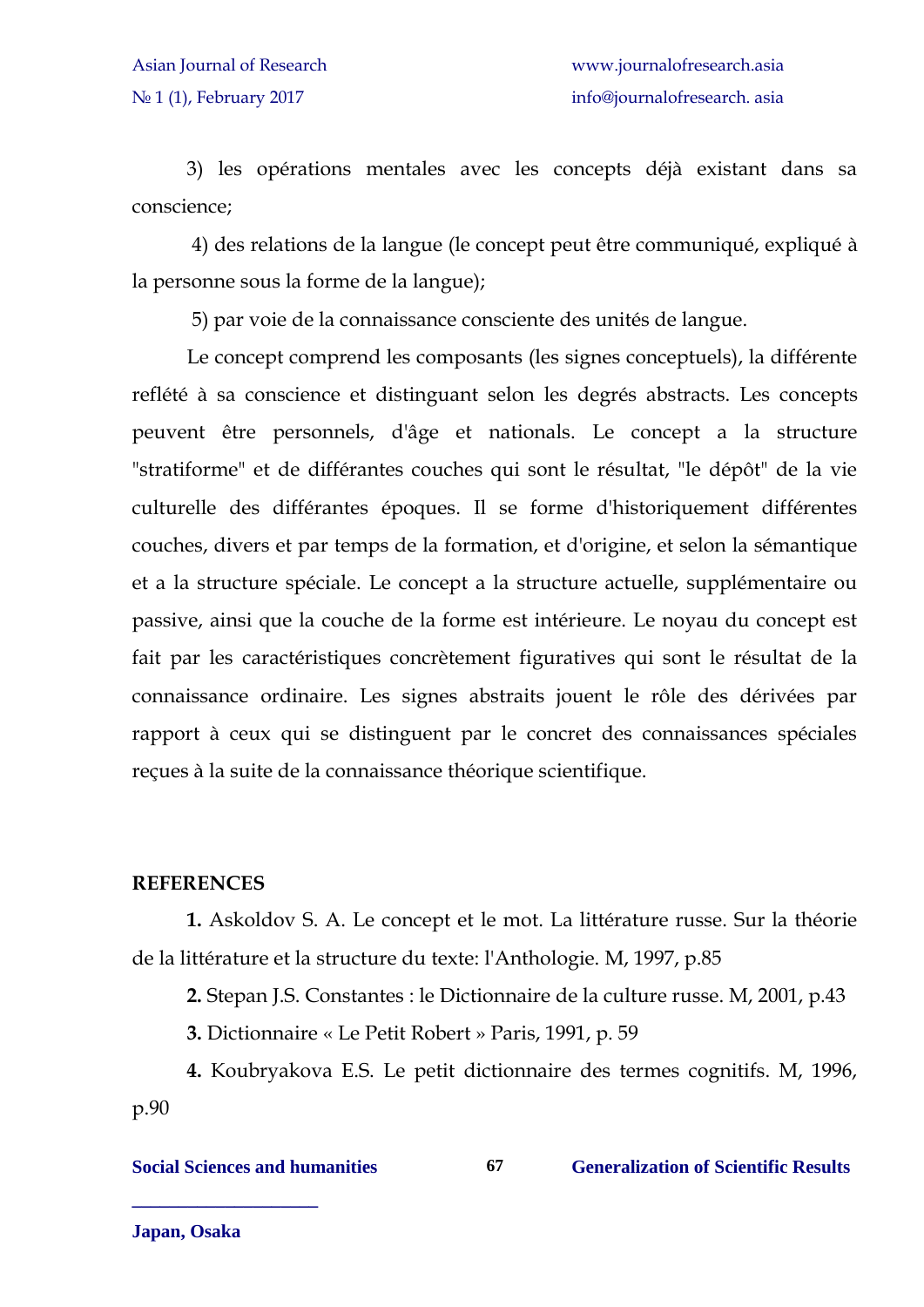Nº 1 (1), February 2017 info[@journalofresearch.](http://journalofresearch.asia/) asia

**5.** Apresyan J.D. La sémantique lexique. М, 1995, p.39

**6.** Popova Z.D., Sternin I. A. L'analyse cognitive - sémantique de la langue

. Voronej,2006, p.24

**7.**Vorkachev S.G.Postoulaty La conceptologie linguistiue//l'Anthologie des concepts/sous la rédaction de V.I.Karasika, I.A.Sternina. r.1, Volgograd, 2005, p.16

**68**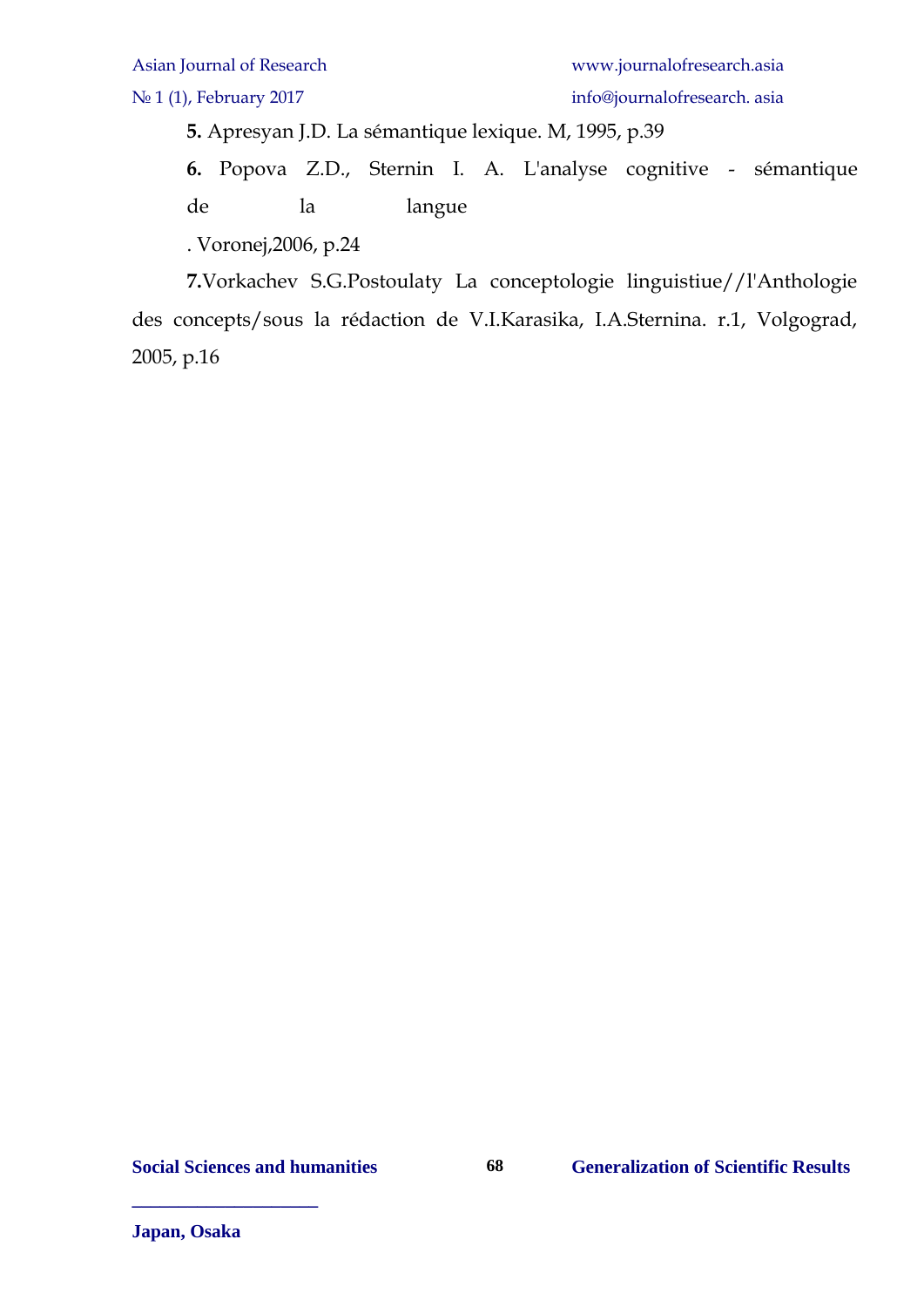### **LEGAL GROUNDS OF INDEPENDENCE AND SOCIAL PROTECTION**

### **Usmonova Muborak**

Professor of Tashkent state University of law Usmanova Muborak Akmaldjanovna

**Abstract**: *This article is devoted to legal issues of social protection in the years of independence of the Republic of Uzbekistan. Priority of economy over politics, placing the state as main reformer, rule of law, strong social policy, phased and evolutionary reforms are among them. It should be noted that the basis of Uzbek model also include issues*  related to development of social sphere, further increase in level and quality of life. Social *regulation not only provides protection of vulnerable populations, but also mitigates income differentiation processes, process of property separation between social groups.*

**Key words:** *Social protection, social security, pension, benefits.*

The development of statehood and legal reforms, is considered the most important sectors and the main purpose is not inferior to human has reached such a high standard of living.

Independence since the early days of human life, property and other interests, guarantees and the effective protection of the public nature of the policy.

**Social Sciences and humanities 69 Generalization of Scientific Results 69** The First President of Republic of Uzbekistan I.A.Karimov carried out the "Uzbek model" which referred the economic growth. Selection of development path, most loyal to our country and known worldwide as the Uzbek model was an important milestone in the history of independent Uzbekistan. It led to follow-up processes of large-scale work towards achieving political and economic independence, a new stage in the history of national statehood. The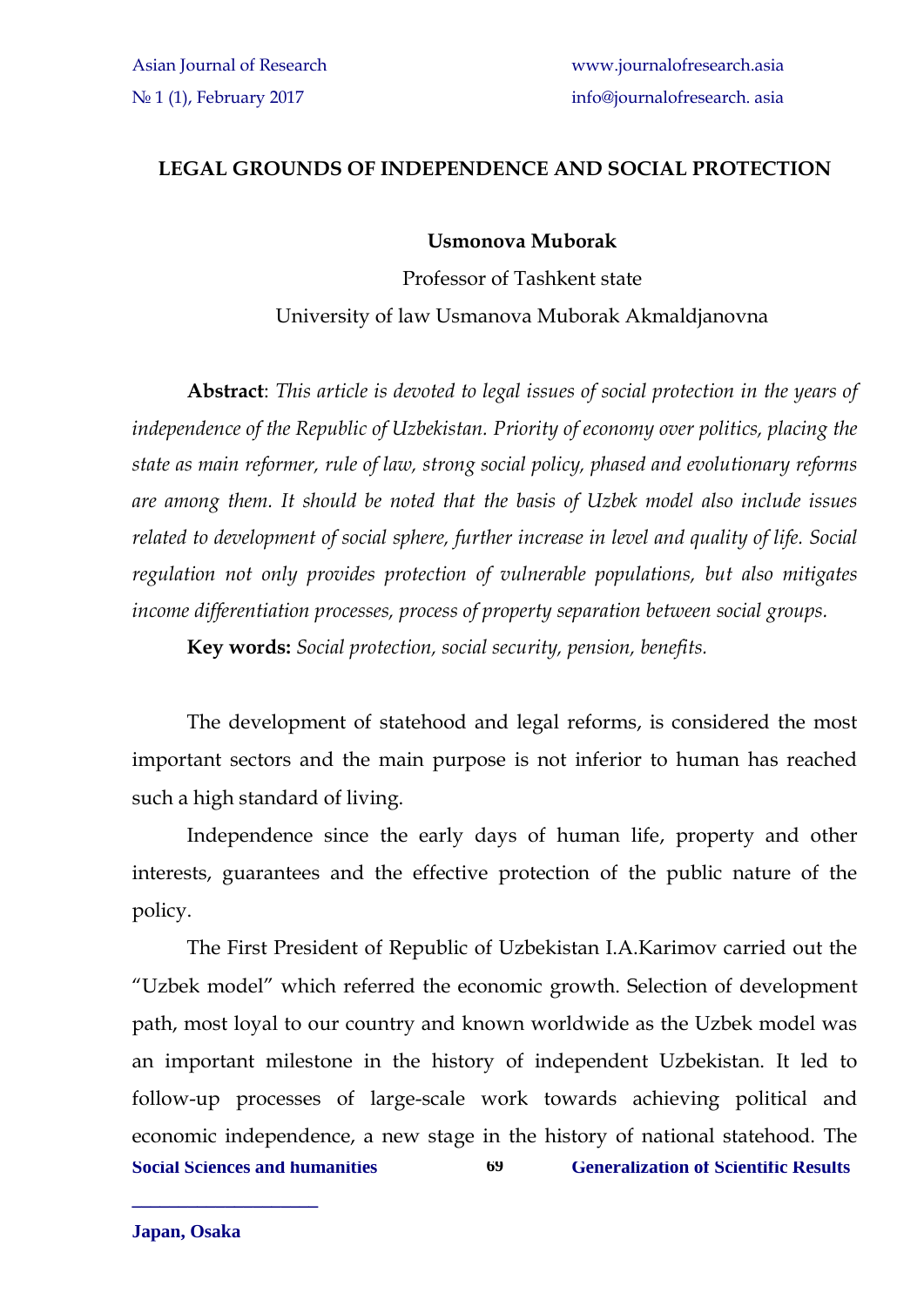basis of this model of building a democratic state and civil society have laid down five principles of transition to a market economy.

Priority of economy over politics, placing the state as main reformer, rule of law, strong social policy, phased and evolutionary reforms are among them.

It should be noted that the basis of Uzbek model also include issues related to development of social sphere, further increase in level and quality of life. Social regulation not only provides protection of vulnerable populations, but also mitigates income differentiation processes, process of property separation between social groups.

Democratic state as citizens of the struggle of social, economic, cultural and legal conditions to ensure a strong social policy. Created the legal framework for such a policy, which is based on the principles of international norms and standards.

After the gaining, the state independence of the Republic of Uzbekistan in recent years in the field of social protection of the Republic of Uzbekistan adopted many normative legal acts: "On social protection of disable persons", " The bases of the state youth policy in the Republic of Uzbekistan", "On the labor protection", "On the state pension provision of citizens", "On the healthcare of citezens", "On the provision of employement», "The granting of additional benefits to women" "On the sponsorship", "The legal guarantees of child rights".

These normative legal acts are based on the main universal nature of international legal documents: the United Nations "Universal Declaration of Human Rights", "Economic, Social and Cultural Rights, International Covenant", the International Labour Organisation Conventions prohibiting discrimination in this sector rely on the documents on the agenda.

Market conditions improving and ever expanding today as a result of socio-economic processes taking place with all the tools needed layer of the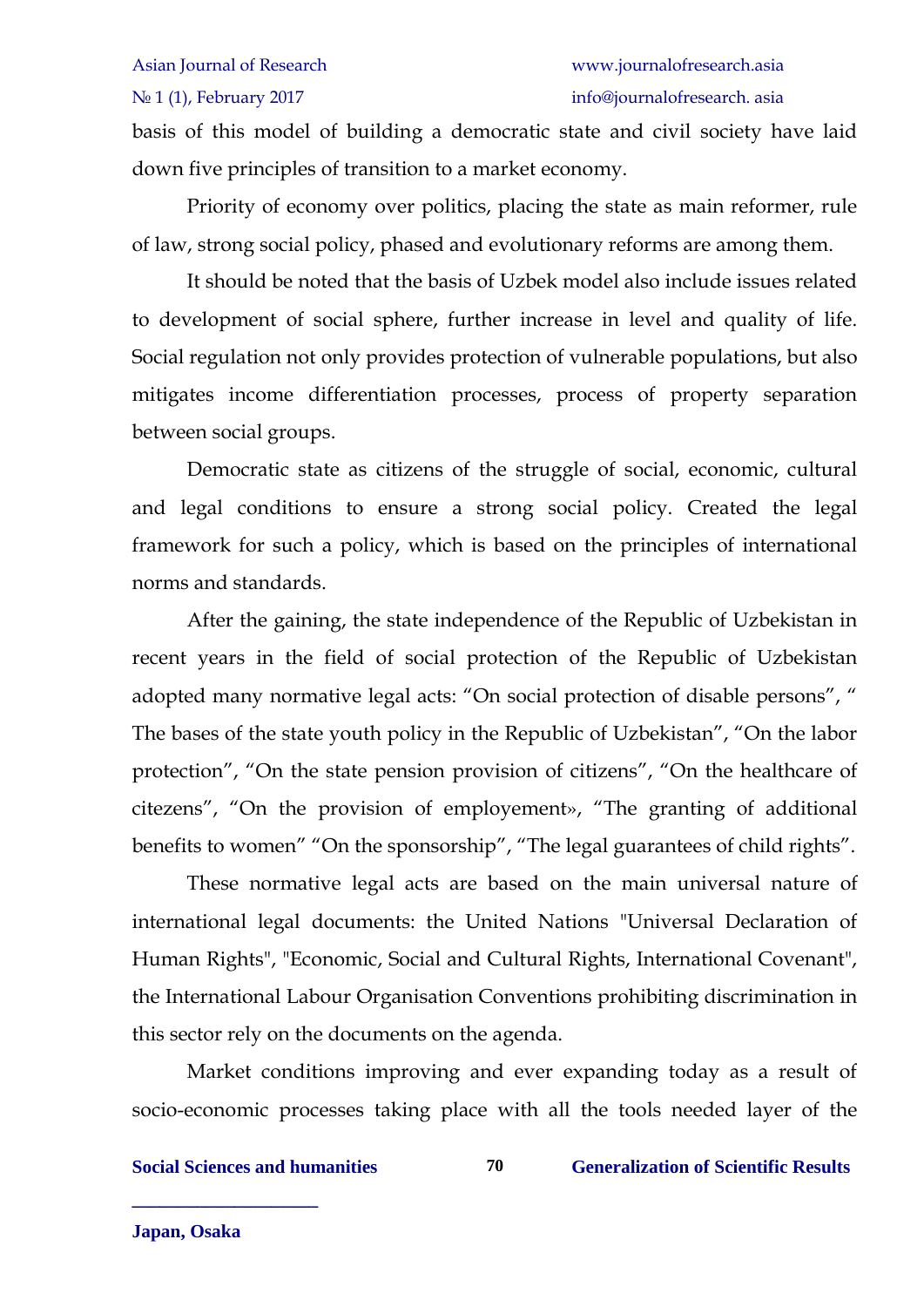population, a comprehensive social protection objective and to maintain social stability, an important prerequisite for ensuring the development of the development.

Social protection and the improvement of the legal basis for its further development in this area of reforms, with the main objective of social justice for every citizen of the state and society in proportion to their contribution to the economic development and the strengthening of the economic potential of the country is aimed at guaranteeing the rights to social security, increasingly. In particular, the improvement of the system of legislation on social protection of the elderly and the disabled, in which this group of individuals, greater economic and social guarantees, the introduction of new legal mechanisms that are compatible with international standards in this area of social services to improve the form and content of the most important achievements of all time.

President of the Republic of Uzbekistan dated December 30, 2009, No. 4161 "On measures to further improve the provision of pensions of citizens" with the adoption of the Decree, the social security reform was turning and the revision of the legal framework of social protection, legal system efficiency in this area towards the further strengthening of the principles of social justice, the implementation of measures aimed to improve. As a result of the Republic of Uzbekistan "On the state pension provision of citizens" of the most significant additions and changes to the legislation, the content of modern, adapted to the nature of the reforms.

The resolution of Cabinet of Ministers No. 22, dated September 8, 2011, aimed at improving the procedure for appointment and payment of state pensions On approval of the "Regulations on the procedure for appointment and payment of state pensions" to ensure consistency in this area and be the

**71**

**Social Sciences and humanities**  $\overline{71}$  **Generalization of Scientific Results**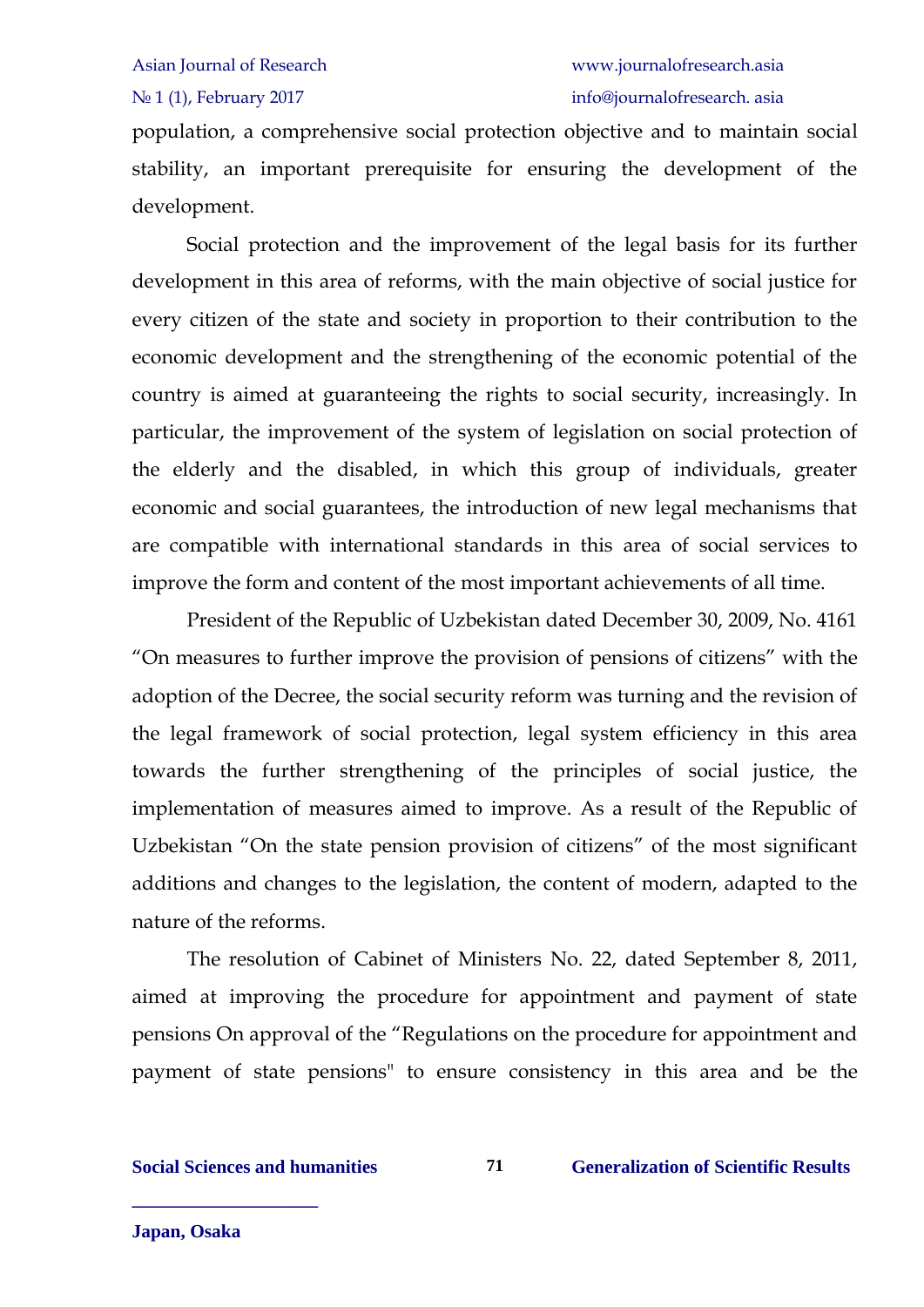confirmation of a variety of artificial difficulties before being plays an important role.

In order to ensure social benefits the appointment of pensions to employees is implemented according to the law on "On the state pension provision of citizens" and the introduction of amendments and additions to the Labor Code of the Republic of Uzbekistan "On the Law of the Republic of Uzbekistan approval of the necessary legal documents resolution of the Cabinet of Ministers of the Republic of Uzbekistan, as prescribed by the decree.

According to the Constitution of Republic of Uzbekistan article 39 consolidates the norms: Everyone shall have the right to social security in old age, in the event of disability and loss of the bread-winner, as well as in some other cases specified by law. Pensions, allowances and other kinds of welfare may not be lower than the officially fixed minimum subsistence wage.

This constitutional right consolidated as a main social-economic right by state. The average age of our people in the years of independence 67 years to 73.5 years among women in 1990 was 75.8 years. Currently there are 225 million people over the age of 80 44 thousand people over the age of 90, 8 thousand 700 people are living in peace and bless the elderly over the age of 100. Among them were 3 thousand 109 participants of the Second World War, there are 69 thousand 994 people who worked behind the front pleasing condition. One of the more noteworthy aspects, in order to appreciate all aspects of the elderly in our country at the expense of the state budget in 2015 to 11 trillion 618 billion more than it paid more than 105 billion pension benefits philosophy. Today, the average monthly salary in the amount of funds allocated from the state pension of 41 per cent.

In this regard, on October 13, 2014, n accordance with the Decree of the President of Republic of Uzbekistan "The further strengthening of the social

**\_\_\_\_\_\_\_\_\_\_\_\_\_\_\_\_\_\_\_\_**

### **Social Sciences and humanities**  $\overline{72}$  **Generalization of Scientific Results**

**Japan, Osaka**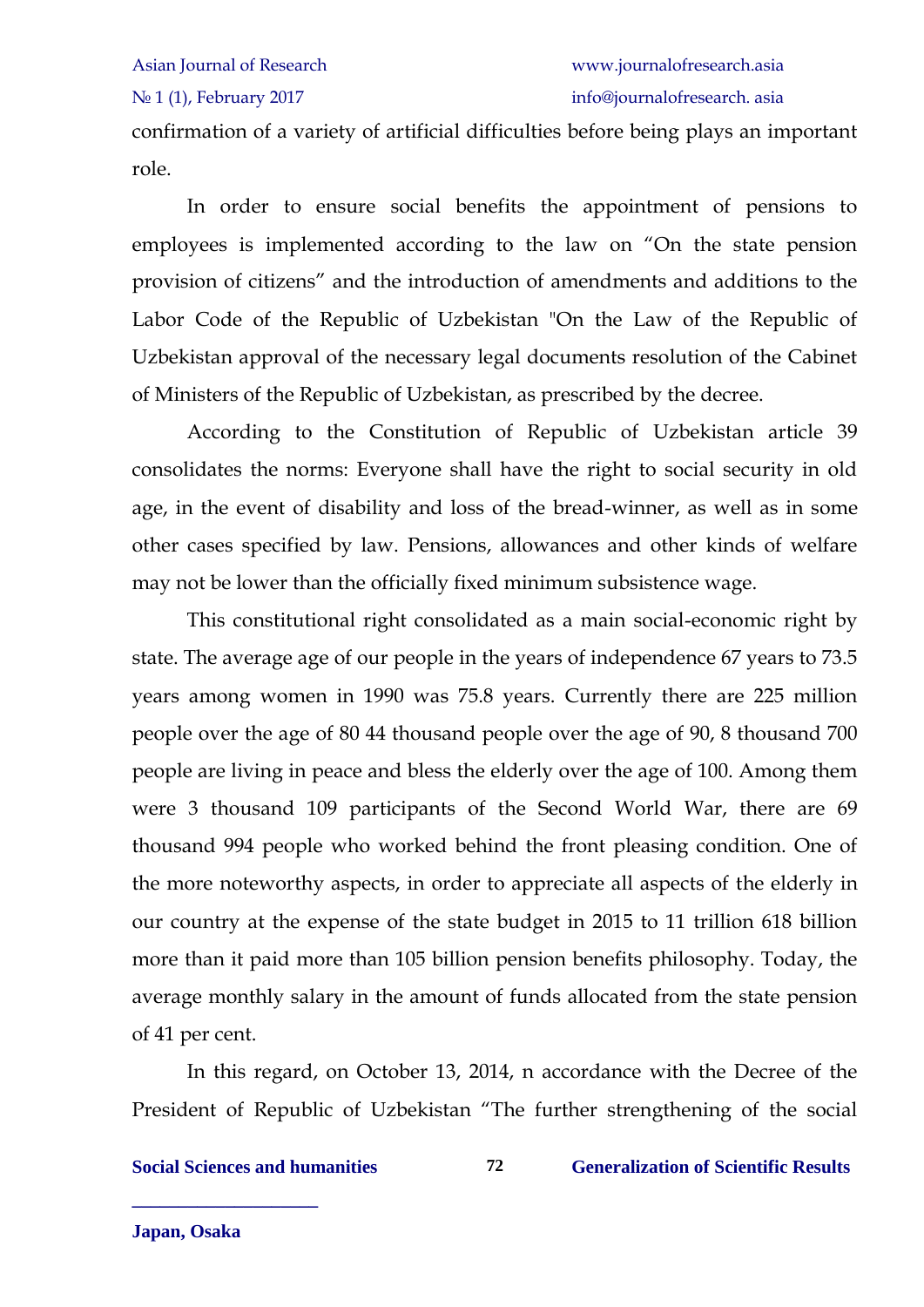support measures veterans of the war of 1941-1945" their social protection, especially in a sanatorium and health institutions to continue at the expense of the state. At the same time, representatives of the older generation by nongovernmental organizations to provide financial and moral support to consider expanding the scale of such assistance.

In recent years, the state pension law, the appointment and payment of state pensions system to comply with the laws and the implementation of largescale events in order to take into account the demands of the modern, adapted to the changing conditions.

The development of the social security legislation of the Republic of Uzbekistan, the country's level of socio-economic development and achievements in the field of legal state and civil rights in the implementation of social security should be mandatory with all possible assistance in this area do not serve to improve people's economic activities.

The main directions of tax and budget policy of Republic of Uzbekistan on January 1 2015, in connection with the law "On the state pension provision of citizens" amended. According to the amendments and additions to the population of the state pension provision is aimed at further improving the social direction.

The pension legislation in the field of management reform, pensions will increase the wealth of their society, ensuring citizens take into account personal contribution to social justice, an important precondition for protection of the rights of entrepreneurs. Society forward towards development and ensuring better rights and interests of citizens, the guarantee of rights from the point of view of efficiency and is important to the improvement of the legislation on pensions.

**73**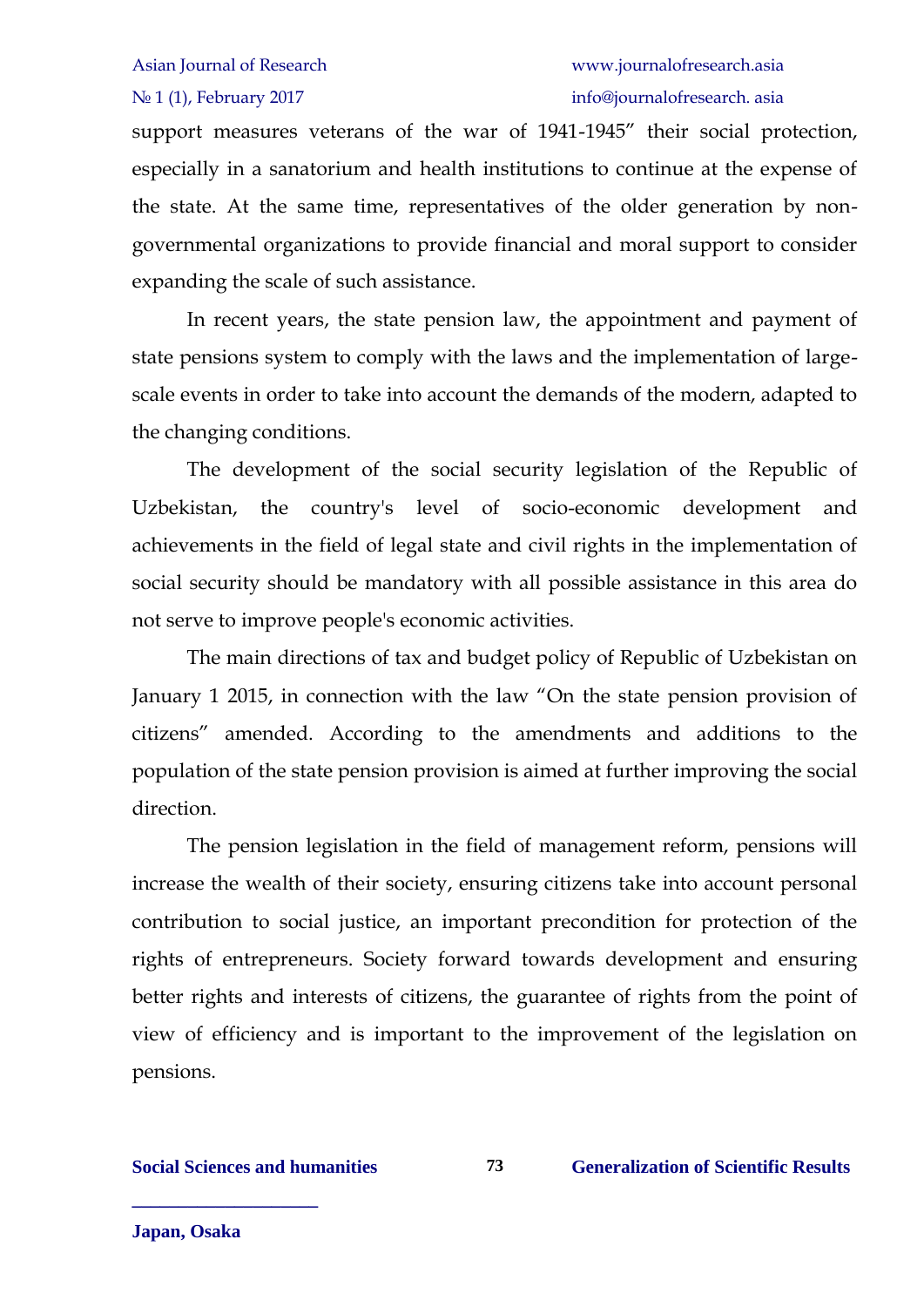# Asian Journal of Research www[.journalofresearch.a](http://journalofresearch.asia/)sia No 1 (1), February 2017 info[@journalofresearch.](http://journalofresearch.asia/) asia<br>info@journalofresearch. asia

It is known that Uzbekistan is integrating into the international community and universally recognized norms of international laws of the priorities.

Today, all aspects of social protection of the Republic of Uzbekistan on a sound legal basis we have a strong and reliable social security system has been established and is working effectively.

In summary, the future of the country which only with the same step, regardless of the rapidly changing world conditions and trying to respond can be bright.

**74**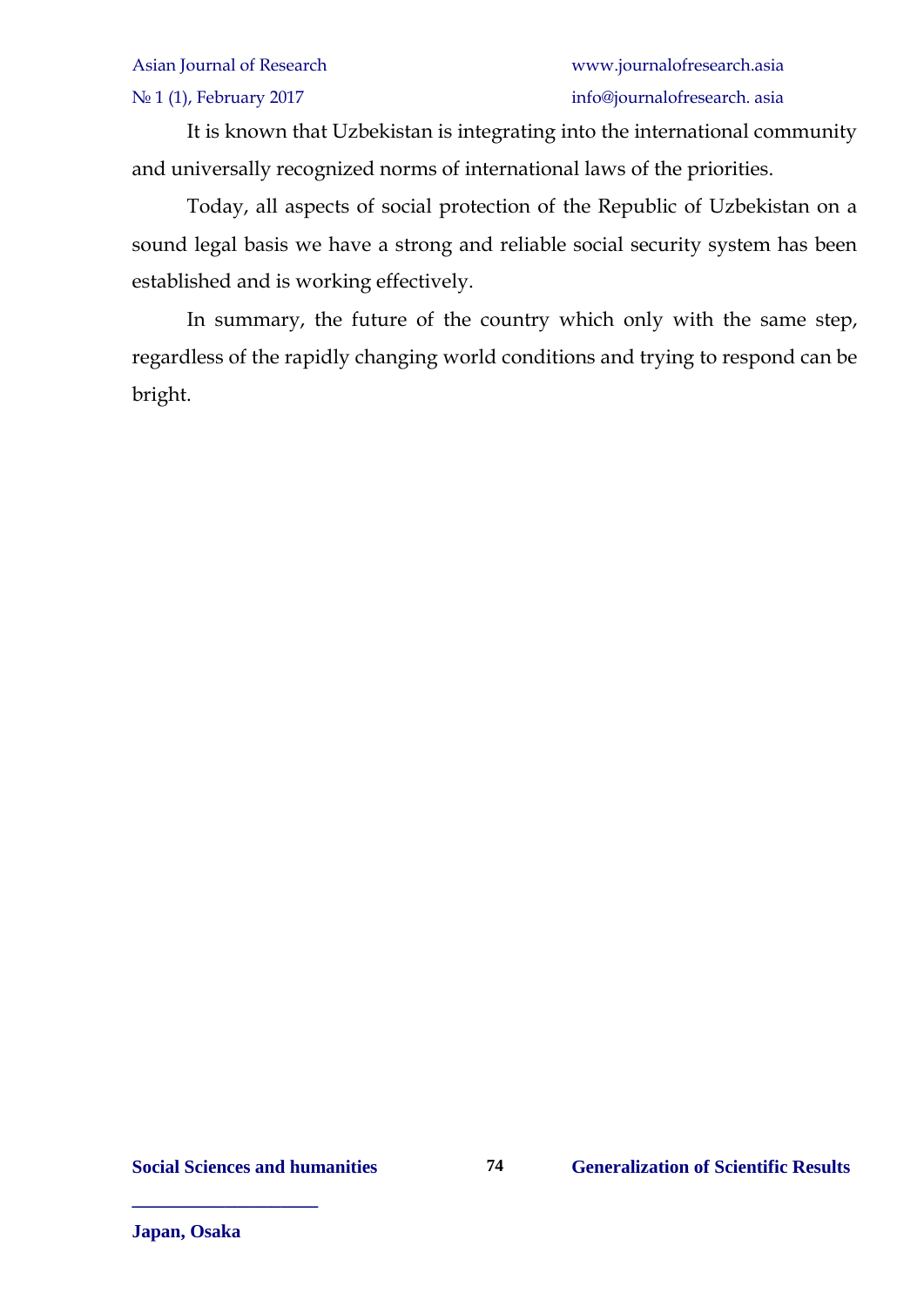### No 1 (1), February 2017 info[@journalofresearch.](http://journalofresearch.asia/) asia

# **FOREIGN EXPERIENCE OF ORGANIZING LEGAL EDUCATION** *(IN THE EXAMPLE OF THE USA, GERMANY, FRANCE AND JAPAN)*

Amirov Zafar Senior Scientific Researcher, Master of Law at the Academy of State Governance under the President of the Republic of Uzbekistan, *Uzbekistan Avenue, 45,* 100003, *Tashkent city, Uzbekistan,* (871)232-60-34 E-mail.: info@dba.uz

**Abstract:** *In this article, the author analyses scientific-theoretical and practical aspects of the place and the role of legal education in ensuring political activity of individuals and human rights protection; also, provides a systematic analysis of views of developed foreign countries on legal education and discusses the issues of improving legal education system for the civil and state development.* 

**Keywords***: Education, legal education, law violation, legal consciousness, legal culture, prevention of offenses.*

### **Introduction**

Increasing legal consciousness and legal culture of the population as a way to promote their legal activeness has always been one of the important issues. Especially, an essential task is to develop respectful attitude of adolescents and teenagers, underage part of the population, who is a crucial and special aspect of legal education, and to train them to follow the laws without any violation.

**Social Sciences and humanities** T<sub>5</sub> **Generalization of Scientific Results 75** For a very good reason, during the period of republic and democracy, elementary juridical education, as well as upbringing, was a part of public education in Ancient Rome. Then the whole structure of Roman life required general knowledge of all and every basic regulation of law: all of the population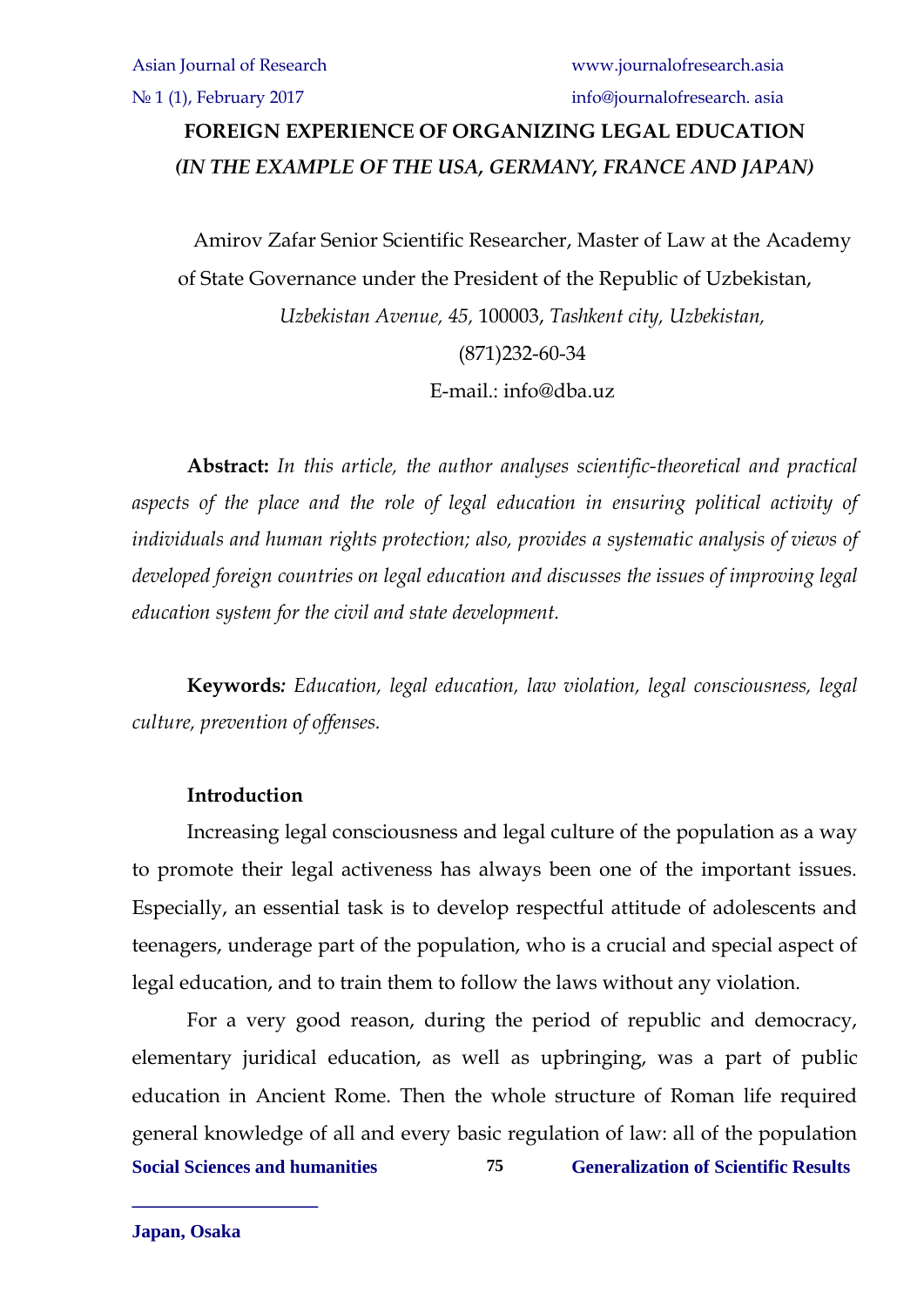took part in political life, the entire nation was called up for the discussion and decision making process of juridical issues. The main goal of the juridical education must address the issues of increasing legal literacy of children [1].

As a matter of fact, O.B. Grigoryevna expressed her own views as an author, saying "All of the above consideration should be laid from a young age, as people should know that for every illegal act committed, there is a legal responsibility which awaits him, according to the legal acts of the state. And lack of knowledge of the laws, as they say, is not an excuse"[2, p.816-819]. Moreover, formation of legal education at schools should consider the following principles, as urges A.A. Thakov: "Legal education at school is based on the principles of humanism, scientism, and planned, systematic success in the formation of the legal culture of youth can be achieved in the course of a long, gradual educational which influences the individual, student-centered, differentiated, integrated approach"[3, p.685-686]. Without any doubt, it can be very fruitful to study and implement positive aspects of the experience of foreign developed countries to our system.

### **Main Part**

Paying a special attention to the experience of legal education in Germany, this issue is considered crucial from the very start of pre-schooling. Among European countries, the first pre-school was established in Germany in 1840. Preschool children in Germany, although, not able to fully express their opinions, understand their rights very well. It shows that legal education is considered as a crucial direction of state policy in this country [4].

According to the Law "on the protection of the youth" from July 23, 2002, children and adolescents up to the age 18 are not allowed to go to play stations and other similar entertainment places. Their participation in games with prize

**\_\_\_\_\_\_\_\_\_\_\_\_\_\_\_\_\_\_\_\_**

### **Social Sciences and humanities 6 (Generalization of Scientific Results**)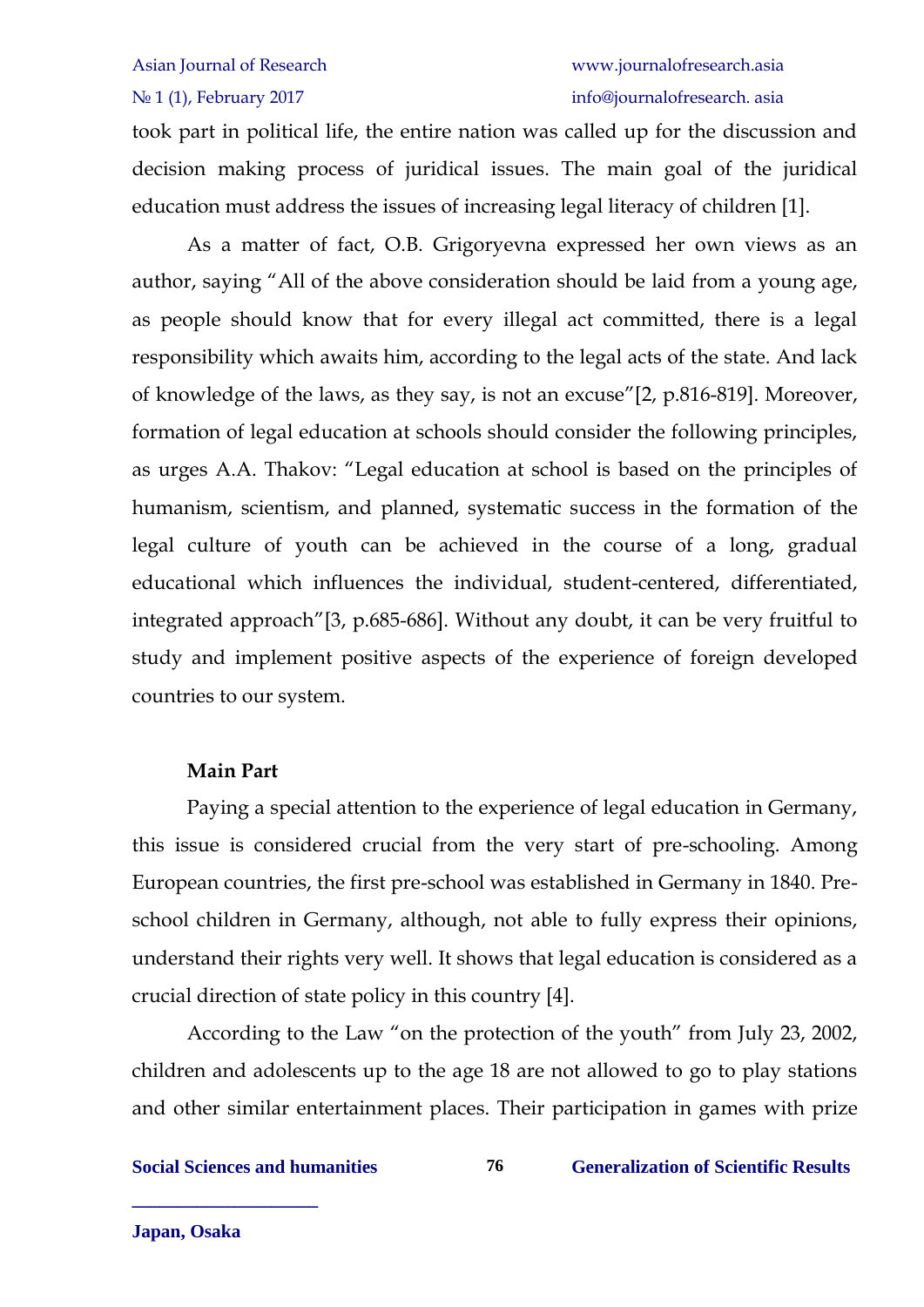awarded in public places is allowed only during the public holidays, such as fairs, holidays of infantry organizations and etc. providing that the price of the award does not exceed certain limits. The competent state authorities may not allow children and adolescents to participate in activities which may be harmful to their health, moral or mental wellbeing, the event organizer must see that age limits, participation time and limits are clearly indicated, also, must take measures for danger prevention. In emergency situations, these organs may see that measures are taken to dispel a child or an adolescent from threatening public place, and even take children to guardianship agencies for youth affairs.

In restaurants, canteens and café, in trade centers and other public places, children and adolescents aged less than 18 are not allowed to buy or to consume wines and liquors and other similar alcoholic beverages.

Participation of children and adolescents in public cinemas are allowed in condition that the movie is permitted to be watched by them by higher administrative bodies or social organizations of voluntary self-control within the framework of the procedures described in the Article 14 of this law, or the main purpose of this film is to give information, instruction or study material designated by the filmmaker as an informational or study program.

From this point of view, it can be seen that protection of children and adolescents and their legal education are of utmost importance in Germany, and a special attention is paid to this issue. A well-developed legal base can be a bright example of this [5].

View the experience Japan has in this issue, based on the Article 5 of the law "on the regulations of activities of the police working with the youth", from September 29, 2002, "the police, when working with the young people carries out its activities in cooperation with schools, family court, the Youth Consulting Center and all other organizations which consider healthy upbringing as a main

**77**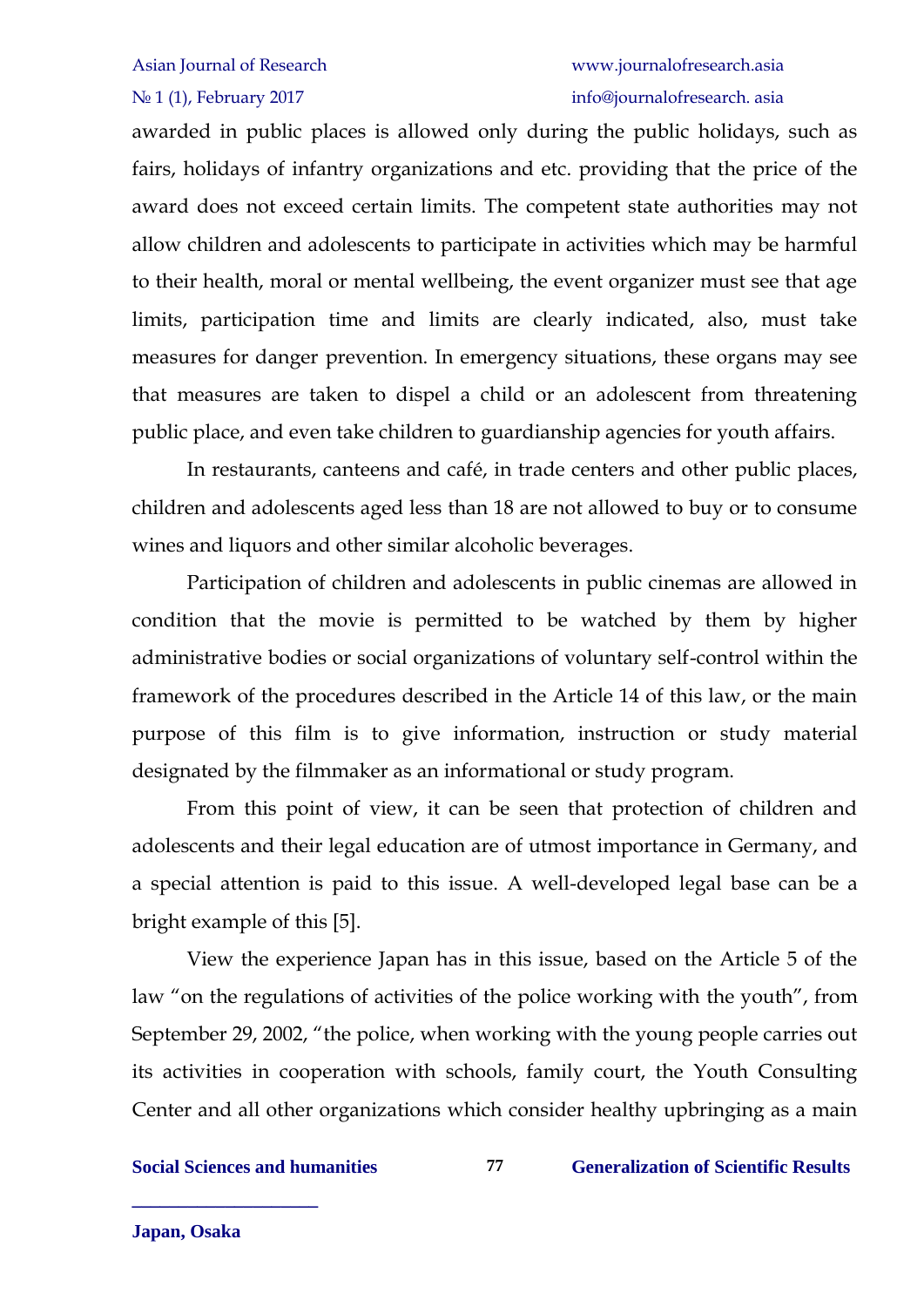purpose" [6]. The Article 8 of this law considers consulting center in prevention of offenses. "When an underage person or a guardian on their behalf addresses to the consulting center, based on the consultation they require, consultation is provided and measures must be taken for their prevention"[7].

In the Article 13 of this law, "every person, when dealing with a child prone to criminal activities, should timely warn the school of related bodies"[8].

A French teacher M. Audgier urges that "one of the important tasks of educating citizens is to teach them how to resolve conflicts among people and to establish sustainable relations among them". P. Foulquie pays attention to the combination of shapes and methods of civil education and urges that a child must be taught his rights and obligations as an equal member of the society. Another French scholar M. Tozzi views that "civil education must be seen as a study activity". In French literature, especially, in the dictionary of C.V.Good and W.R.MerKel, the term of "civil education" is noted as "developing consciousness of civil obligation in the youth"[9, p.46].

According to the Educational Code of France, the Article L.312-15, "besides study promoting the purposes identified in L. 122-1, civil education in every stage of school education includes preparation for consciousness and respect towards the children's rights established by laws or international obligations and the understanding of specific situations which require infringement of this law. Within the framework of this, information is provided on the role of nongovernmental organizations cooperating in the sphere of children's rights protection."

During the presentation of enlisting school furniture, the participants are given information on avoiding purchase of objects made by children in conditions which contradict accepted international conventions [10].

**\_\_\_\_\_\_\_\_\_\_\_\_\_\_\_\_\_\_\_\_**

### **Social Sciences and humanities**  $\overline{78}$  **Generalization of Scientific Results**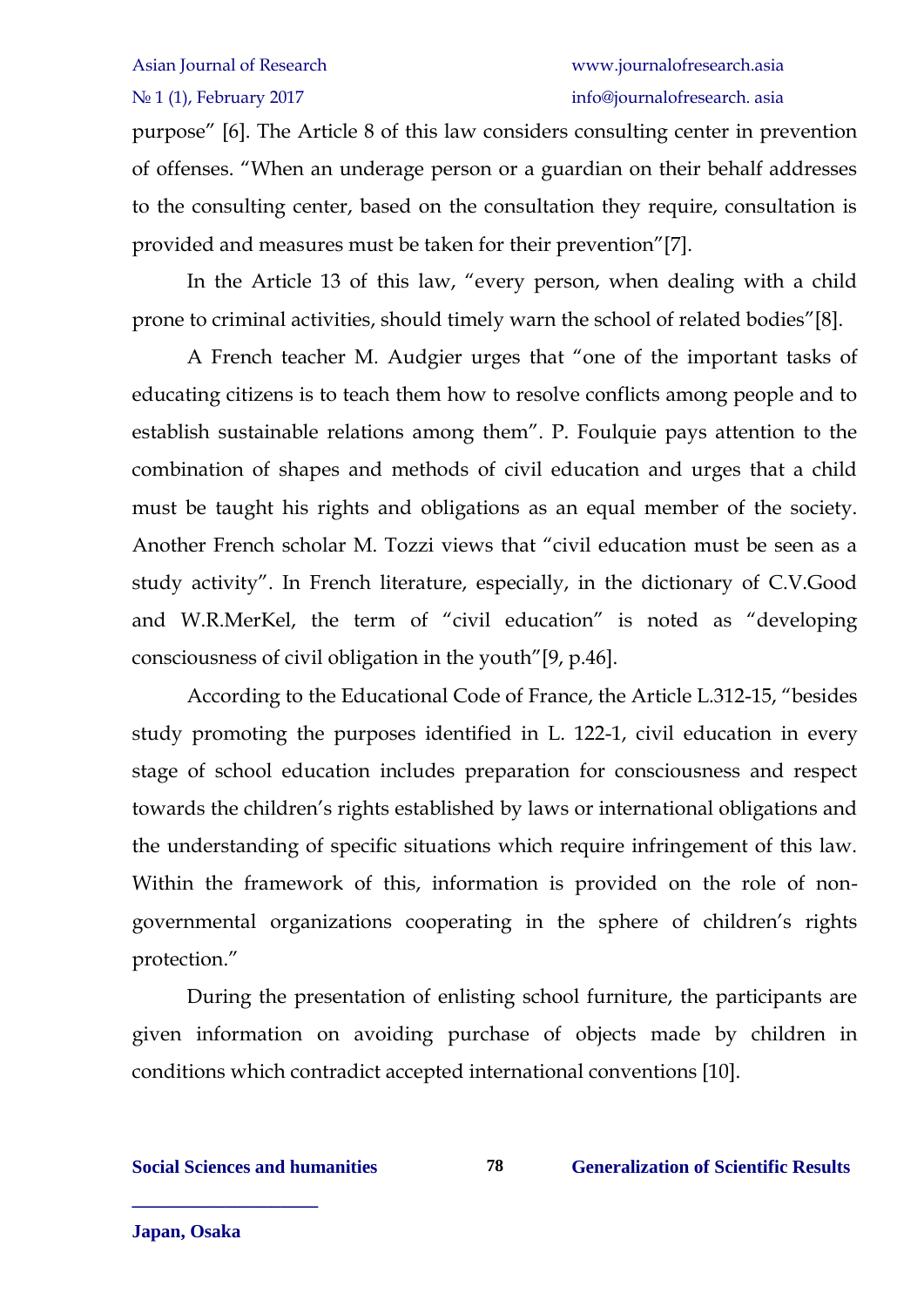The Experience of the USA on legal education shows that in this country, every state has its own distinct views on the issue. Especially, in the state of Virginia, the USA, the police department considers juvenile delinquency seriously and works with teenagers and adolescents. The following three special programs show the importance of juvenile education. The first one is a study course and intended for the primary class students. Through this study course, the students are introduced to the main functions of human rights protection organizations, rights and obligations of citizens, also, measures to ensure corporate and individual safety.

The course designed for the 4th year-students includes the following topics: law and crime, public safety, theft, vandalism and individual safety. The instructors of the course are police officers with special preparation and they give instructions in uniform (this is regarded as a way of psychological influence). The study materials are prepared in accordance with the age of students. Games and short-films are widely used during the study process. The designers of this program consider that natural awareness of society, formation of positive attitude towards the police and teaching how to deal in emergency situations as a main purpose[11, p.186-188].

A special program on legal education which has been created by the rights protection organizations of the state of Florida and which has been adopted by many public and private schools requires a special attention. The program is designed for the students of  $7<sup>th</sup>$  -8<sup>th</sup> grades and it aims to shape ideas of the system of traditions, criminal law basics, and obligations of citizens, also, what expects the person who violates the laws in teenagers.

The program is designed in the form of questions and answers which introduces the listeners to laws regarding assault, violation of privacy, vandalism, confrontation to the arrest, illegal gun ownership, theft, lesser crime,

**\_\_\_\_\_\_\_\_\_\_\_\_\_\_\_\_\_\_\_\_**

### **Social Sciences and humanities**  $\overline{79}$  **Generalization of Scientific Results**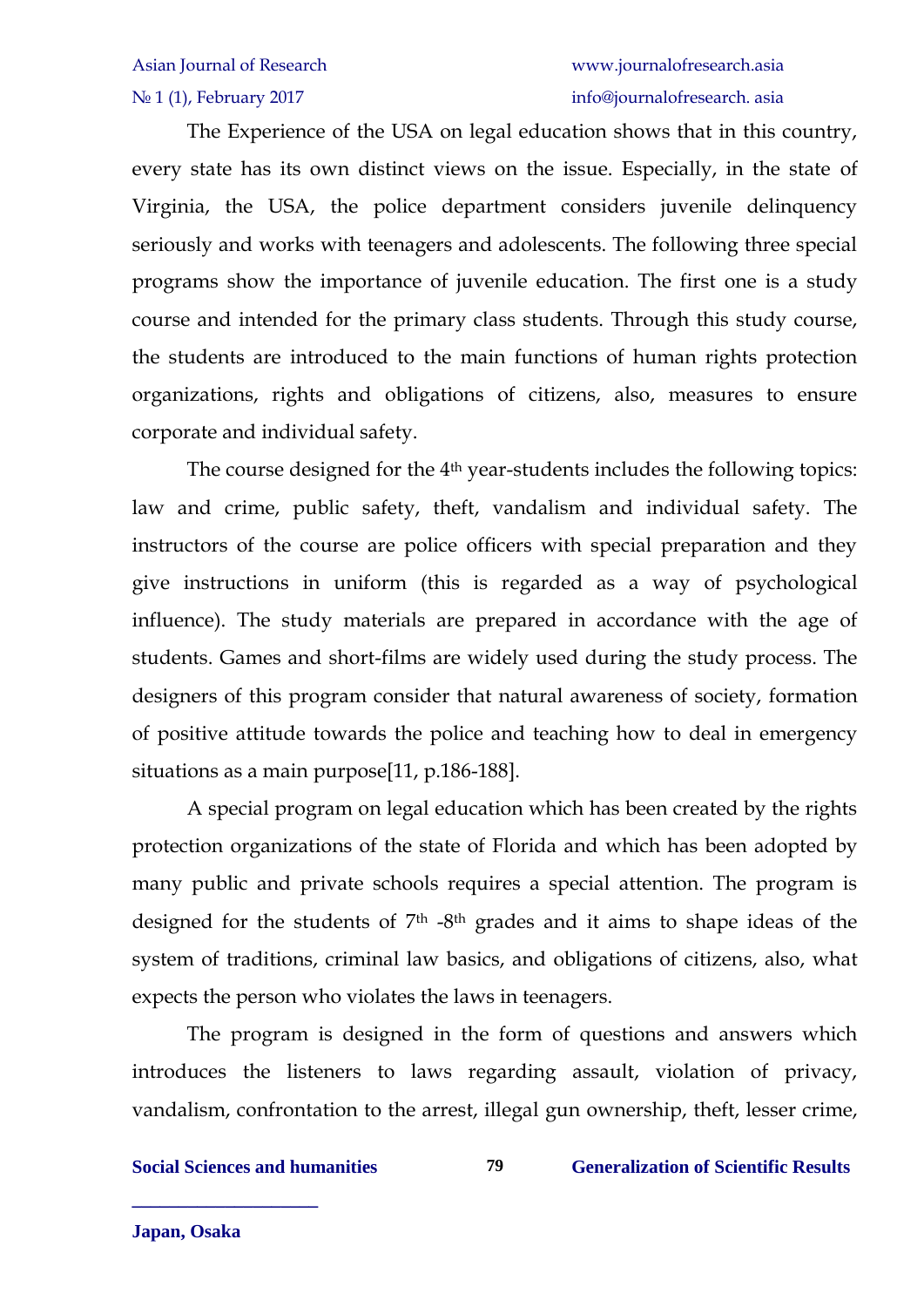hijacking, beating, arson, alcoholic poisoning, illegal drug abuse and brutal murder [12, p. 181-184].

One of the important aspects of experience in the USA regarding legal education is to take students to the courthouses via special visits to increase the effectiveness of legal education in the country [13]. If to pay attention, these factors contribute to increasing individual legal education and its consolidation, to legal social activeness of individuals, and improvement of legal knowledge.

Issues of legal education are widely discussed and solved in France, Italy, England, and the USA. Doing this, an idea of legal education being political and moral influence to the growing generation at the same time is always stressed out. As an instance, as introduced in France in 1879, teaching morals and rights at schools starts with the explanation of certain words such as "citizen", "native land", "law", "society", "justice" and others. At the age of 9-11 children got basic presentation about the government structure, military service, taxation, responsibility for violation of laws, and later, detailed information on government and law [14].

Based on the above, we can conclude the mechanisms of distinct aspects of legal education in foreign countries are directed accordingly by the state and realized by force when necessary. The reason is discussions about the methods of carrying out the government administration, the means of organizing social relations, state being the main factor driving people towards the right direction in political life and descriptions and definitions.

A serious analysis of experience in foreign countries on carrying out legal education shows that these countries, in the first place, pay a special attention to legal sociability of an individual. According to us, the subjects of legal education should directly carry out systematic activities for legal education and create measures for their application to the real life. Foreign experience of organizing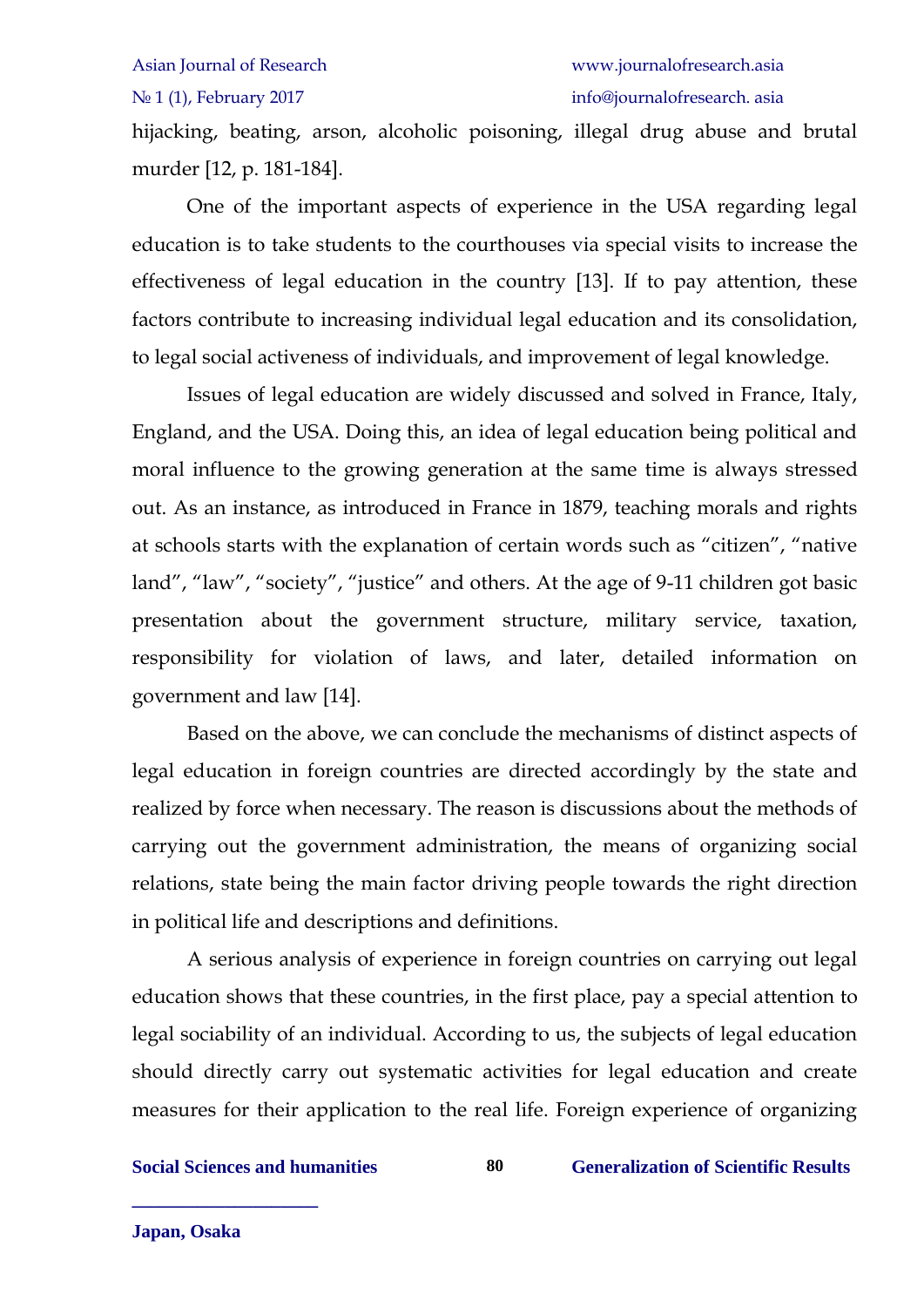and carrying out legal education is important with their serious consideration of these issues.

### **Conclusion**

As a conclusion, the study points out that comparative-legal analysis, experience of foreign countries on legal education and consciousness show that important tasks of legal education include explaining and increasing awareness of every teenager about the laws and meaning of laws, and making people able to use laws in their life. It should be noted that many aspects of rich practical experience of Germany, Japan, France and others in the practice of jurisdiction and law enforcement can be seen in the legislation of Uzbekistan. Yet, it will be very helpful to organize "Days of Law", "Practice of taking school children to courthouses in law lessons" in general secondary, secondary special and higher educational institutions. Also, we think it is high time we use the traditional experience of Germany to in providing legal education for the children of preschool institutions.

In the national law of the Republic of Uzbekistan "on the prevention of offenses and lack of control among the juvenile", the Article 7 points out that "parents or guardians take measures not to let underage children to be in restaurants, cafes, bars, clubs, discos, cinemas, computer halls, and service places for using Internet and/or other entertainment places at any time at night without supervision". As a comparison, the German law "on the protection of the youth" from July 23, 2002 strictly prohibits children under 18 to be in night bars, entertainment places and casinos and other similar places [15].

The laws in Uzbekistan allow children to be in such places under supervision while laws in Germany strictly prohibit their visits to such places.

**\_\_\_\_\_\_\_\_\_\_\_\_\_\_\_\_\_\_\_\_**

### **Social Sciences and humanities 61 Generalization of Scientific Results**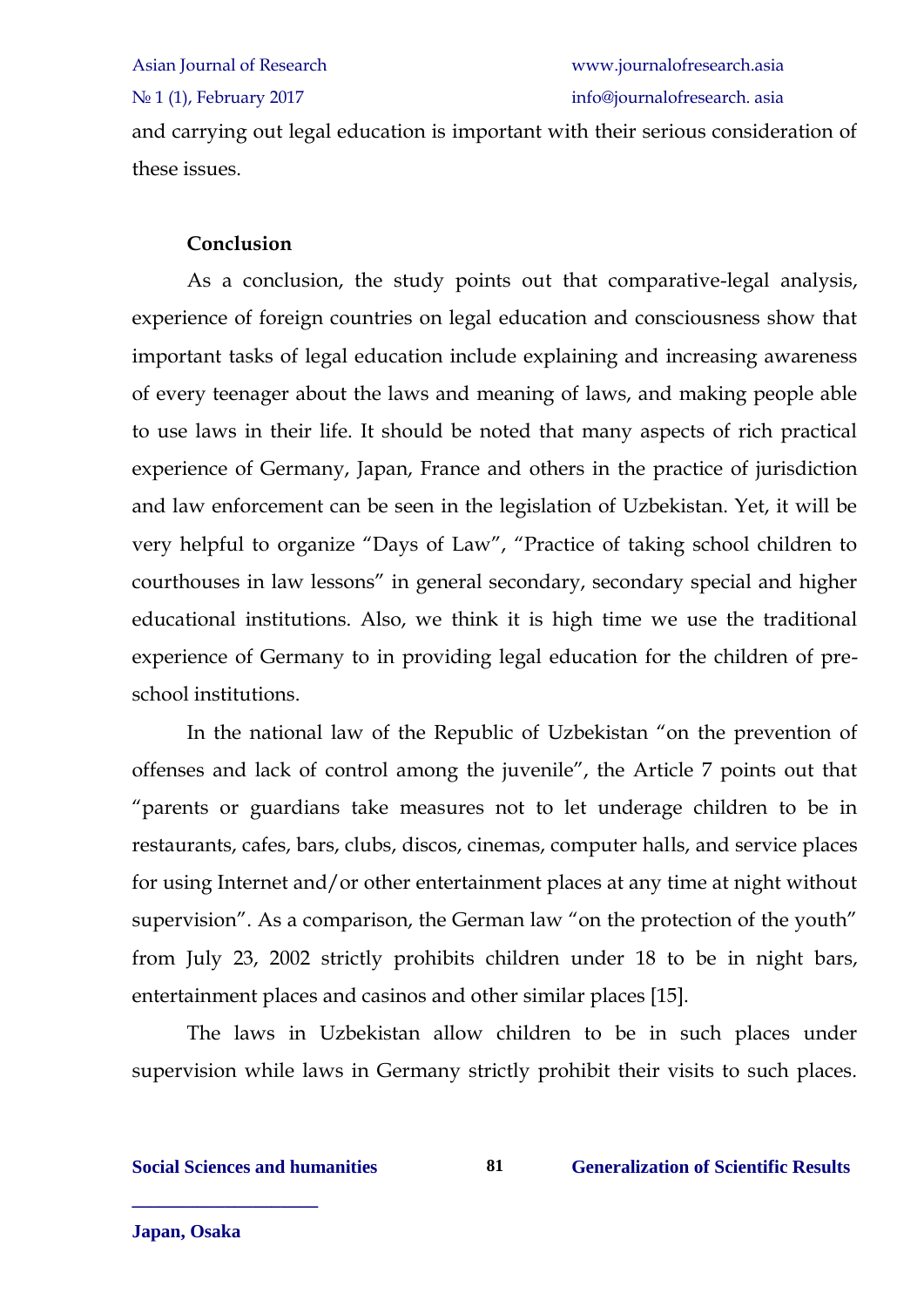From our point of view it is necessary to implement the German experience in our national legislation.

According to our opinion it is necessary to implement the existing practice of German law to the Article 7 of the national law of the Republic of Uzbekistan "on the prevention of offenses and lack of control among the juvenile".

### **REFERENCES**

**1.** КАRIМULАYЕVА El`mira Маgомеdоvnа. The issue of forming legal education in modern shools. Law and education//published in the Eurasia Law Magazine #8 (87) 2015.

**2.** Grigor`yevа О. V., Nаuмоvа А. N. Legal education as an unavoidable part of educational process// Young scientist.  $-2014$ .  $-#4$ .  $-$  P. 816-819.

**3.** Тhakohov A.A. On the issue of legal education of adolescents//Young scientist. — 2014. — #3. — P. 685-686.

**4.** Preschool education in Germany. ://www.doshkolenok.com/vospitanie \_i\_ razvitie\_rebenka/63-doshkolnoeobrazovanie-v-germanii.html.

**5.** <http://ru.exrus.eu/Legal> protection of children and juvenile in Germany.

**6.** http://law.e-gov.go.jp/ (少年警察活動規則(平成十四年九月二十七日第五条) Law "On the regulations of the police working with the young affairs", from September 29, 2002, Article 5.

# **7.** http://law.e-gov.go.jp/

(少年警察活動規則(平成十四年九月二十七日第八条) Law "On the regulations of the police working with the young affairs", from September 29, 2002, Article 8.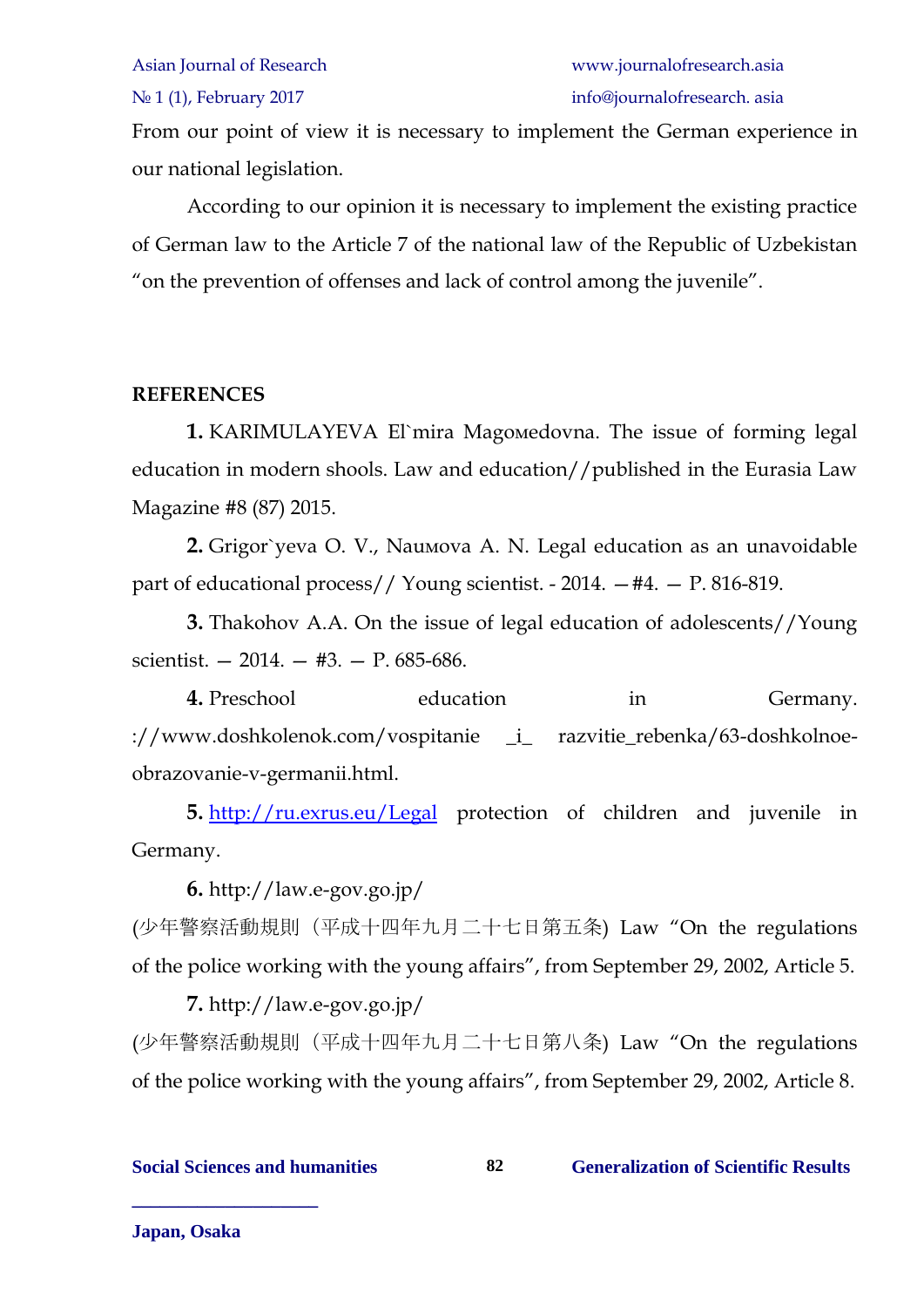**8.** http://law.e-gov.go.jp/

(少年警察活動規則(平成十四年九月二十七日第十三条) Law "On the regulations of the police working with the young affairs", from September 29, 2002, Article 13.

**9.** E. C. Antonova. The role and importance of civil education in France//manual of Tomsk National University of Pedagogy. Volume #2//2009.–P.46. National Library hyperlink: [http://cyberleninka.ru/article/n/rol-i-znachenie-grazhdanskogo-vospitaniya](http://cyberleninka.ru/article/n/rol-i-znachenie-grazhdanskogo-vospitaniya-vo-frantsii#ixzz4OU6YomxV)[vo-frantsii#ixzz4OU6YomxV](http://cyberleninka.ru/article/n/rol-i-znachenie-grazhdanskogo-vospitaniya-vo-frantsii#ixzz4OU6YomxV)

**10.** <http://www.lexed.ru/> Education Code of France. (2000)//Appendix # 2000-549 от 15.06.2000. Section 8. Civil education disciplinary study. Article L.312-15.

**11.** Guseynov A.B. Prevention of offenses by juvenile abroad. Scientific Magazine. Theory and practice of social development. #3/2010. –P.186-188.

**12.** Bakayev A.A. The system of prevention of offenses by juvenile. P.: Logos, 2004. -P.181–184.

**13.** Ericdigests.org/ Law-Related Education in Elementary and Secondare schools. ERIC Digest/ How does Law-Related Education fit into the curriculum?

**14.** Legal education as a means of decreasing deviant behavior of schoolchildren.// [http://www.lighteducator.ru/wicats-24-2.html.](http://www.lighteducator.ru/wicats-24-2.html)

**15.** <http://ru.exrus.eu/> Legal protection of children and adolescents in Germany.

# **THE ROLE OF CONSTITUTIONAL CONTROL IN DEMOCRATIC STATES**

**\_\_\_\_\_\_\_\_\_\_\_\_\_\_\_\_\_\_\_\_**

**Social Sciences and humanities 63 Generalization of Scientific Results**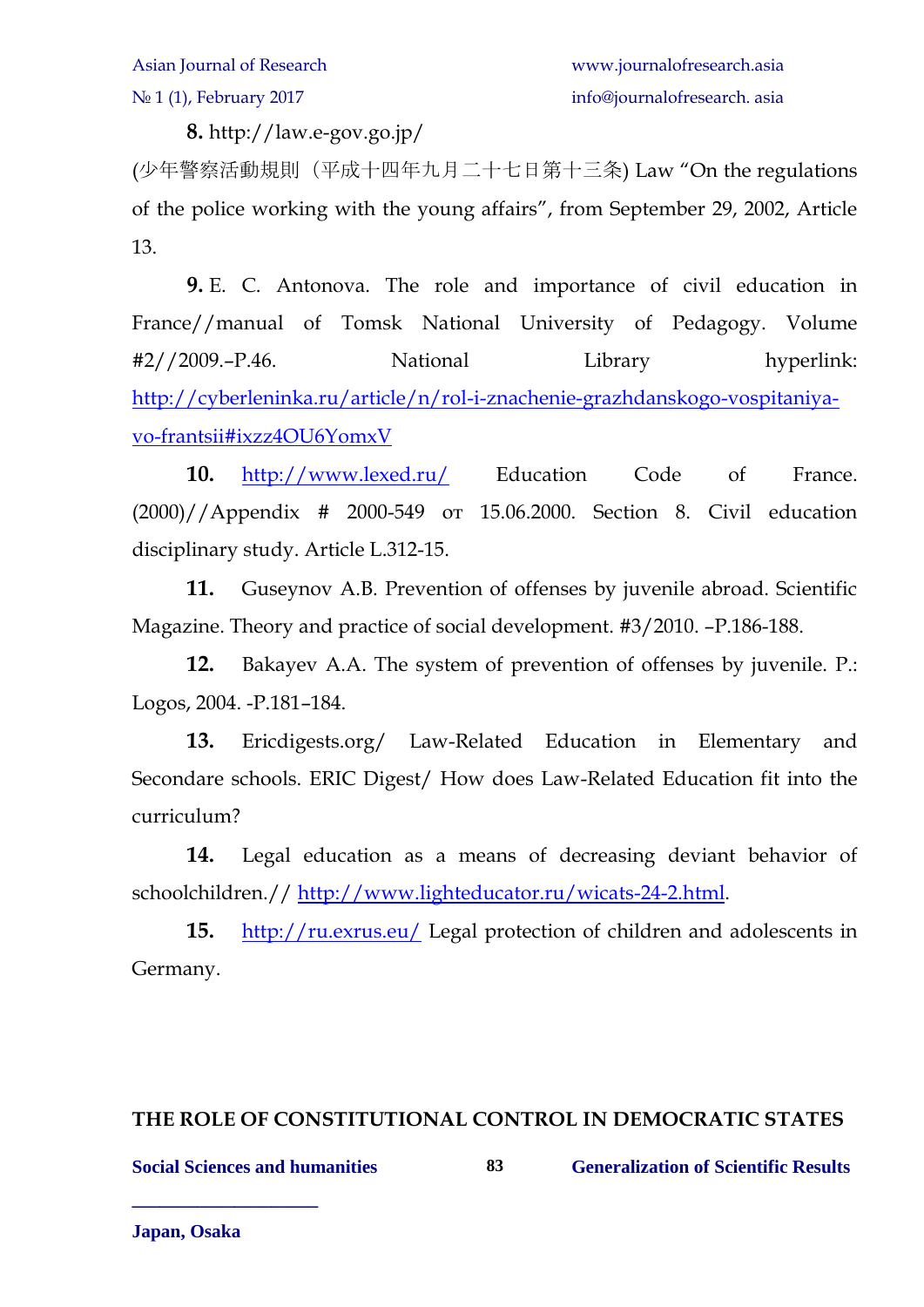### **Abdullayeva Maftuna Murot qizi1,**

<sup>1</sup>Tashkent state university of law, Centre of research on law, Sayilgoh street, 37, Uzbekistan E-mail.: Mary.Lennox.92@mail.ru

**Abstract***: In this article carried out research on the branches of the government, the role and the status of the constitutional court, the problems and improvement of Constitutional court in Uzbekistan. The article shows the role and significance of constitutional justice as the main means of protecting constitutional rights and freedoms of citizens. The activity of the Constitutional Court of the Republic of Uzbekistan on Protection of personal, political, economic, social, cultural rights and Freedom, on the improvement of legal relations, whose participants Are the state, citizens and business entities. The role of other bodies of state power in ensuring the constitutional Legality.*

**Keywords***: Constitutional control, constitutional oversight, constitutional judiciary.*

In the constitutional and political, the expression "constitutionality" is used with different meanings. To distinguish constitutionality as a constitutional principle, whether by formal or political aspect, different theorists use the word "constitutionality" in its meaning as "constitutional" (constitutionality). As for the marking of the whole movement of the struggle for the adoption of the written constitution and limit the unlimited power of the rulers throughout history of human development, we use the word "constitutionality 'or its synonym phrase "constitutionalism". The difference is more doctrinal because the fight for constitutionalism did not aimed only issuing written acts (constitution), but also the institutionalization of society, in which the written constitution would appear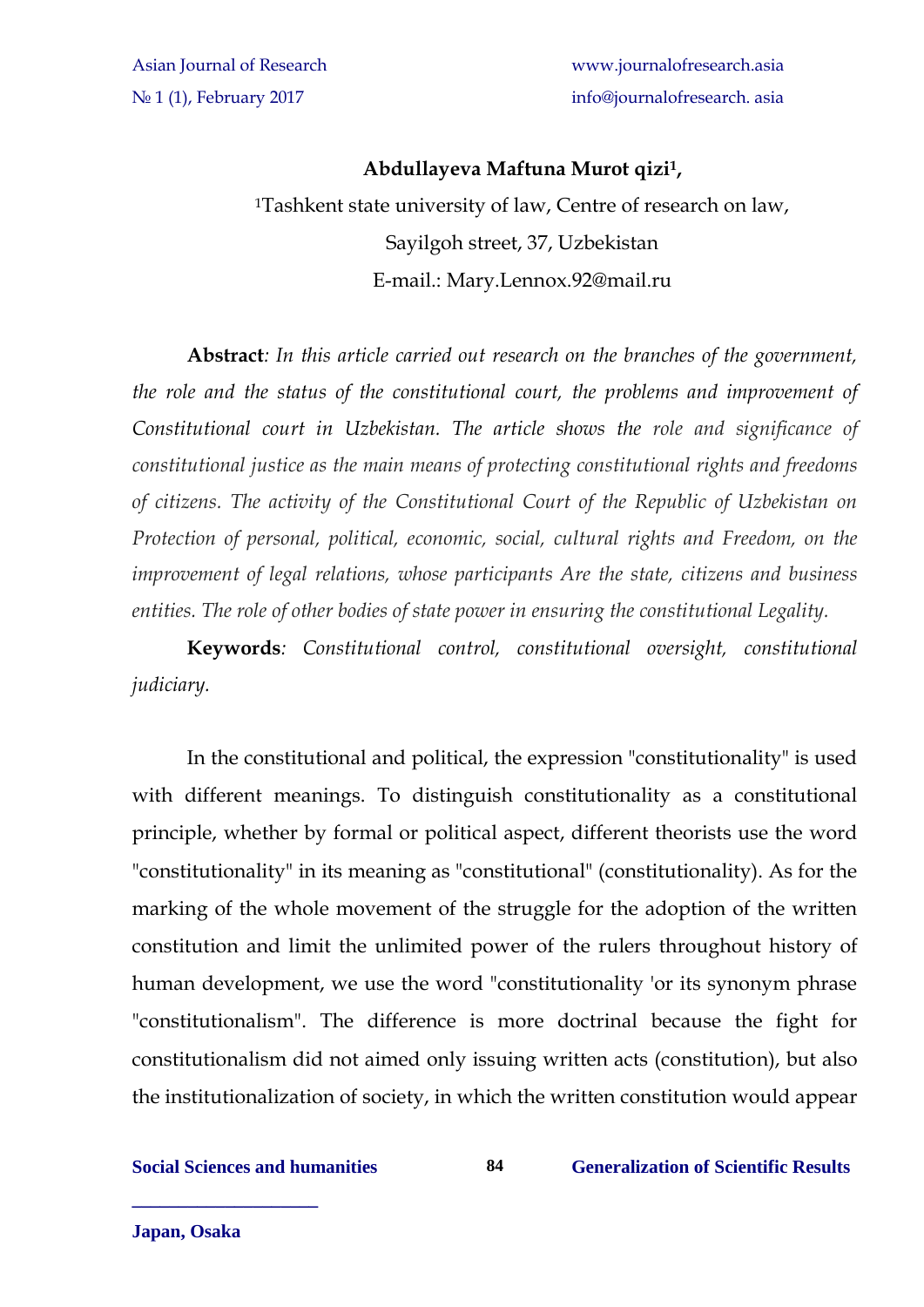### Asian Journal of Research www[.journalofresearch.a](http://journalofresearch.asia/)sia

# No 1 (1), February 2017 info[@journalofresearch.](http://journalofresearch.asia/) asia

as a tool for preventing arbitrariness of those in power and for setting behavior of everyone, including the "creator" of the constitution, under rules set by it.

It is known, The Constitution is the supreme law of all states. Empowered with the sovereign authority of the people by the framers and the consent of the legislatures of the states, it is the source of all government powers, and provides important limitations on the government that protect the fundamental rights of citizens. In the doctrine it is stated that the supreme law of any state – the Constitution is a political legal fundamental act, inspired by a certain political and social philosophy and adopted by the nation or in its name, in order to establish the form of state, the manner of organizing and functioning of the state powers and the relations between them, the general principles of society's legal order, as well as the citizens' rights and duties, document that is adopted and modified according to a special procedure. Of course, the Constitutional norms have priority over other kinds of laws. Therefore, the constitution also consolidates the legal basis of the relations among the society and individual and state and determines Democracy, it is the main and only source of state power. The Constitution of the Republic of Uzbekistan adopted on December 8, 1992 at the eleventh session of the Supreme council of the Republic of Uzbekistan of the Twelfth convocation.

Worth mentioning that the December 8, 2016 celebrated the 24th anniversary of the Constitution of Republic of Uzbekistan in the country.

In this regard, it should be stated over that, the role of The Basic law of Uzbekistan independent years, wide-ranging reforms have been underway with an objective of building an open, democratic and advanced country with a socially oriented market economy.

Based on Constitution stability and economic growth in Uzbekistan in recent years have confirmed the effectiveness of development model and

**\_\_\_\_\_\_\_\_\_\_\_\_\_\_\_\_\_\_\_\_**

### **Social Sciences and humanities 65 Generalization of Scientific Results**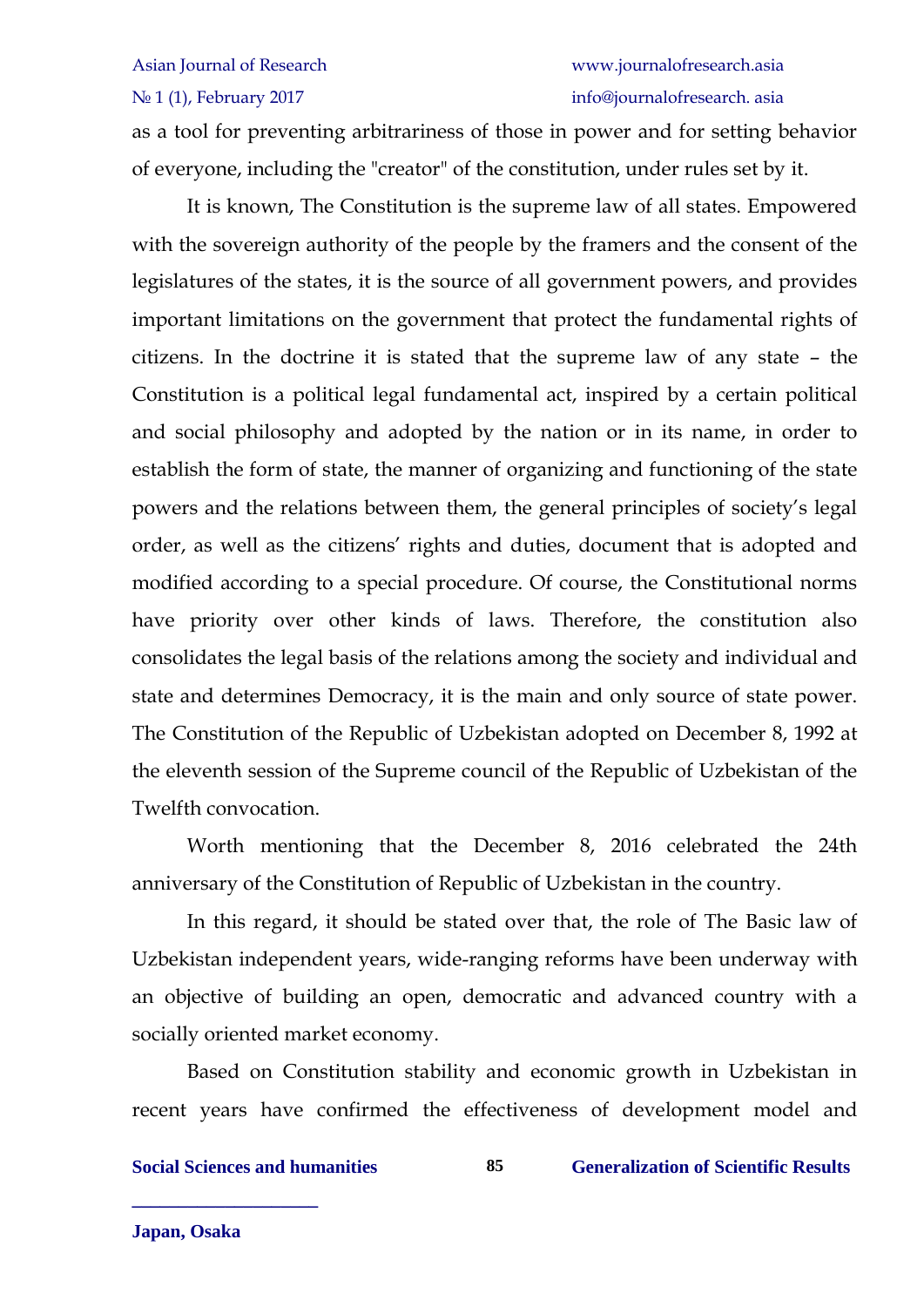particular significance attached to economic issues like consolidation of the budget, financial, banking and loan systems, the real sector of economy, modernization, technical in addition, technological re-equipment of production capacities to increase competitiveness in the domestic and foreign markets. Private sector in Uzbekistan has been quite energetic in the implementation of many large-scale joint projects with major firms and companies, financial institutions in foreign countries. Specific features of the Constitution – in it reflected the achievements of legal and political consciousness and historical experience of development of Uzbek statehood, the deep roots of cultural and national traditions of the Uzbek people.

Worthwhile is the emphasis placed in every legal states on intensifying the democratization processes in society. All of the democratic states recognized the principle of separation of powers and fixed it to their constitution. The separation of powers as its conception, involves the division of powers into branches, legislation, executive and judiciary. At the same time, separation of powers means three separate, but equal branches of government. This system checks and balances each other and it prevents the abuse of powers.

Toward instituting legal state built on human being as principal value and priority Uzbekistan fixed the principle of separation of powers in Constitution. According to the constitution, adopted 1992, the principle of separation of powers into the legislative, executive and judicial shall underlie the system of state authority of the Republic of Uzbekistan.

Therefore, the Basic law has always been key to progress and democratic development. The important principle of our Constitution is The Constitution and the laws of the Republic of Uzbekistan shall have absolute supremacy in the Republic of Uzbekistan. The state, its bodies, officials, public associations and citizens shall act in accordance with the Constitution and the laws. None of the

**\_\_\_\_\_\_\_\_\_\_\_\_\_\_\_\_\_\_\_\_**

### **Social Sciences and humanities 66 Generalization of Scientific Results**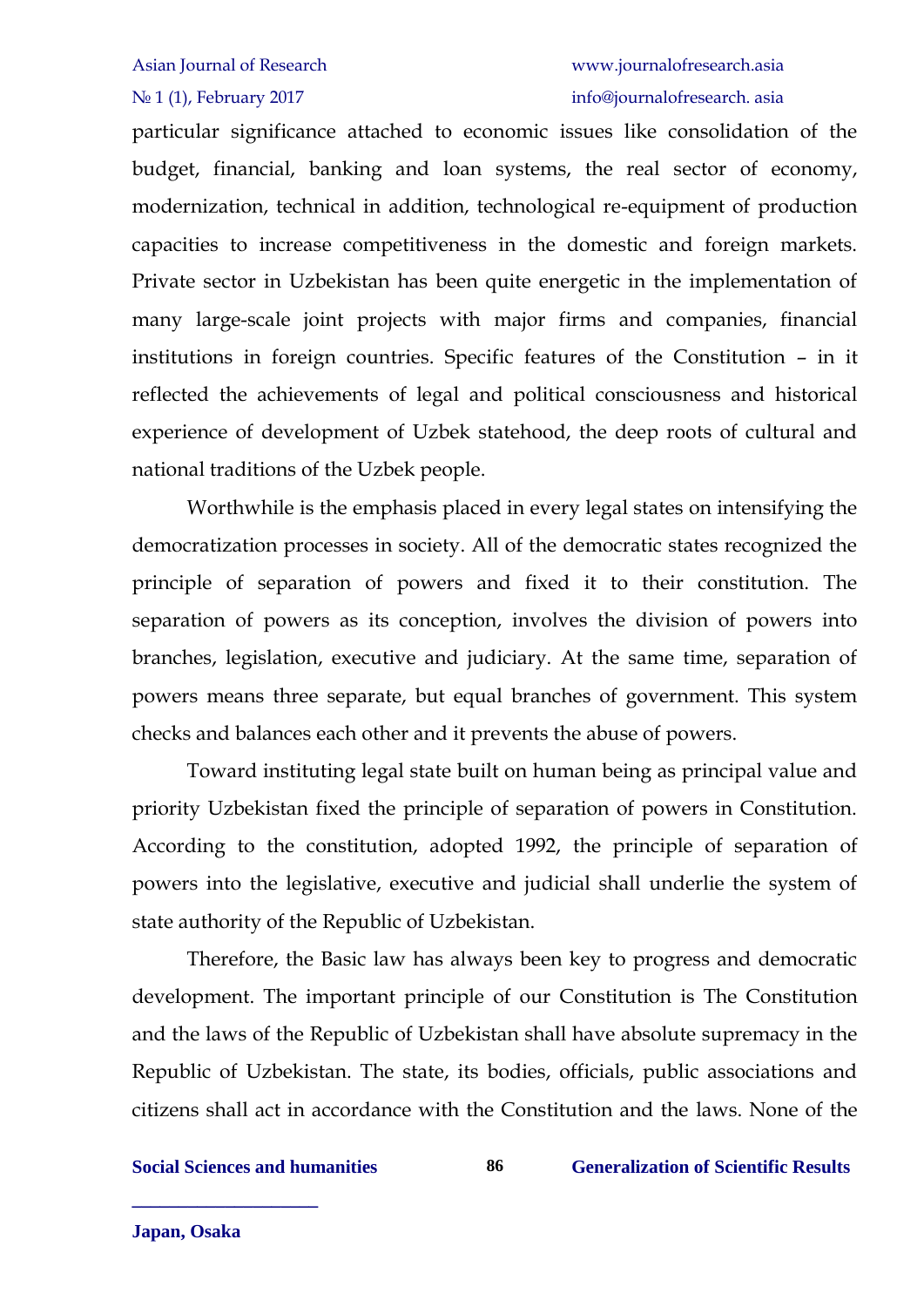provisions of the present Constitution shall be interpreted in a way detrimental to the rights and interests of the Republic of Uzbekistan. None of the laws or normative legal acts shall run counter to the norms and principles established by the Constitution. The position of the Constitution and the rule of law is one of the most important features of the rule of law. This is an important and necessary element of the existence of constitutional and legal responsibility.

### **Main Part**

To state the balancing the branches of government we should analyze the restriction of legislateve branch. In this context, I would like to point out the importance and consequence of the constitutional control and ways of restriction and the balancing the legislation. By checking the legal acts of parliament, Constitutional court balances the powers of government. Constitutional control plays great role to ensure the stability and security of constitutional system. Constitutional control bodies have general characters. For the supremacy of the Constitution to be more than a purely theoretical notion and to be effective in practice, the democratic constitutional state needs institutions guaranteeing this supremacy. The most important of these institutions is the Constitutional judiciary organs. It is the "guardian of the Constitution"

*Firstly,* constitutional control appears as a guarantee of supremacy of the constitution based on its supra-ordered position, at the top of legal system pyramid, generating constitutional superlegality,

*Secondly,* the competent organs exercise the function of constitutional control.

As it is known, three models of constitutional judiciary in the world.

1) Constitutional judiciary is vested by the Supreme Courts, (Ireland, Monaco, Malta, the Republic of Cyprus, Switzerland, Norway, Estonia);

**\_\_\_\_\_\_\_\_\_\_\_\_\_\_\_\_\_\_\_\_**

### **Social Sciences and humanities 628 a.m. Social Scientific Results** Results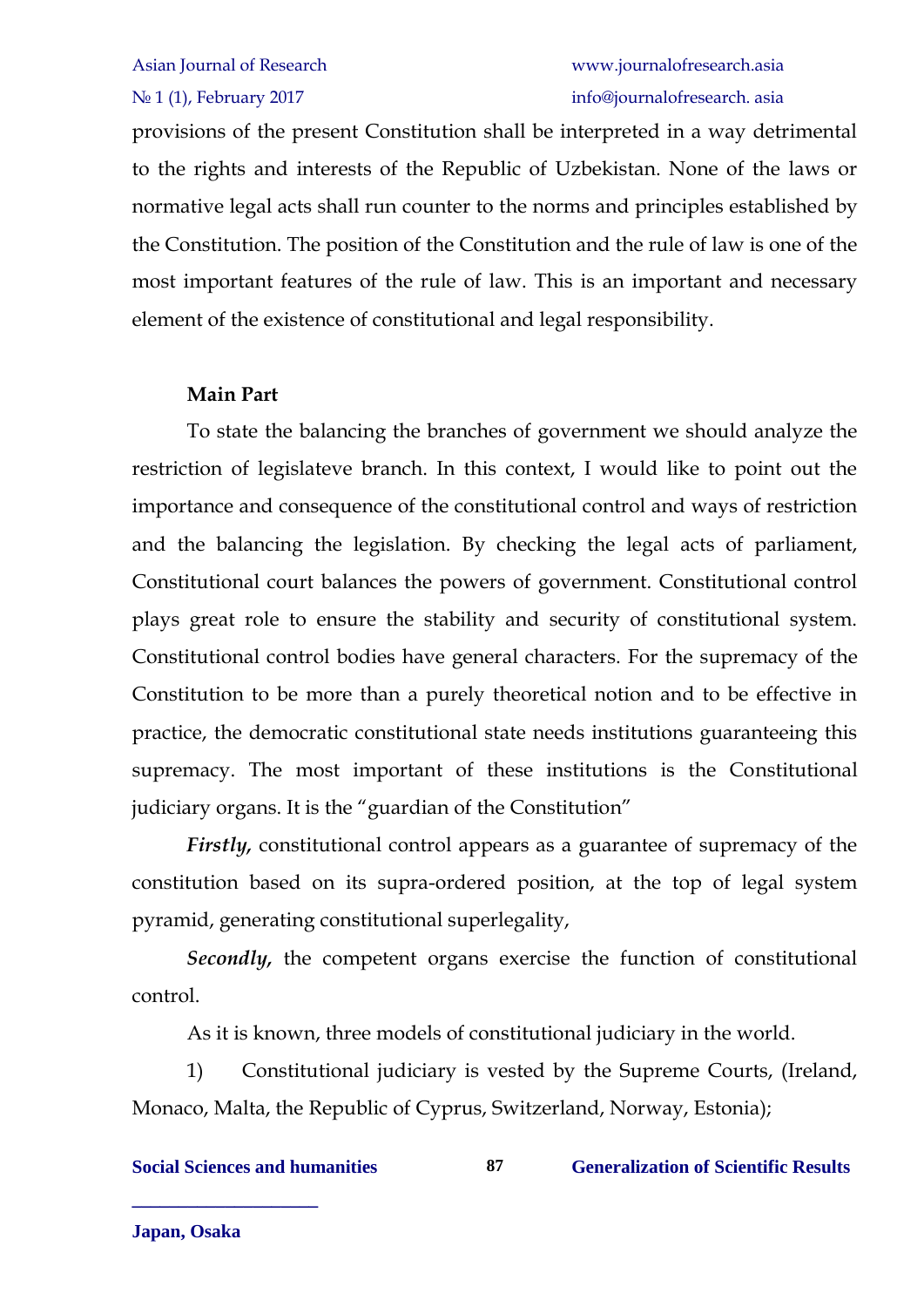2) Constitutional judiciary is vested by special organs; (Austria, Italy, Belgium, Spain, France, Portugal,)

3) In addition, the hybrid model of constitutional judiciary.

The reforms in the area of state building and governance that were underway during the past period have been aimed at consistent realization of the constitutional principle of power division, establishment of an efficient system of checks and balances between them. According to the Constitution of the Republic of Uzbekistan, "the unconditioned paramountry of the Constitution is recognized…" in the Republic of Uzbekistan and "… no law or other legal act can be in contradiction to the norms and principles of Constitution". The Constitutional Court of the Republic of Uzbekistan has been established in order to bring to being one of mechanisms of securing the system of checks and balances between the branches as well as guarantying paramountry of the Constitution. Democratization and liberalization of the judicial and legal system in Uzbekistan is a priority area of the state policy that is the focus of permanent attention of The first President Islam Karimov of the Republic of Uzbekistan. In his speeches, the special role is allocated to administering justice, functioning of independent judicial branch, realization of judicial and legal reform. The Constitutional Court of the Republic of Uzbekistan is a body of judiciary hearing cases of compliance of the deeds of the legislative and executive branches to the Constitution. It is elected from among professionals in the areas of politics and law for the term of five years by the Senate of Oliy Majlis under recommendation from the President of the Republic of Uzbekistan composed of the chairman, deputy chairman, and five judges of the Constitutional Court, including representative of the Republic of Karakalpakistan. The Constitutional Court and its judges are independent in their functioning and obey the Constitution of the Republic of Uzbekistan. The decisions of the Constitutional Court are binding for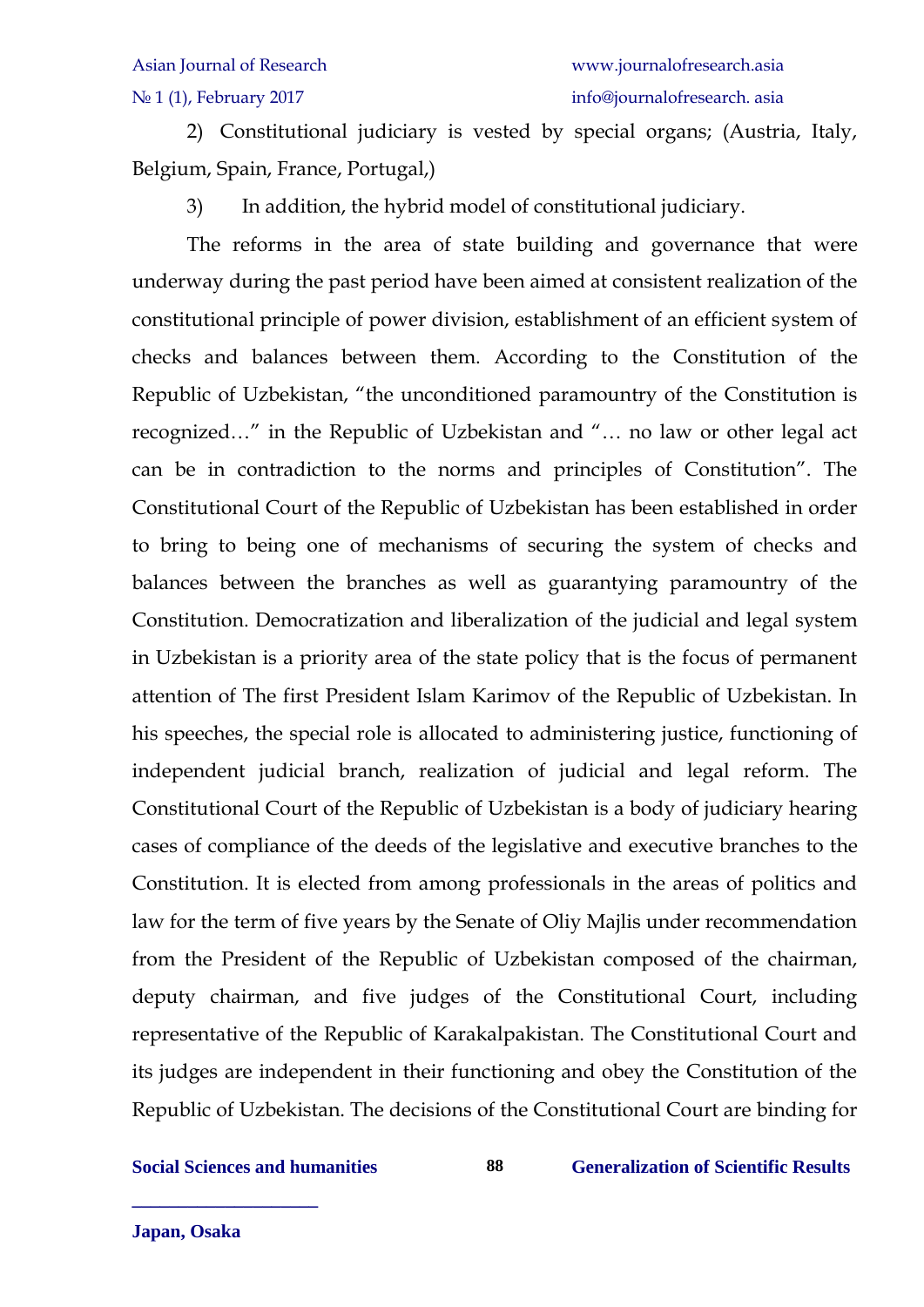all the bodies of state governance and administration, as well as to enterprises, institutions, organizations, and public associations, officials, and citizens. In Uzbekistan, the Constitutional Court exercises the constitutional judiciary. The Constitutional Court of the Republic of Uzbekistan shall:

1) Define the compliance of the Constitution of the Republic of Uzbekistan, laws of the Republic of Uzbekistan and resolutions of the chambers of the Oliy Majlis of the Republic of Uzbekistan, decrees of the President of the Republic of Uzbekistan, enactments of the government and local bodies of state authority, interstate treaties and other obligations of the Republic of Uzbekistan;

2) Conform the compliance of the Constitution of the Republic of Karakalpakstan to the Constitution of the Republic of Uzbekistan, laws of the Republic of Karakalpakstan – to laws of the Republic of Uzbekistan;

3) interpret the norms of the Constitution and laws of the Republic of Uzbekistan;

4) Hear other cases relating to its competence in accordance with the Constitution and laws of the Republic of Uzbekistan<sup>29</sup>.

Judgments of the Constitutional Court shall take effect upon publication. They shall be final and not subject to appeal.

Organization and procedure for the work of the Constitutional Court shall be specified by law.

In addition to these norms, Constitutional Court of Republic of Uzbekistan exercises other powers:

The competences of Constitutional court may be divided to parts.

1) Competences referred to the Constitution;

2) Competences referred to the legislation.

**Social Sciences and humanities 69 Generalization of Scientific Results** 

<u>.</u>

<sup>&</sup>lt;sup>29</sup> Law of the Republic of Uzbekistan "On the constitutional court of the Republic of Uzbekistan"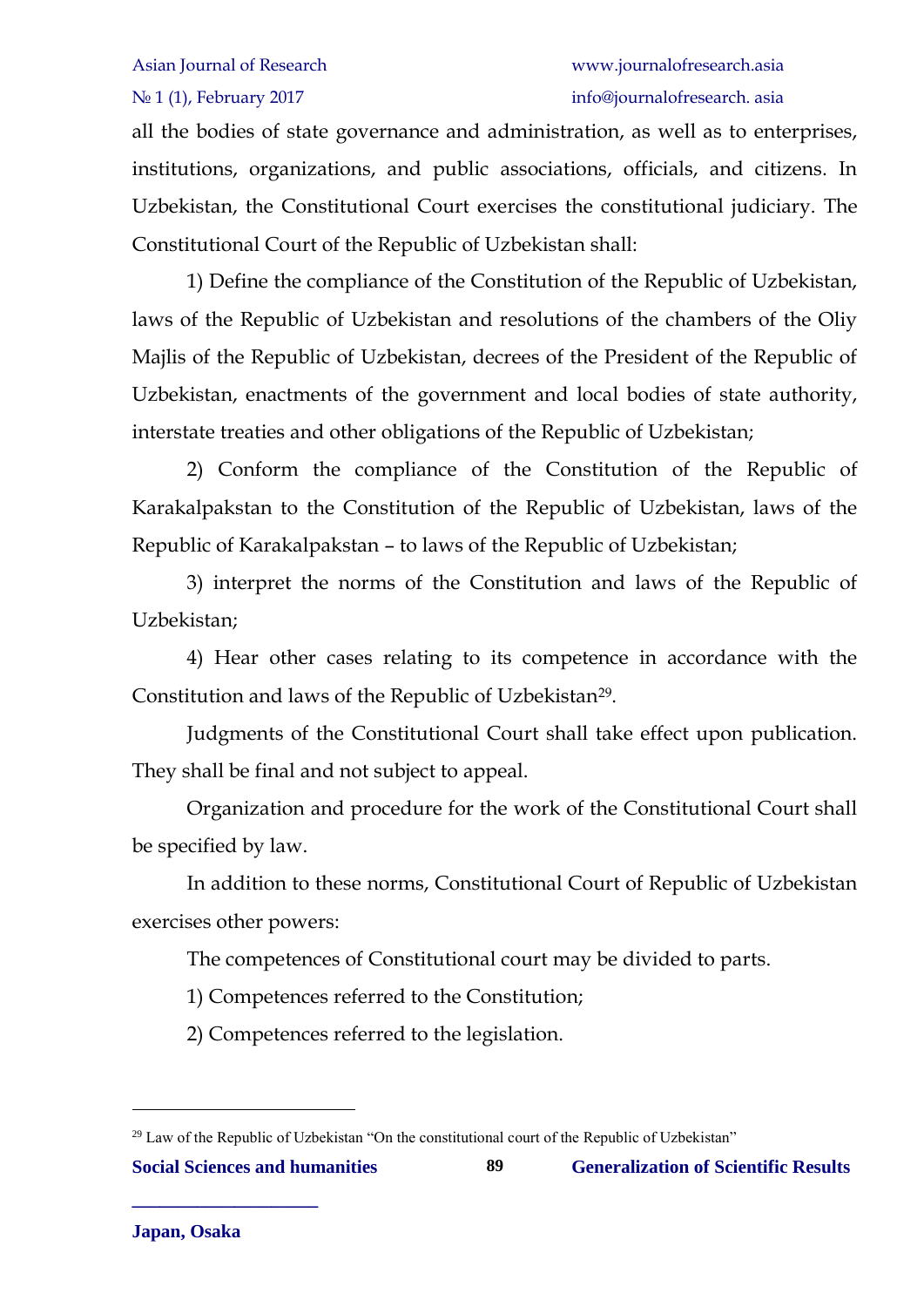According to the article 83 Constitution of Uzbekistan The right to initiate legislation shall be vested on the President of the Republic of Uzbekistan, the Republic of Karakalpakstan through its highest representative body of state authority, deputies of the Legislative Chamber of the Oliy Majlis of the Republic of Uzbekistan, the Cabinet of Ministers of the Republic of Uzbekistan, the *Constitutional Court*, the Supreme Court, the Higher Economic Court, the Procurator-General of the Republic of Uzbekistan and shall be exercised by introducing a bill by the subjects of the right to initiate legislation into the Legislative Chamber of the Oliy Majlis of the Republic of Uzbekistan.

Therefore, The Legislative Chamber, the Senate of the Oliy Majlis of the Republic of Uzbekistan maybe dissolved, by the decision of the President of the Republic of Uzbekistan adopted as agreed with the *Constitutional Court* of the Republic of Uzbekistan, in case of insuperable disagreements within the Legislative Chamber or the Senate putting under threat their normal functioning or numerous adoption by them decisions contradicting the Constitution of the Republic of Uzbekistan, as well as insuperable disagreements between the Legislative Chamber and the Senate putting under threat the normal functioning of the Oliy Majlis of the Republic of Uzbekistan30.

By defining the compliance of the Constitution of the Republic of Uzbekistan, laws of the Republic of Uzbekistan, Constitutional Court functions constitutional control. Constitutional Court is positioned at the borderline between the law and politics. For the Constitutional Court, the Constitution, i.e. a set of legal provisions, is the yardstick of constitutionality and the one and only basis for its decisions. Never will the political expediency of a law be invoked as a criterion in the Court's judicial review. However, many of the provisions of the Constitution are worded in very general terms. In its interpretation of these

 $30$  www/lex.uz

<u>.</u>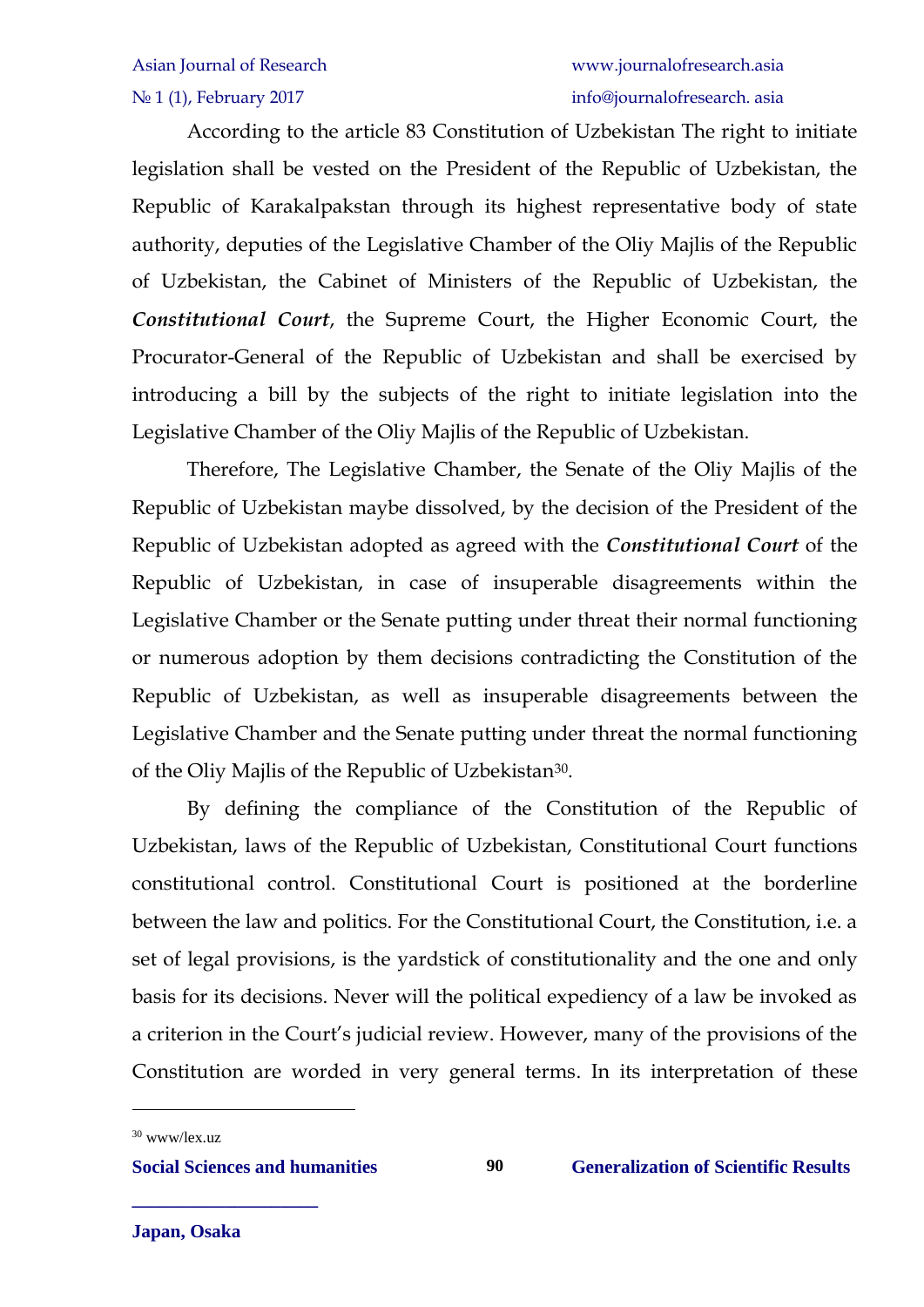provisions and its assessment of the constitutionality of a law, the Constitutional Court therefore often has a broad range of options to consider, which may depend on the values it upholds. Nevertheless, it has to arrive at a legally binding decision based solely on its legal opinion and must not let itself be guided by considerations of political opportuneness. However, decisions taken by the Constitutional Court may have substantial political implications, especially when it comes to the judicial review of legal acts adopted by Parliament as the democratically legitimized legislator.

The Constitutional Court has to respect the political freedom of the legislator, but at the same time, it also has to safeguard the supremacy of the Constitution. Violation of the requirements of the specific constitutional and legal norms causes legal liability. Constitutional liability is important institute of Constitutional law. It plays great role in protection of constitutional legal relations. The main challenge for the future is that constitutional and legal responsibility for the implementation and application of procedures and procedural arrangements need to be improved. Constitutional liability is special type of legal liability and it serves to protect the Constitution. It performs as a necessity of adverse consequences for failure (improper performance) subjects of law (state bodies and officials) and their constitutional responsibilities for abuse of its constitutional rights.

Constitutional liability as an independent kind of legal liability has become a stand out in the science relatively recently. It is the constitutional liability of the Constitution of Uzbekistan. The base of the constitutional liability – a violation of the constitutional norms and acts for which provided constitutional liability measures. Measures constitutional liability is quite specific, among others, can be highlight: impeachment of the President, the resignation of the Government, early termination completely government agencies or officials individuals, the

**\_\_\_\_\_\_\_\_\_\_\_\_\_\_\_\_\_\_\_\_**

### **Social Sciences and humanities 6 (Generalization of Scientific Results**)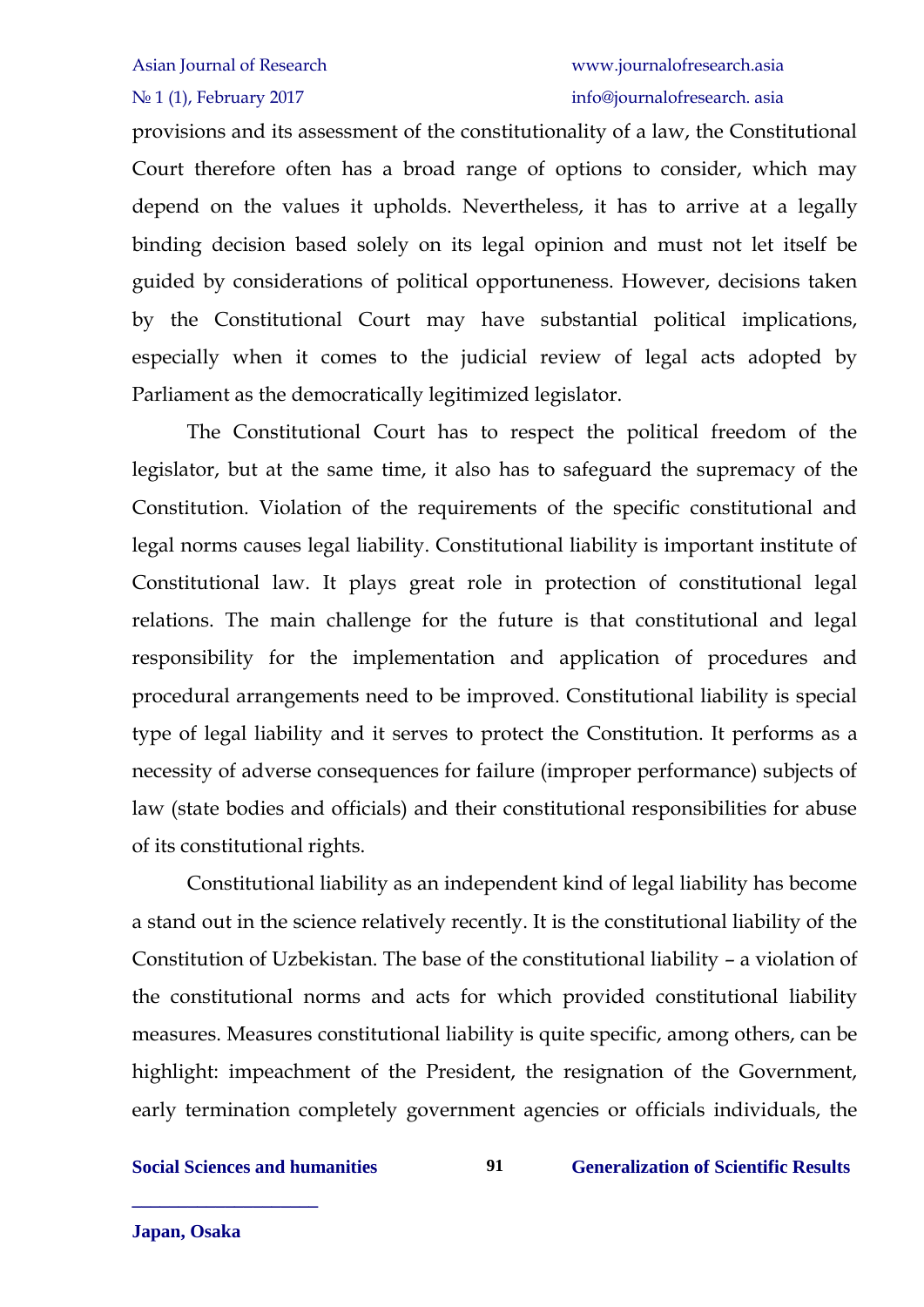dissolution of public associations and others. In analyzing the issues of constitutional liability in foreign countries, it is important to study the state forms. State forms depend on the concept of state and it reflects the organization of state, implementation of state power, and the methods of state power.

According to the form of governance determined the liability of the head of state. In monarchy constitutional liability of the head of state excluded. There rules the principle of "king does not make mistake" and there is no legal basis for applying the constitutional liability. In parliamentary monarchy and parliamentary republic real power does not belong to the head of state and in reduces the actuality of liability. The contemporary tendencies state and law involved to improve the functions of Constitutional Court. In foreign countries, the institute of impeachment and the disputes are heard by the Constitutional judiciary. The liability of the head of state in presidential and semi-presidential states is an important issue. In these states, the actions and documents of the head of state are under the control of parliament and constitutional court. The constitutional liability of president implemented in the form of impeachment. For example, In Poland Constitutional tribunal a judicial body established to resolve disputes on the constitutionality of the activities of state institutions, and hears the cases related to constitutional offences committed by state officials. The Constitutional Tribunal adjudicates on the compliance with the Constitution of legislation and international agreements (also their ratification), on disputes over the powers of central constitutional bodies, and on compliance with the Constitution of the aims and activities of political parties. It also rules on constitutional complaints. (Moreover, this practice is enforced some other countries too Austria, Azerbaijan, Algeria, Columbia, Germany, Italy)<sup>31</sup>. According to the latest research, the constitutional court is considered as a

**\_\_\_\_\_\_\_\_\_\_\_\_\_\_\_\_\_\_\_\_**

<u>.</u>

 $31$  The Constitutions of world 2, T.:1997. P. 377.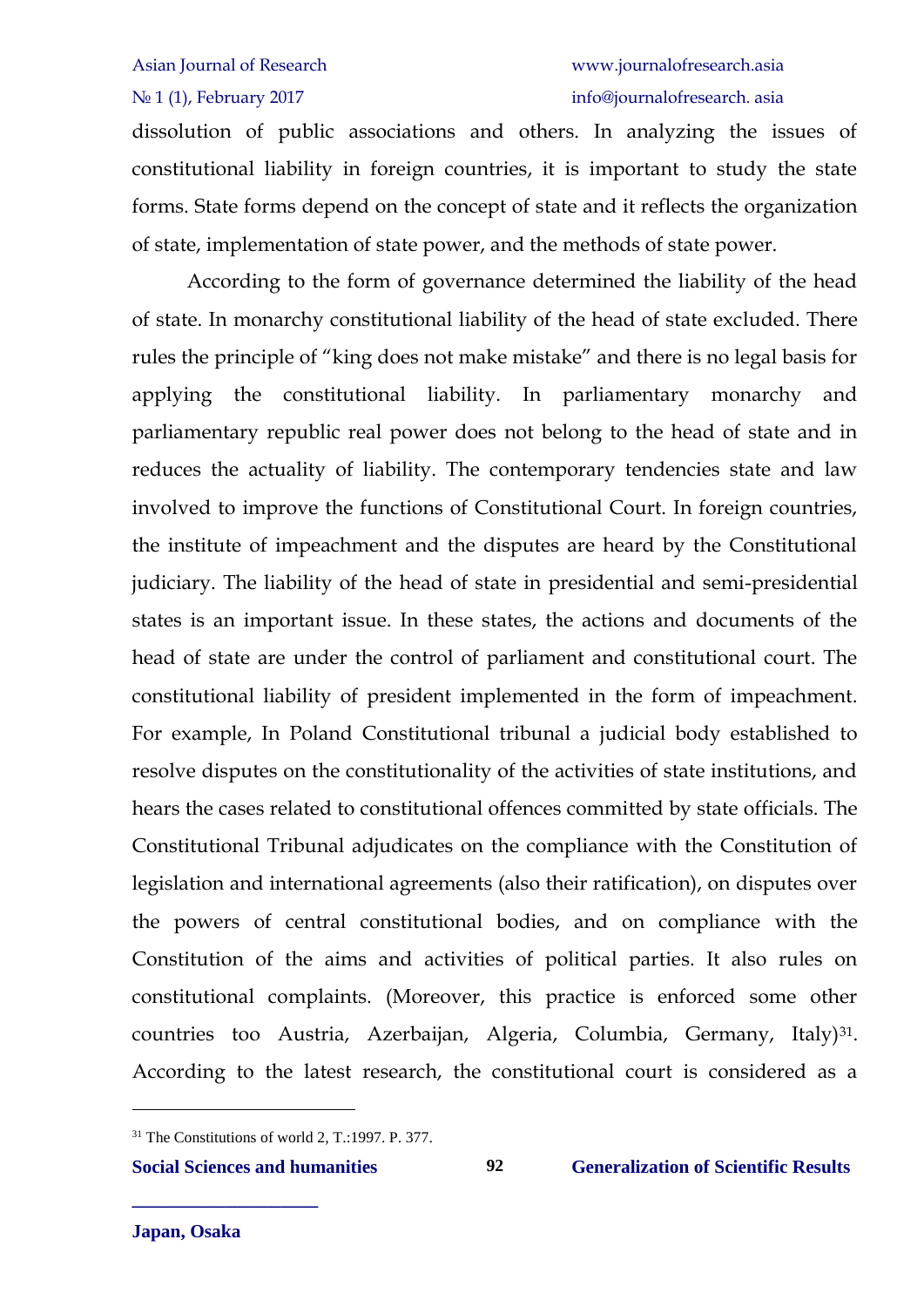coordinator organ of deciding the conflicts between the legislation and executive organs.

Therefore, The Constitutional courts of the most developed democratic states from the point of view of the principle of separation of governments, decide disputes between organs of state in the national or provincial sphere concerning the constitutional status, powers or functions of any of those organs of state.

Notwithstanding, there has not been insuperable disagreements within the state organs, to date, we propose that The *Constitutional court should resolve the disputes among the state organs.* According to the [Constitution of Russia](https://en.wikipedia.org/wiki/Constitution_of_Russia) Certain, powers of the Constitutional Court are enumerated. The Constitutional Court declares laws, presidential and governmental decrees and laws of [federal](https://en.wikipedia.org/wiki/Federal_subject)  [subjects](https://en.wikipedia.org/wiki/Federal_subject) unconstitutional if it finds that they are contrary to the Constitution (i.e. they violate certain rights and freedoms of citizens enumerated in and protected by the Constitution). In such instances, that particular law becomes unenforceable, and governmental agencies are barred from implementing it. In addition, before an [international treaty](https://en.wikipedia.org/wiki/International_treaty) is ratified by the [State Duma,](https://en.wikipedia.org/wiki/State_Duma) the [constitutionality](https://en.wikipedia.org/wiki/Constitutionality) of the treaty may be observed by the Constitutional Court. The Constitutional Court is not entitled to judge constitutionality of laws on its own initiative; the law may be submitted to the Constitutional Court by the [President of Russia,](https://en.wikipedia.org/wiki/President_of_Russia) the [government of Russia,](https://en.wikipedia.org/wiki/Government_of_Russia) the [State Duma,](https://en.wikipedia.org/wiki/State_Duma) the [Federation Council of Russia,](https://en.wikipedia.org/wiki/Federation_Council_of_Russia) one-fifth of members of the State Duma or the Federation Council, the [Supreme Court of the Russian Federation,](https://en.wikipedia.org/wiki/Supreme_Court_of_the_Russian_Federation) the [Supreme](https://en.wikipedia.org/w/index.php?title=Supreme_Arbitration_Court_of_the_Russian_Federation&action=edit&redlink=1)  [Arbitration Court of the Russian Federation,](https://en.wikipedia.org/w/index.php?title=Supreme_Arbitration_Court_of_the_Russian_Federation&action=edit&redlink=1) or a legislative body of a [Federal](https://en.wikipedia.org/wiki/Federal_subjects_of_Russia)  [subject.](https://en.wikipedia.org/wiki/Federal_subjects_of_Russia) Any federal court may request the Constitutional Court to judge on the constitutionality of a law if the law is to be implemented in a case, and a judge of the federal court is in doubt about whether the law is contrary to the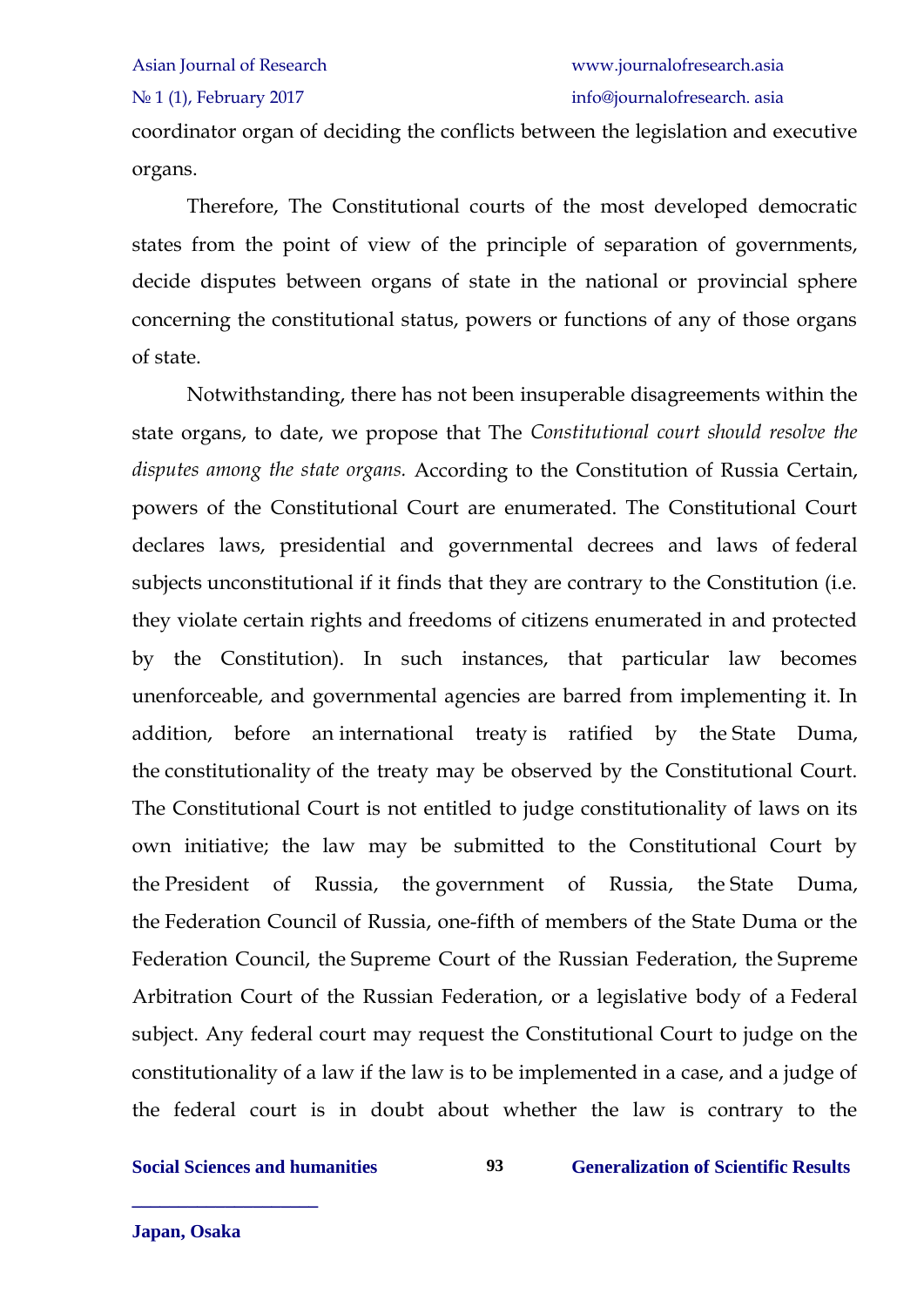Constitution. Also, any private citizen may submit in the Constitutional Court a claim challenging constitutionality of a particular law if that law was implemented in a particular case and thus violated rights of that citizen.

According to the Constitution of France the Constitutional Council has two main areas of power: The first is the supervision of elections, both [presidential](https://en.wikipedia.org/wiki/President_of_France) and [parliamentary](https://en.wikipedia.org/wiki/Parliament_of_France) and ensuring the legitimacy of [referendums](https://en.wikipedia.org/wiki/Referendum) (Articles 58, 59 and 60). They issue the official results, they ensure proper conduct and fairness, and they see that campaign spending limits are adhered to. The Council is the supreme authority in these matters. The Council can declare an election to be invalid if improperly conducted, or if the elected candidate used illegal methods, or if he spent for his campaign over the legal limits. The second area of Council power is the interpretation of the fundamental meanings of the constitution, procedure, legislation, and treaties. The Council can declare dispositions of laws to be contrary to the *[Constitution of](https://en.wikipedia.org/wiki/Constitution_of_France)  [France](https://en.wikipedia.org/wiki/Constitution_of_France)* or to the principles of constitutional value that it has deduced from the Constitution or from the *[Declaration of the Rights of Man and of the Citizen](https://en.wikipedia.org/wiki/Declaration_of_the_Rights_of_Man_and_of_the_Citizen)*. It also may declare laws to be in contravention of [treaties](https://en.wikipedia.org/wiki/Treaty) which France has signed, such as the *[European Convention on Human Rights.](https://en.wikipedia.org/wiki/European_Convention_on_Human_Rights)* Their declaring that a law is contrary to constitutional or treaty dispositions renders it invalid. The Council also may impose reservations as to the interpretation of certain provisions in statutes. The decisions of the Council are binding on all authorities.

In some cases, examination of laws by the Council is compulsory. [Organic](https://en.wikipedia.org/wiki/Organic_law#Organic_laws_in_France)  [bills,](https://en.wikipedia.org/wiki/Organic_law#Organic_laws_in_France) those which fundamentally affect government and treaties, need to be assessed by the Council before they are considered ratified (Article 61-1 and 54). Amendments concerning the rules governing parliamentary procedures need to be considered by the Council, as well. Guidance may be sought from the Council in regard to whether reform should come under statute law (voted by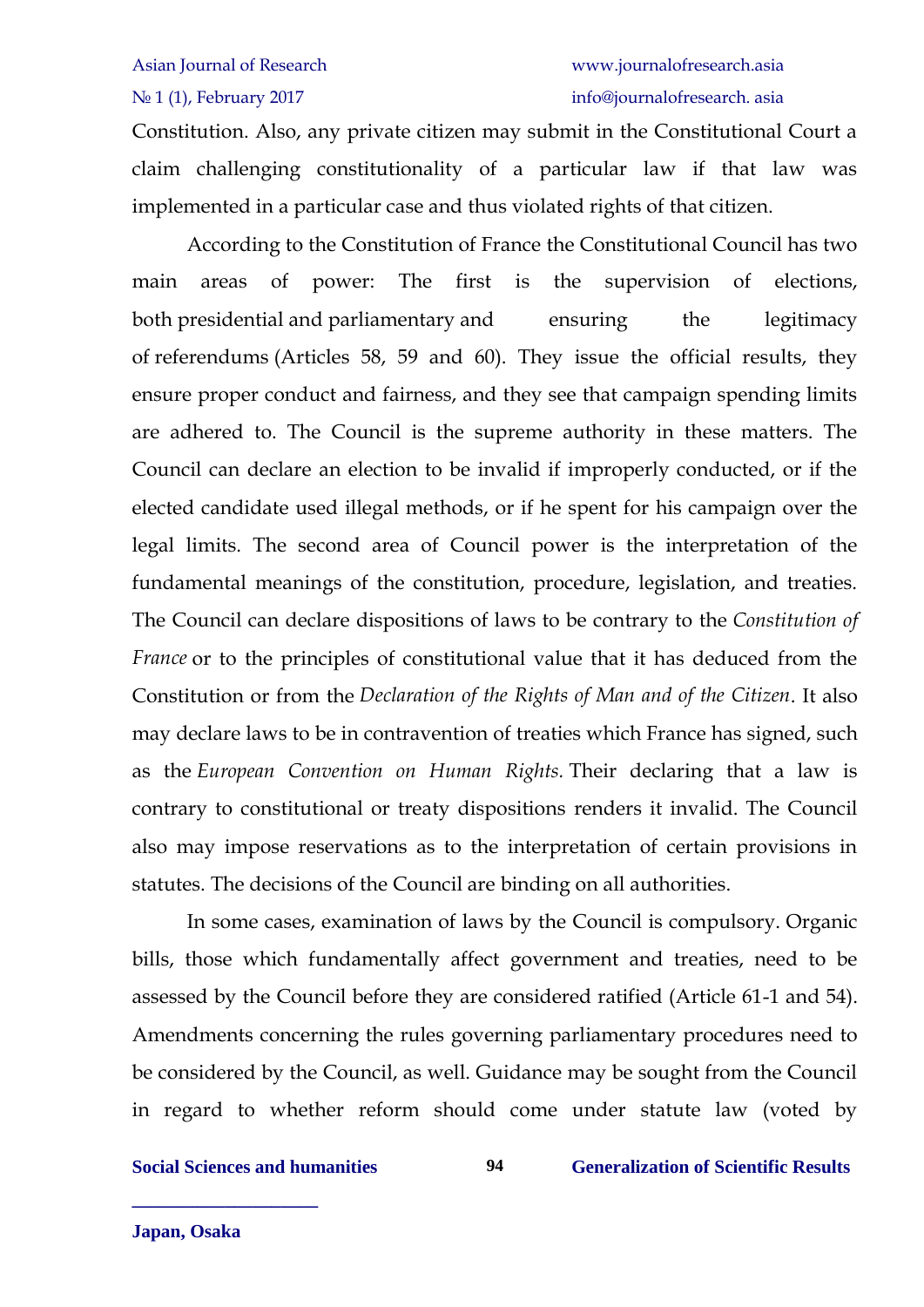Parliament) or whether issues are considered as règlement (regulation) to be adopted with [decree](https://en.wikipedia.org/wiki/Decree) of the [prime minister.](https://en.wikipedia.org/wiki/Prime_Minister_of_France) The re-definition of legislative dispositions as regulatory matters initially constituted a significant share of the (then light) caseload of the Council.*Another power of the Constitutional Court is to resolve disputes concerning competence of governmental agencies. Whenever the [President of Russia](https://en.wikipedia.org/wiki/President_of_Russia) is [impeached,](https://en.wikipedia.org/wiki/Impeachment) the Constitutional Court renders a resolution concerning complying with the due order of indictment.*

In terms of democratic governance, electoral jurisdiction is a particularly important task of the Constitutional Court. The Court decides on the lawfulness of certain elections, such as the election of the Federal President, elections to the general representative bodies (National Council, Federal Council, provincial parliaments, municipal councils), the European Parliament, the representative bodies of the chambers and the provincial governments, as well as elections of mayors and executive officers of local governments.

The Constitutional Court has to allow an election to be challenged if the alleged unlawfulness of an electoral procedure has been established and has been found to have an impact on the outcome of the election. In such case, the Constitutional Court will declare the electoral procedure to be null and void as of the stage at which it has been found to be unlawful.

Furthermore, the responsibility for deciding on challenges to the results of popular initiatives, plebiscites, referenda and European citizens' initiatives has been conferred upon the Constitutional Court.

The Constitutional Court also decides on the loss of seats by members of a general representative body, members of the European Parliament or members of statutory bodies of a chamber, and on rulings by administrative bodies resulting in the loss of seats.

**Social Sciences and humanities Generalization of Scientific Results**

**95**

### **Conclusion**

**\_\_\_\_\_\_\_\_\_\_\_\_\_\_\_\_\_\_\_\_**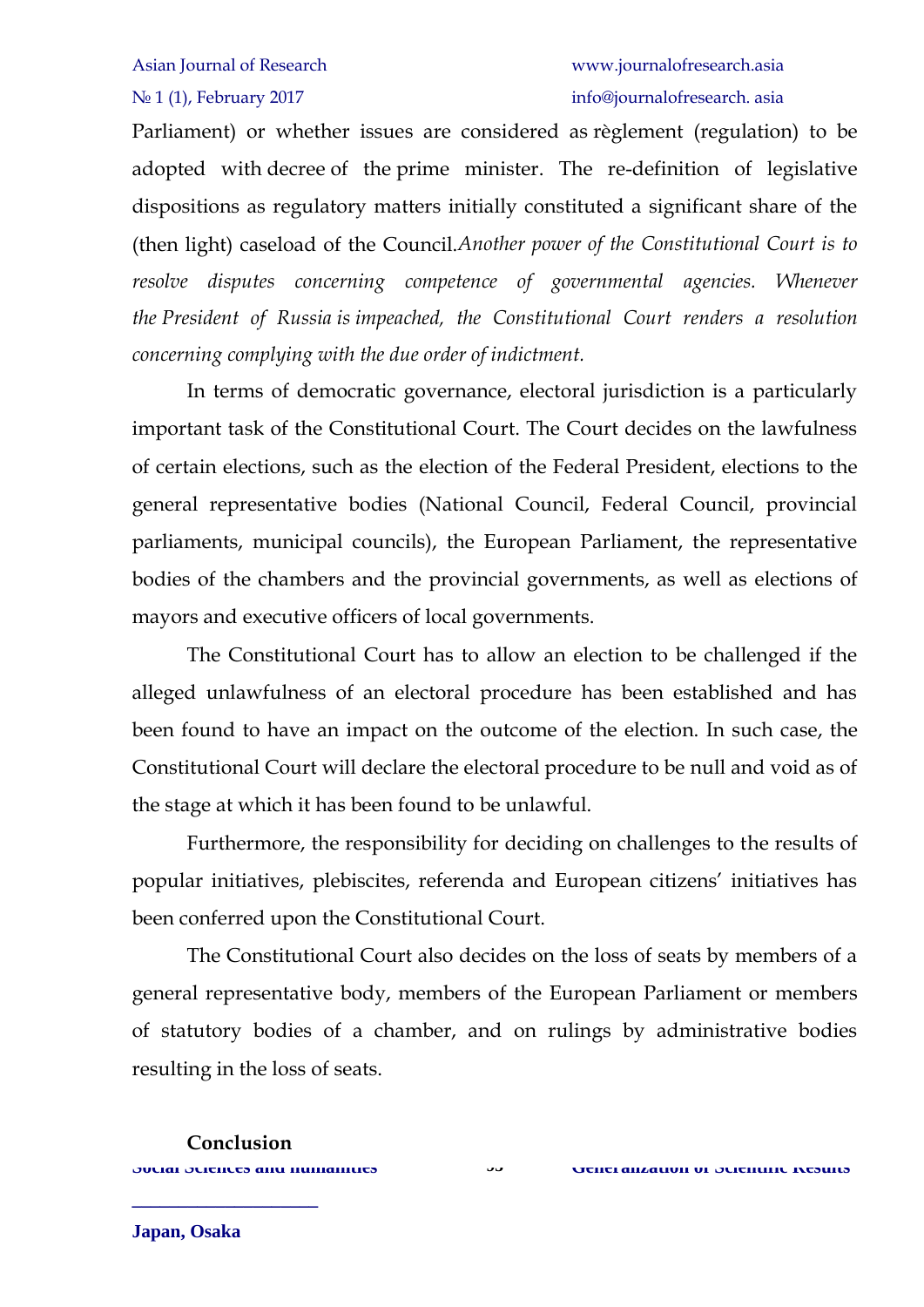In Uzbekistan, the Supreme Court decides on the constitutionality of the referenda and the election. Election and referenda are political process. Therefore, this type of cases has constitutional characters. Electoral jurisdiction is a particularly important task of the Constitutional Court.

Breaking the rules of election and referenda should be qualified as a constitutional violation. We propose that Constitutional Court should be competence to hear the cases related to the election judiciary. This practice used in many countries. According to the Constitution of Republic of Kazakhstan, article 72 says The Constitutional Council by appeal of the President of the Republic of Kazakhstan, the chairperson of the Senate, the Chairperson of Majlis, not less than one-fifth of the total number of deputies of Parliament, the Prime Minister shall:

1) Decide on the correctness of conducting the elections of the President of the Republic, deputies of Parliament, and conducting an all-nation referendum in case of dispute;

2) Consider the laws adopted by Parliament with respect to their compliance with the Constitution of the Republic before they are signed by the President<sup>32</sup>.

We propose the reforms should be done in the function of Constitutional Court of Republic of Uzbekistan.

To sum up, the law about Constitutional Court of Republic of Uzbekistan should amend that Constitutional Court shall decide on the correctness of election and referenda. It plays great role to improve the role of the Constitutional court in Uzbekistan.

### **REFERENCES**

<u>.</u>

<sup>32</sup>The Constitutions of world 2,T.:1997. P. 377.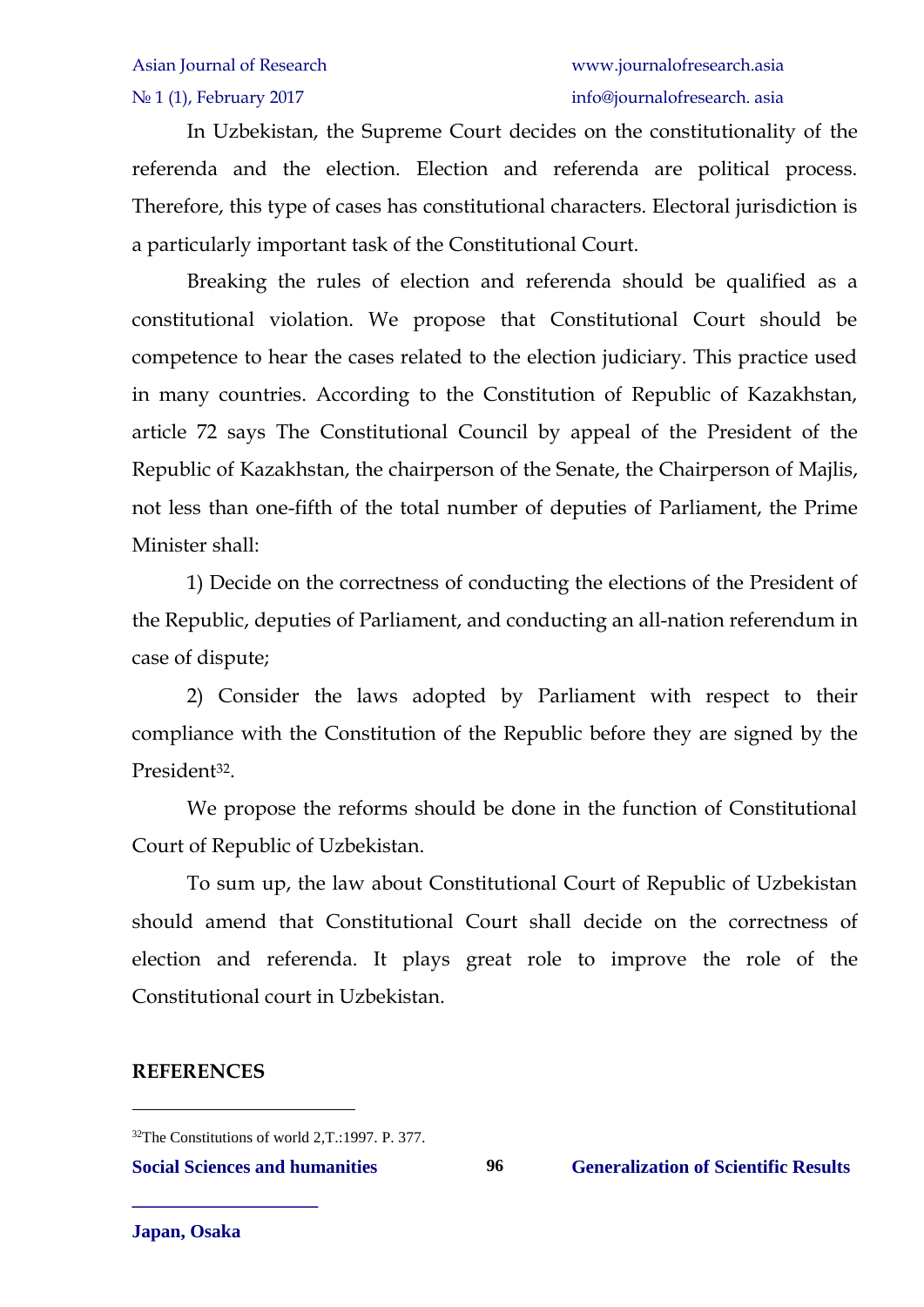Asian Journal of Research www[.journalofresearch.a](http://journalofresearch.asia/)sia

No 1 (1), February 2017 info[@journalofresearch.](http://journalofresearch.asia/) asia

1. The Constitution of Republic of Uzbekistan

2. Law of the Republic of Uzbekistan "On the constitutional court of the Republic of Uzbekistan"

- 3. The law on "Normative legal acts"
- 4. www/lex.uz
- 5. www/norma.uz

### **About Author:**



**Abdullayeva Maftuna Murot qizi -** Received the B.S. and M.S. degrees in Tashkent state university of law in 2013 and 2015, respectively. During 2015- 2017, she now works as a senior scientific researcher of Centre research on law.

# **SOME PECULIARITIES OF ENGLISH IDIOMS AND THEIR ALTERNATIVES IN UZBEK**

### **Raximova Gulsanam Ashirbekovna**

Teacher, Researcher Fellow at Department of French Philology National University of Uzbekistan named after Mirzo Ulugbek

**\_\_\_\_\_\_\_\_\_\_\_\_\_\_\_\_\_\_\_\_**

### **Social Sciences and humanities** 97 **Generalization of Scientific Results**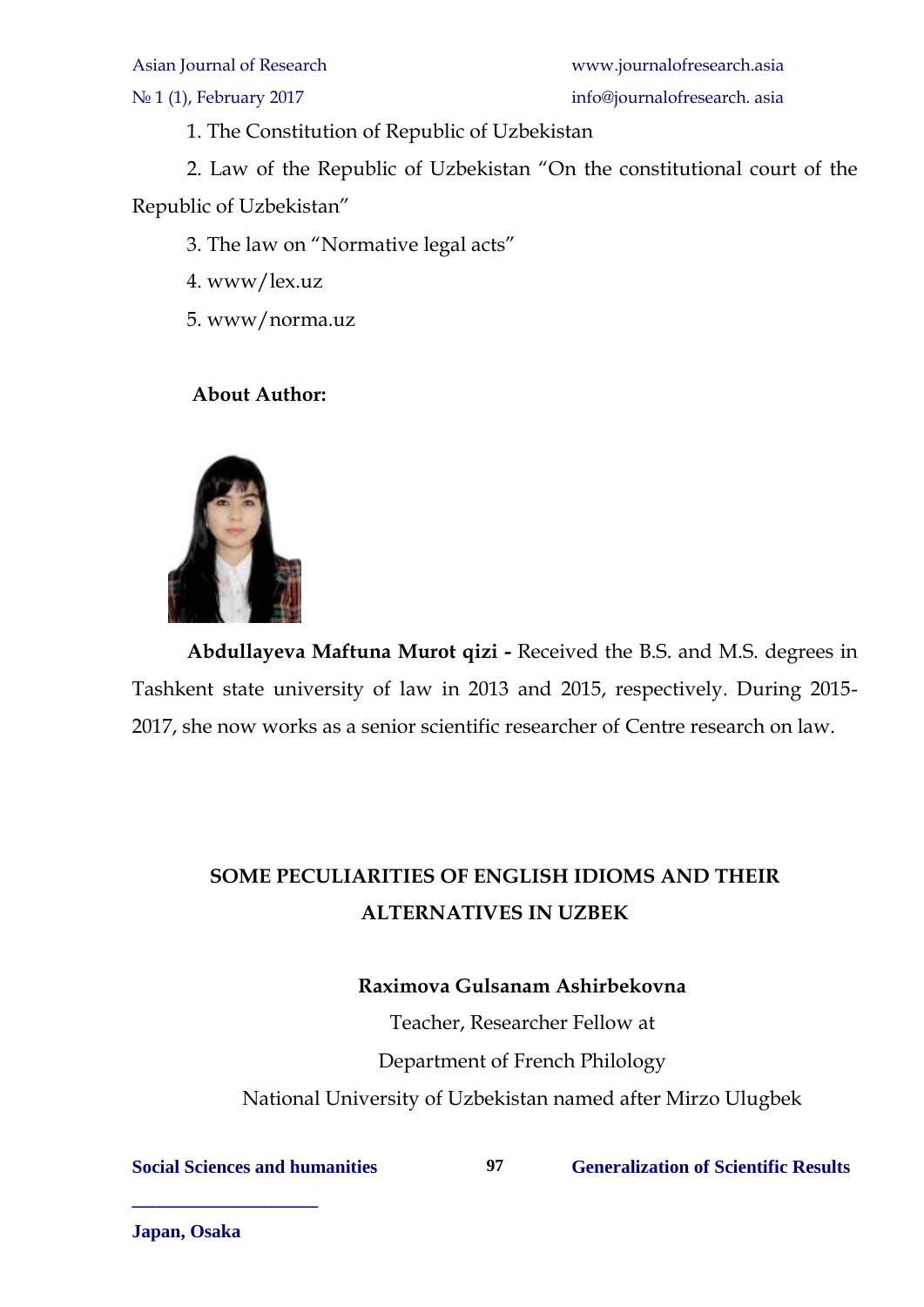### **Bekmurodova Firuzabonu**

The student of group 201 faculty of foreign philology National University of Uzbekistan named after Mirzo Ulugbek

**Abstract:** *The article explores some of the peculiarities of English idioms such as the problems with finding their alternatives in other languages, and equivalents of English idioms in Uzbek, the differences of two languages, types of idioms, their explanatins and other features of idioms. It can be found some common English idioms and definitions of them. The importance of using idioms in daily life is explained in this article.*

**Keywords:** *Idioms, types of idioms, equivalents of them, using idioms in specific cases.*

Education system is considered one of the most important fields in every country all around the world. Regarding the improvement of education and teaching systems are developing day by day. Certainly, 21st century is the century of information technology and its proof can be illustrated in the education as well. English is becoming more and more important and widelyspread language not only in English speaking countries but also in other countries too. New methods of teaching English are the centre of scholars' attention, especially, if the language is taught as second language. Being specific, one of the big problems of teaching English is connected with phrases, expressions and, of course, idioms.

**An idiom** is defined as "an expression, word, or phrase that has a figurative meaning that is comprehended in regard to a common use of that expression that is separate from the literal meaning or definition of the words of which it is made."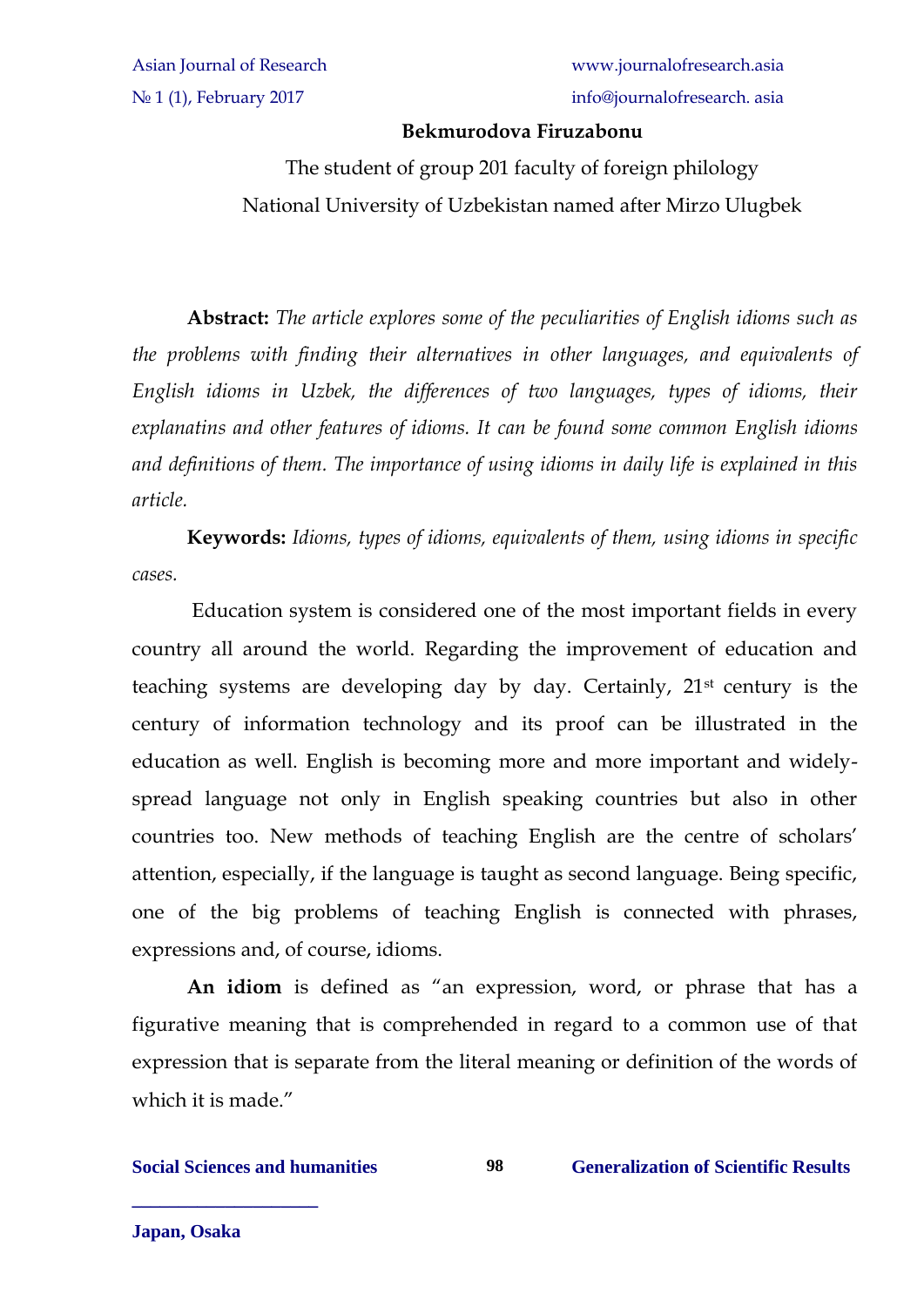[1:312] The English dictionaries list varieties of meanings for most words (depending on the context). In some cases, learner can have problems if he/she

- is not familiar with the use of a term in a specific technical direction;

- does not have a technical background;

- is a non-native speaker. Furthermore, idioms and idiomatic expressions could possibly be used in some specific cases. It can even be argued that the concept of totally avoiding idioms appears to be just an extreme limitation which could render the writing pedantic and lexically limited. "Idioms could be useful when they seem to be the shortest way of expressing a more complicated idea; or the literal meaning might not make sense"[4: 70-71].

As expressed in the "Worldwide Dictionary of Idioms" by Cambridge University Press, idioms are a bright and interesting part of English. They are generally utilized as a part of a wide range of language, casual and formal, spoken and written. What's more, idioms generally have a more forceful meaning than non idiomatic expressions.

Idiomatic sayings may like wise recommend a specific state of mind of the individual utilizing them. The Dictionary of Idioms incorporates the implications of expressions, as well as cases in light of sentences from the Cambridge International Corpus. Altogether, there are fifteen types of idioms recognized as 'theme panels' appearing towards the end of the dictionary as takes after:

- 1. Anger
- 2. Business
- 3. Dishonesty
- 4. Happiness and Sadness
- 5. Health
- 6. Helping

**\_\_\_\_\_\_\_\_\_\_\_\_\_\_\_\_\_\_\_\_**

7. Intelligence and Stupidity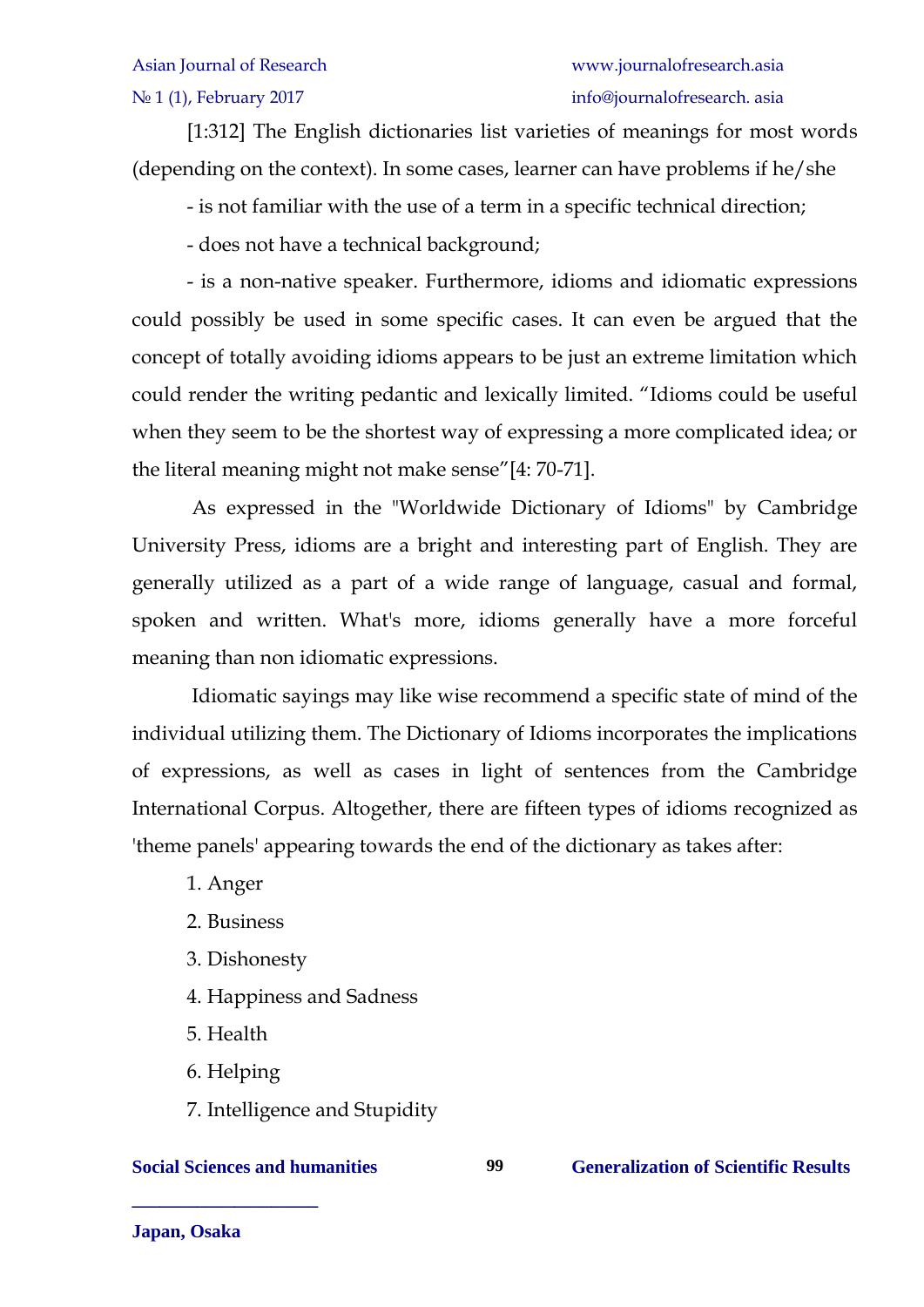8. Interest and Boredom

9. Liking and Not Liking

10. Money

11. Power and Authority

12. Remembering and Forgetting

13. Speaking and Conversation

14. Success and Failure Understanding

Moreover, idioms and idiomatic expressions could possibly be used in some specific cases. Scholars sometimes tend to use a cliché if it seems to be universally accepted, for example:

Thinking outside the box; black and white;

The elephant in the room; make a point;

To cut a long story short; state of the art;

The tip of the iceberg; cutting edge;

In the blink of an eye; tunnel vision;

It does not hold water; déjà vu, etc.

It can even be argued that the concept of totally avoiding idioms appears to be just an extreme limitation which could render the writing pedantic and lexically limited.

The title of a paper could include idiomatic expressions, metaphors, allegories or rhetorical questions to capture the attention of the public. For instance, the title (Liszka *et al*. 1997)

"Problems with comparing interconnection networks: Is an alligator better than an armadillo?"

gives a hint about the limitations of existing interconnection networks. Occasional inclusion of colloquial language to emphasize some aspects of the study might be acceptable on a case-by-case basis.

**\_\_\_\_\_\_\_\_\_\_\_\_\_\_\_\_\_\_\_\_**

**100**

**Social Sciences and humanities 100 •• Generalization of Scientific Results**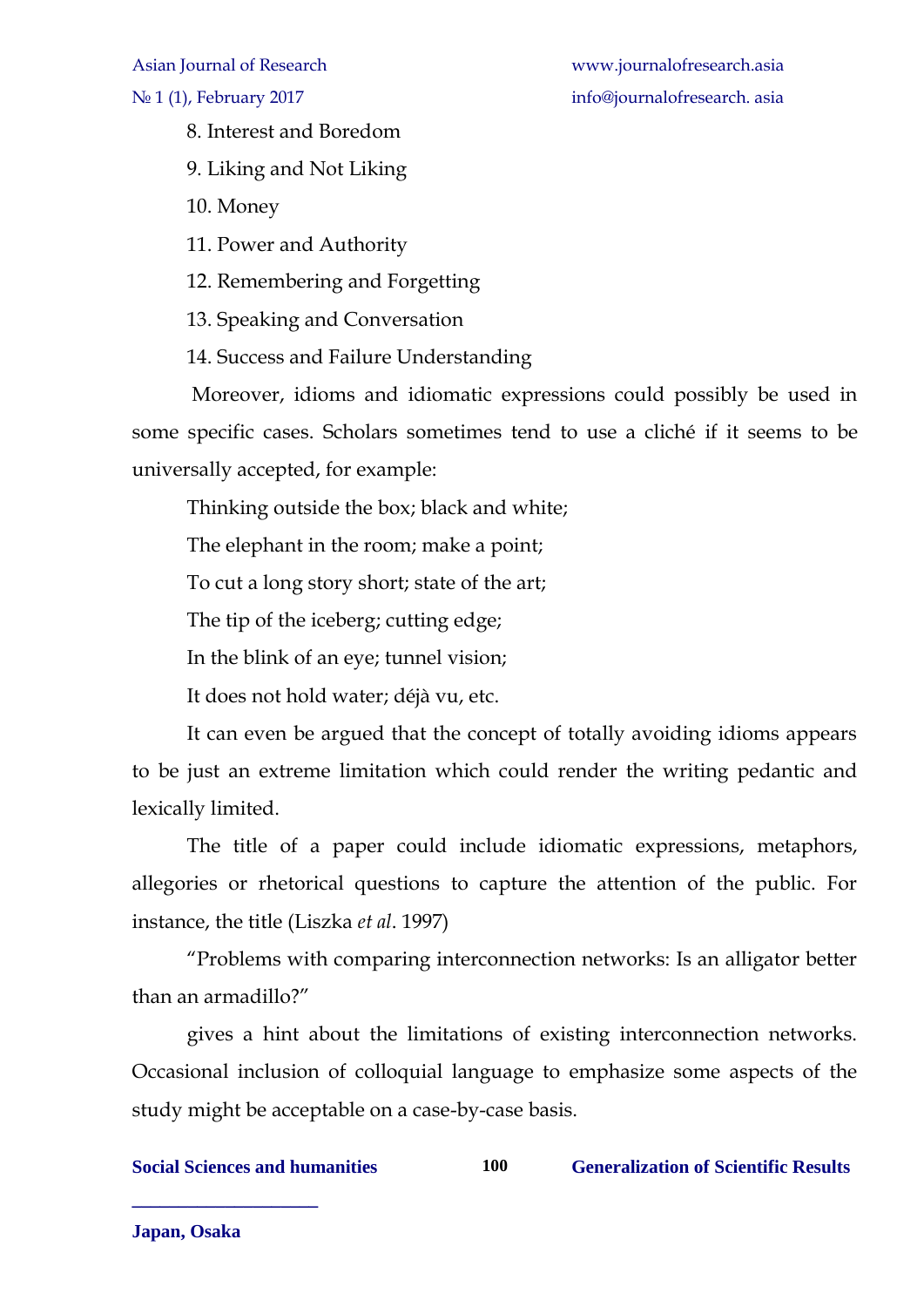The formation of an idiom represents a holistic approach in giving a new meaning to the synergy of standard words and the classification of a text construction as an idiom depends on the level of logical abstraction.

Idioms turn out to be a crucial piece of evidence in the heated and ongoing debate about the evolution of language. Surprisingly, "heavyweights like Noam Chomsky believe that language isn't directly a result of natural selection. They believe it's an accidental byproduct of other evolved changes, like increase in brain size. Other titans of the field, such as Pinker, believe language is like any other complex faculty and that it was directly selected for"[ 3: 105-107] Idiomatic expressions are one of the most frequent forms of figurative language .

One characteristic of idioms is their ease as whole expressions: which means that their implication cannot be predicted, or at least entirely predicted, on the basis of information of the independent conventions that agree on the use of their constituents when they appear in isolation from one another [2:309]

To put it together, an informal expression is a gathering of words which, all in all, has a unitary/nonliteral implying that is not quite the same as the dictionary meanings of the individual words. Henceforth, the importance of the informal expression is not the entirety of literal meanings of the words taken independently.

Likewise most idiomatic expressions have a solid social foundation. Numerous idiomatic expressions reflect clear living custom, esteem judgments, thinking behavior thus on. So, understanding idiomatic expressions can be considered as perception of a sort of society.

Understanding idioms is an important ability of human brain. The usage of idioms makes the speech or text colorful and non-literal. The followings are some common idioms in English with their equivalents in Uzbek:

**\_\_\_\_\_\_\_\_\_\_\_\_\_\_\_\_\_\_\_\_**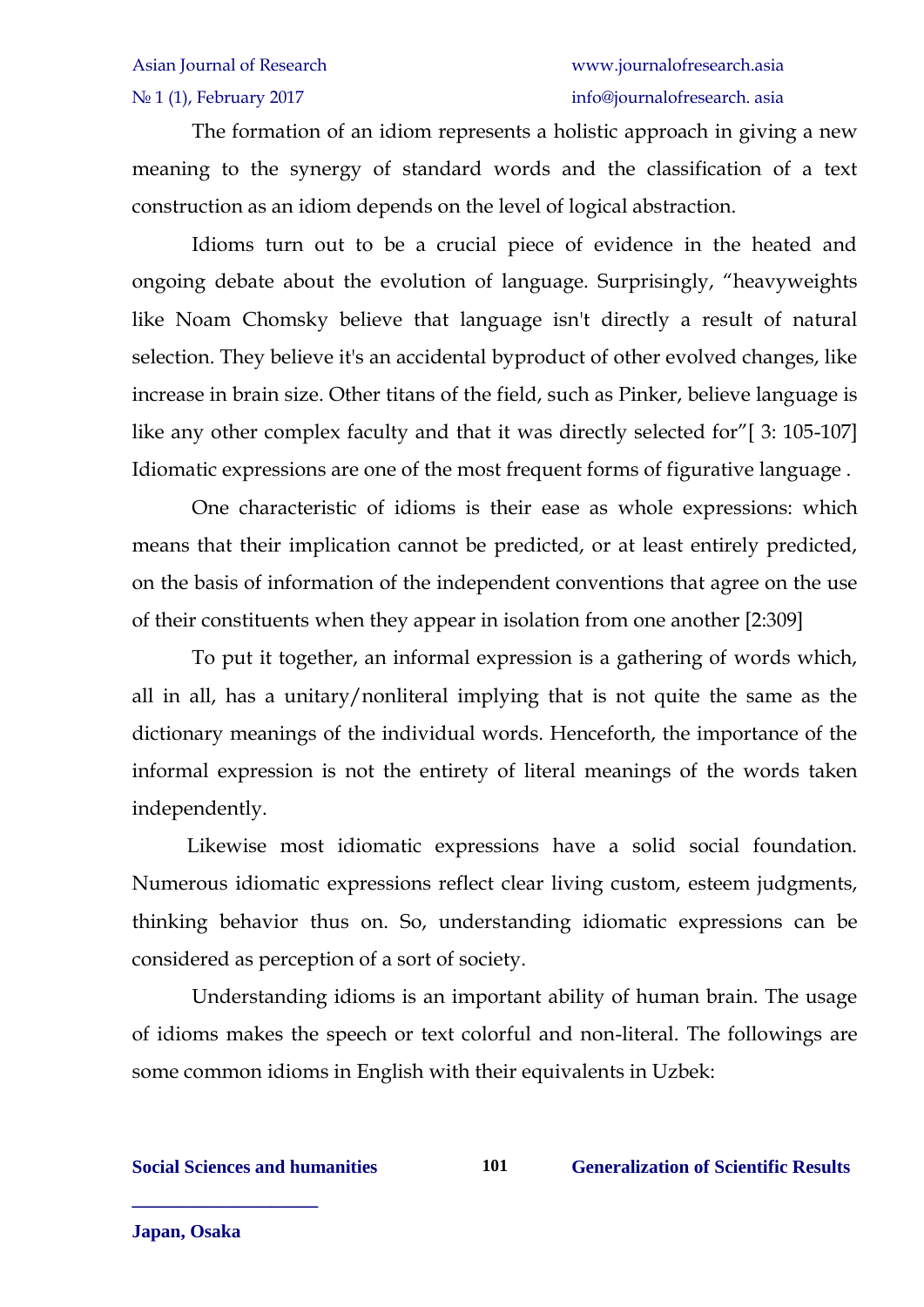**"Break a leg"** means wishing someone to do well/ good luck, the alternative is "Omad yor bo'lsin". There is no connection between leg and luck in this idiom but that's the way idioms mean and they are not translated word by word. Another example is **"A leopard can't change his spots"**. The meaning is "you cannot change who you are" – "Bukrini go'r tuzatadi". The idiom **"up to my eyes"** – juda ham band". If someone is up to his eyes, he is very busy. **"over the moon"** is also common in the English language, native speakers use it at least twice a week. Whether somebody is over the moon, it means he is extremely happy about something.<sup>[2:7]</sup> A given alternative in Uzbek is "Boshi osmonga" yetmoq". Moreover, **"Bite off more than you can chew"** means to take on a task that is way to big" – "Baland dorga osilmoq" or "Qizil qor yog'ganda" is suitable for "**Blue moon"** because "blue moon" doesn't exist as red snow and they give a meaning "a rare event or occurance and it can even never happen". English people may use the idiom **"Drive someone up the wall"** in order to say that the person is irritating or annoying them. There are two appropriate expressions in Uzbek – "Oshga tushgan pashsha bo'lmoq" or "Moshxo'rdaga qatiq bo'lmoq". These two common idioms gives nearly the same meaning and, surprisingly, both of them are connected with traditional dishes of Uzbek such as "Osh" and "Moshxo'rda".

**"Finding your feet"** gives the meaning "to become more comfortable in whatever you are doing". This idiom is nearer to the culture of Uzbek people and they use an expression "O'zingizni uyingizdagidek his qiling". Therefore Uzbek people are famous for their hospitality and kindness. **"Get up on the wrong side of the bed"** is used for someone who is having horrible day; an equivalent is "Chap tomoni bilan turmoq" in Uzbek. "Bite off more than you can chew" idiom means "to take on a task that's way too big" – "Baland dorga

**\_\_\_\_\_\_\_\_\_\_\_\_\_\_\_\_\_\_\_\_**

**102**

### **Social Sciences and humanities** 102 **Generalization of Scientific Results**